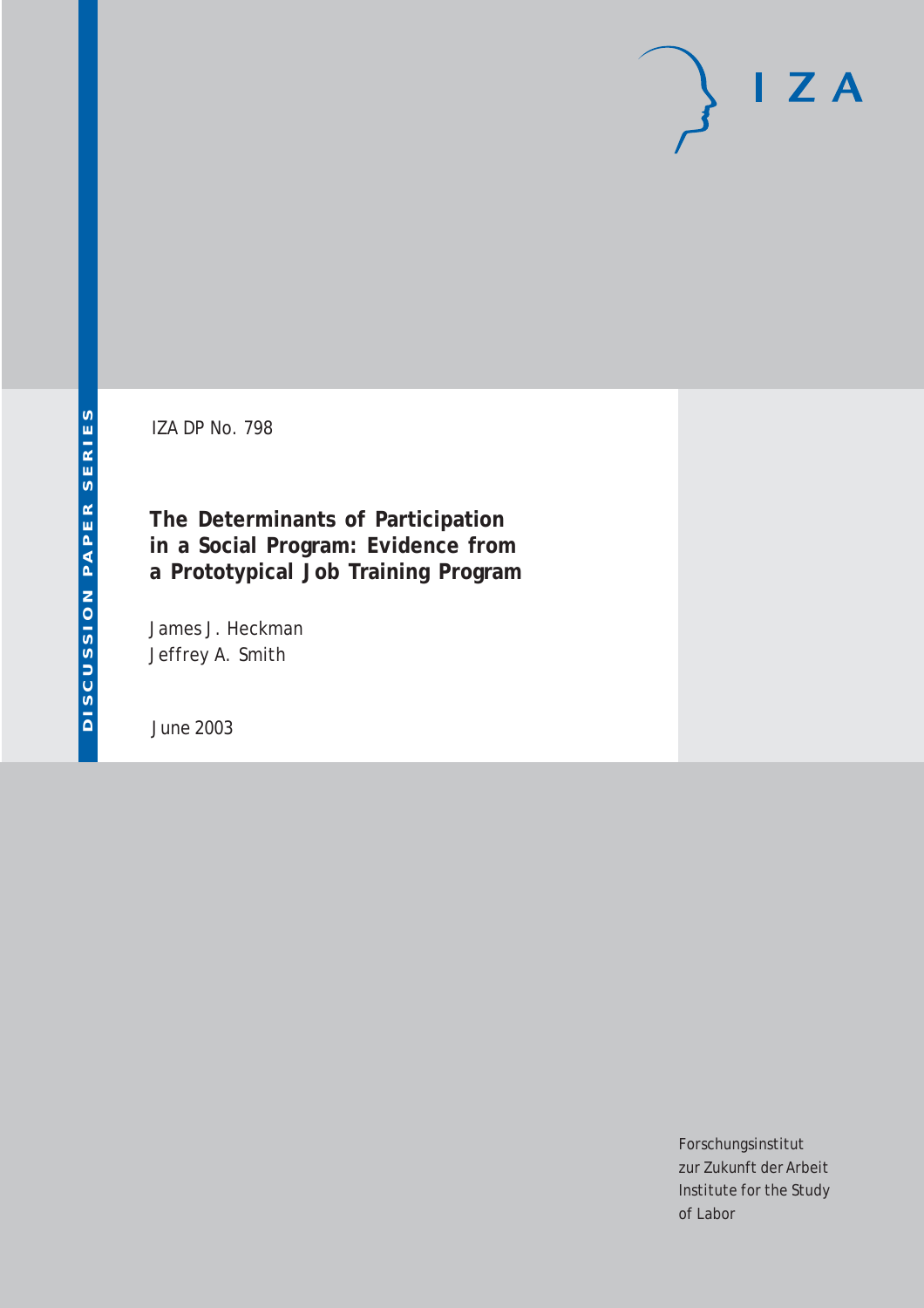# **The Determinants of Participation in a Social Program: Evidence from a Prototypical Job Training Program**

## **James J. Heckman**

*University of Chicago, American Bar Foundation, NBER and IZA Bonn* 

# **Jeffrey A. Smith**

*University of Maryland, NBER and IZA Bonn* 

### Discussion Paper No. 798 June 2003

IZA

P.O. Box 7240 D-53072 Bonn Germany

 $Tel + 49-228-3894-0$ Fax: +49-228-3894-210 Email: [iza@iza.org](mailto:iza@iza.org)

This Discussion Paper is issued within the framework of IZA's research area *Evaluation of Labor Market Policies and Projects.* Any opinions expressed here are those of the author(s) and not those of the institute. Research disseminated by IZA may include views on policy, but the institute itself takes no institutional policy positions.

The Institute for the Study of Labor (IZA) in Bonn is a local and virtual international research center and a place of communication between science, politics and business. IZA is an independent, nonprofit limited liability company (Gesellschaft mit beschränkter Haftung) supported by the Deutsche Post AG. The center is associated with the University of Bonn and offers a stimulating research environment through its research networks, research support, and visitors and doctoral programs. IZA engages in (i) original and internationally competitive research in all fields of labor economics, (ii) development of policy concepts, and (iii) dissemination of research results and concepts to the interested public. The current research program deals with (1) mobility and flexibility of labor, (2) internationalization of labor markets, (3) welfare state and labor market, (4) labor markets in transition countries, (5) the future of labor, (6) evaluation of labor market policies and projects and (7) general labor economics.

IZA Discussion Papers often represent preliminary work and are circulated to encourage discussion. Citation of such a paper should account for its provisional character. A revised version may be available on the IZA website ([www.iza.org](http://www.iza.org/)) or directly from the author.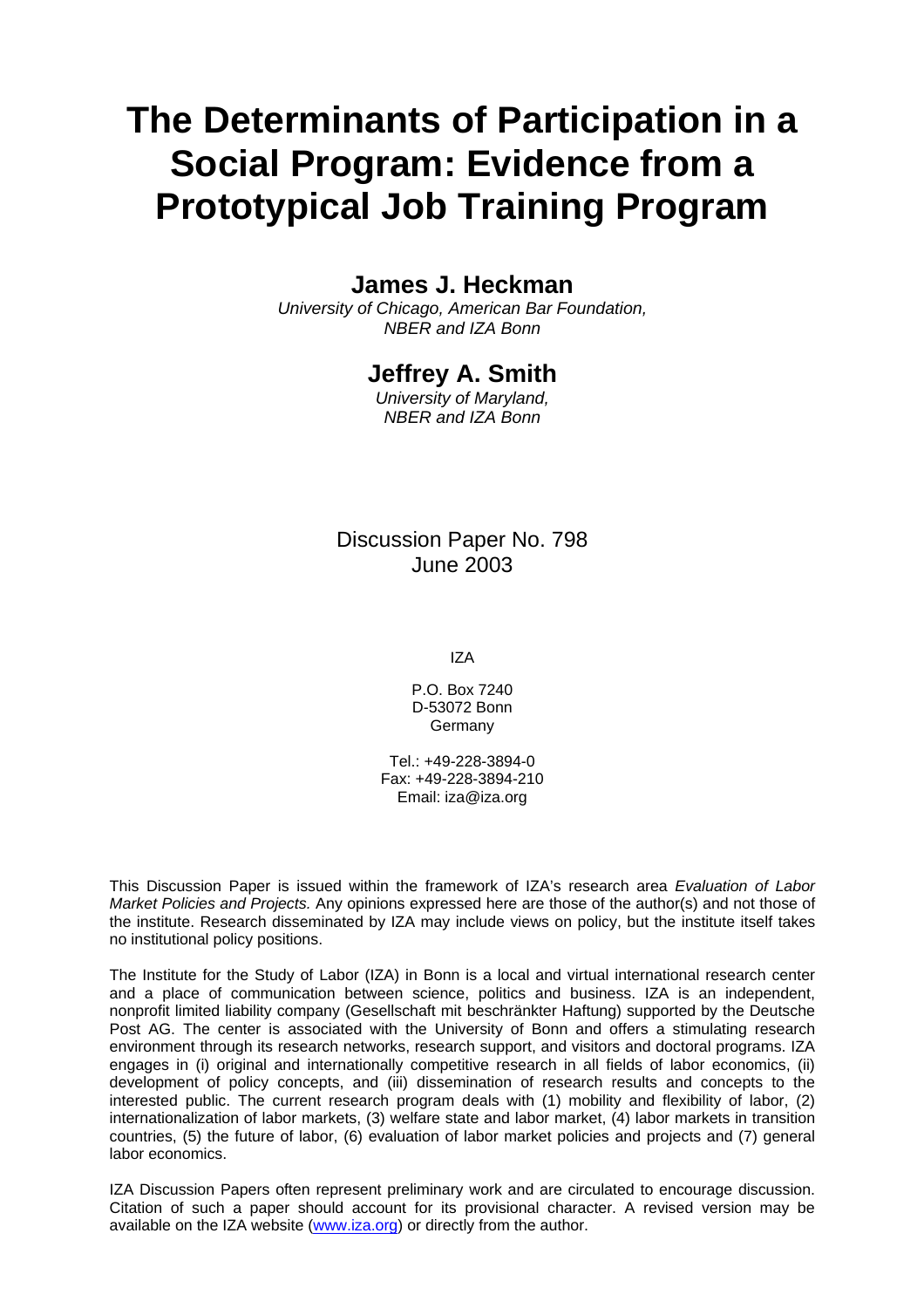IZA Discussion Paper No. 798 June 2003

# **ABSTRACT**

# **The Determinants of Participation in a Social Program: Evidence from a Prototypical Job Training Program**[∗](#page-2-0)

This paper decomposes the participation process of a prototypical program into eligibility, awareness, application, acceptance and enrollment. With this decomposition, we determine the sources of unequal participation for different groups, and demonstrate that variables often have very different effects at different stages in the participation process. Our analysis shows that personal choices substantially affect participation and that awareness of program eligibility is a major source of variation in participation.

JEL Classification: J24

Keywords: social program participation, job training, performance standards, cream skimming, Job Training Partnership Act (JTPA)

Corresponding author:

James J. Heckman Department of Economics University of Chicago 1126 E. 59th Street Chicago, IL 60637 USA Tel.: +1 773 702 0634 Fax: +1 773 702 8490 Email: [jjh@uchicago.edu](mailto:jjh@uchicago.edu) 

<span id="page-2-0"></span><sup>∗</sup> This research was supported by NSF SBR 91-11-455 and SBR 93-21-048 and by grants from the Russell Sage Foundation, the Lynde and Harry Bradley Foundation of Milwaukee, Wisconsin, the American Bar Foundation and the Social Science and Humanities Research Council of Canada. We thank Jingjing Hsee for her programming, Theresa Devine for her comments and assistance with the SIPP data, Karen Conneely and Edward Vytlacil for their excellent research assistance and Larry Katz, and seminar participants at the NBER Labor Studies Group and the University of Western Ontario for their comments. This paper was presented as an invited lecture at the SOLE meetings, San Francisco, May, 1998.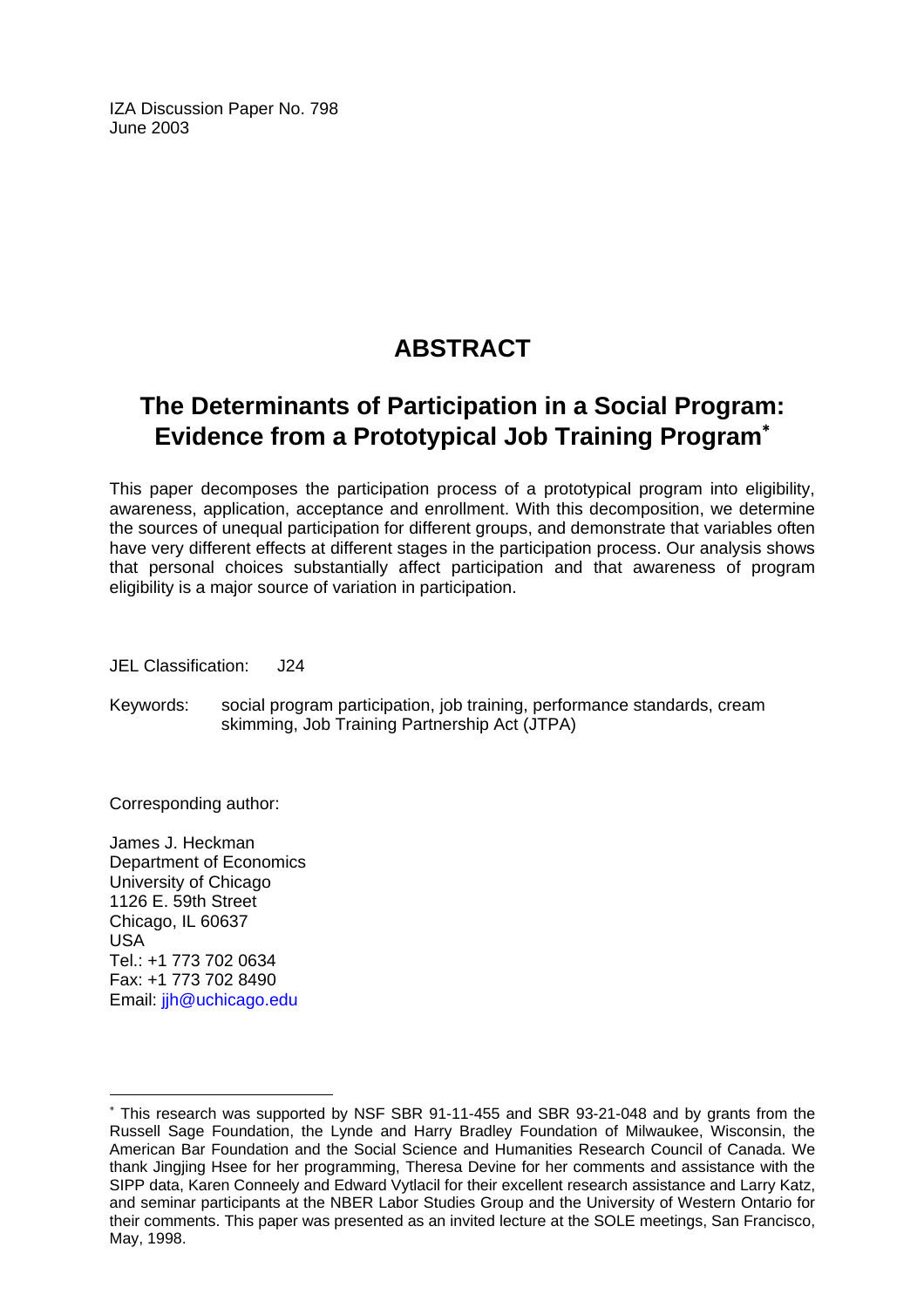#### **1. Introduction**

This paper presents a framework for studying participation in social programs that decomposes the participation process into multiple stages: eligibility, awareness, application, acceptance and enrollment, allowing for distinct determinants at each stage. We apply our framework to analyze unique data gathered as part of an evaluation of a prototypical voluntary social program.

 Understanding the process of participation in social programs is interesting for at least three reasons. First, it allows analysts to determine the sources of inequality in the receipt of government services. Our framework allows us to go beyond simple comparisons of the mean participation rates of different groups to learn at what stage in the process, if any, differences in participation rates occur. Overall differences in participation may have very different equity implications, and very different implications for changes in policy, depending on whether they result from differences in eligibility for the program, awareness of the program, application to the program, acceptance into the program, or enrollment in the program.

 Second, patterns of program participation can reveal useful information about program operation. In programs governed by performance management systems, which now includes most major U.S. social programs, participation patterns may reveal the effects of the incentives embodied in those performance standards systems. Here the decomposition of the participation process into particular stages aids in disentangling the effects of choices made by program staff and choices made by potential participants.

 Third, information regarding the participation process has important implications for program evaluation strategies. For example, the propensity score matching methods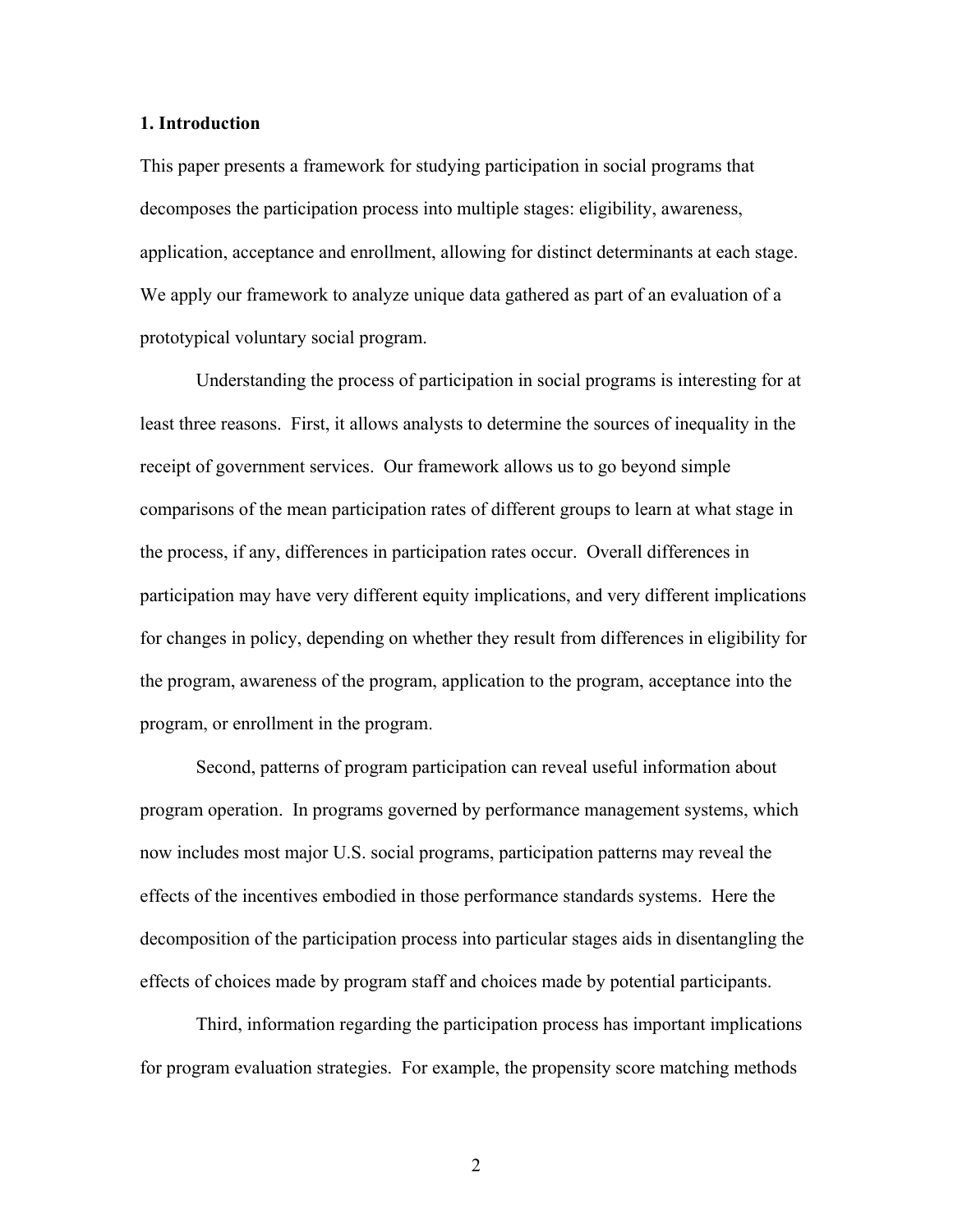developed and applied in Heckman, Ichimura and Todd (1997,1998) and Heckman, Ichimura, Smith and Todd (1998) build directly on estimates of the probability of participation conditional on observable characteristics. Other econometric evaluation methods, such as instrumental variables, also require an understanding of the participation process. Knowledge of how the determinants of participation vary by the stage of the participation process can inform choices about where in the process to draw a comparison group, about what variables to collect in a survey, and about what identification strategy to adopt. Heckman and Robb (1985), Heckman, LaLonde and Smith (1999), and Heckman and Navarro-Lozano (2003) describe the role of the program participation decision in econometric evaluations in detail.

We apply our framework to analyze participation in the Job Training Partnership Act (JTPA), a prototypical voluntary social program. Participation in JTPA depends on the choices of both potential participants and government bureaucrats. It is not an entitlement program. In contrast, the existing literature on program participation focuses on entitlement programs such as Aid to Families with Dependent Children (AFDC) and its successor Temporary Aid to Needy Families (TANF), Food Stamps, or Unemployment Insurance.<sup>1</sup> Persons eligible for such programs are legally entitled to their benefits, so that participation depends primarily on the decisions of potential participants, although there is clearly room for bureaucratic discretion in interpreting eligibility rules (see, e.g., Parsons, 1991).

 $\overline{a}$ 

<sup>&</sup>lt;sup>1</sup> On AFDC and Food Stamps see, e.g., Blank and Ruggles (1996) and Blank (2001). On Unemployment Insurance see, e.g., Anderson and Meyer (1997), McCall (1995) and Storer and Van Audenrode (1995). For discussions in other contexts see Ashenfelter (1983), Riphan (2001), Witte and Queralt (2002), and Remler, Rachlin and Glied (2001). For earlier discussions of participation in training programs see Anderson, Burkhauser and Raymond (1993), Anderson, Burkhauser, Raymond and Russell (1991), Ashenfelter and Card (1985), Card and Sullivan (1988), Sandell and Rupp (1988), Zweimüller and Winter-Ebmer (1996) and Jacobsen, LaLonde and Sullivan (2002).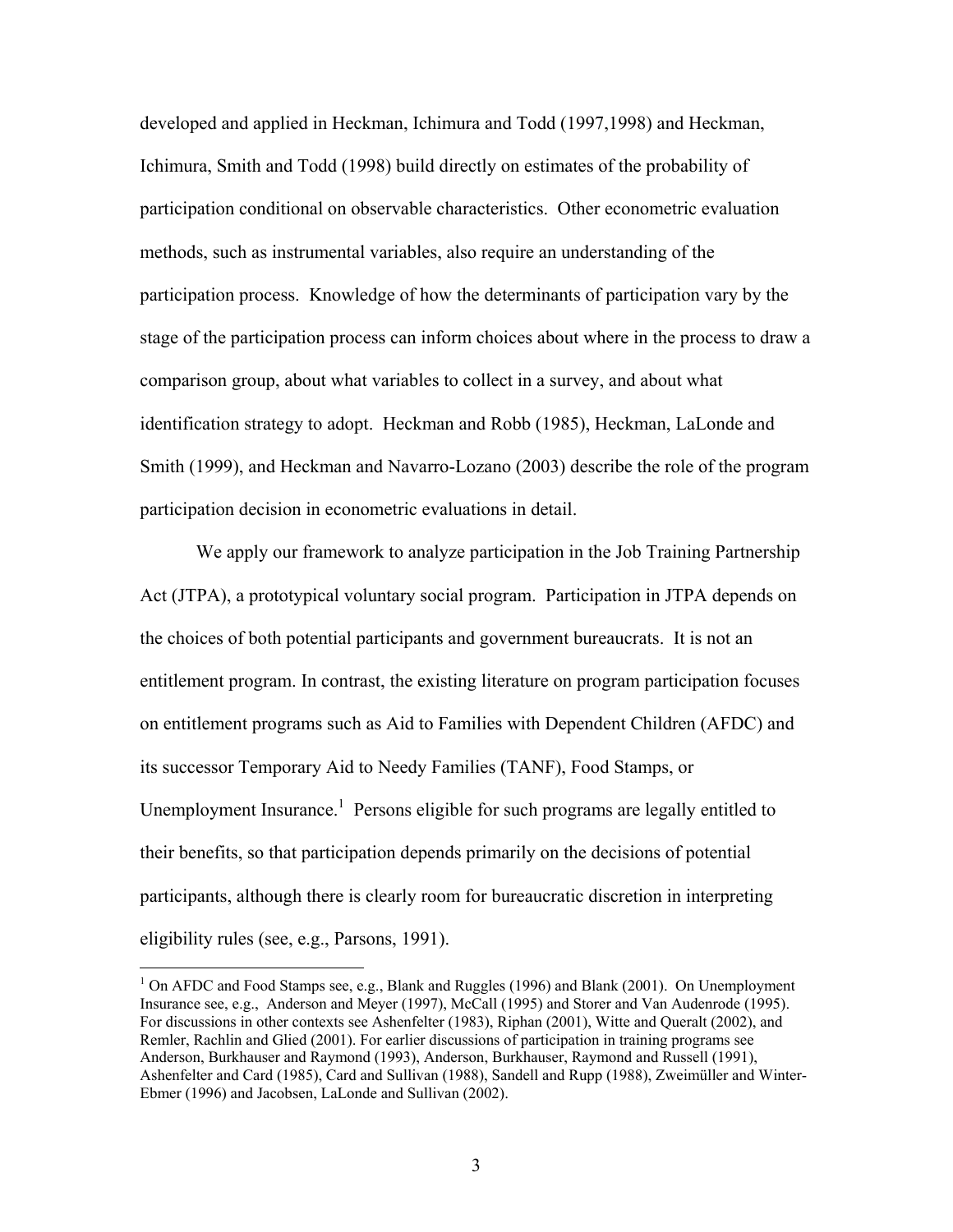Our empirical analysis is deliberately descriptive. We seek to establish empirical regularities about the participation process for a prototypical social program using the rich information available on the JTPA program. These regularities suggest interesting behavioral relationships governing the process of program participation. As such, they demonstrate the value of our framework and suggest its applicability for the study of other programs.

We document that the JTPA eligibility rules had a substantial effect on the access of particular groups to program services. We also find wide variation in participation rates conditional on eligibility across groups defined by race, age, education, fluency in English, marital status, participation in government transfer programs, recent labor force status and family income. On the surface, this evidence supports the conclusions of a U.S. General Accounting Office (1991) report that charged the JTPA program with failing to distribute its services equitably across groups within the eligible population. Similar distributional concerns have been raised in regard to other government programs.

By decomposing the program participation process into stages, we determine the sources of unequal participation for different groups. For example, for persons with low levels of schooling, the favorable effect of the JTPA eligibility rules on the probability of participation was undone by low rates of program awareness and of application and acceptance into the program. On the other hand, for persons with a relatively high level of schooling, a low rate of eligibility was partially offset by a relatively high probability of program awareness. In addition, we find that informational barriers such as low levels of schooling and lack of fluency in English act to discourage participation conditional on eligibility, but that these barriers do not fully account for the low participation rate of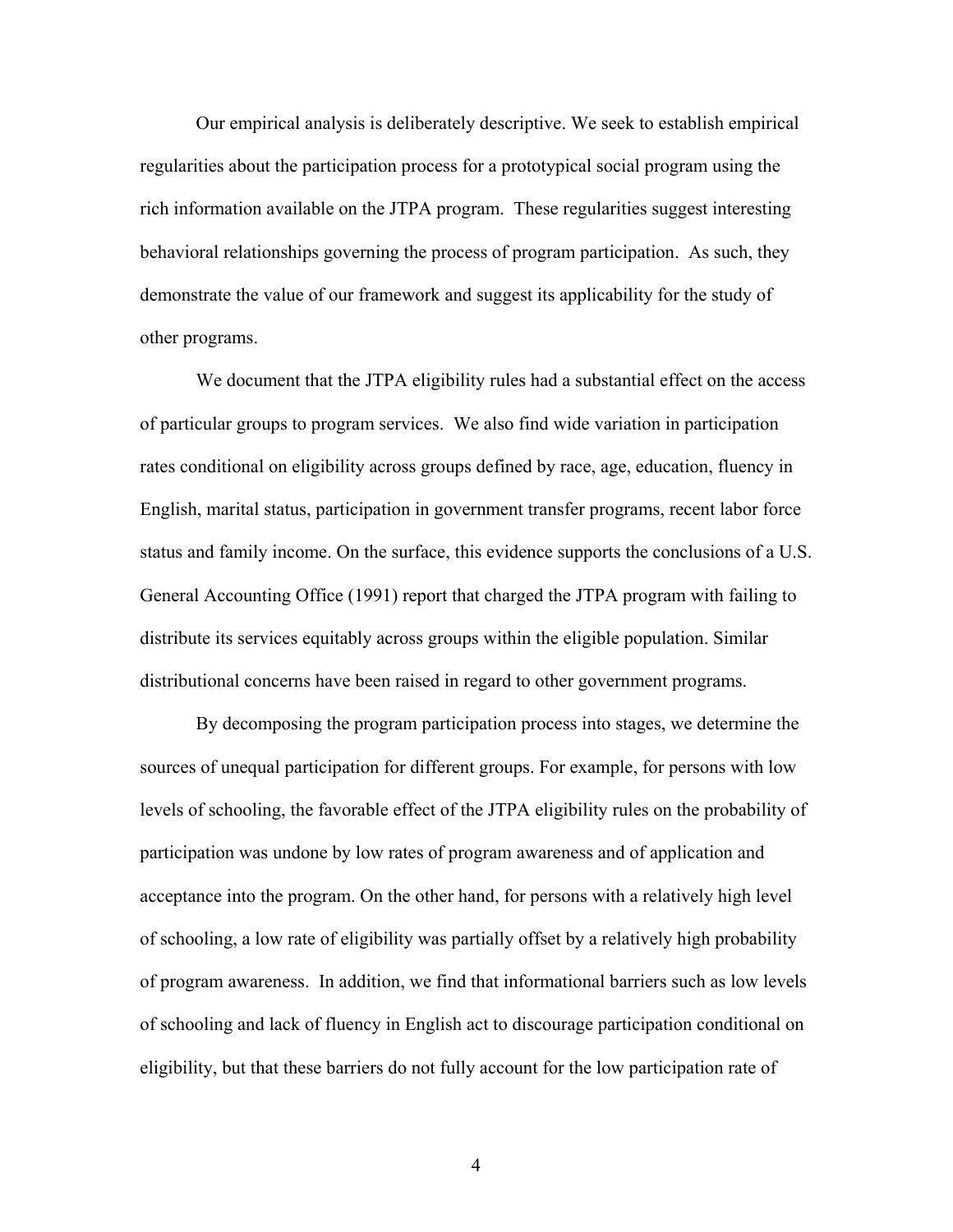Hispanics noted by Gonzales and Romero (1989) and Sandell and Rupp (1988). Our evidence suggests that personal choices have a major influence in determining who participates in government programs. More generally, our analysis demonstrates that program eligibility is a necessary but by no means sufficient condition for participation. Many groups of special interest to policymakers, such as high school dropouts and welfare recipients, have high rates of eligibility but low probabilities of program participation conditional on eligibility.

Caseworkers in the JTPA program faced the incentives created by the JTPA performance standards systems, which rewarded local JTPA training sites for the labor market performance of their enrollees. Anderson, Burkhauser and Raymond (1993), among others, argue that performance standards led JTPA staff to screen out hard-toserve applicants who may have difficulty obtaining work even after completing a training program. We find evidence consistent with cream skimming by JTPA staff, particularly at the stage of program enrollment. However, in some cases what appears initially to be cream skimming by JTPA staff turns out instead to reflect differences across groups in program awareness. This finding casts doubt on the value of the evidence from the literature that estimates the nature and extent of cream skimming by comparing the characteristics of program eligibles and program participants.

Finally, in regard to program evaluation, we expand on the analysis in Heckman and Smith (1999) and document the important role of labor force status dynamics, especially recent transitions to unemployment, in driving participation in JTPA among the eligible. This factor operates most strongly at the stage of application and acceptance into the program among eligible persons who are aware of JTPA. This evidence has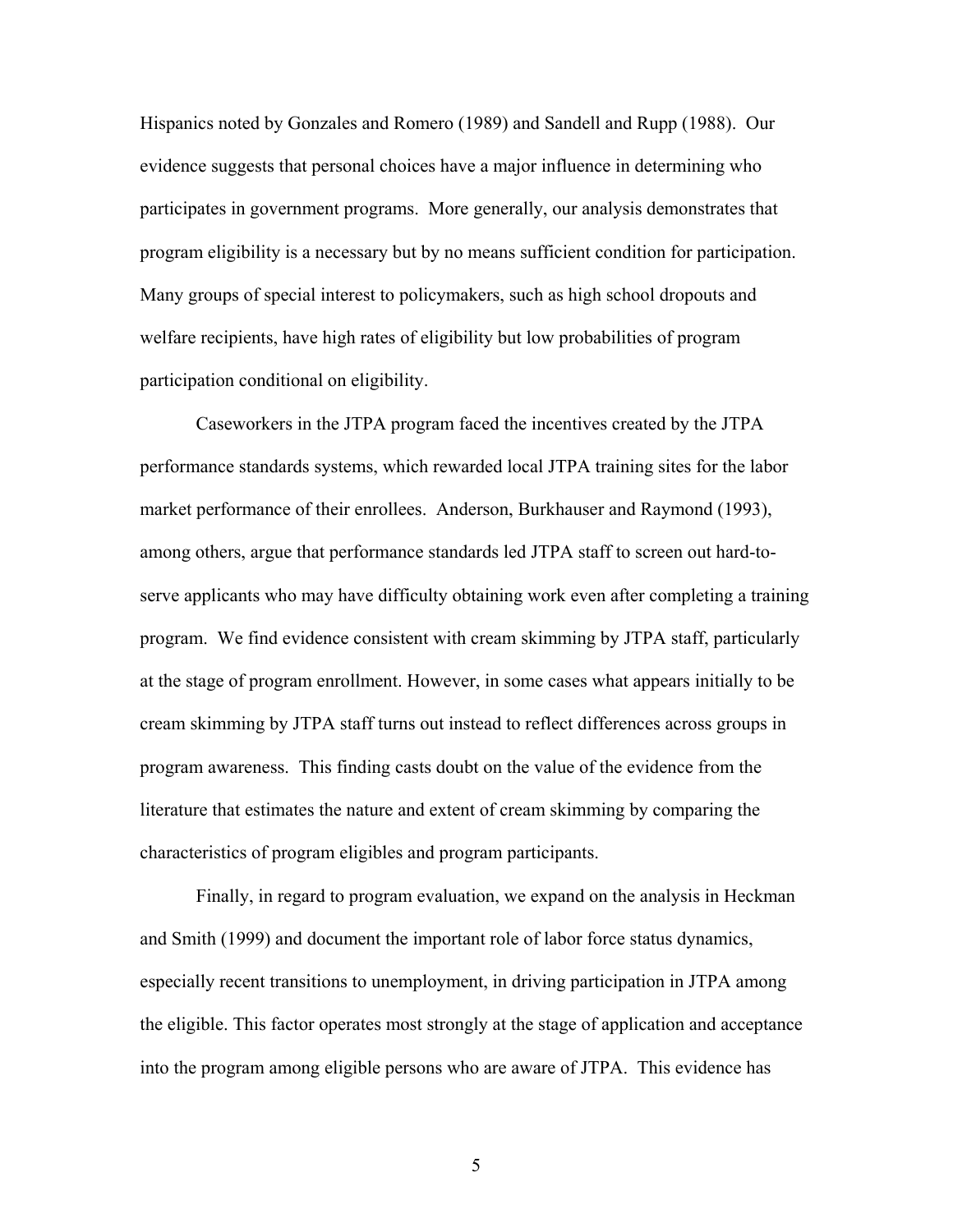important implications for the types of data that should be collected in non-experimental evaluations of employment and training programs.

This paper is organized as follows: Section 2 presents our framework. Section 3 describes the JTPA program in detail and shows that it is very similar to other public employment and training programs in the U.S. and abroad, including its successor, the Workforce Investment Act (WIA), in terms of administrative structure, population served, and types of services offered. It resembles in broad outline a large class of voluntary programs aimed at the disadvantaged. Thus lessons drawn in this paper apply more widely. Section 4 describes our data.

Sections 5, 6, 7 and 8 examine in detail four stages in the participation process: eligibility, program awareness, application and acceptance into the program and formal enrollment. In Section 9, we decompose the overall program participation process in order to examine how factors such as race, education, labor force status, participation in transfer programs and family income operate through eligibility, awareness, acceptance and enrollment to determine the overall probability of participation in JTPA. The final section summarizes our findings and draws conclusions about the usefulness of our framework for studying program participation.

#### **2. A Framework for Analyzing Participation in Social Programs**

For a person to participate in a voluntary social program, he or she must be eligible for it, must be aware of it, must apply for it, must be accepted into it and must be formally enrolled in it. Figure 1 depicts the process of selection into a program. Different factors govern each stage of the program participation process. Eligibility criteria are determined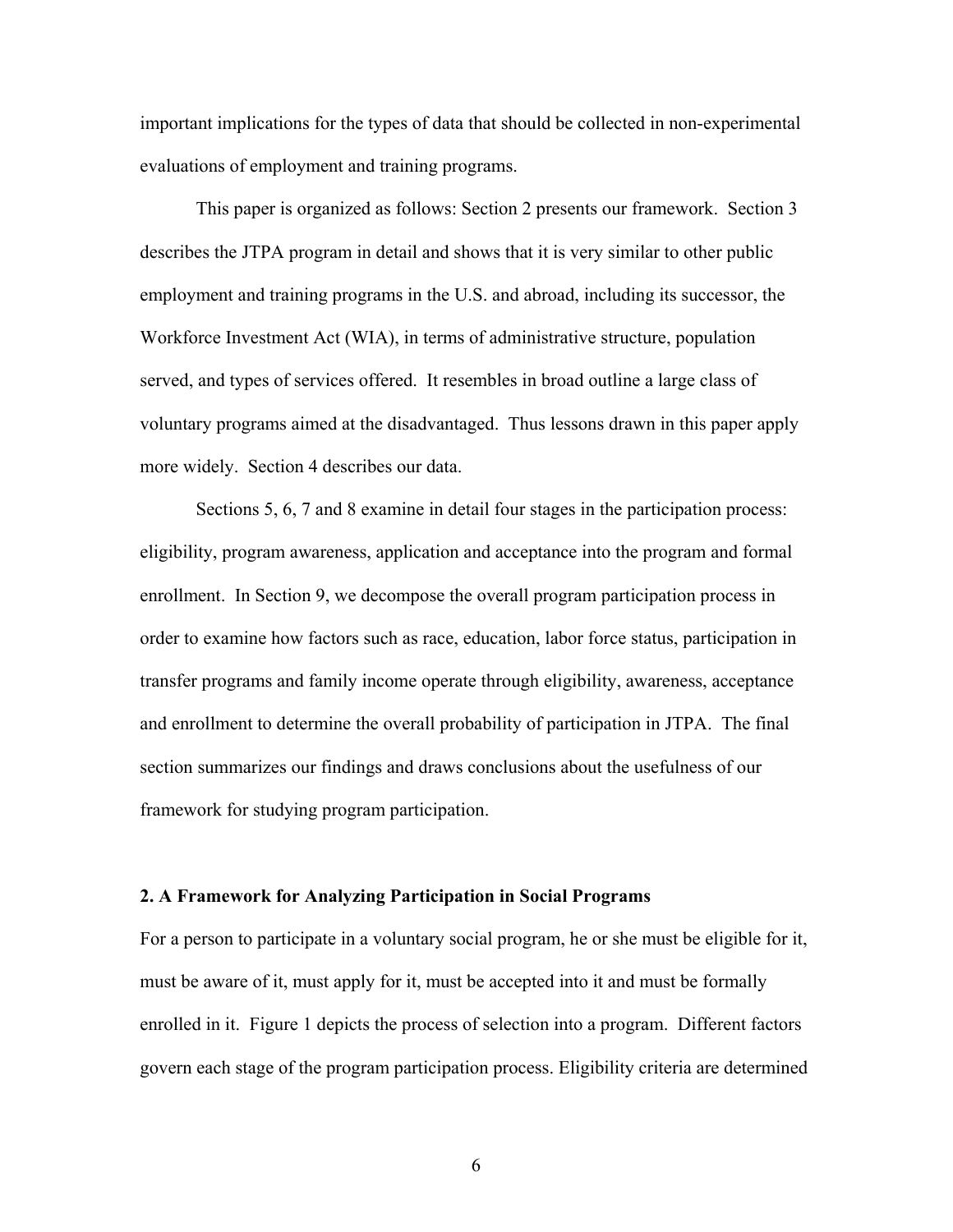by legislators and interpreted by bureaucrats. Program awareness depends on outreach efforts by program operators, on the extent to which a person is generally informed about the availability of social programs, on the economic situation of prospective applicants who might benefit from a program, and on access to networks of friends and neighbors who have heard about or participated in a program.

The decision to apply to a program is made by the prospective participant and depends in part on the expected benefits and perceived opportunity costs of participation. Acceptance into a program depends on bureaucratic preferences over applicant types, which in many programs are determined in part by formal performance standards systems. Acceptance also depends on the willingness of the applicant to pursue the application process to its conclusion and on further changes in opportunity costs, such as sudden illnesses or the arrival of job offers, during the application process.

Formal enrollment depends on both bureaucratic and personal preferences. For example, the JTPA performance standards system counted only the employment and wages of *enrollees* in a specified period following termination from the program. As a result, local JTPA bureaucrats had an incentive to gain additional information about the potential employability of persons accepted into the program and to use it to guide their enrollment decisions. At the same time, the passage of time between acceptance and enrollment leads to changes in opportunity costs that may cause accepted applicants to decline enrollment even if it is offered.

To describe the participation process, consider the following conditional probabilities for a person with characteristics  $x$ : (1) the probability of eligibility; (2) the probability of program awareness given eligibility; (3) the probability of application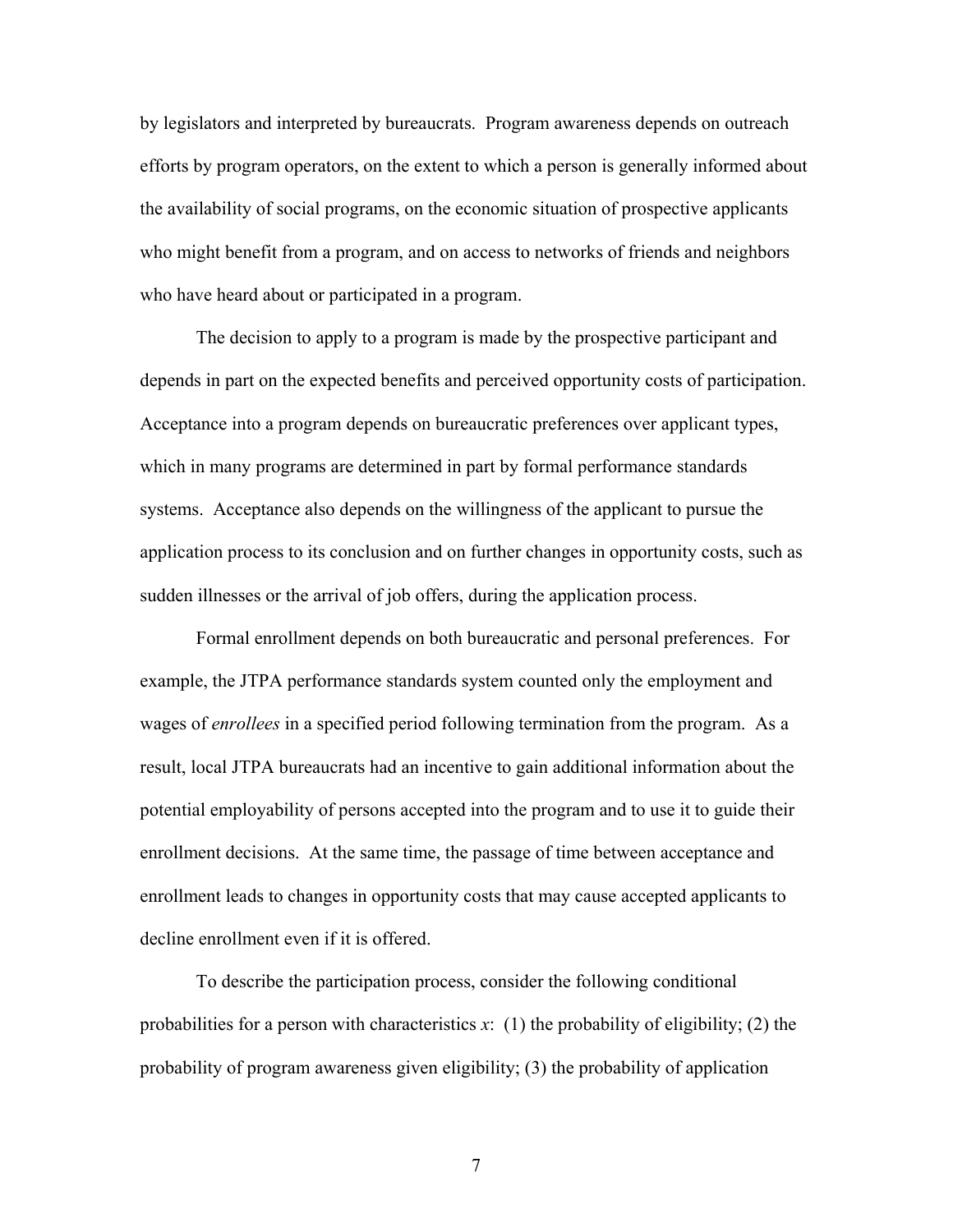given eligibility and awareness; (4) the probability of acceptance given application; and (5) the probability of formal enrollment conditional on acceptance into a program. In formal terms, we have

 $P(r(e) = 1 | x)$ ,

- (1b)  $Pr(a w = 1 | el = 1, x)$ ,
- $(1c)$   $Pr(ap = 1 | aw = 1, el = 1, x)$
- $(1c)$   $Pr(ac = 1 | ap = 1, aw = 1, el = 1, x)$ ,
- (1d)  $Pr(en = 1 | ac = 1, ap = 1, aw = 1, el = 1, x)$ ,

where  $el = 1$  if a person is eligible for a program and zero otherwise,  $aw = 1$  if a person is aware of a program and zero otherwise,  $ap = 1$  if a person applies to a program and zero otherwise,  $ac = 1$  if a person applies to and is accepted into a program and zero otherwise, and *en* =1 if a person is formally enrolled in a program and zero otherwise.

As persons only participate in the program if they are eligible *el* =1, are aware  $aw = 1$ , apply  $ap = 1$ , are accepted  $ac = 1$ , and formally enroll  $en = 1$ , we can decompose the probability of participation given  $X = x$ ,  $Pr(\text{par} = 1 | x)$ , into the five components on the right-hand side of the following equation:

$$
Pr(par = 1 | x) =
$$

 $Pr(en = 1 | ac = 1, ap = 1, aw = 1, el = 1, x) Pr(ac = 1 | ap = 1, aw = 1, el = 1, x)$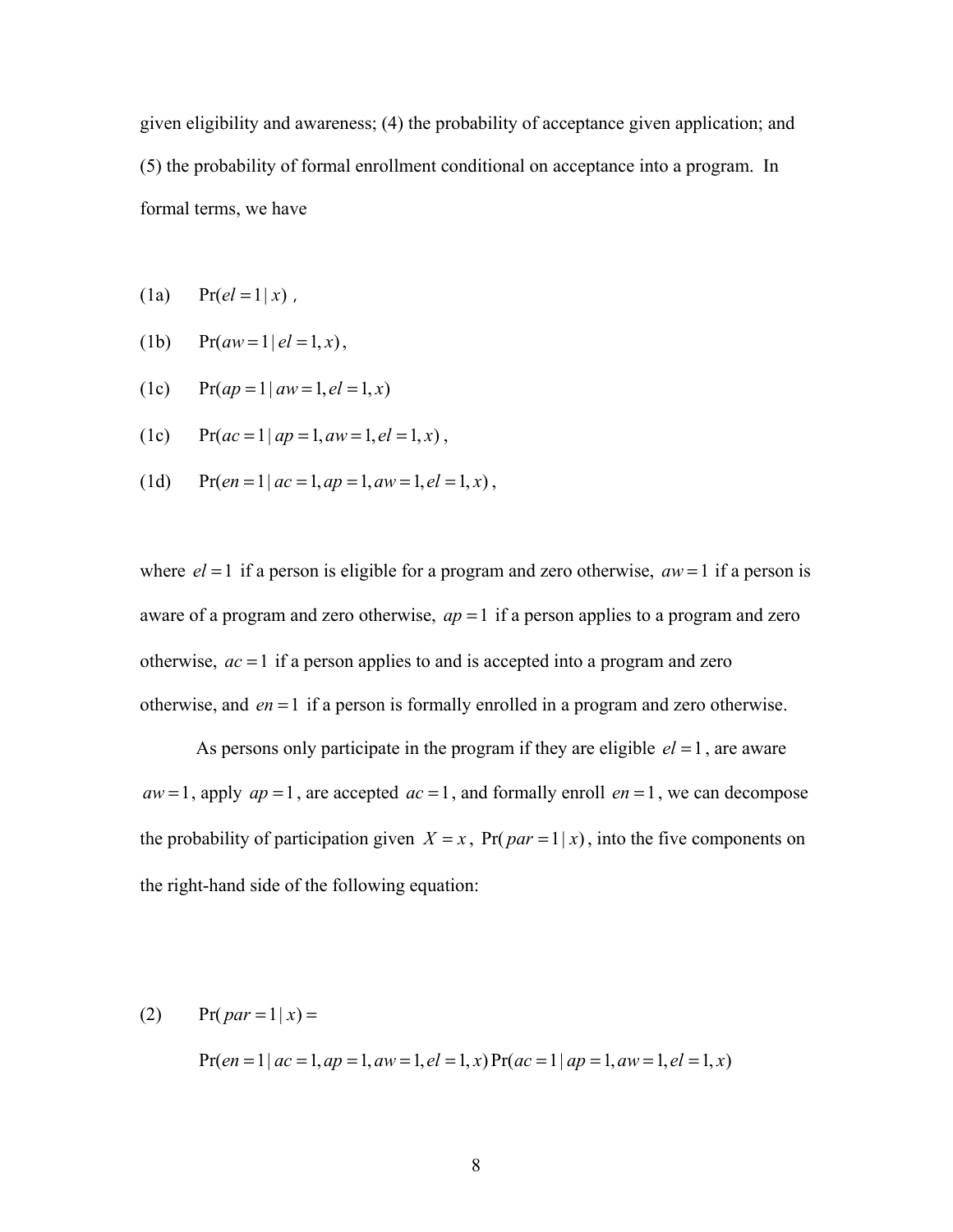$$
Pr(ap = 1 | aw = 1, el = 1, x) Pr(aw = 1 | el = 1, x) Pr(el = 1 | x),
$$

where  $par = 1$  if a person participates in a program and zero otherwise. By estimating each of the five component probabilities, we can determine the effect of each variable in *x* on the overall probability of participation and can determine where and how it influences program participation. A variable that has no effect on the overall probability of participation may have strong, but offsetting, effects on the component probabilities.

In the sections that follow, we apply this framework to analyze participation in the JTPA program. Data limitations force us to combine application and acceptance into a single step. We equate acceptance into the program with reaching the stage of random assignment during the experimental evaluation of JTPA. Only eligible applicants who completed the aptitude and achievement tests required at most JTPA training sites and who received a written JTPA service plan were subject to random assignment. These conditions required a substantial commitment by JTPA training centers to continued interaction with the applicant, but fall short of formal enrollment into JTPA.

Section 9 presents two sets of decompositions based on (2). The first set includes all four stages: eligibility, awareness, application and acceptance, and enrollment. In the second set, we decompose  $Pr(ac = 1 | el = 1, x)$ , the probability of application and acceptance conditional on eligibility, into separate stages of awareness given eligibility and acceptance given awareness. Focusing solely on these two stages allows us to examine the effects of explanatory variables not included in the full decomposition due to data limitations.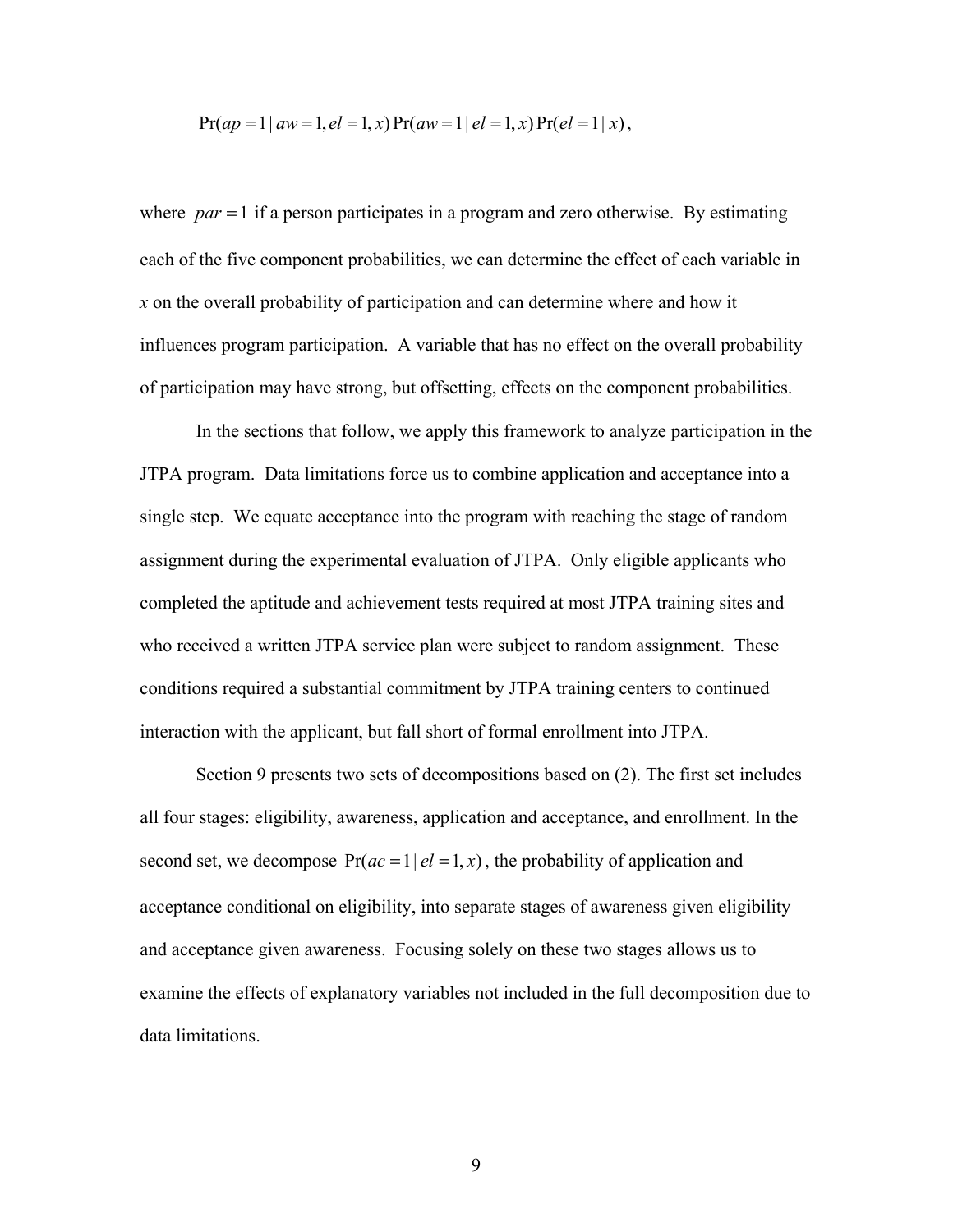#### **3. The JTPA Program**

<u>.</u>

The Job Training Partnership Act (JTPA) was the primary U.S. federal employment and training program for the disadvantaged until replaced by the programs financed under the Workforce Investment Act (WIA) of 1998. JTPA provided classroom training in occupational skills, remedial education, job search assistance, work experience and onthe-job training at private firms for approximately one million persons each year. There were two primary avenues to eligibility for JTPA. The first and most important avenue was economic disadvantage, which occurred if one of two criteria were met: (1) low *family* income in the six months prior to application to the program; or (2) being in a family receiving cash public assistance such as Aid to Families with Dependent Children (AFDC) and general assistance or Food Stamps.<sup>2</sup> According to the U.S. Department of Labor (1993a), in Program Year 1991<sup>3</sup> around 93 percent of JTPA participants qualified because they were economically disadvantaged. A second avenue to eligibility was an "audit window" that allowed up to 10 percent of participants at each JTPA training center to be non-economically disadvantaged persons with other barriers to employment such as limited ability in English. Due to the subjective nature of these barriers, and the resulting difficulty in determining who is affected by them, we only examine persons who are eligible by virtue of being economically disadvantaged. Devine and Heckman (1996)

<sup>&</sup>lt;sup>2</sup> The act also specifies additional eligibility criteria for several small groups. In the Survey of Income and Program Participation (SIPP) data used in our analysis, we are not able to accurately measure foster child status, disability or homelessness on a monthly basis, and so are unable to implement the special eligibility rules applicable to these groups in selecting our sample of eligibles. However, these groups represent a very small portion of the overall eligible population, and many of those eligible under the special provisions will also be eligible under the basic family income and program participation criteria described in the text.

<sup>&</sup>lt;sup>3</sup> Program Year (PY) 1991 covers the period from July 1991 to June 1992.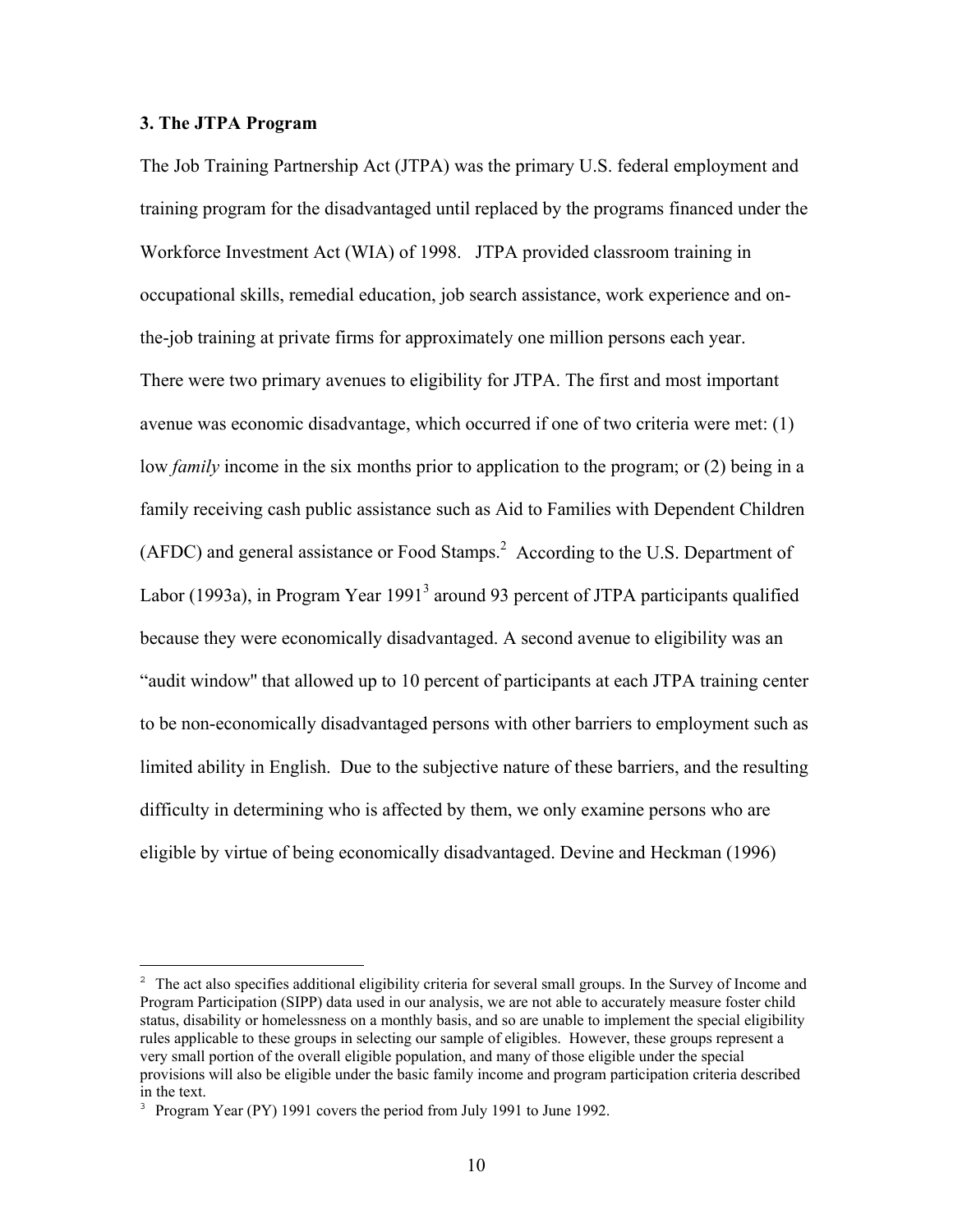discuss the eligibility rules for JTPA and their implications for the composition of the eligible population.<sup>4</sup>

There are three important features of the criteria that determined eligibility for JTPA through economic disadvantage. First, eligibility depended on family income rather than on individual income. Second, only family income in the past six months was relevant. Third, current receipt of welfare benefits by any family member made a person eligible for the program. The short window for income eligibility allowed highly skilled and normally highly paid workers to become eligible for JTPA after being out of work only a few months.

There are some differences between the eligibility criteria and services offered in JTPA compared to its predecessors CETA (Comprehensive Employment and Training Act) and MDTA (Manpower Development and Training Act), and its successor, the WIA program. Barnow (1993) suggests that these differences are modest in regard to CETA and MDTA. U.S. Department of Labor (1998) and O'Shea and King (2001) document the details of the WIA program. All four programs focus on displaced workers, persons with low income and transfer program participants, and all four offered roughly the same set of services, with the earlier programs focused somewhat more on substantive training, either in a classroom or on the job, and the later programs focused somewhat more on "work first" strategies such as job search assistance. MDTA and CETA also offered public service employment, which was not offered in JTPA and is not offered under

 $\overline{a}$ 

<sup>&</sup>lt;sup>4</sup> Two other details regarding JTPA eligibility deserve note. First, the implementation of the rules varied somewhat across localities, as states and training centers had some discretion over exactly what did and did not constitute family income and what did and did not constitute a family for the purposes of the program. Devine and Heckman (1996) show that such differences are too small to affect the patterns discussed here. Second, the eligibility rules described here are those in place at the time our data were collected. Some small changes in rules took place after that time; see Devine and Heckman (1996) or U.S. Department of Labor (1993b).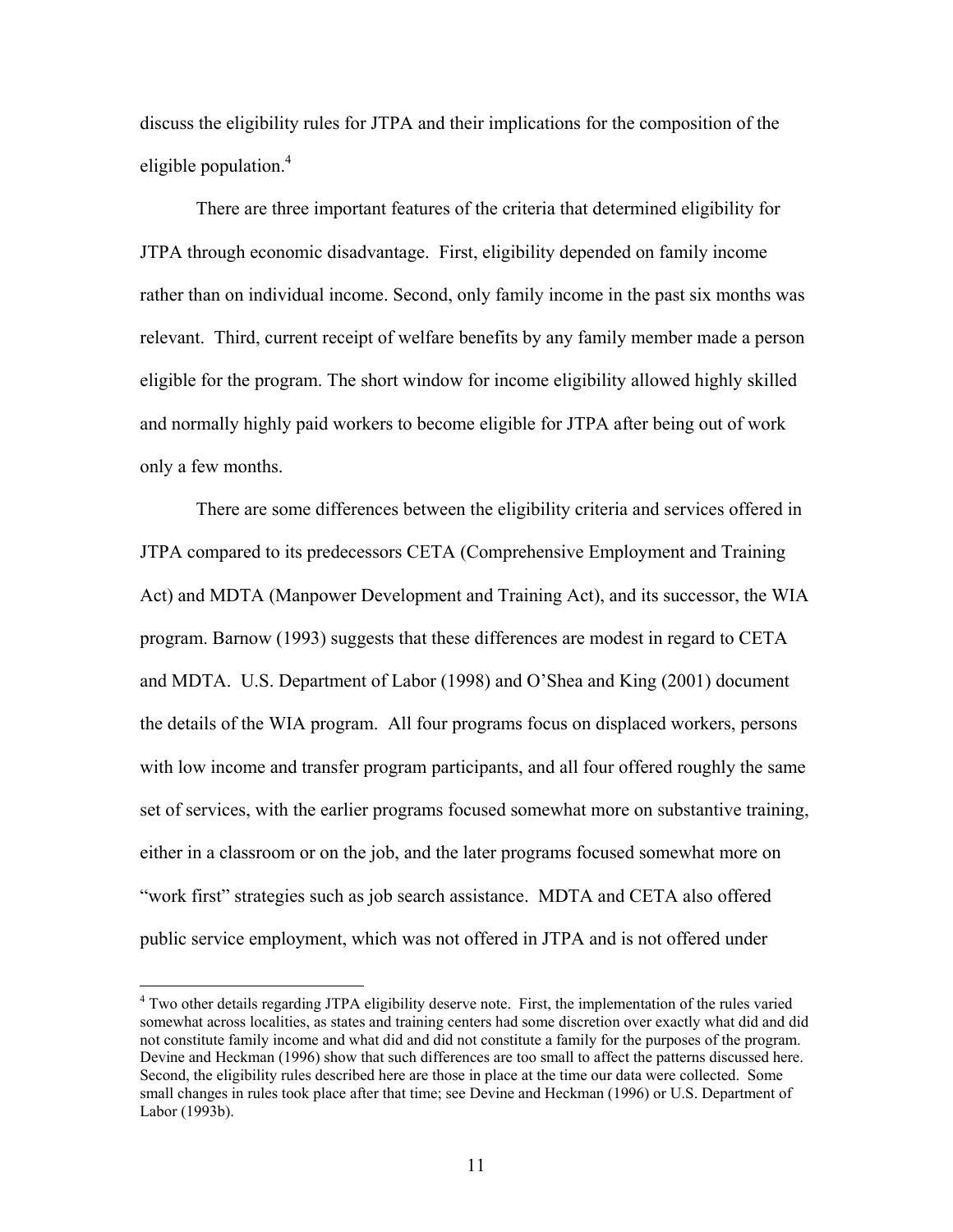WIA. Overall, the broad similarity in eligibility rules and services offered suggests that our analysis applies to all of these programs and to future programs patterned after them. Moreover, the U.S. JTPA program is also quite similar in terms of target groups, administration, and services offered to programs provided to unemployed workers in Canada and to the New Deal for Young People, New Deal for 25 Plus and New Deal for Lone Parent programs in the United Kingdom.<sup>5</sup>

#### **4. Data**

<u>.</u>

The primary source of our data is the National JTPA Study (NJS), an experimental evaluation of the JTPA program conducted from 1987 to 1989. $<sup>6</sup>$  In the course of this</sup> evaluation, persons accepted into JTPA at a non-random sample of sixteen JTPA training centers were randomly assigned into either a control group excluded from JTPA (for 18 months) or a treatment group given access to JTPA services. In order to learn more about the JTPA-eligible population, and to facilitate the development of better nonexperimental evaluation methods, data were collected on JTPA-eligible non-participants (ENPs) at four of the sixteen centers. These centers are Corpus Christi, Texas, Fort Wayne, Indiana, Jersey City, New Jersey and Providence, Rhode Island.

Detailed information on demographic characteristics, labor market histories, transfer program participation and family composition and income was collected on the ENPs and on experimental control group members at the same four sites. We use this information for our analyses of awareness of JTPA and of application and acceptance

<sup>&</sup>lt;sup>5</sup> For Canada, see the information on the Human Resources Development Canada website, www.hrdc.gc.ca. For the New Deal programs in the United Kingdom, see the New Deal website, www.newdeal.gov.uk. 6  $6$  See Doolittle and Traeger (1987) for a discussion of the implementation of the NJS and Bloom et al. (1997) and Orr et al. (1996) for summaries of the impact estimates.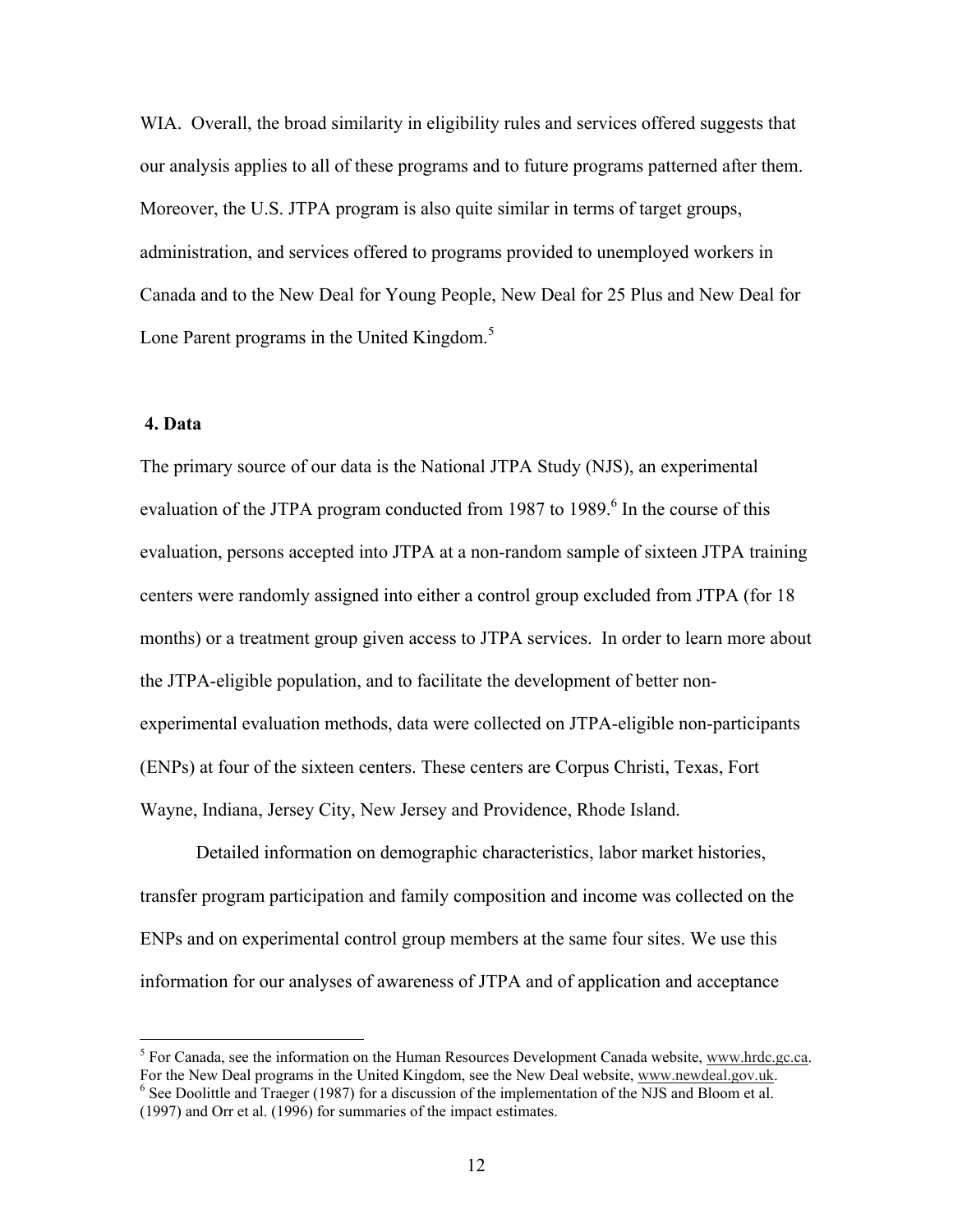into JTPA. For the experimental treatment group, we have only limited information collected shortly before random assignment. We use these data to study enrollment into JTPA at the four sites. Appendix A describes the National JTPA Study data in detail.

The National JTPA Study did not collect data on persons ineligible for JTPA. In order to analyze the determinants of eligibility we use a national sample drawn from the 1986 Panel of the Survey of Income and Program Participation (SIPP). The SIPP is well suited to this purpose because it contains sufficient information to precisely determine JTPA eligibility. We treat the SIPP panel as a series of repeated cross-sections, and create a data set consisting of person-months. The SIPP sample is described in detail in Appendix B.

#### **5. The Determinants of Eligibility for the JTPA Program**

This section examines the determinants of eligibility for JTPA. Table 1 defines the explanatory variables used in this paper. Tables 2a and 2b present the results of logit analyses of the determinants of eligibility. Table 2a presents results for adult (age 22 and above) men and women, and Table 2b presents the results for male and female out-ofschool youth (ages 16 to 21). We focus on these four demographic groups for three reasons. First, they are the groups employed in the experimental impact reports and in our other work utilizing these data. Second, because of concerns around family responsibilities and education, we would expect men and women, and youth and adults, to behave differently. Third, we have no data on in-school youth, as this group was excluded from the experimental analysis.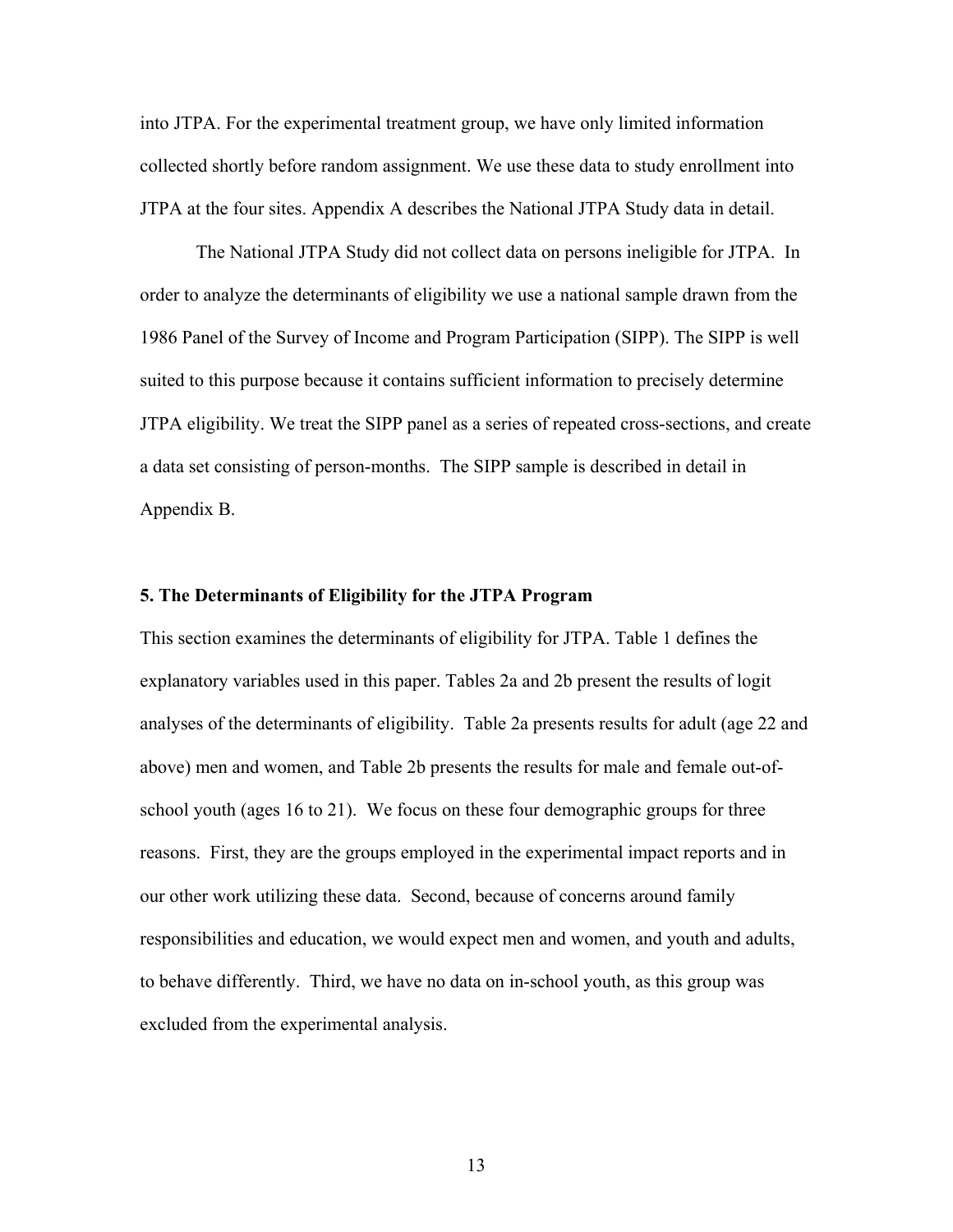The first column for each demographic group in Tables 2a and 2b displays estimated coefficients and associated standard errors (in parentheses) from logit models of the probability of eligibility derived from the SIPP data. The second column displays estimates of the mean derivative of the probability of eligibility with respect to each characteristic (in square brackets) along with p-values from tests of the null hypotheses that each population coefficient equals zero.<sup>7</sup> The notes to each table document the within-sample predictive performance of each model. As discussed in Appendix C, these estimates adjust for the dependence induced by the use of person-month observations, with each respondent allowed to contribute multiple months.

A number of interesting findings emerge from this analysis. First, even after controlling for family income and productivity characteristics, race and ethnicity are very important determinants of the probability of eligibility. For example, for adult females, the average difference in the probability of eligibility for blacks and Hispanics relative to whites exceeds 0.12, holding resource variables constant.

Being married has a large negative estimated effect on the eligibility probabilities for all groups except adult males. The eligibility status of adult males is driven primarily by their own income, while for adult females and for youth, eligibility status depends in large part on the earnings of other family members. For all demographic groups except adult males, the presence of an own child age less than six living in the home substantially increases the probability of eligibility for JTPA. Children raise the income cutoff for eligibility by increasing the household size but do not add to the family income. In addition, years of schooling have an important impact on eligibility for all groups.

 $\overline{a}$ 

<sup>&</sup>lt;sup>7</sup> We present mean derivatives and not derivatives evaluated at the mean of the *X*. That is, we calculate the derivative (or finite difference for binary variables) for each observation and report the (weighted) sample mean.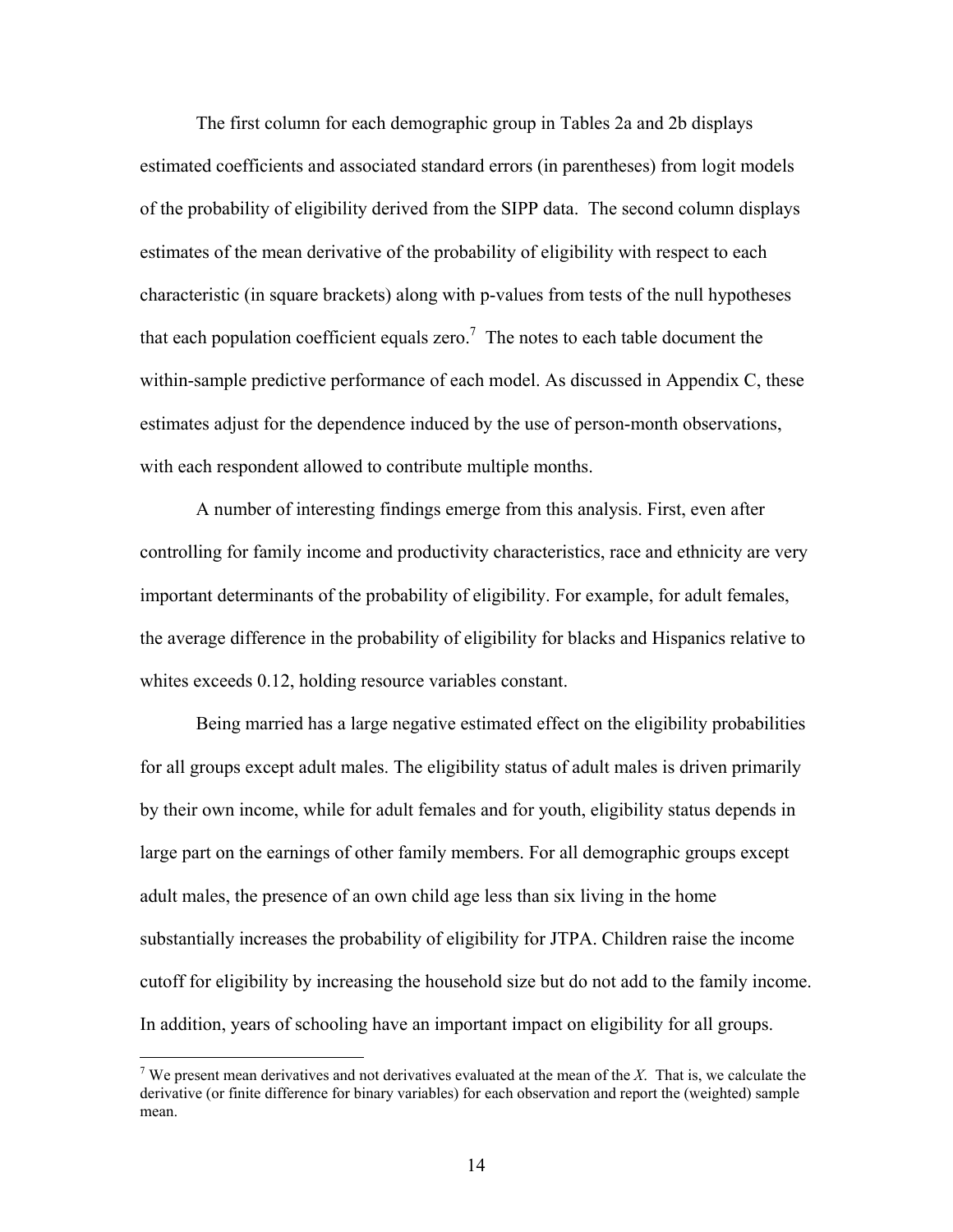Not surprisingly, the probability of eligibility decreases monotonically with family income for all four demographic groups. The magnitude of the estimated average derivatives is very large for family income categories corresponding to incomes above \$6000. For adult males, raising family income from less than \$3000 to between \$9000 and \$12,000 produces an average decrease in the probability of JTPA eligibility of 0.268. For male and female youth, the estimated average derivatives are larger still, reflecting the differential importance of family resources in determining eligibility for these groups.

The small set of characteristics included in the specifications reported in Table 2 do well at predicting within-sample eligibility status. For all four groups, over 70 percent of the eligibles and almost 90 percent of the non-eligibles are correctly predicted when we use the overall eligibility rate within each group to define the cutoff for predicting eligibility. Taken together, our results demonstrate that the eligibility rules for JTPA produced substantial group differences in access to subsidized government training.

#### **6. The Determinants of Awareness of the JTPA Program**

This section investigates the determinants of awareness of the JTPA program using data on the controls and eligible non-participants at four JTPA sites. The concept of program awareness is an elusive but important one. Differential access to information about the program can affect awareness and thereby influence participation. Language barriers are an obvious case in point. However, awareness also depends on the incentives a person has to participate in the program. In some cases the desire to participate may influence awareness rather than awareness independently influencing participation.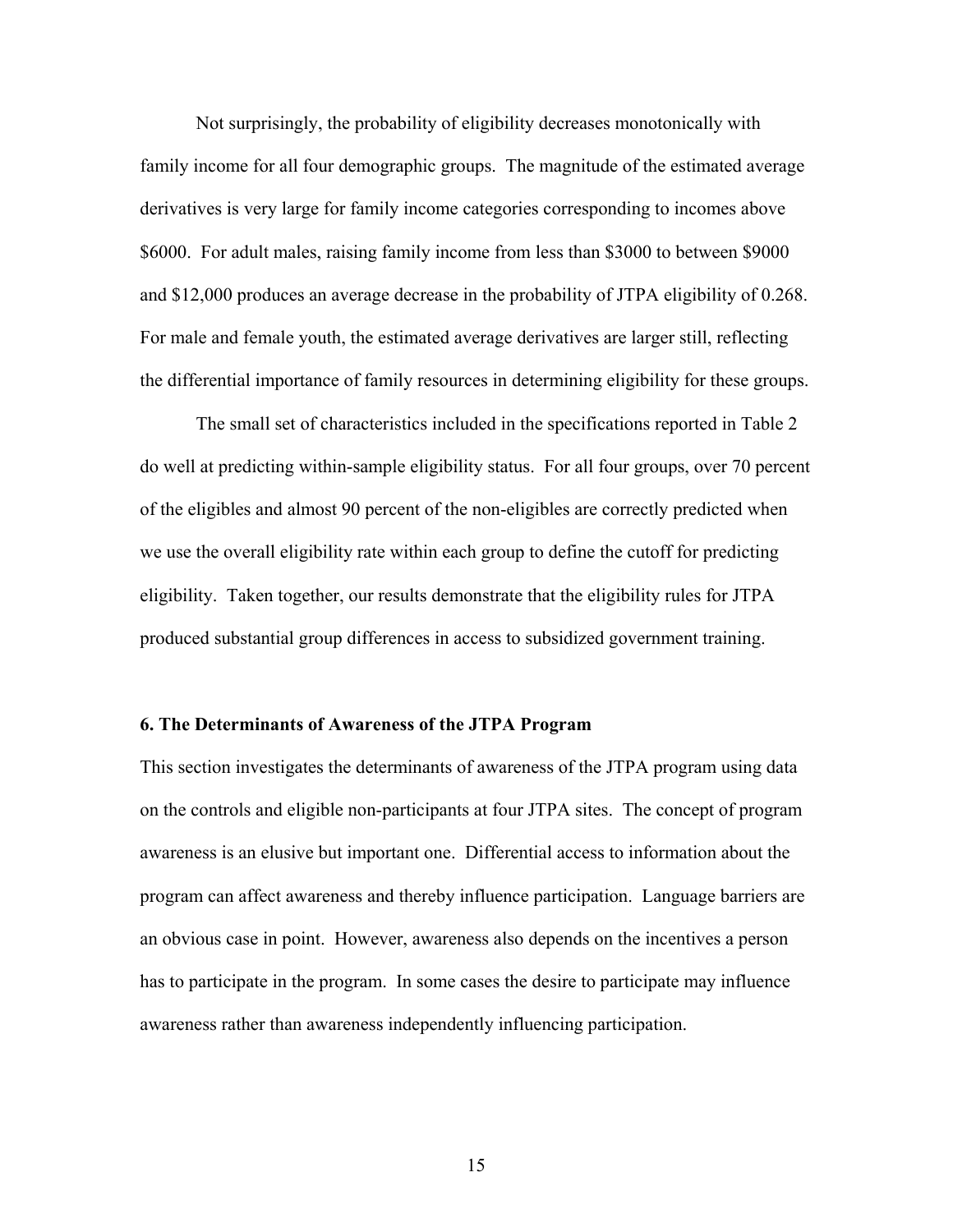As we lack evidence on individual information-gathering activities, we are unable to determine the extent to which information costs, and therefore program awareness, play a causal role in determining program participation choices. However, the evidence presented in this section indicates that awareness of JTPA among those eligible for it is by no means universal, and that program awareness appears to be related to the likelihood of participation in the program, to education, and to language skills. We also present evidence that a sizeable fraction of persons who are eligible for the program do not believe that they are eligible for it. Taken together, this evidence suggests that barriers to information are an important determinant of program participation.

Each member of the ENP sample was asked whether or not he or she had heard of the JTPA program. In keeping with the decentralized nature of the JTPA program, local training sites often select operating names other than JTPA. To overcome this problem, ENPs were asked about their awareness of JTPA under several different names, including the programís primary name in their locality. Persons who indicated that they were aware of the JTPA program were then asked whether or not they believed themselves to be presently eligible for it. Persons participating in the program are assumed to be aware of it and of their own eligibility for it.

Table 3 presents rates of awareness and self-reported eligibility for eligible nonparticipants in each major demographic group. The first column presents the fraction of the ENPs who have heard of JTPA. These fractions are surprisingly low. For all four groups, the awareness rate is below 50 percent. The rate is higher for youth than for adults, which may indirectly reflect requirements that sites expended 40 percent of their training resources on youth, who constitute well less than 40 percent of the eligible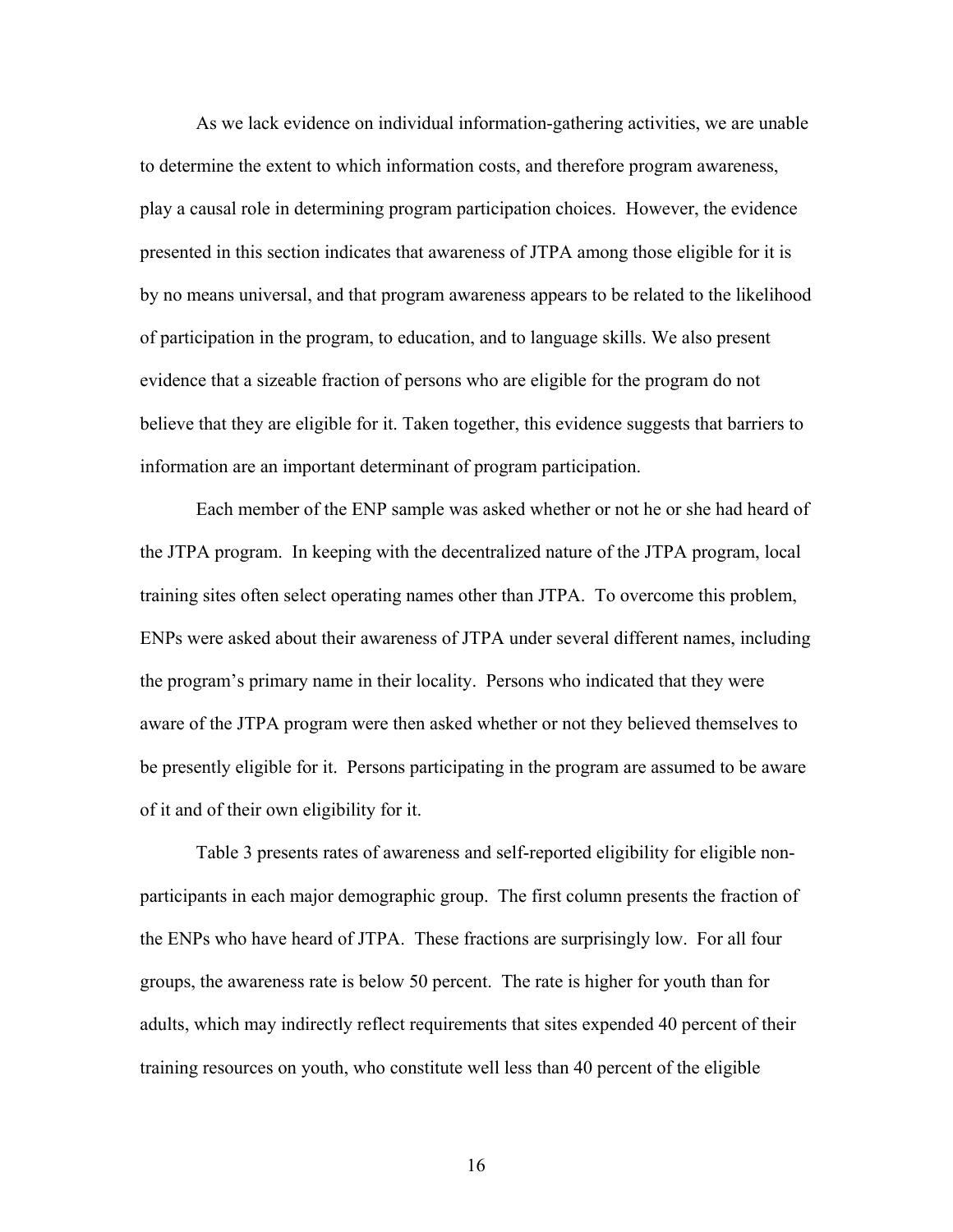population (a similar requirement, reduced to 30 percent, holds for the WIA program). The second column gives the fraction of those persons aware of the program who think that they are eligible for it. Note that all of the ENPs are determined to be eligible at the time of their screening interviews and that nearly all are still eligible at the time the question was asked in the baseline interview. Conditional on awareness, only 36 percent of adult males, 46 percent of adult females and around 55 percent of youth realize that they qualify for JTPA services. Taking the product of these two probabilities yields the unconditional probability of awareness and self-reported eligibility appearing in the third column. Barely 12 percent of adult male eligibles can identify both the program and their own eligibility for it. Even among youth, only about 25 percent of eligibles are both aware of the program and of their own eligibility for it. These figures suggest that there are substantial costs associated with finding out about social programs such as JTPA and about the rules governing access to their services, and that information costs play an important role in producing demographic differentials in program participation.

The results from a logit analysis of the determinants of awareness of the JTPA program appear in Tables 4a and 4b. These tables have the same basic structure as Tables 2a and 2b. For all four demographic groups, black eligibles are relatively more likely than white eligibles to know about JTPA. Adult Hispanic eligibles are relatively less likely than whites to know about JTPA, with the difference being statistically significant in both cases. The negative and statistically significant coefficient estimates for Hispanic adult eligibles arise even after controlling for facility with the English language and for level of education. $8$  It has often been noted (see, e.g., Tienda and

 $\overline{a}$ 

 $8$  The English language ability variable should be interpreted with caution as it arises from different underlying measures in the ENP and control group samples. For the ENPs, lack of English ability is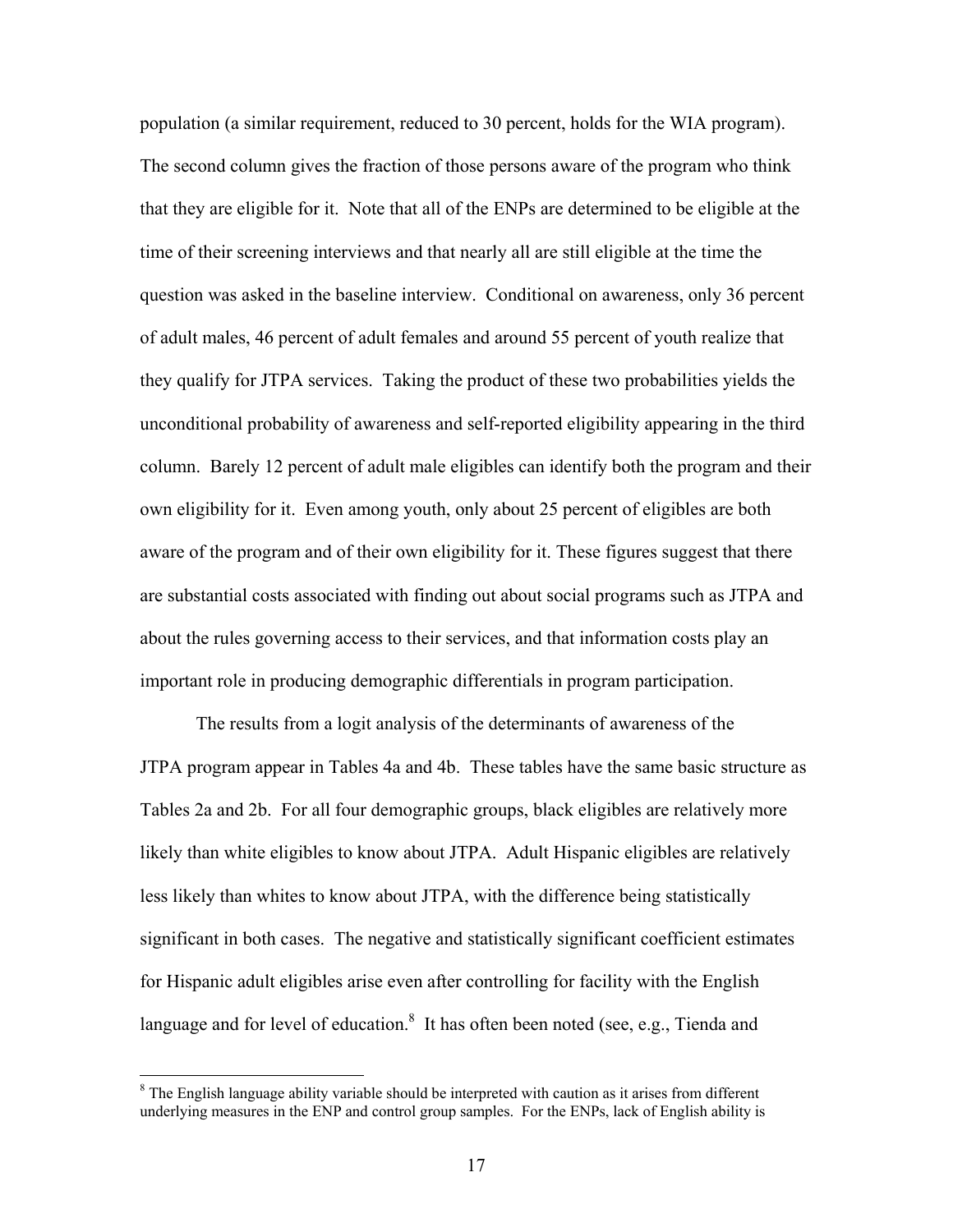Jensen, 1988) that Hispanics participate less in government programs compared to non-Hispanics with the same basic economic characteristics. Language skills and educational deficits play a role in explaining this phenomenon but more than just language deficits are involved. If Hispanics are less likely to utilize public services, or if they participate in networks with fewer public service recipients, then they are less likely to be aware of JTPA and of other programs.

Consistent with the standard human capital model (see, e.g., Becker 1964), older adults have statistically significantly lower probabilities of awareness of the program than persons age 22 to 29. This may reflect the reduced demand for skill enhancement programs with age documented in Leigh (1995). The pattern with respect to education is hump-shaped. Persons with the lowest levels of schooling have lower conditional probabilities of awareness than those who have completed high school. This evidence supports the notion of substantial information processing costs among those with very low levels of schooling. A lower likelihood of participating in JTPA, and hence a lower value to information about the program, accounts for the evidence that the most educated persons are less aware of the program.

Among adults, divorced, widowed or separated eligibles have a higher probability of awareness than do those who are single. The difference is both statistically and substantively significant for adult males. For three of the four groups, living in a family that receives Food Stamps has a positive effect on the probability of being aware of JTPA, while living in a family that receives AFDC has a positive effect only for adult males and for female youth. The estimated effect of living in a family receiving Food

measured by the language in which the respondent chose to complete the baseline survey, while for the controls it is obtained from a question on language preference administered around the time of random assignment.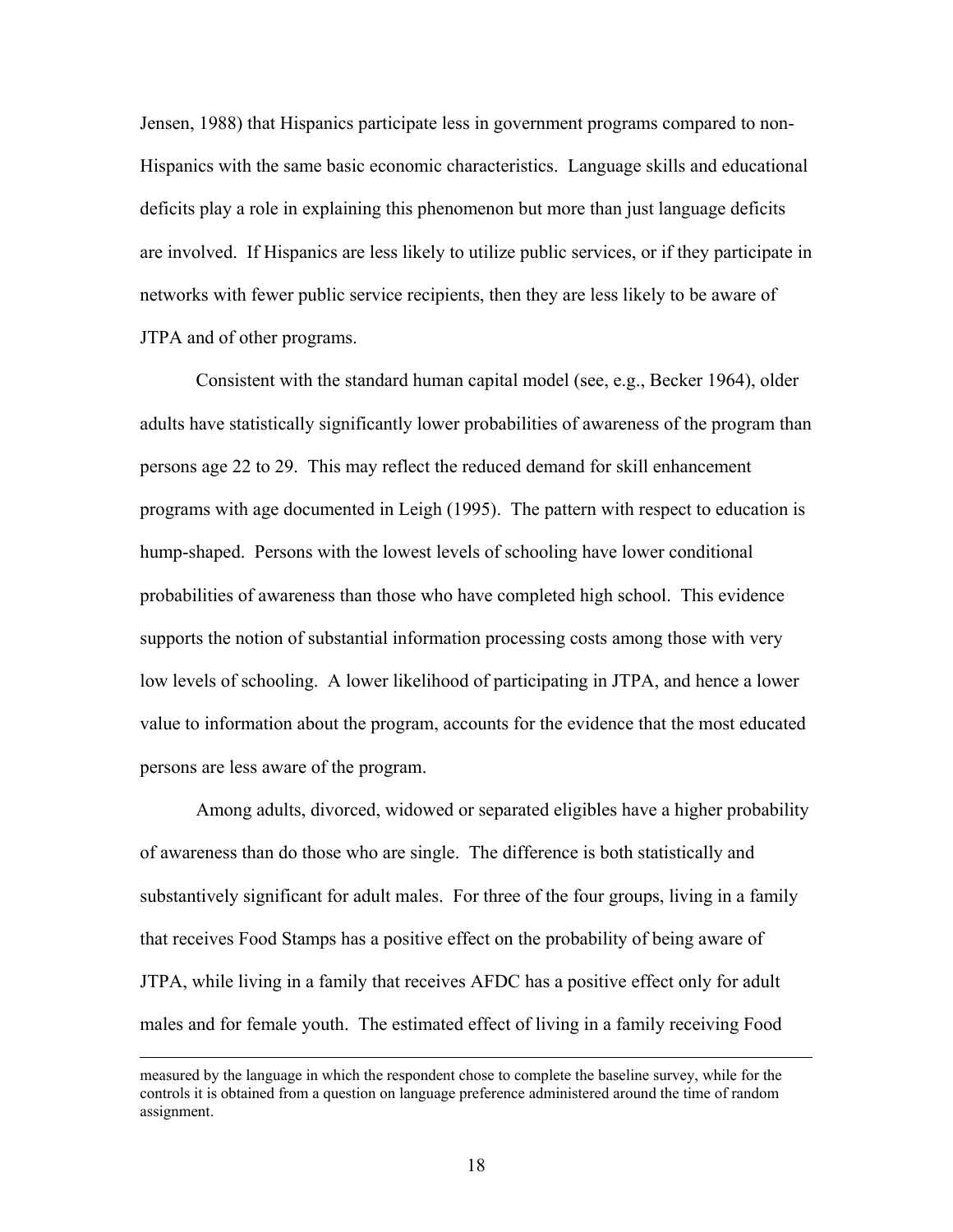Stamps is large, with mean numerical derivatives of 0.164 and 0.133, and it is statistically significant for both adult males and females. As nearly all of the adult female AFDC recipients also receive Food Stamps, the negative (essentially zero) coefficient on the AFDC variable indicates the additional effect of receiving *both* AFDC and Food Stamps, rather than just Food Stamps. Interpreted in this way, the absence of any AFDC effect becomes less surprising. The strong effects observed for Food Stamp receipt are consistent with the practice in that program of providing recipients with information about training opportunities.

Unemployed eligibles have a higher probability of program awareness for all four demographic groups. This difference between the unemployed and the employed is statistically significant for both male and female adults. In contrast, eligible individuals who are out of the labor force have lower probabilities of awareness than employed eligibles for all four demographic groups. These results are consistent with the relative value of information about JTPA for the two groups.

While the concept of program awareness is a conceptually problematic one, the evidence presented here indicates that learning about the JTPA program and its eligibility requirements is not costless, and that the likelihood of becoming aware of the program varies in predictable ways. In particular, we find that differences in information costs, in information processing and language skills, and in the expected value of information about the JTPA program, which is itself a function of the probability of participation in the program and its expected benefit, can account for the patterns we observe in the data.

#### **7. The Determinants of Application and Acceptance into JTPA**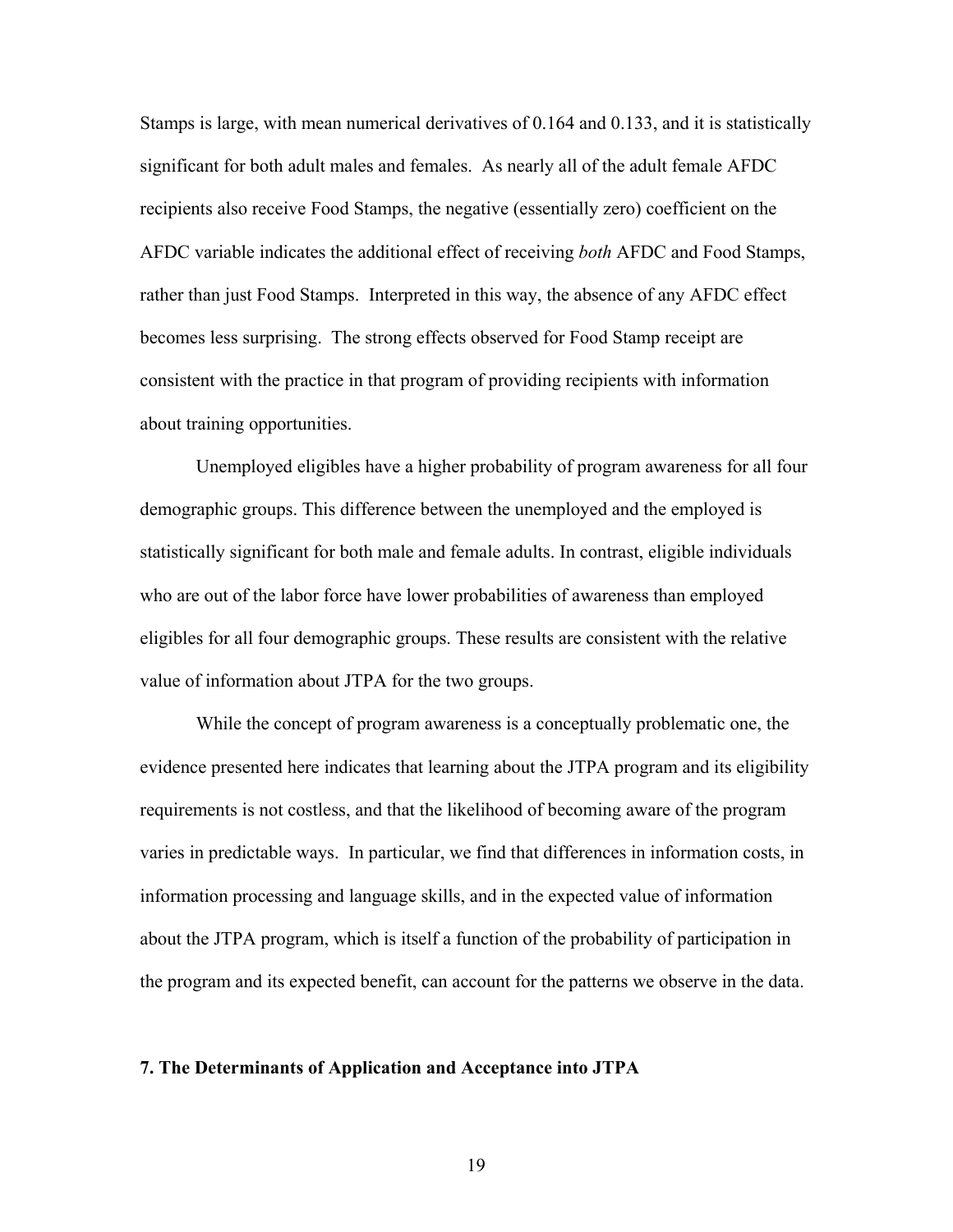This section presents a logit analysis of the determinants of application and acceptance into the JTPA program conditional on awareness of the program using data on controls and ENPs from the National JTPA Study. We combine the application and acceptance stages here because we lack the data to examine them separately. Combining these two stages in the program participation process means that the patterns we observe reflect the joint influence of individual decisions to apply and to persist through the (sometimes lengthy) application process and of JTPA staff decisions to accept or encourage some applicants while rejecting or discouraging others.

Tables 5a and 5b report estimates of logit models of application and acceptance into the JTPA program as a function of observed characteristics for the four demographic groups. Coefficient estimates and estimated standard errors take account of the choicebased nature of the sample. The training site indicators included in the model have no behavioral interpretation, as the relative numbers of ENPs and controls at each site is an artifact of the study design. The notes to Tables 5a and 5b summarize the within-sample predictive success of the models. Appendix C provides additional details regarding the methods used to obtain the reported results.

The most dramatic result in Tables 5a and 5b is the powerful effect of recent labor force status dynamics on application and acceptance into JTPA. $<sup>9</sup>$  For both adult males</sup> and adult females, all of the labor force status pattern indicators have coefficients statistically different from zero, though many of the coefficients cannot be statistically distinguished from one another. In general, persons entering unemployment either from outside the labor force or from employment are the most likely to enter the JTPA program. For adult men, individuals who recently became unemployed, either by leaving

 $\overline{a}$ 

 $9$ <sup>9</sup> Heckman and Smith (1999) discuss the importance of these variables at greater length.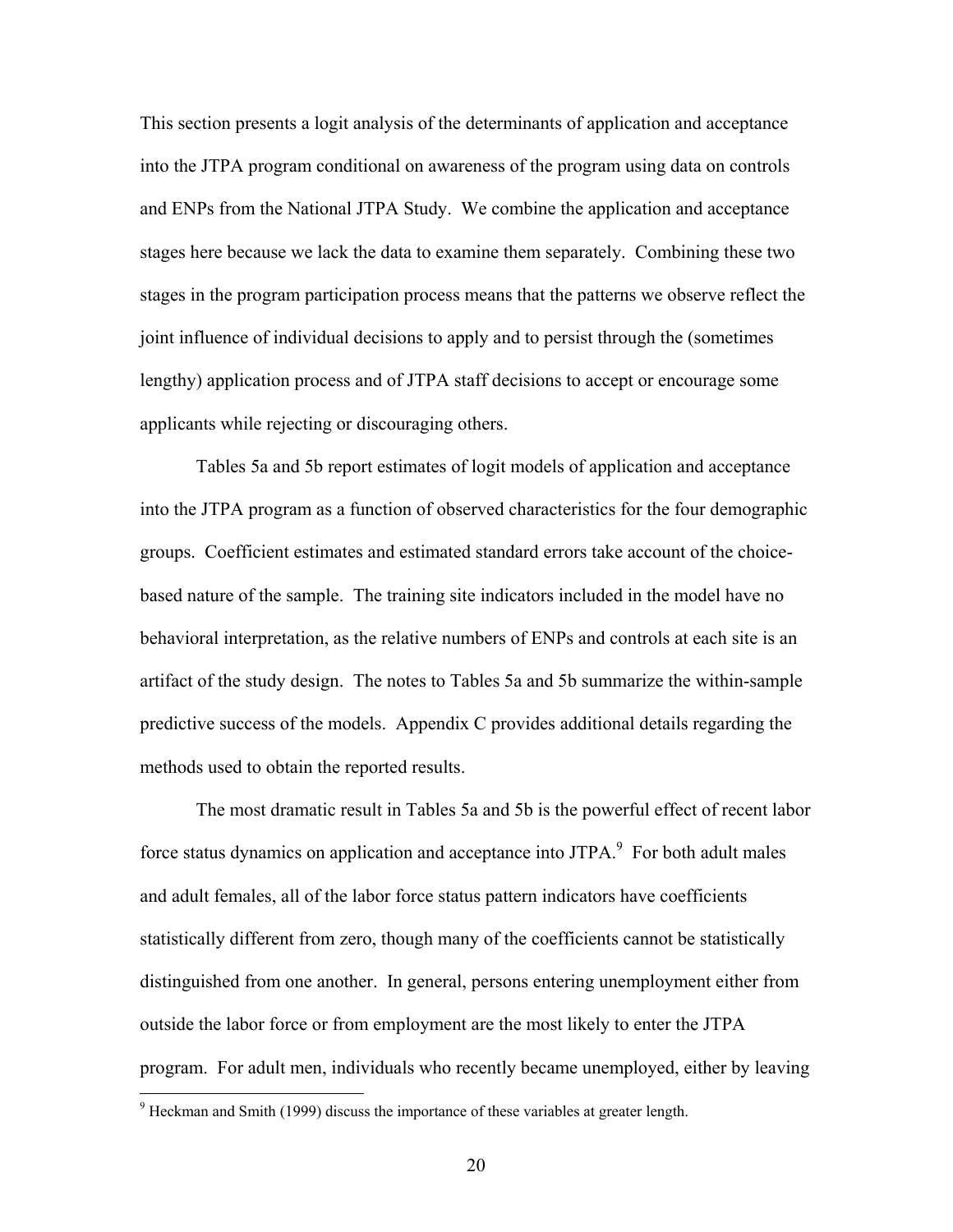employment or by reentering the labor force, have higher application and acceptance probabilities than the long term (over six months) unemployed. This difference does not appear for women.

Older adults have a lower conditional probability of application and acceptance, consistent with conventional arguments that the return to training declines with age. The effect of years of completed schooling on acceptance into the program shows a hillshaped pattern for adults, with individuals with less than 10 or more than 15 years of schooling having differentially low estimated application and acceptance probabilities. This pattern reveals that it is more than just low rates of awareness that cause those with less than a high school education to have low rates of participation in JTPA conditional on eligibility. For youth, the probability of application and acceptance increases monotonically in years of schooling.

Relative to single, never married persons, currently married persons have a statistically significantly lower probability of application and acceptance for three of the four demographic groups. Among adult men, but not the other three demographic groups, divorced, widowed and separated persons also have lower probabilities of application and acceptance into JTPA.

The effect of living in a family receiving AFDC is negative for all four groups, and statistically significant for three. In contrast, family Food Stamp receipt has a positive influence in all cases. Interpreting the AFDC coefficient as the marginal effect of family AFDC receipt in addition to Food Stamps, it appears that among aware eligibles, AFDC recipients have much lower probabilities of application and/or acceptance into JTPA than do those receiving only Food Stamps. As the effect of young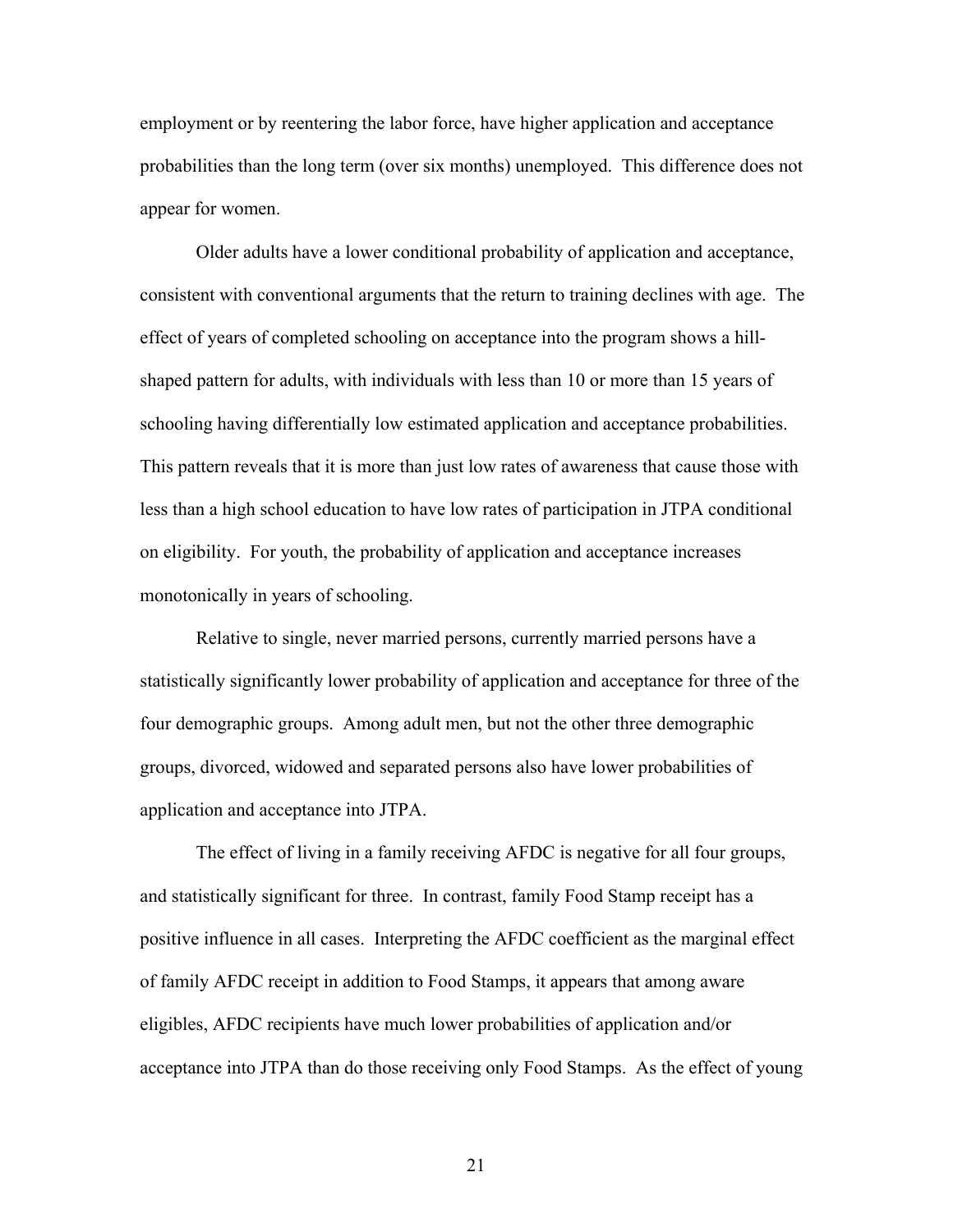children in the home is being controlled for, this difference does not result from young children acting as a barrier to work or training outside the home.

The effects of family income differ across groups. High levels of family income reduce the probability of application and acceptance among adult males, have little effect for adult females, and raise the probability of participation for both youth groups. The availability of income from other family members to provide support during training appears to encourage youth to apply to JTPA.

Absent from the specifications reported here are measures of the state of the local economy at the four sites during the time that the ENP and control samples were collected. In work not reported in detail here, we estimate models including both countylevel monthly unemployment rates averaged over the counties constituting each of the sites, and interactions between these unemployment rates and the site indicators. Surprisingly, given the strong effects of individual unemployment found here, these variables never attain statistical significance and never have a noticeable impact on the proportion of correct predictions. One reason for this is that the number of ENPs whose month of measured eligibility occurs in a given calendar month depends not only on the size of the eligible population in that month, but also on the administrative schedule of the consulting firm conducting the surveys. A second reason is that the flow into the program, as measured by the number of persons randomly assigned in each calendar month, depends on other factors beyond the local economy, including the academic schedule of the community colleges that provide much of the JTPA training at these sites.

In Appendix D, we report estimates of the determinants of application and acceptance into JTPA conditional on eligibility rather than on awareness. In general, the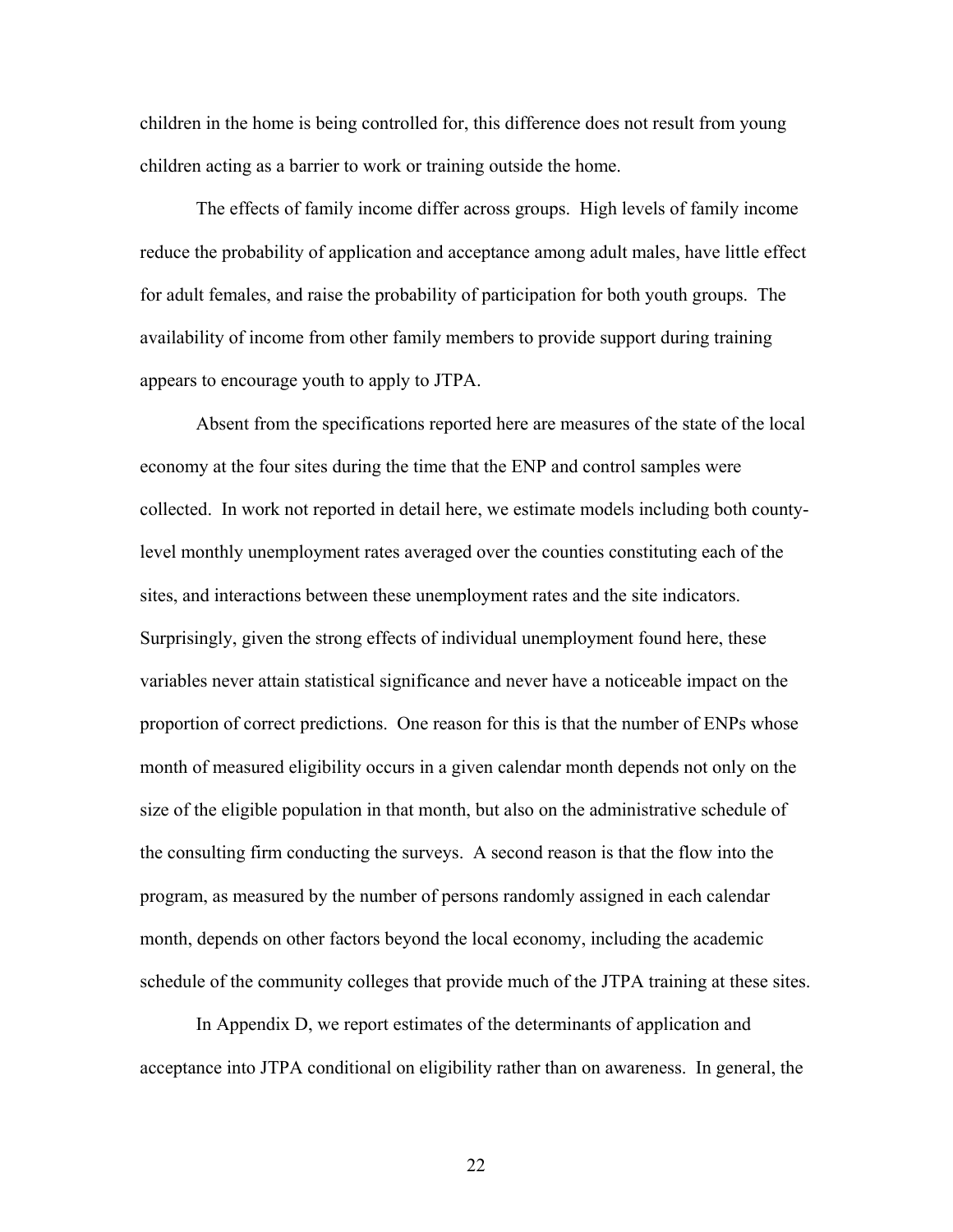main findings are the same in the two analyses. In particular, the labor force status transition variables dominate both sets of results. The differences between the two are consistent with the patterns in the two conditional analyses, so that factors whose main impact is on awareness are statistically significant when we condition on eligibility but are not when we condition on both eligibility and awareness.

Our analysis of application and acceptance into JTPA conditional on eligibility reveals the fundamental importance of labor force status dynamics in determining who applies and is accepted into the program conditional on program awareness. A number of other factors including age, schooling, marital status and family income play important supporting roles.

#### **8. The Determinants of Enrollment in JTPA**

<u>.</u>

Formal enrollment constitutes the final stage in the JTPA participation process. In this section we examine the determinants of the transition from acceptance into the program, defined here as reaching random assignment, to formal enrollment.<sup>10</sup> A key difference between acceptance and enrollment is that only the outcomes of persons formally enrolled in JTPA influenced the rewards (or punishments) that a site received under the JTPA performance standards system. Training centers in JTPA had considerable discretion regarding whether (and when) to enroll persons accepted into the program. The performance standards system provided an incentive for training centers to delay enrollment until accepted applicants provided evidence that they were likely to obtain a

<sup>&</sup>lt;sup>10</sup> Heckman, Smith and Taber (1998) discuss non-enrollment within the experimental treatment group and its implications for the evaluation of JTPA. See also the general discussions of treatment group dropout and control group substitution in Heckman, Hohmann, Smith and Khoo (2000) and Heckman, LaLonde and Smith (1999).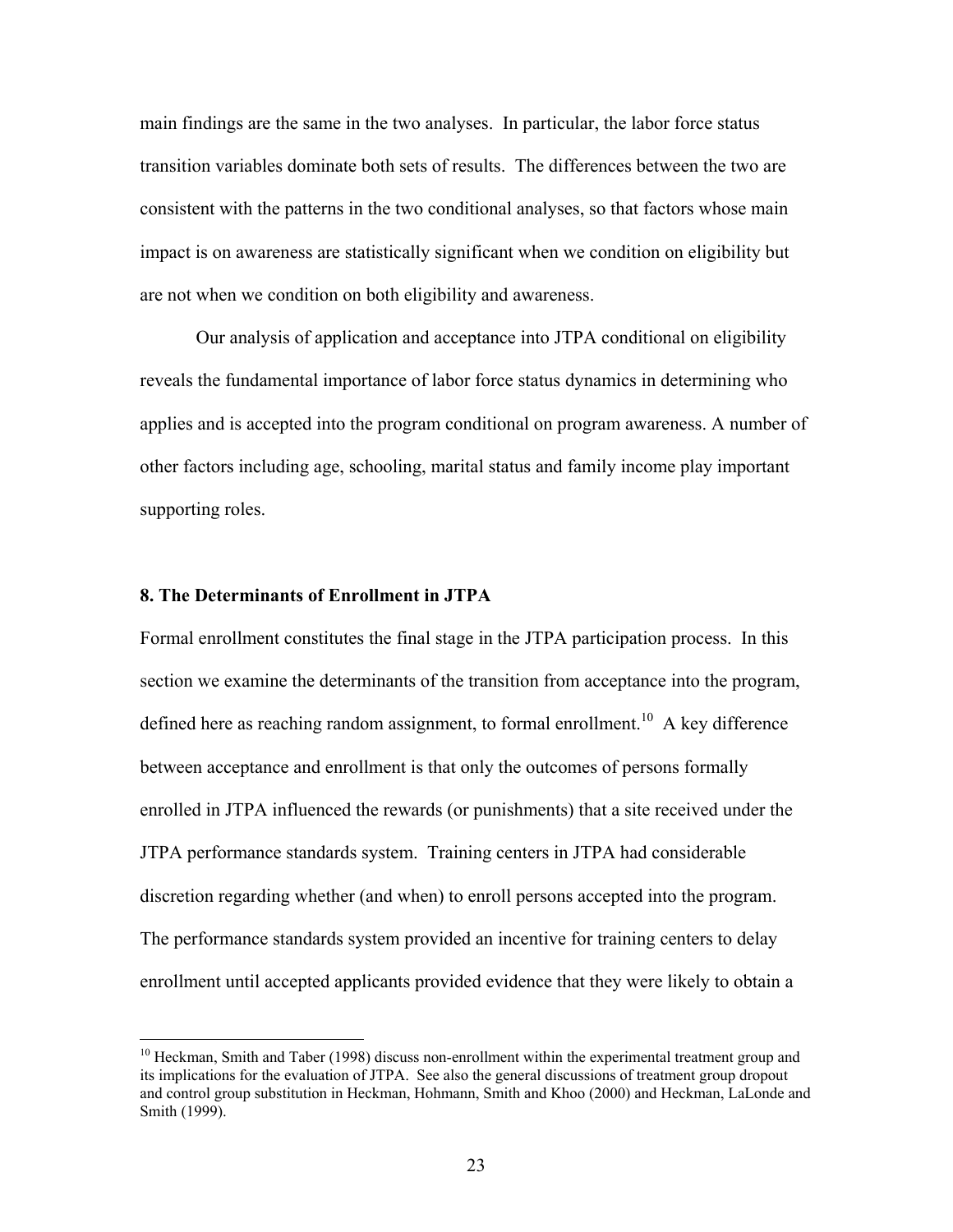job or to otherwise count favorably toward center performance. In practice, this often meant that individuals receiving job search assistance were not enrolled until they found a job and that persons assigned to receive subsidized on-the-job training at private firms were not enrolled until a firm willing to provide them with such training had been located. For persons assigned to receive classroom training, training centers would often wait until trainees successfully attended class before enrolling them in the program. Thus, we expect that the incentives provided by the performance standards system should result in higher probabilities of enrollment for persons with characteristics associated with employability, such as higher levels of schooling or recent employment experience.

Another factor influencing enrollment decisions for persons recommended for classroom training is their ability to maintain themselves during the time they are enrolled in training. Classroom training typically lasts longer than employment-related services such as job search assistance. At the same time, unlike earlier programs such as CETA, JTPA provided no stipends to trainees except in unusual circumstances. Thus, the willingness of a person to pursue classroom training may depend on the availability of a stable income from outside sources. Two important sources of income are transfer programs such as AFDC and family income. Given that persons with limited access to outside income may not take classroom training that is offered, and that enrollment usually does not occur until a person begins attending classes, we would expect AFDC and family income to have positive effects on the probability of enrollment, particularly for adult women and female youth, who are relatively more likely to receive classroom training (see, e.g., Kemple, Doolittle and Wallace, 1993).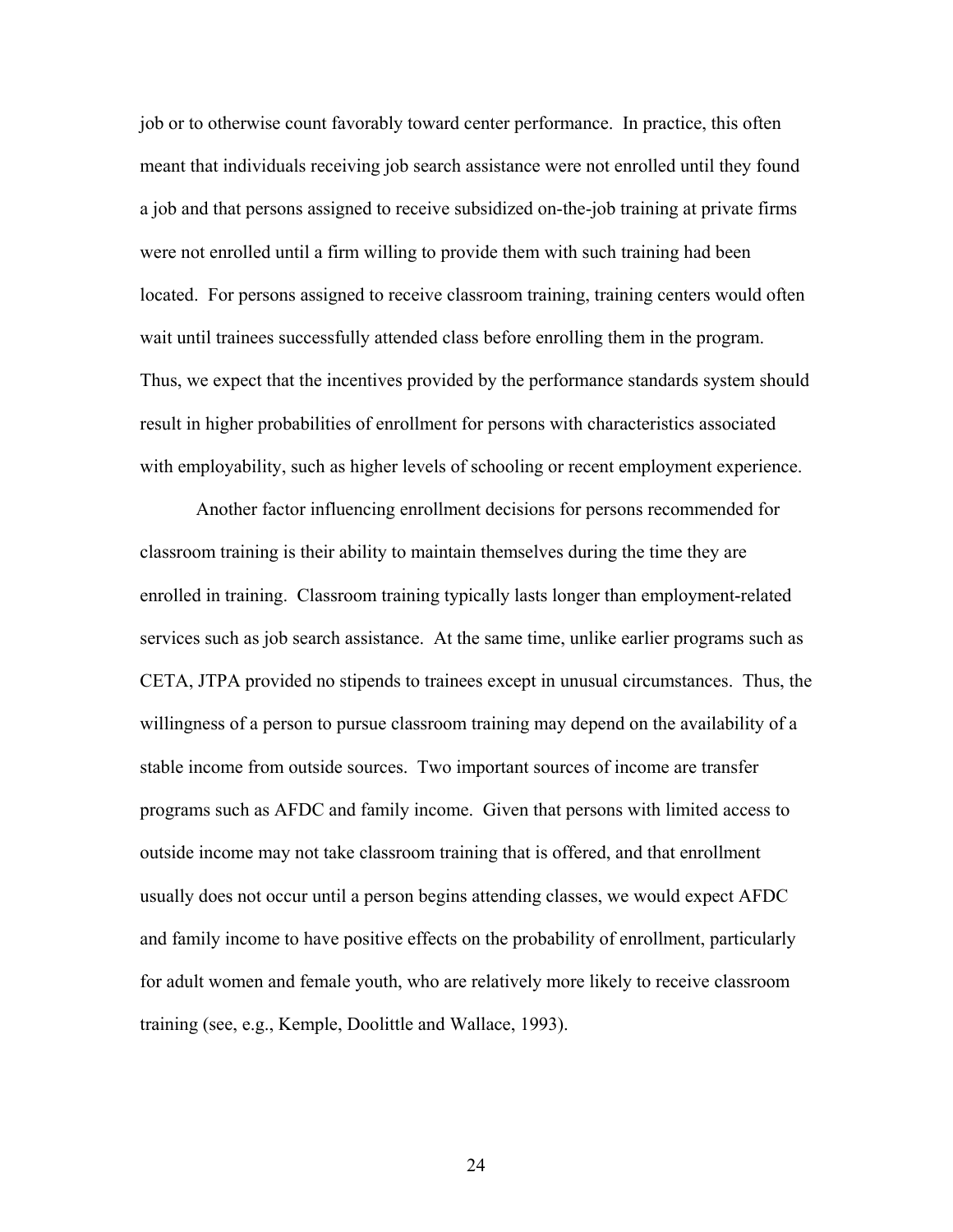At the same time, the lag between acceptance into the program and enrollment in it may lead to changes in the opportunity costs of participation. Accepted applicants may receive job offers that dominate the training offered by JTPA, or they may experience illness or family problems that make it impossible for them to enroll. Thus, the patterns we observe represent the combined influence of bureaucratic decisions regarding enrollment and of individual decisions to continue in or drop out of the program in response to changes in opportunity costs.

Tables 6a and 6b present the results of logit analyses of enrollment for the four demographic groups. The notes to the tables discuss the within-sample predictive performance of the model, which is quite good. We find that the four training centers have very different overall enrollment rates, even controlling for the observable characteristics of their accepted applicants. For all four demographic groups, accepted applicants at the Fort Wayne and Jersey City centers have enrollment probabilities substantially lower than similar persons at Corpus Christi, which is the omitted training center in our analysis. These differences reflect in part the differing mix of services offered at the various sites. Corpus Christi offered mainly classroom training. This form of service leads to a higher enrollment rate than other JTPA services (see Kemple, Doolittle and Wallace, 1993). In contrast, Fort Wayne and, to a lesser extent, Jersey City, primarily offered on-the-job training and job search assistance. Centers offering these services will have lower enrollment rates among accepted applicants because those who fail to locate a job or for whom no firm is willing to provide on-the-job training often do not ever get enrolled in the program.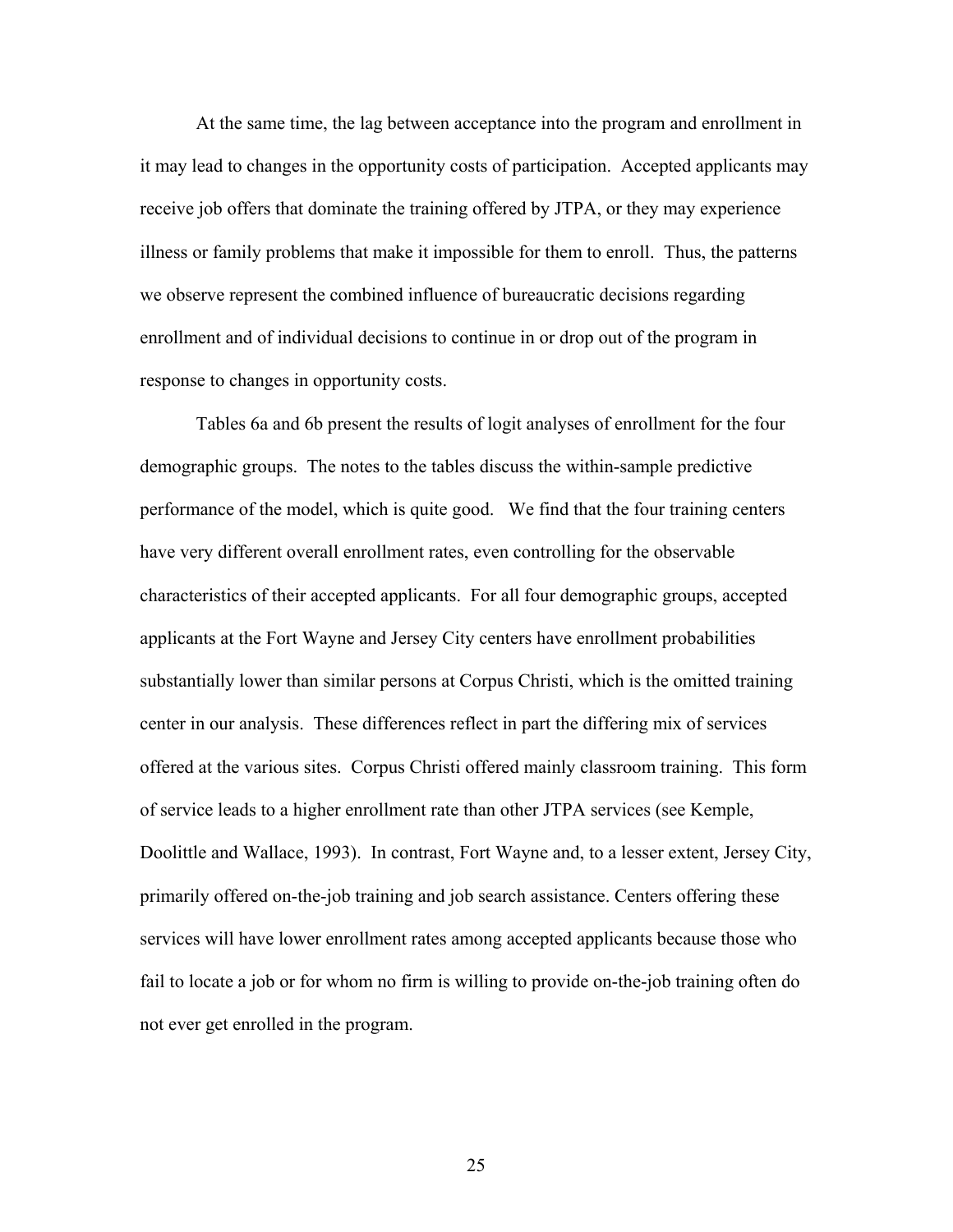Conditional on acceptance into JTPA, older adults are less likely to enroll than younger adults. This finding is consistent with the lower expected returns to training for older persons, which would make them relatively more likely to drop out of the program in response to a given outside opportunity. Family participation in the Food Stamp program has a negative effect for three of the four demographic groups, with the effect both large and statistically significant for adult females. To the extent that Food Stamp recipients are less likely to find employment than other accepted applicants, this is consistent with creaming induced by the operation of JTPA performance standards. Also consistent with these incentives is our finding that for women and male youth, having no employment experience strongly reduces the probability of enrollment.

Finally, we estimate a large positive effect of family income on the enrollment probability for adults. Family income may allow an accepted applicant to undertake training even in the absence of a stipend. Thus, even though higher family income lowers eligibility it raises the probability of enrollment among accepted applicants.

Taken together, our findings on the determinants of enrollment, particularly the effects of recent employment and participation in a transfer program, provide support for the hypothesis that bureaucrats attempt to maximize the employability of those persons selected for enrollment in the JTPA program from among the accepted applicants.

#### **9. Decomposing the Process of Selection into JTPA**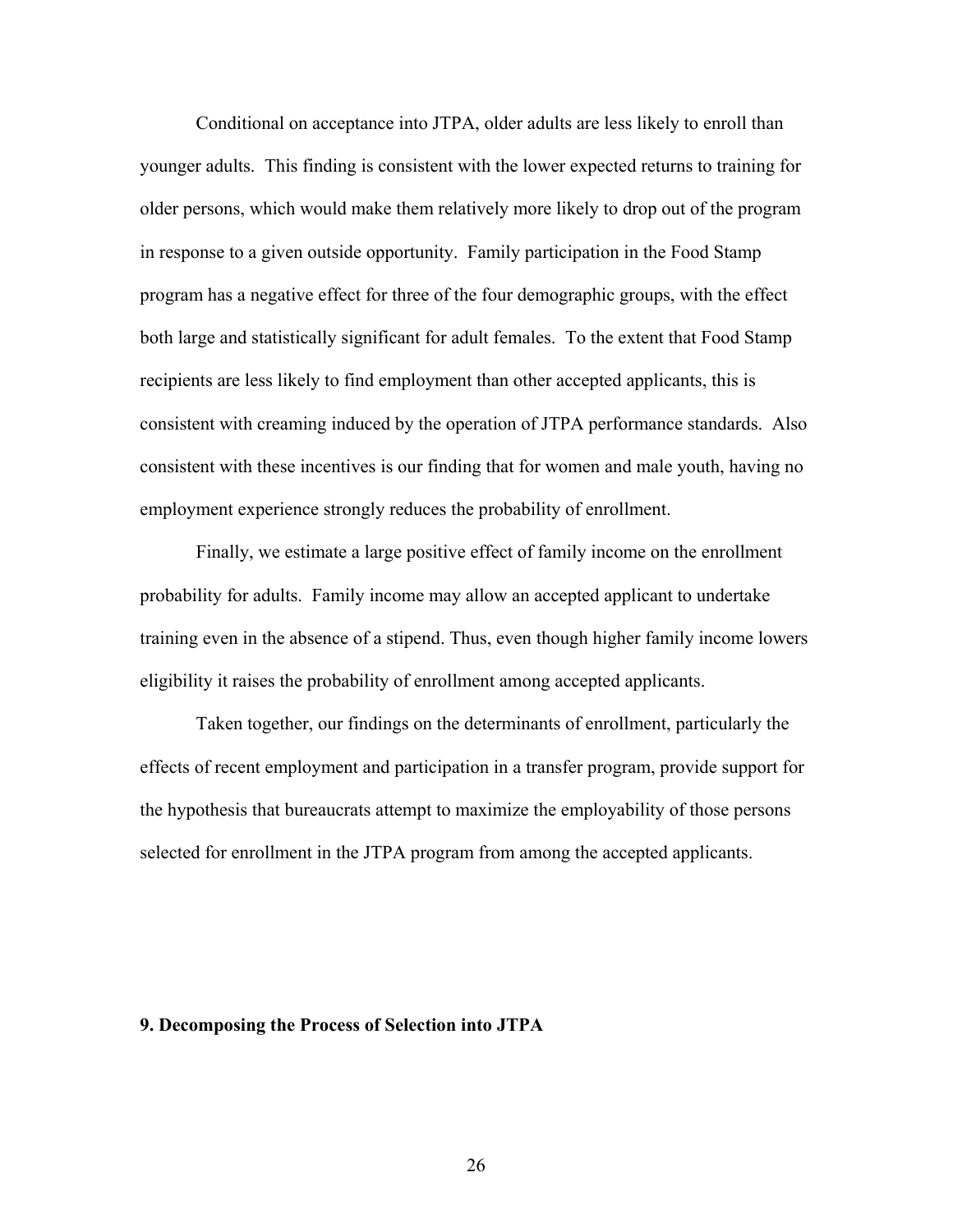In order to determine at what stage – enrollment *(en)*, awareness (*aw*), acceptance (*ac*) or eligibility  $\left( el \right)$  – and in which direction particular observable characteristics operate to determine participation in the program, we use the chain rule to decompose the probability of participation in the following way:

$$
\frac{\partial \Pr(en=1 \mid x)}{\partial x} = \tag{3}
$$

$$
\left[\frac{\partial \Pr(en=1 | ac=1,aw=1,el=1,x)}{\partial x}\right] \Pr(ac=1 | aw=1,el=1,x) \Pr(dw=1 | el=1,x) \Pr(cl=1 | x)
$$
  
+ 
$$
\Pr(en=1 | ac=1,aw=1,el=1,x) \left[\frac{\partial \Pr(ac=1 | aw=1,el=1,x)}{\partial x}\right] \Pr(dw=1 | el=1,x) \Pr(cl=1 | x)
$$
  
+ 
$$
\Pr(en=1 | ac=1,aw=1,el=1,x) \Pr(ac=1 | aw=1,el=1,x) \left[\frac{\partial \Pr(dw=1 | el=1,x)}{\partial x}\right] \Pr(cl=1 | x)
$$
  
+ 
$$
\Pr(en=1 | ac=1,aw=1,el=1,x) \Pr(ac=1 | aw=1,el=1,x) \Pr(dw=1 | el=1,x) \left[\frac{\partial \Pr(cl=1 | x)}{\partial x}\right].
$$

This equation decomposes the effect of a change in *x* on the probability of participation in the program into its effect on each constituent probability weighted by the remaining probabilities. In each term, the component in square brackets is the effect of a change in *x* on one of the conditional probabilities leading to participation in the program.<sup>11</sup> For dichotomous variables, we replace derivatives with finite changes.

Using (3), we can assess through which channels, if any, variation in *x* operates to affect the probability of participation in JTPA. In this section, we present results for two different decompositions. The two decompositions differ in terms of the number of steps included, the set of variables included, and the data used to perform the decomposition. These criteria are interrelated because the probability estimates are derived from different

 $\overline{a}$ 

 $11$  These relationships can be expressed more concisely using logarithmic derivatives. We do not use that approach here because logarithmic derivatives are more difficult to interpret.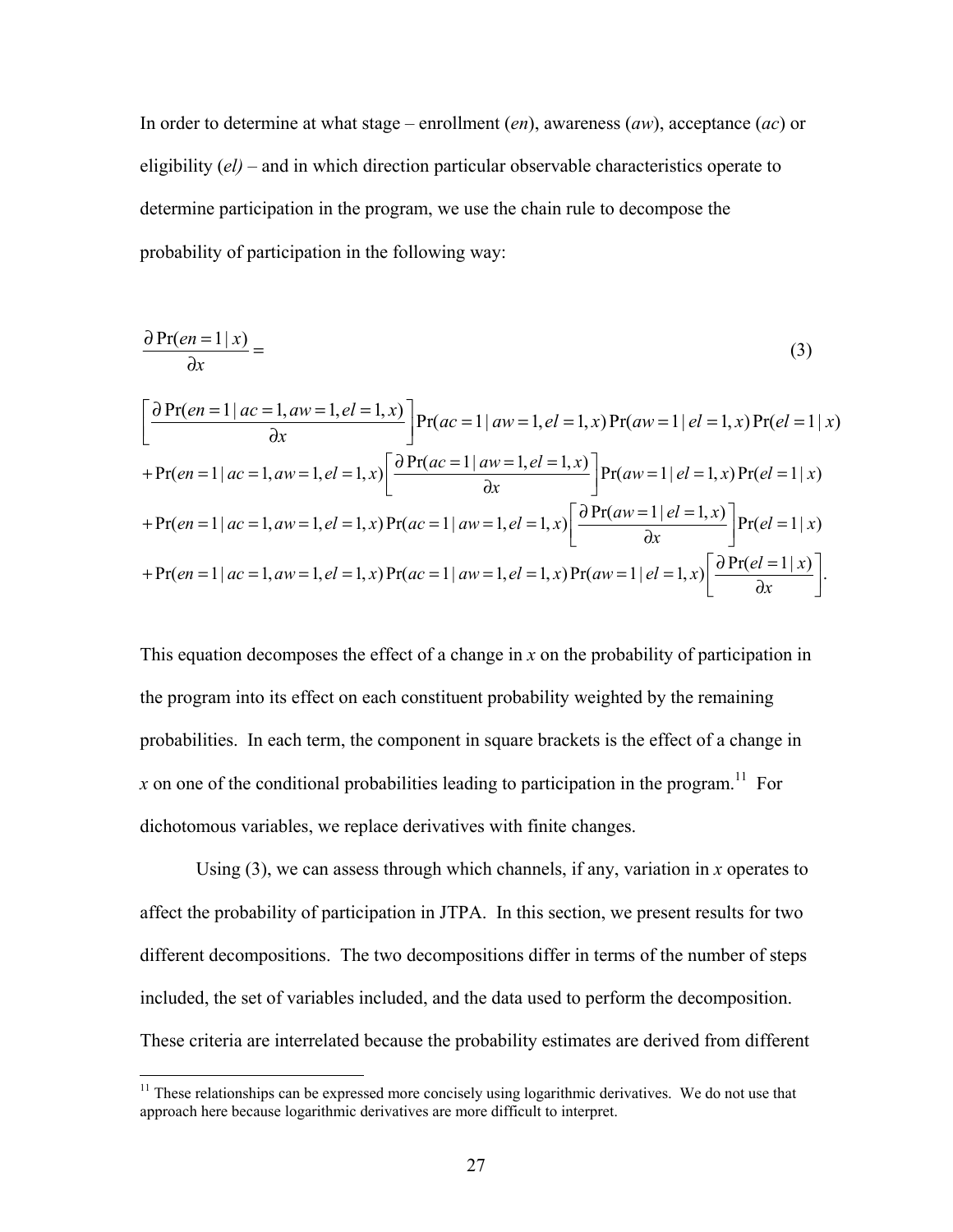data sets and not all of the data sets contain all of the variables used to estimate the conditional probabilities discussed in the preceding sections. Reducing the number of stages enables us to estimate the effects of more characteristics. In addition, for certain variables some of the stages in (3) are effectively eliminated. For example, belonging to a family that receives AFDC or Food Stamps makes the probability of eligibility equal to one. It is only informative to examine the effects of AFDC and Food Stamp receipt on the remaining components of the decomposition.

The first decompositions we present appear in Tables 7a to 7d. The format of each table corresponds directly to equation (3). The estimates of the probability of eligibility are based on the SIPP data. The estimates for the conditional probabilities of awareness, of application and acceptance, and of enrollment all draw on data from the four sites in the National JTPA Study, with the first two constructed using the ENP and control data and the last obtained from the experimental treatment group. As in the earlier tables, the reported derivatives consist of sample averages of individual derivatives (or finite differences). They are not the derivatives evaluated at the sample means of the characteristics.<sup>12</sup>

The first column in the table presents the overall effect of a change in the indicated characteristic *x* on the probability of enrollment; this is the term on the left-hand side of (3). These values are expressed in terms of the expected change in the probability of participation resulting from the indicated change in characteristics, multiplied by 100 for ease of presentation. To put the terms in context, note that the unconditional probability of participation is around 0.03, so that an overall effect of -0.867, which is the effect for adult males of switching from a family income of \$0-\$3,000 to one over

 $\overline{a}$ 

<sup>&</sup>lt;sup>12</sup> Appendix C contains a detailed discussion of the simulations.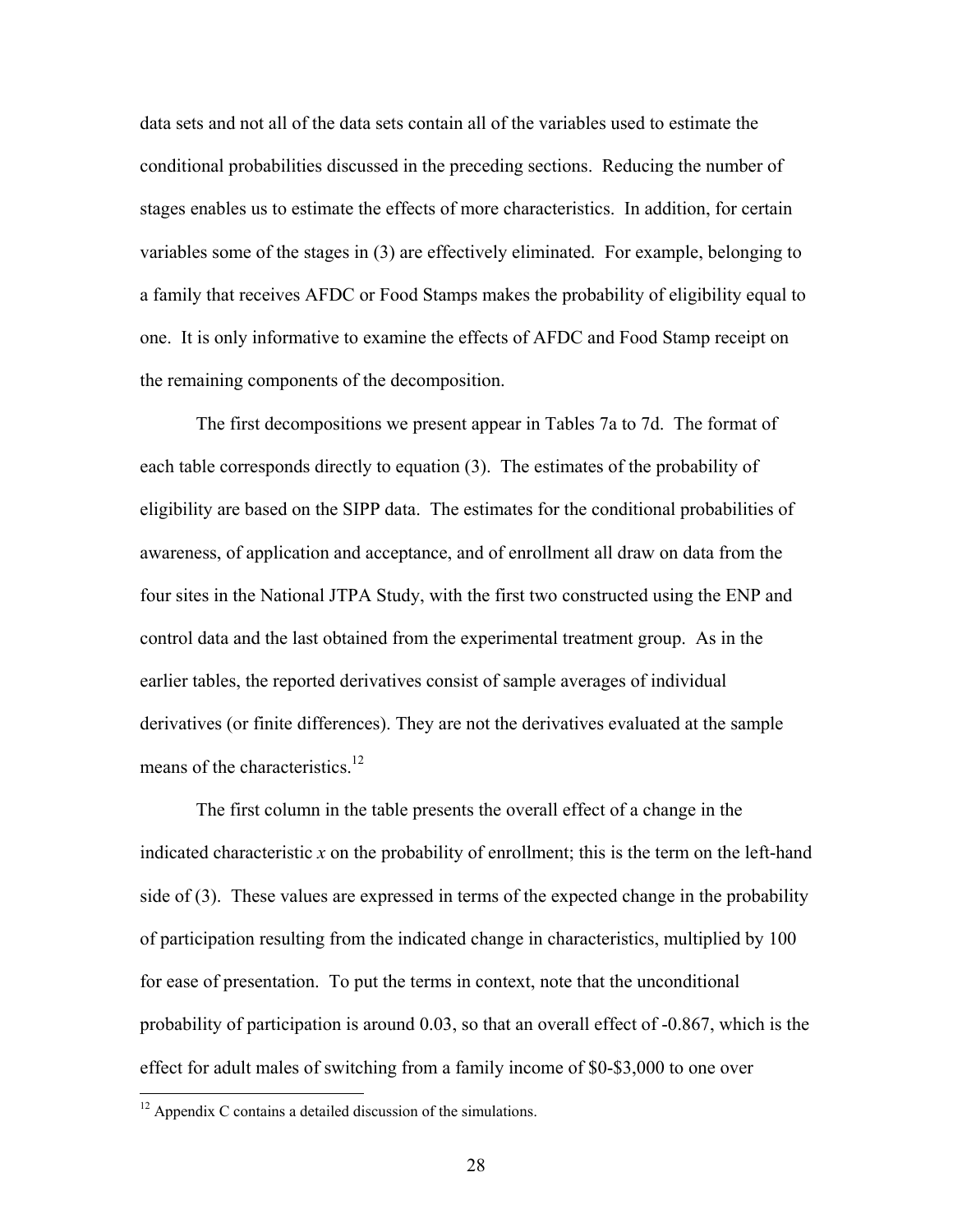\$15,000, translates into a change in the probability of -0.00867, or a reduction of nearly one-third relative to the unconditional probability.

The second, fourth, sixth and eighth columns of the first panel present the four chain rule terms that compose the overall effect. Thus, for the decomposition in Tables 7a to 7d, the weighted eligibility term is given by the first term on the right-hand side of (3), the weighted acceptance term by the second term in (3), the weighted awareness term by the third term in (3), and the weighted enrollment term by the fourth term in (3). The third, fifth, seventh and ninth columns present the percentage of the overall effect attributable to each of the four components. Thus, the third column indicates the percentage of the overall effect that results from the effect of the indicated change in *x* on the conditional probability of eligibility, which is given by the ratio of the weighted eligibility term to the overall effect multiplied by 100. The second panel of each table presents the *unweighted* effect of the indicated change in *x* on each of the conditional probabilities. This unweighted effect is just the average partial derivative (or finite difference) of the probability with respect to the characteristic.

The results for race and ethnicity are especially striking. Blacks consistently have an overall probability of participation higher than that of whites. For three of the four demographic groups, this higher overall probability decomposes into higher conditional probabilities of eligibility and awareness, but lower conditional probabilities of acceptance and enrollment. Decomposing the overall effect in this way makes it clear where blacks fall out of the participation process, and suggests that policy measures designed to increase their participation should focus on application, acceptance and enrollment, rather than on changes in eligibility rules or on outreach efforts to increase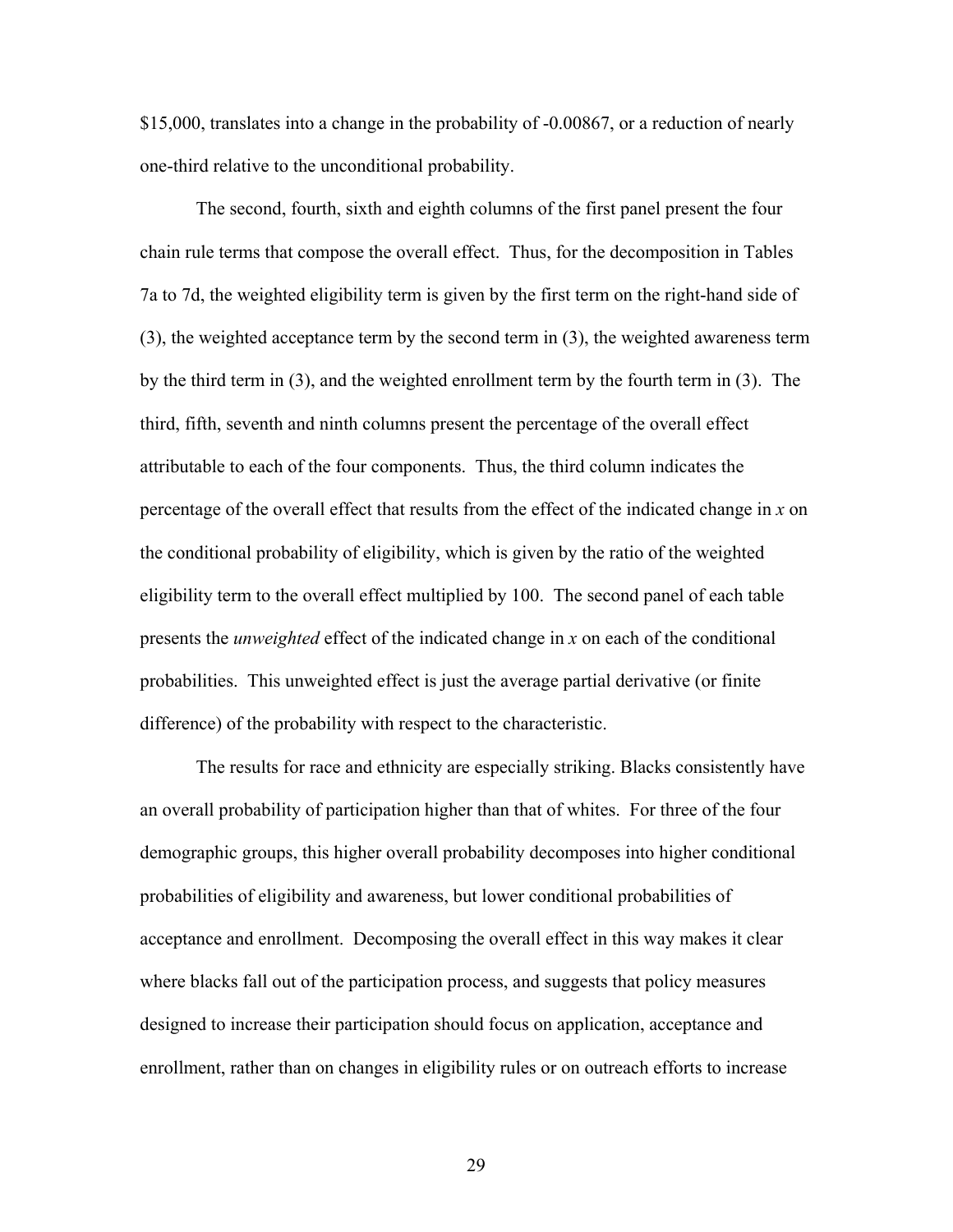awareness. This evidence indicates that the concerns expressed in the GAO report discussed in the introduction to this paper regarding minority participation may be relevant. Administrative discretion may have played a role in reducing black participation in JTPA, and may continue to do so under WIA.

A different pattern emerges for the categorical age variables. For adults, older persons nearly always have lower conditional probabilities at every stage in the participation process relative to persons age 22-29. The same is true of youth, where a modest overall negative effect for 19-21 year olds relative to 16-18 year olds is mirrored at each stage in the process except for the application and acceptance stage for male youth and the eligibility and enrollment stages for female youth.

Overall, being married rather than being single decreases the probability of participation in JTPA for all four demographic groups. The dominant factor lowering enrollment among married persons is a strong negative effect of marriage on the conditional probability of application and acceptance. For adult males, this negative term outweighs a positive effect of marriage on the conditional probabilities of eligibility, awareness and enrollment. The probability of participation for divorced, widowed or separated persons exceeds that for single persons in three of the four groups. For adult males, positive effects of having once been married on eligibility, awareness and enrollment dominate the negative acceptance term, while all but the eligibility term are positive for adult females.

For adults, the relationship between the overall probability of participation into JTPA and years of completed schooling is roughly hill-shaped, with its peak occurring at 10-11 years of completed schooling for men and 13-15 years for women. The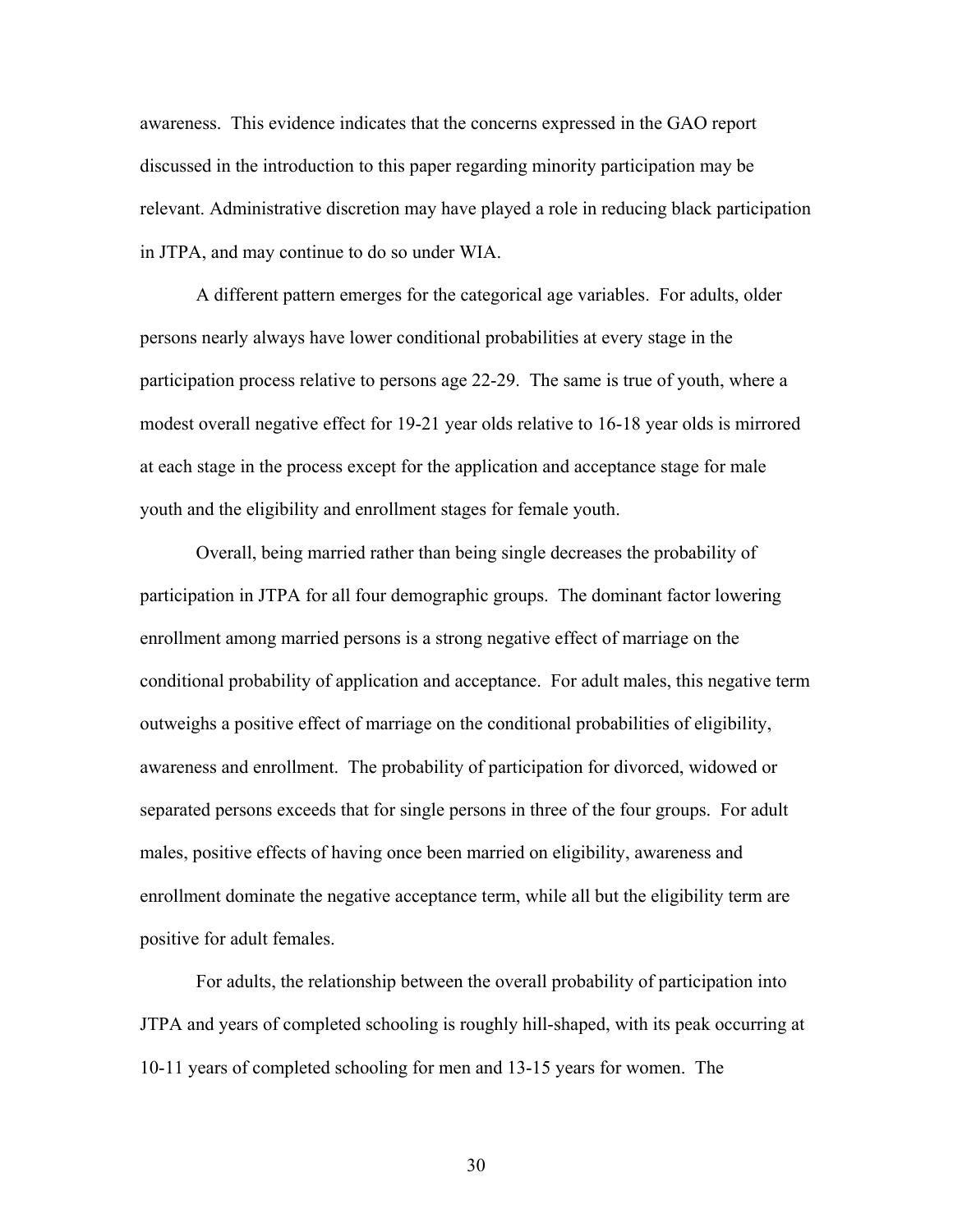decompositions reveal that the overall relationship results from combining a negative relationship between years of schooling and eligibility, and generally hill-shaped relationships between schooling and awareness, application and acceptance, and enrollment. For youth, the overall relationship between participation and years of completing school peaks at 10-11 years for males and at less than 10 years for females.

For three of the four demographic groups, the overall effect of having an own child under six years of age in the home breaks down into a positive component due to increased conditional probabilities of eligibility and enrollment, and negative components due to decreased probabilities of awareness and acceptance. The overall effect is negative for men and positive for women.

The overall probability of participation in JTPA decreases monotonically in family income for adult males and male and female youth, and peaks in the \$3000-\$9000 category for adult females. The strong negative relationship between family income and the probability of eligibility described in section four dominates the overall effect in almost every case. The exception is the peak for adult females, which results from the influence of a similarly peaked pattern in the relationship between family income and the conditional probabilities of awareness and of application and acceptance for that group.

Tables 8a to 8d present a second set of decompositions. In these tables, we decompose the probability of application and acceptance conditional on eligibility into components due to awareness and due to application and acceptance given awareness. Omitting the stages of eligibility and enrollment allows us to simulate using the same ENP and control data from the National JTPA Study that we use to estimate the conditional probabilities of awareness and of application and acceptance. Omitting the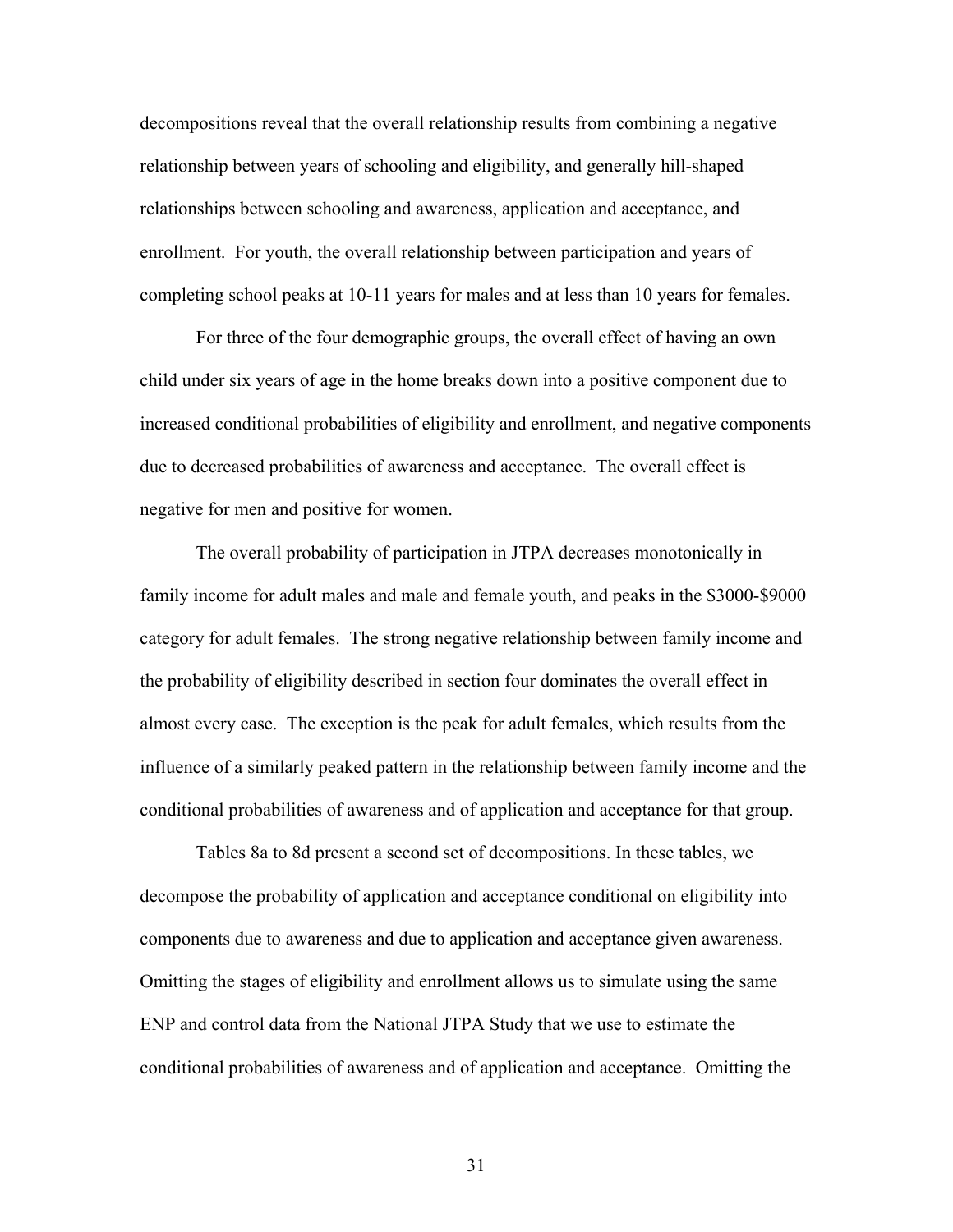enrollment stage allows us to include variables representing recent labor force status transitions, which are not available in the treatment group data we use to estimate the probability of enrollment. Otherwise, the format of the tables and the construction of the individual terms parallels that for the decompositions already discussed.

The basic patterns for those variables, such as age and schooling, included in the earlier decompositions remain essentially the same, so we do not dwell on them here. Of great interest are the decompositions of the overall effects of family receipt of AFDC and Food Stamps on the application and acceptance probabilities. The overall effect of AFDC receipt is negative for all four groups. For both groups of adults, the overall effect decomposes into a small effect due to awareness, combined with a large negative effect of living in a family receiving AFDC on the probability of application and acceptance conditional on awareness. For male youth, living in a family receiving AFDC has negative effects of roughly equal size on awareness and on application and acceptance given awareness, while for female youth positive awareness and negative application and acceptance effects roughly cancel to yield a small overall effect.

All four demographic groups show a positive impact of living in a family receiving Food Stamps on the probability of application and acceptance. For all the groups except female youth, this effect decomposes into roughly equal positive effects of Food Stamp receipt on the probabilities of awareness and of application and acceptance conditional on awareness. For female youth, the contribution of the awareness term is negligible, leaving the impact of living in a family receiving Food Stamps on application and acceptance to dominate the overall effect. Interpreting the estimated effect of family receipt of AFDC as the additional effect of AFDC receipt given that the family receives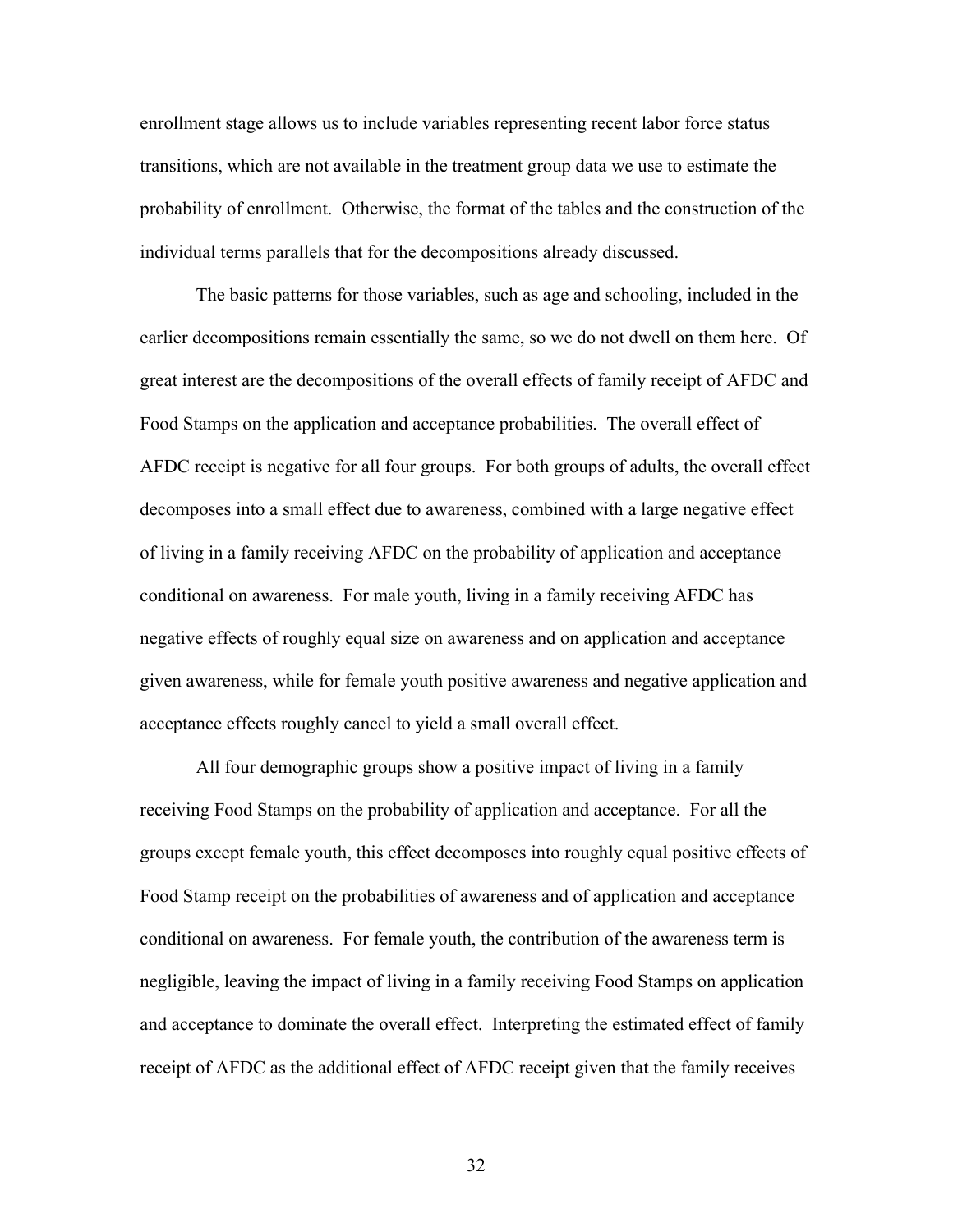Food Stamps, we find that AFDC provides additional information about JTPA but acts to discourage application and acceptance.

Finally, examination of the decompositions for the variables representing the two most recent labor force statuses at the time of random assignment or eligibility screening shows that in all cases it is the effect of these statuses on the probability of application and acceptance conditional on awareness that accounts for their large positive effects on the unconditional probability of application and acceptance. The estimated effects of labor force transitions on awareness are small and are of mixed sign, with negative estimated effects usually associated with transitions out of the labor force.

These decompositions offer unique insights regarding the effects of characteristics such as race, age, education, program participation, labor force status and family income on the various stages of the process by which individuals select and are selected into the JTPA program. For many characteristics, such as race and ethnicity, the same characteristic has competing effects at different stages of the process. Other characteristics, such as age among adults, operate in the same direction on the conditional probabilities of program eligibility, awareness, application and acceptance, and formal enrollment. Sorting out the effects of particular characteristics at each step enriches our understanding of the overall participation process.

#### **10. Summary and Conclusions**

In this paper, we develop a framework for studying the determinants of participation in social programs. Our framework decomposes participation into a series of stages: eligibility, awareness, application, acceptance and enrollment. Compared to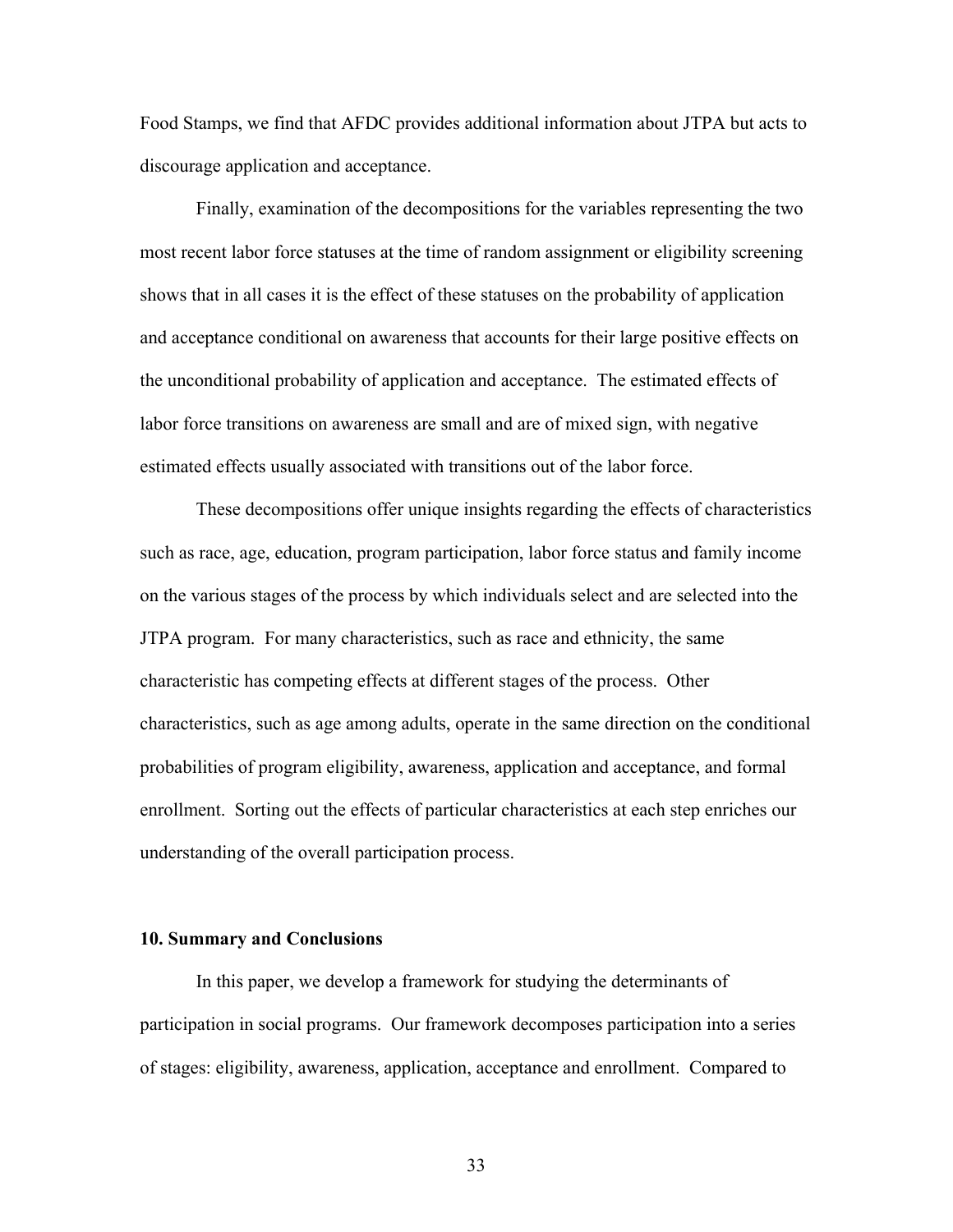simple comparisons of the characteristics of program eligibles and program participants, our framework allows a deeper examination of issues related to the equity of the distribution of program benefits, to the effects of administrative choices under the influence of administrative performance standards systems, and to the optimal design of non-experimental evaluations of program impacts.

Several major empirical lessons emerge from this study. Although they arise from data on JTPA, the similarity between JTPA and many other programs in the U.S. and elsewhere that we document in Section 3 suggests they likely apply more broadly. First, there is evidence of cream skimming in the program that is consistent with the incentives embodied in the JTPA performance standards system. Among applicants accepted into the program, blacks, persons with less than a high school education, persons from poorer families and those without recent employment experience are less likely to be enrolled than are persons in other racial and ethnic groups, persons with a high school education, persons from richer families and persons with recent employment experience. While these patterns are consistent with cream skimming, our analysis does not reveal the separate influences of self-selection and selection by program staff.<sup>13</sup>

 Second, there is strong evidence that informational barriers play a major role in determining differences in program participation rates, but these barriers do not fully account for the differentially low participation rate of Hispanics identified by Gonzales and Romero (1989) and Sandell and Rupp (1988). We have already discussed the role of

<sup>&</sup>lt;sup>13</sup> In other work (Heckman, Smith and Taber, 1996), we use data from a single site in the National JTPA Study to look solely at the transition from application to enrollment, the stage of the participation process over which case workers presumably have the greatest control. We find evidence that caseworkers select the applicants likely to do the worst, rather than the best, in the absence of the program. This suggests that caseworker preferences for serving the most disadvantaged may overcome the incentives provided by the performance standards system in some contexts. However, the findings in Heckman, Smith and Taber (1996) could also result from more employable applicants leaving the program for employment prior to enrolling.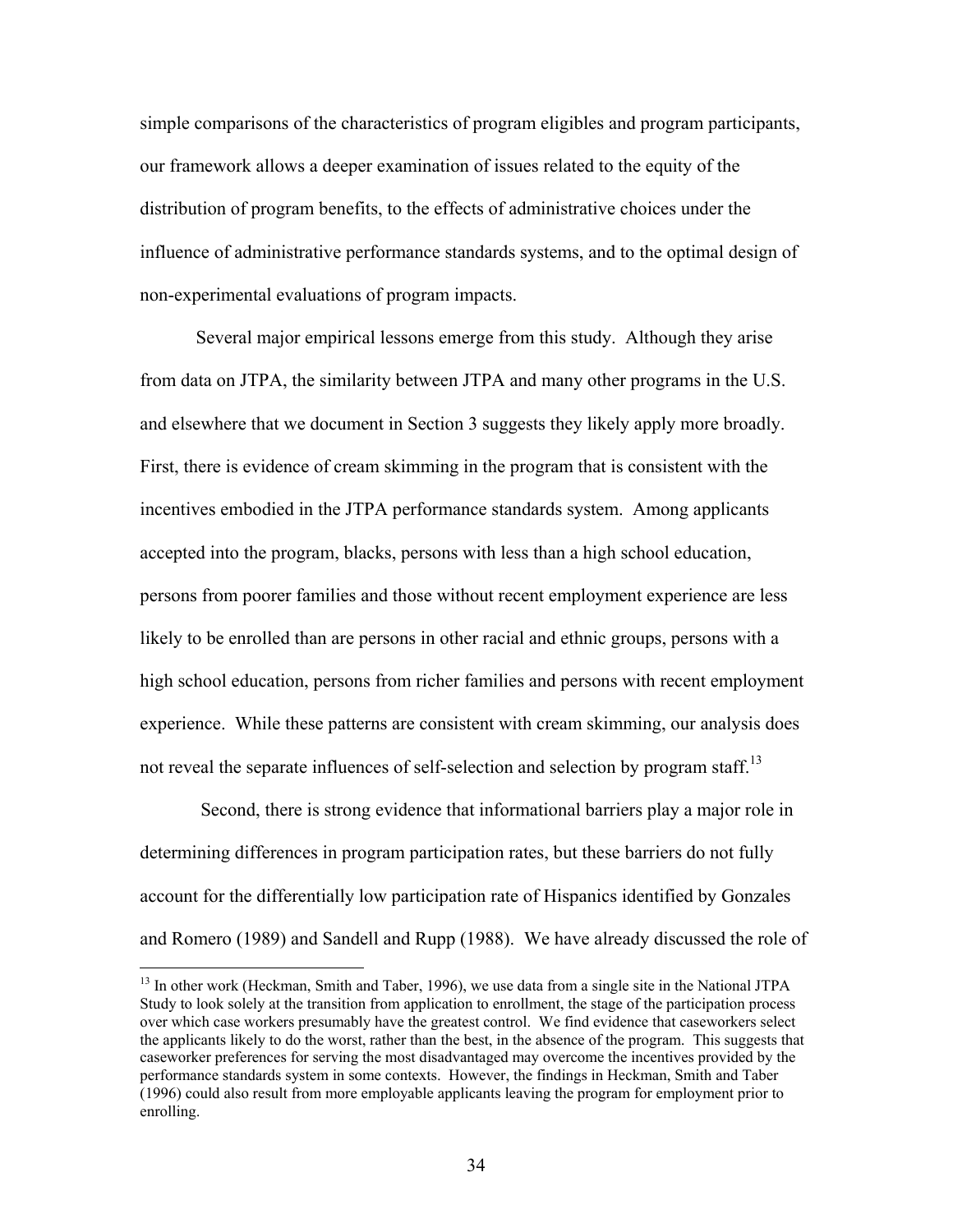education in improving awareness of the program. Controlling for other factors, persons who are not fluent in English are less likely to be aware of the program. However, differences in educational levels and in language ability are not the sole reason why Hispanics are less likely to participate in the program than other groups. After taking account of these differences, Hispanics were less likely to participate in JTPA.

Third, labor force status dynamics, in particular recent unemployment histories, played an important role in determining who applied and was accepted into JTPA from among the population of eligible persons aware of the program. Eligible persons aware of JTPA who were unemployed at the time they were deciding whether or not to participate in the program, particularly those unemployed persons who had recently lost a job or re-entered the labor force, have relatively high probabilities of application and acceptance into JTPA. In contrast, persons in the midst of a stable employment spell or a stable spell out of the labor force were quite unlikely to apply and be accepted into JTPA. The JTPA program was in part a form of job search for the unemployed, and so attracted persons who were actively seeking work.

This finding indicates the importance of collecting information on detailed labor force status transitions at the monthly level in non-experimental evaluations of employment and training programs. Conditioning on earnings is not enough, as the set of individuals with zero earnings includes individuals who are unemployed and individuals who are out of the labor force, two groups that have very different patterns of program participation and labor market outcomes.

Finally, we demonstrate that changes in eligibility rules will have only a weak effect on the participation of many groups. While the JTPA eligibility rules effectively

35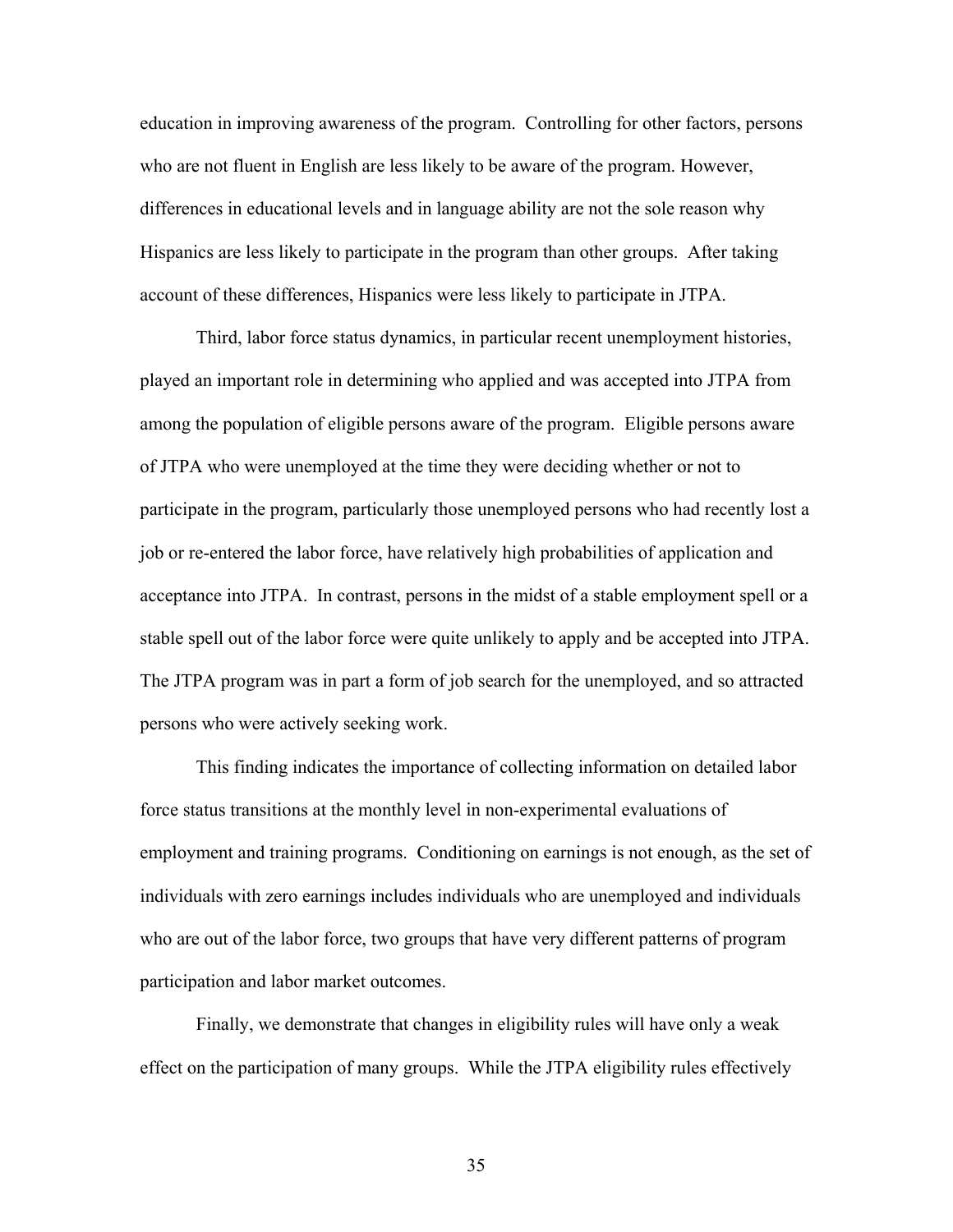denied access to program services to many groups, such as those with high family incomes, they were powerless to induce particular groups within the eligible population to participate. Put simply, you can lead a horse to water, but you can't make it drink. For example, individuals with low levels of schooling have very high rates of eligibility but relatively low rates of participation conditional on eligibility. Even more striking is the case of AFDC recipients, who were automatically eligible for JTPA but who had a low participation probability relative to other groups within the eligible population. Getting these groups to participate in employment and training programs such as JTPA and WIA requires more than just making them eligible for program services.

Our framework yields substantial insights regarding program equity, the effects of administrative performance management systems, and the design of non-experimental program evaluations. The evidence we present reveals the complex nature of the program participation process, with some variables having conflicting effects on participation at different stages in the process, and others operating in the same direction at every stage. These insights are achieved by decomposing the participation process. our analysis indicates the potential value of collecting the data required to perform similar decompositions for other programs.

36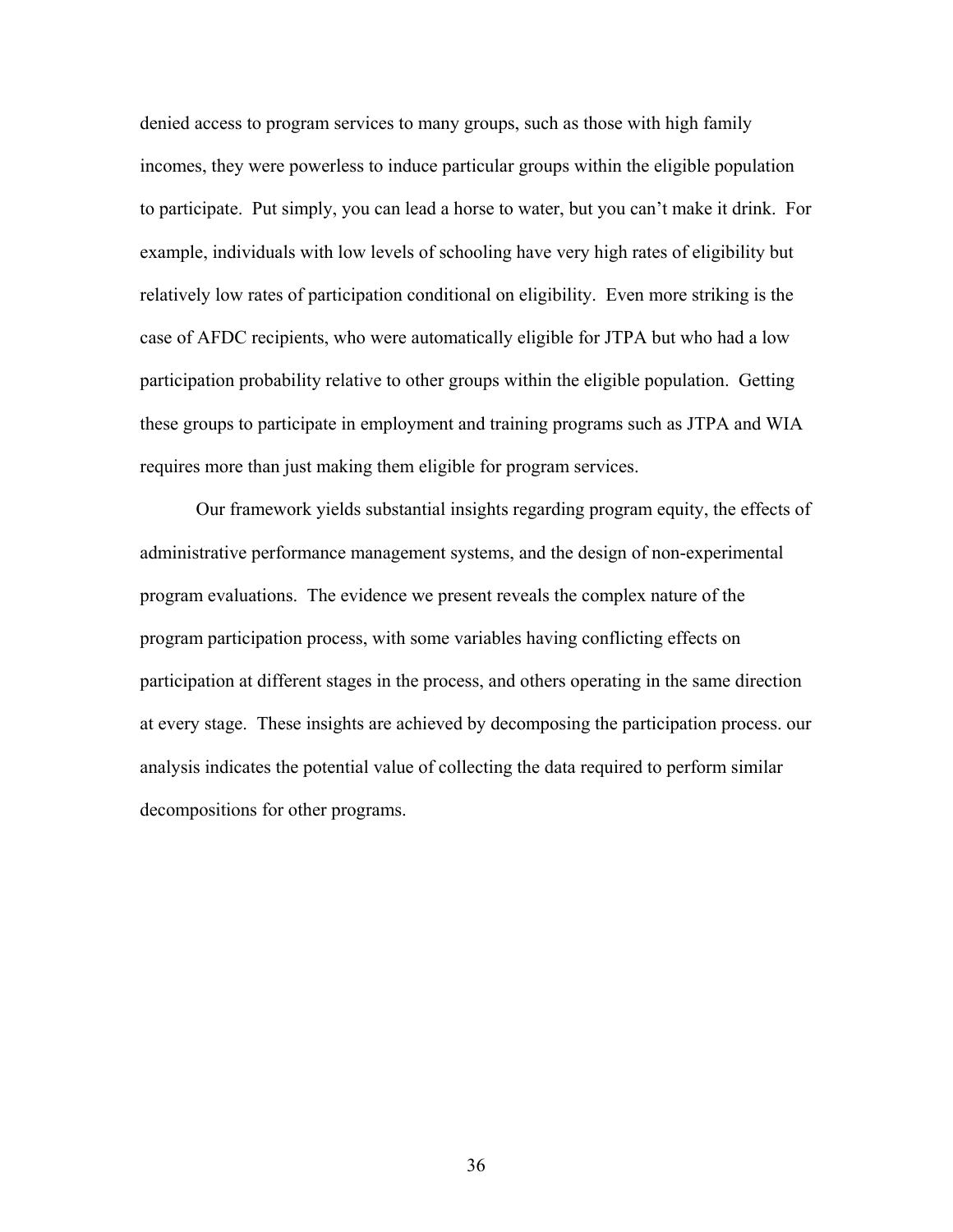# **Bibliography**

Amemiya, Takeshi. *Advanced Econometrics*. Cambridge, MA: Harvard University Press, 1985.

Anderson, Kathryn; Burkhauser, Richard; and Raymond, Jennie. "The Effect of Creaming on Placement Rates Under the Job Training Partnership Act.î *Industrial and Labor Relations Review*, 46 (1993): 613-624.

Anderson, Kathryn; Burkhauser, Richard; Raymond, Jennie; and Russell, Clifford. ìMixed Signals in the Job Training Partnership Act.î *Growth and Change*, 22 (1991): 32- 48.

Anderson, Patricia, and Meyer, Bruce. 1997. "Unemployment Insurance and the After-Tax Value of Benefits.î *Quarterly Journal of Economics* 112 (1997): 913-937.

Ashenfelter, Orley. "Determining Participation in Income-Tested Social Programs." *Journal of the American Statistical Association* 78 (1983): 517-525.

Ashenfelter, Orley, and Card, David. "Using the Longitudinal Structure of Earnings to Estimate the Effect of Training Programs." *The Review of Economics and Statistics* 47 (1985): 648-660.

Barnow, Burt. "Getting It Right: Thirty Years of Changing Federal, State, and Local Relationships in Employment and Training Programs.î *Publius: The Journal of Federalism* 23 (1993): 75-94.

Becker, Gary. Human Capital: *A Theoretical and Empirical Analysis, with Special Reference to Education*. New York: Columbia University Press, 1964.

Blank, Rebecca. "What Causes Public Assistance Caseloads to Grow?" *Journal of Human Resources* 36 (2001): 85-118.

Blank, Rebecca, and Ruggles, Patricia. "When Do Women Use Aid to Families with Dependent Children and Food Stamps? The Dynamics of Eligibility vs. Participation." *Journal of Human Resources* 24 (1989) 54-87.

Bloom, Howard; Orr, Larry; Bell, Stephen; Cave, George; Doolittle, Fred; Lin, Winston; and Bos, Johannes. "The Benefits and Costs of JTPA Title II-A Programs: Findings from the National Job Training Partnership Act Study.î *Journal of Human Resources* 32 (1997): 549-576.

Card, David, and Sullivan, Daniel. "Measuring the Effect of Subsidized Training Programs on Movements In and Out of Employment.î *Econometrica* 56 (1988): 497-530.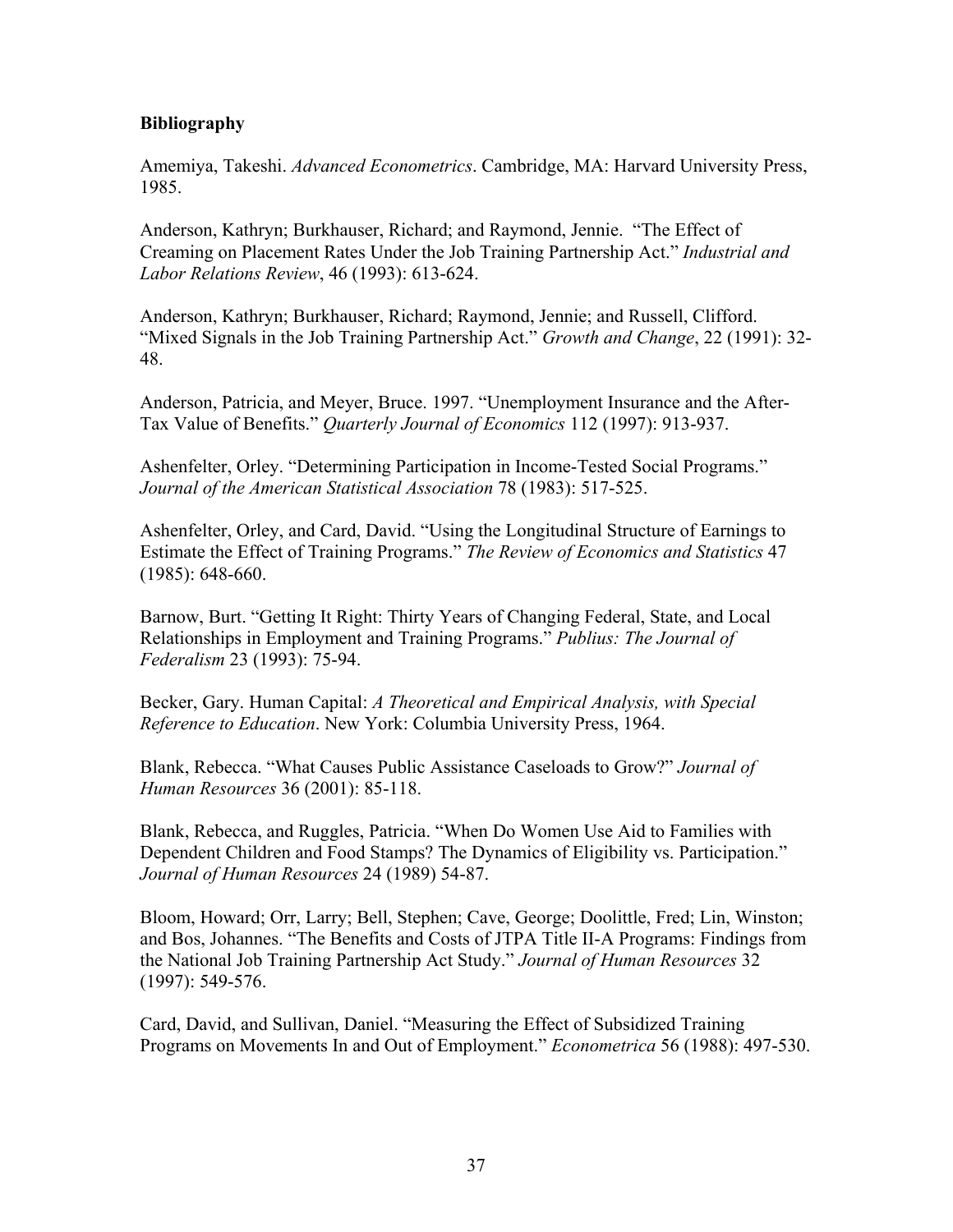Devine, Theresa, and Heckman, James. "The Structure and Consequences of Eligibility Rules for a Social Program." In *Research in Labor Economics, Volume 15*, edited by Solomon Polachek, pp. 111-170. Greenwich, CT: JAI Press. 1996.

Doolittle, Fred, and Traeger, Linda. *Implementing the National JTPA Study*. New York, NY: Manpower Demonstration Research Corporation, 1990.

Gonzales, J. and Romero F. "Falling Through The Cracks: Hispanic Underrepresentation in The Job Training Partnership Act." Working Paper H46. National Council of La Raza, 1989.

Heckman, James; Hohmann, Neil; Smith, Jeffrey; and Khoo, Michael. "Substitution and Drop Out Bias in Social Experiments: A Study of an Influential Social Experiment." *Quarterly Journal of Economics* 115 (2000): 651-694.

Heckman, James; Ichimura, Hidehiko; and Todd, Petra. "Matching as an Econometric Evaluation Estimator: Evidence from Evaluating a Job Training Programme." *Review of Economic Studies* 64 (1997): 605-654.

Heckman, James; Ichimura, Hidehiko; and Todd, Petra. "Matching as an Econometric Evaluation Estimator.î *Review of Economic Studies* 65 (1998): 261-294.

Heckman, James; Ichimura, Hidehiko; Smith, Jeffrey; and Todd, Petra. "Characterizing Selection Bias Using Experimental Data.<sup>7</sup> *Econometrica* 66 (1998): 1017-1098.

Heckman, James; LaLonde, Robert; and Smith, Jeffrey. "The Economics and Econometrics of Active Labor Market Programs." In *Handbook of Labor Economics*, *Volume 3A,* pp. 1865-2097. Amsterdam: North-Holland, 1999.

Heckman, James and Salvador Navarro-Lozano. "Using Matching, Instrumental Variables and Control Functions to Estimate Econometric Models." NBER Working Paper No. 9497, February 2003.

Heckman, James, and Robb, Richard. "Alternative Methods for Evaluating the Impact of Interventions.î In James Heckman and Burton Singer, eds., *Longitudinal Analysis of Labor Market Data*, pp. 156-246. New York, NY: Cambridge University Press for Econometric Society Monograph Series, 1985.

Heckman, James, and Smith, Jeffrey. "The Pre-Programme Dip and the Determinants of Participation in a Social Programme: Implications for Simple Programme Evaluation Strategies.î *Economic Journal* 109 (1999): 313-348.

Heckman, James; Smith, Jeffrey; and Taber, Christopher. "Accounting for Dropouts in Evaluations of Social Programs.î *Review of Economics and Statistics* 80 (1998): 1-14.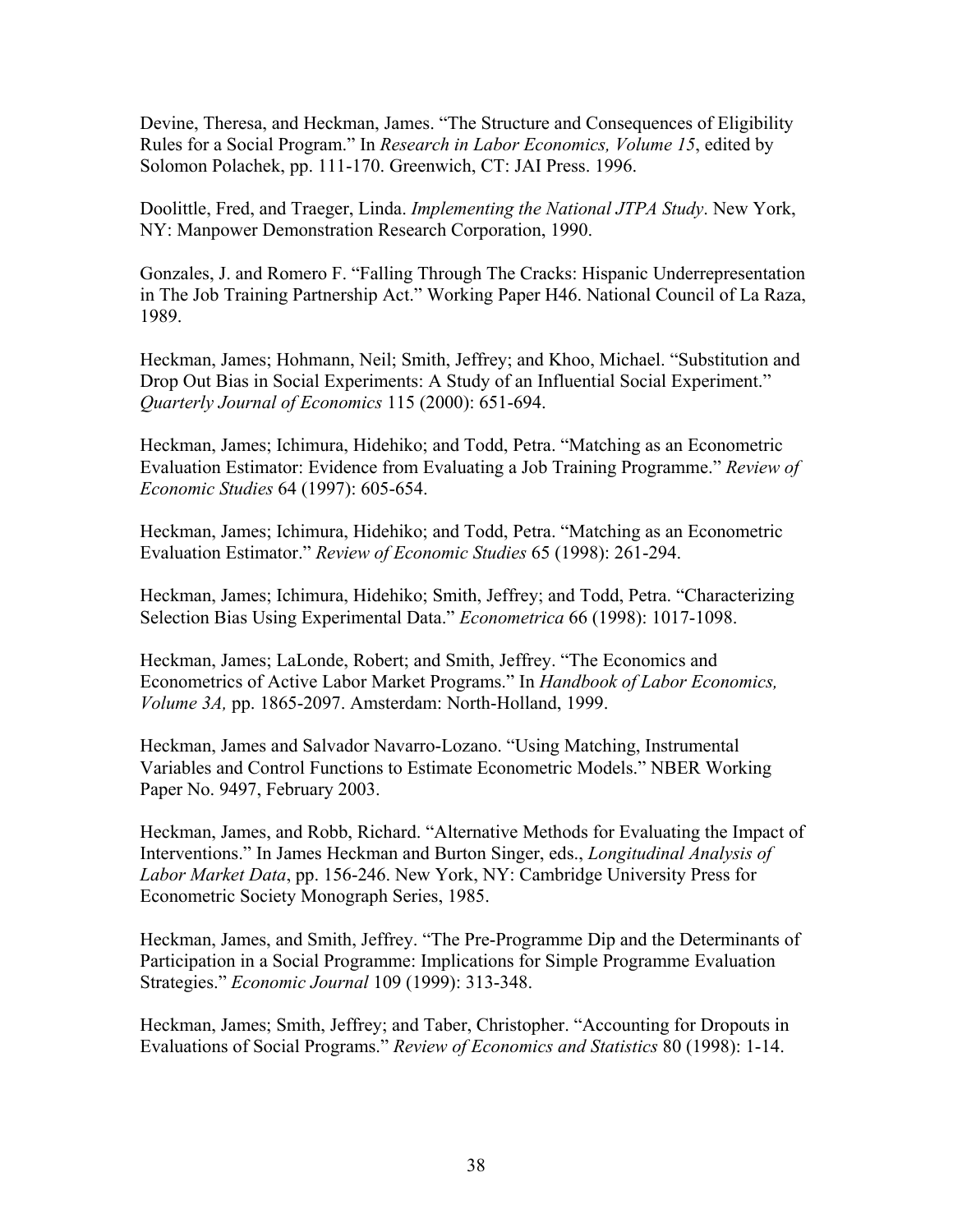Heckman, James; Smith, Jeffrey; and Taber, Christopher. "What Do Bureaucrats Do? The Effects of Performance Standards and Bureaucratic Preferences on Acceptance into the JTPA Program." In *Advances in the Study of Entrepreneurship, Innovation and Economic Growth: Reinventing Government and the Problem of Bureaucracy, Volume 7*, edited by Gary Libecap, pp. 191-217. Greenwich, CT: JAI Press, 1996.

Jacobson, Louis; LaLonde, Robert; and Sullivan, Daniel. "Measures of Program Performance and the Training Choices of Displaced Workers." In *Targeting Employment Services*, edited by Randall Eberts, Christopher O'Leary and Stephen Wandner, pp. 187-214. Kalamazoo, MI: W.E. Upjohn Institute for Employment Research, 2002.

Kemple, James; Doolittle, Fred; and Wallace, John. *The National JTPA Study: Site Characteristics and Participation Patterns*. New York, NY: Manpower Demonstration Research Corporation, 1993.

Leigh, Duane. *Assisting Workers Displaced by Structural Change*. Kalamazoo, MI: W.E. Upjohn Institute for Employment Research, 1995.

McCall, Brian. "The Impact of Unemployment Insurance Benefit Levels on Recipiency." *Journal of Business and Economic Statistics* 13 (1995): 189-198.

Orr, Larry; Bloom, Howard; Bell, Stephen; Doolittle, Fred; Lin, Winston; and Cave, George. *Does Training Work for the Disadvantaged? Evidence from the National JTPA Study*. Washington, DC: Urban Institute Press, 1996.

O'Shea, Daniel, and King, Christopher. "The Workforce Investment Act of 1998: Restructuring Workforce Development Initiatives in States and Localities." Report No. 12. Albany, NY: Nelson Rockefeller Institute of Government.

Parsons, Donald. "Self-Screening in Targeted Public Transfer Programs." *Journal of Political Economy* 99 (1991): 859-876.

Remler, Dahlia; Rachlin, Jason; and Glied, Sherry. "What Can the Take-Up of Other Programs Teach Us About How to Improve Take-Up of Health Insurance Programs?" Working Paper No. 8185. Cambridge, MA: National Bureau of Economic Research, March 2001.

Riphahn, Regina. "Rational Poverty or Poor Rationality? The Take-Up of Social Assistance Benefits.î *Review of Income and Wealth* 47 (2001): 379-398.

Sandell, Steven, and Rupp, Kalman. "Who is Served in JTPA Programs: Patterns of Participation and Intergroup Equity." Research Report RR-88-03. Washington, DC: National Commission for Employment Policy, February 1988.

Smith, Jeffrey. "Sampling Frame for the Eligible Non-Participant Sample. Unpublished manuscript. Chicago, IL: University of Chicago Department of Economics, 1994.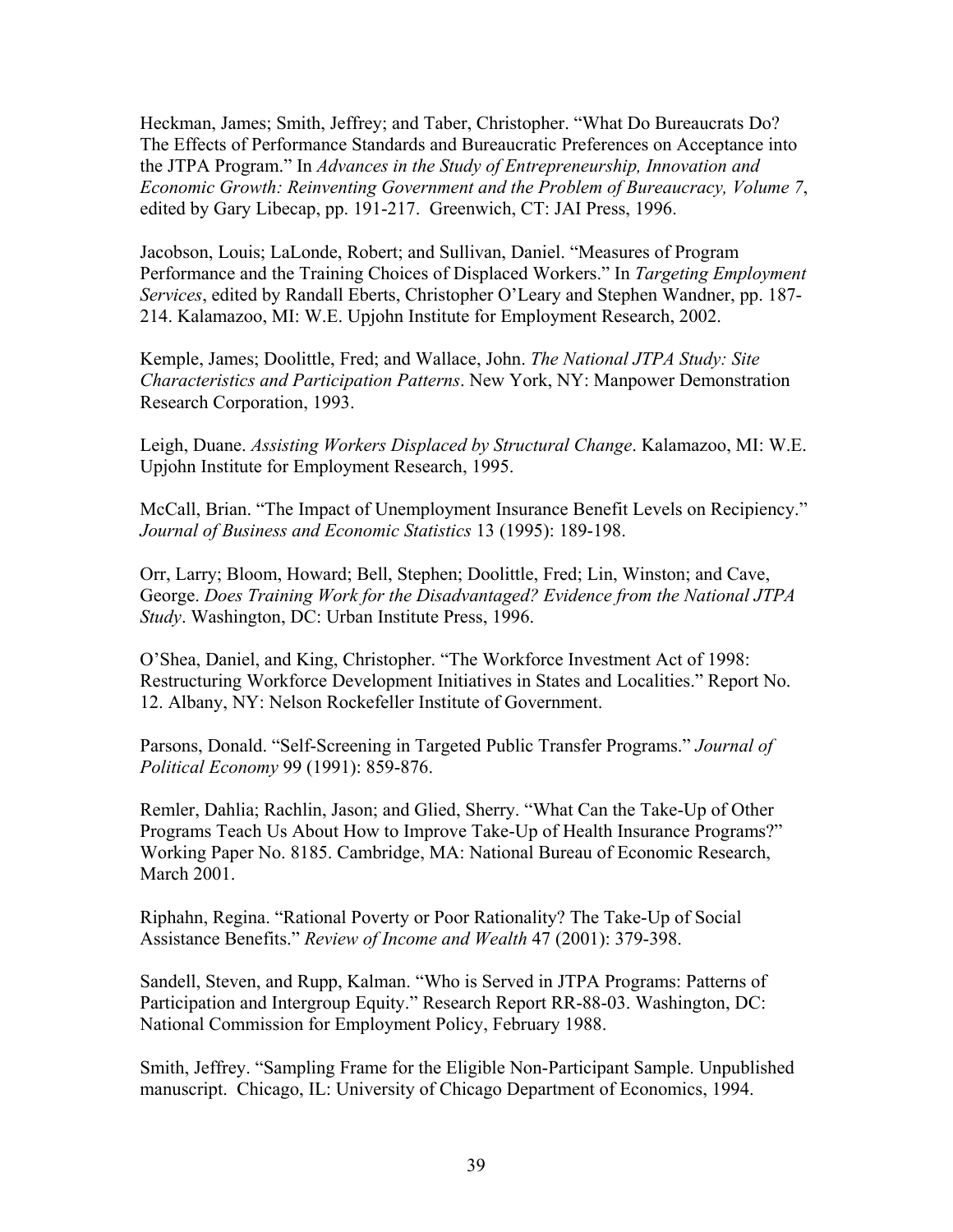Storer, Paul; Van Audenrode, Marc. "Unemployment Insurance Take-Up Rates in Canada: Facts, Determinants and Implications.î *Canadian Journal of Economics* 28 (1995): 822-835.

Tienda, Marta, and Jensen, Leif. "Poverty and Minorities: A Quarter-Century Profile of Color and Socioeconomic Disadvantage." In Divided Opportunities: Minorities, Poverty and Social Policy, edited by Gary Sandefur and Marta Tienda, pp. 25-33. New York, NY: Plenum, 1988.

U.S. General Accounting Office. "Job Training Partnership Act: Racial and Gender Disparities in Services." GAO/HRD-91-148. Washington, DC: U.S. General Accounting Office, 1991.

U.S. Department of Labor. *Job Training Quarterly Survey: JTPA Title IIA and III Enrollments and Terminations During Program Year 1991 (July 1991-June 1992)*. Washington, DC: U.S. Department of Labor, Employment and Training Administration, Office of Strategic Planning and Policy Development, Division of Performance Management and Evaluation, 1993a.

U.S. Department of Labor. *Title II Eligibility Documentation*. Washington, DC: U.S Department of Labor, Employment and Training Administration, 1993b.

U.S. Department of Labor. *Summary of Workforce Development Provisions of the Workforce Investment Act of 1998 (P.L. 105-220)*. Washington, DC: U.S. Department of Labor, Employment and Training Administration, 1998. [http://www.doleta.gov/usworkforce/summarywia.htm]

Witte, Ann Dryden, and Queralt, Magaly. "Take-Up Rates and Trade Offs After the Age of Entitlement: Some Thoughts and Empirical Evidence for Child Care Subsidies." Working Paper No. 8886. Cambridge, MA: National Bureau of Economic Research, April 2002.

Zweimuller, Josef, and Winter-Ebmer, Rudolf. "Manpower Training Programmes and Employment Stability.î *Economica* 63 (1996): 113-130.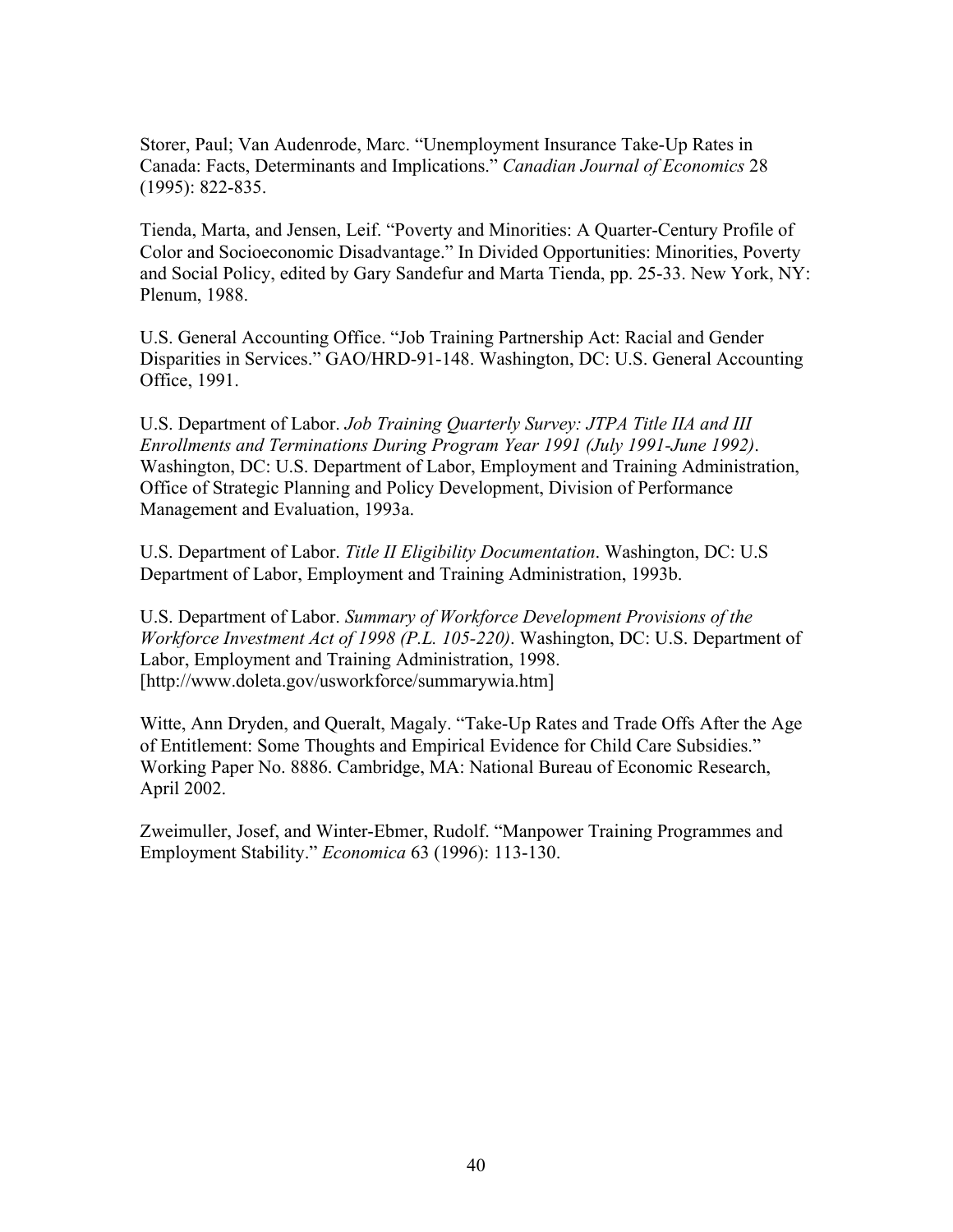## **Table 1 Definitions of Variables**

#### *Site Indicators*

Ft. Wayne, Jersey City and Providence indicate the site of residence. Corpus Christi is the omitted site.

## *Race and Ethnicity*

Black, Hispanic and other race/ethnicity indicate race or ethnicity. Whites are the omitted group.

## *Age*

Age categories indicate age at the time of eligibility determination or of the participation decision. The omitted category is 16-18 years for youth and 22-29 years for adults.

## *Highest Grade Completed*

Schooling categories indicate the highest grade of formal schooling completed. The omitted category is exactly twelve years.

## *Low English Ability*

This variable indicates low ability in English. For the ENPs, this means that the person completed the baseline interview in a language other than English. For the controls, it means that the person indicated a language other than English in response to a survey question on language preference.

## *Marital Histories*

These categories indicate the respondent's marital status history. The omitted category is single, never married. In Table 8, the divorced, widowed and separated category is broken up into two categories, one for persons who were last married from 1-24 months ago and one for persons who were last married more than 24 months ago.

## *Presence of Young Children*

Children less than six indicates an own child less than six years old in the household.

## *Current AFDC Receipt*

This variable indicates that the respondent was receiving benefits under the Aid to Families with Dependent Children program, either as a case head or as part of someone else's case.

## *Current Food Stamp (FS) Receipt*

This variable indicates that the respondent was in a household receiving food stamps.

## *Current Labor Force Status*

These variables indicate whether the respondent was employed, unemployed (not working but looking for work) or out of the labor force (not employed and not looking for work). The omitted category is currently employed.

## *Labor Force Status Transitions*

These categories in Tables 5 and 8 indicate the two most recent labor force statuses in the seven months up to and including the month of the participation decision. The second status in each pattern indicates the labor force status at the time of the participation decision. The first status indicates the status of the most recent prior spell during the preceding six months. Thus, the pattern "employed - > unemployed" indicates someone who was unemployed at the time of the participation decision but whose most recent prior labor force status within the preceding six months was employed. Persons in the same labor force status for all seven months have repeated patterns of the form "OLF -> OLF". The omitted pattern is "employed -> employed", indicating persistent employment. In some cases, the "employed -  $>$  OLF" and "unemployed -  $>$  OLF" categories are collapsed due to small sample sizes.

## *Time Since Most Recent Employment*

These categories indicate the number of months since the person was last employed. The omitted category is currently employed.

## *Family Income in the Last Year*

These categories indicate total family earnings in the past year. The omitted category is less than \$3000. For some tables, the original six categories are combined into four due to small sample sizes.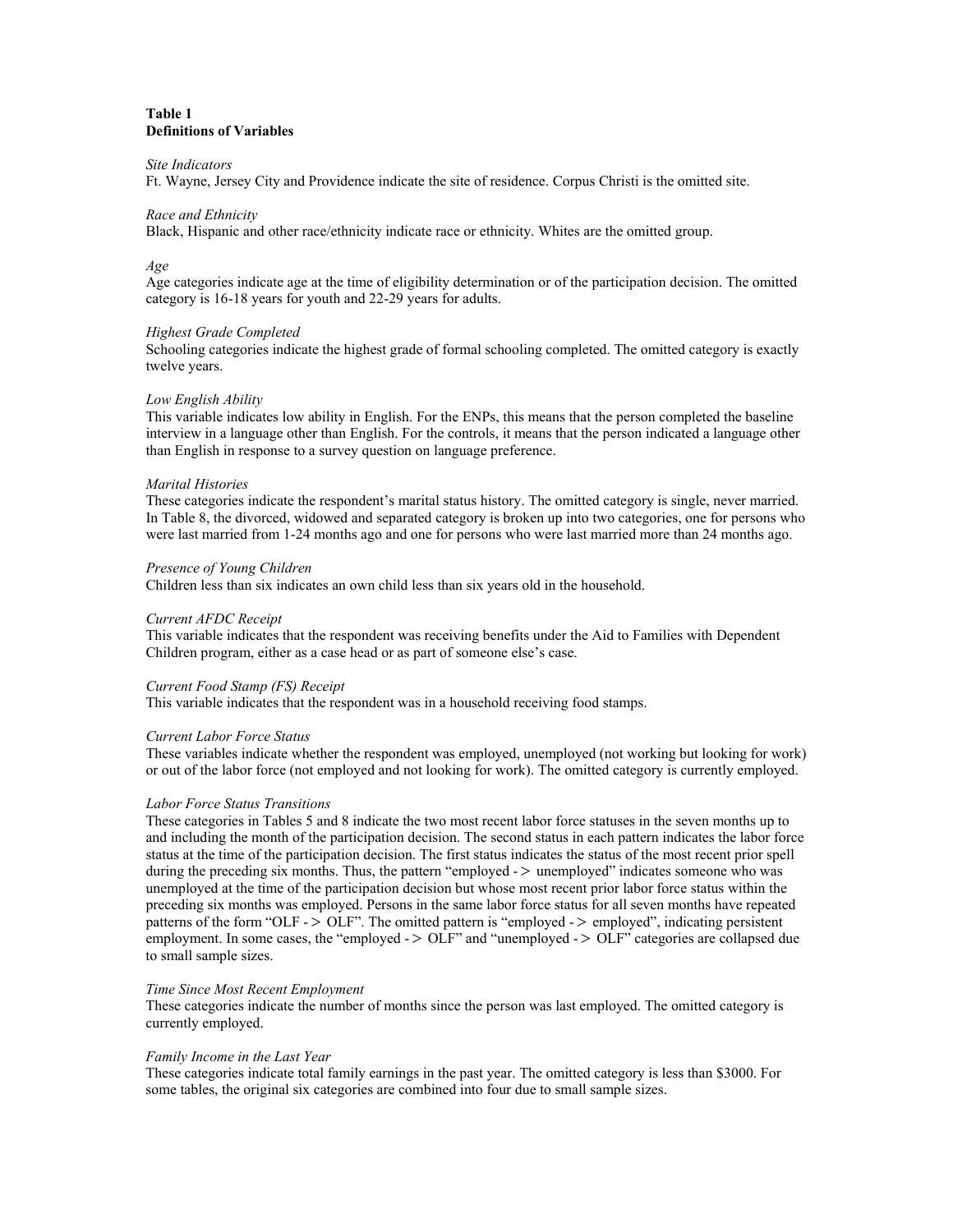|                       |          | <b>Adult Males</b>            |          | <b>Adult Females</b>          |
|-----------------------|----------|-------------------------------|----------|-------------------------------|
|                       |          | Number of observations: 80598 |          | Number of observations: 89196 |
| <b>Black</b>          | 1.315    | [0.060]                       | 2.172    | [0.129]                       |
|                       | (0.034)  | 0.000                         | (0.032)  | 0.000                         |
| Hispanic              | 1.070    | [0.048]                       | 2.270    | [0.136]                       |
|                       | (0.036)  | 0.000                         | (0.030)  | 0.000                         |
| Other race-ethnicity  | 1.352    | [0.062]                       | 1.551    | [0.090]                       |
|                       | (0.087)  | 0.000                         | (0.051)  | 0.000                         |
| Age 30-39             | $-0.860$ | $[-0.038]$                    | 0.018    | [0.001]                       |
|                       | (0.030)  | 0.000                         | (0.026)  | 0.489                         |
| Age 40-49             | $-0.939$ | $[-0.042]$                    | 0.144    | [0.007]                       |
|                       | (0.040)  | 0.000                         | (0.030)  | 0.000                         |
| Age 50-54             | $-1.586$ | $[-0.064]$                    | 0.047    | [0.002]                       |
|                       | (0.049)  | 0.000                         | (0.035)  | 0.176                         |
| Highest grade $< 10$  | 0.737    | [0.033]                       | 0.974    | [0.060]                       |
|                       | (0.034)  | 0.000                         | (0.029)  | 0.000                         |
| Highest grade 10-11   | 0.292    | [0.012]                       | 0.514    | [0.031]                       |
|                       | (0.033)  | 0.000                         | (0.028)  | 0.000                         |
| Highest grade 13-15   | $-0.231$ | $[-0.009]$                    | $-0.408$ | $[-0.022]$                    |
|                       | (0.031)  | 0.000                         | (0.025)  | 0.000                         |
| Highest grade $> 15$  | $-0.064$ | $[-0.003]$                    | $-1.652$ | $[-0.075]$                    |
|                       | (0.036)  | 0.074                         | (0.032)  | 0.000                         |
| Currently married     | 0.157    | [0.006]                       | 1.366    | $[-0.074]$                    |
|                       | (0.035)  | 0.000                         | (0.029)  | 0.000                         |
| Div-Wid-Sep           | 0.177    | [0.007]                       | 0.043    | [0.003]                       |
|                       | (0.042)  | 0.000                         | (0.031)  | 0.162                         |
| Child age $< 6$ years | $-0.205$ | $[-0.008]$                    | 0.646    | [0.035]                       |
|                       | (0.036)  | 0.000                         | (0.027)  | 0.000                         |
| Family Income 3K-6K   | 0.113    | [0.019]                       | $-0.367$ | $[-0.039]$                    |
|                       | (0.050)  | 0.024                         | (0.044)  | 0.000                         |
| Family Income 6K-9K   | $-1.814$ | $[-0.206]$                    | $-1.737$ | $[-0.154]$                    |
|                       | (0.048)  | 0.000                         | (0.043)  | 0.000                         |
| Family Income 9K-12K  | $-3.103$ | $[-0.268]$                    | $-2.671$ | $[-0.214]$                    |
|                       | (0.056)  | 0.000                         | (0.043)  | 0.000                         |
| Family Income 12K-15K | $-3.857$ | $[-0.295]$                    | $-3.318$ | $[-0.249]$                    |
|                       | (0.056)  | 0.000                         | (0.044)  | 0.000                         |
| Family Income > 15K   | $-4.966$ | $[-0.331]$                    | $-4.461$ | $[-0.301]$                    |
|                       | (0.048)  | 0.000                         | (0.037)  | 0.000                         |
| Constant              | $-0.474$ | [0.000]                       | 4.714    | [0.000]                       |
|                       | (0.033)  | 0.000                         | (0.043)  | 0.000                         |

# **Table 2a Determinants of JTPA Eligibility: Adults**

Source: Authors' calculations using person-month data from 1986 SIPP full panel.

Notes: Omitted categories in the logit are white, age 22-29, highest grade equals 12, never married, no young children and family income less then \$3,000. Using the sample proportion eligible as the cutoff value, the within-sample prediction rates for adult males are 72.48 percent for eligibles and 91.10 percent for non-eligibles. The corresponding rates for adult females are 79.82 percent for eligibles and 88.32 percent for non-eligibles.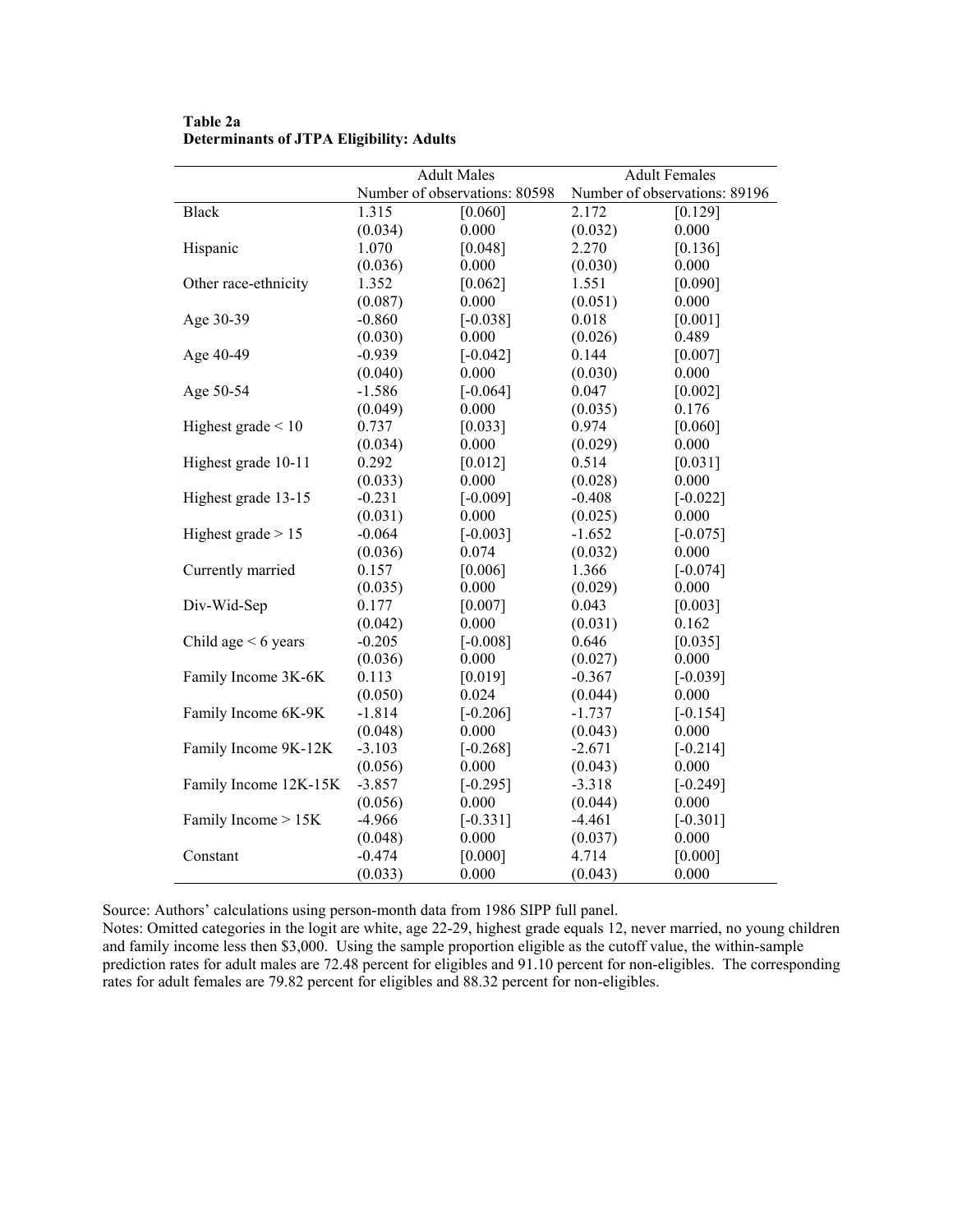|                          |          | Male Youth                    |          | Female Youth                  |
|--------------------------|----------|-------------------------------|----------|-------------------------------|
|                          |          | Number of observations: 10280 |          | Number of observations: 11165 |
| <b>Black</b>             | 1.111    | [0.056]                       | 2.446    | [0.155]                       |
|                          | (0.164)  | 0.000                         | (0.092)  | 0.000                         |
| Hispanic                 | 2.255    | [0.121]                       | 1.114    | [0.068]                       |
|                          | (0.103)  | 0.000                         | (0.076)  | 0.000                         |
| Other race-ethnicity     | 1.514    | [0.078]                       | 2.065    | [0.129]                       |
|                          | (0.195)  | 0.000                         | (0.408)  | 0.000                         |
| Age 19-21                | $-0.434$ | $[-0.021]$                    | 0.124    | [0.007]                       |
|                          | (0.082)  | 0.000                         | (0.070)  | 0.079                         |
| Highest grade $\leq 10$  | 1.959    | [0.100]                       | 0.915    | [0.057]                       |
|                          | (0.105)  | 0.000                         | (0.107)  | 0.000                         |
| Highest grade 10-11      | 1.469    | [0.074]                       | 0.134    | [0.008]                       |
|                          | (0.109)  | 0.000                         | (0.086)  | 0.118                         |
| Highest grade $> 12$     | $-0.150$ | $[-0.007]$                    | $-0.617$ | $[-0.036]$                    |
|                          | (0.107)  | 0.160                         | (0.072)  | 0.000                         |
| Currently married        | $-1.657$ | $[-0.068]$                    | 0.609    | [0.036]                       |
|                          | (0.168)  | 0.000                         | (0.082)  | 0.000                         |
| Div-Wid-Sep              | $-3.041$ | $[-0.106]$                    | 1.511    | [0.094]                       |
|                          | (0.380)  | 0.000                         | (0.242)  | 0.000                         |
| Child age $\leq 6$ years | 1.161    | [0.061]                       | 1.468    | [0.090]                       |
|                          | (0.168)  | 0.000                         | (0.081)  | 0.000                         |
| Family Income 3K-6K      | $-2.582$ | $[-0.387]$                    | $-1.306$ | $[-0.201]$                    |
|                          | (0.153)  | 0.000                         | (0.102)  | 0.000                         |
| Family Income 6K-9K      | $-4.370$ | $[-0.547]$                    | $-3.008$ | $[-0.436]$                    |
|                          | (0.165)  | 0.000                         | (0.126)  | 0.000                         |
| Family Income 9K-12K     | $-4.595$ | $[-0.561]$                    | $-4.237$ | $[-0.552]$                    |
|                          | (0.157)  | 0.000                         | (0.144)  | 0.000                         |
| Family Income 12K-15K    | $-5.935$ | $[-0.631]$                    | $-5.057$ | $[-0.61]$                     |
|                          | (0.204)  | 0.000                         | (0.142)  | 0.000                         |
| Family Income > 15K      | $-6.628$ | $[-0.660]$                    | $-6.585$ | $[-0.695]$                    |
|                          | (0.153)  | 0.000                         | (0.103)  | 0.000                         |
| Constant                 | 6.246    | [0.000]                       | 6.164    | [0.000]                       |
|                          | (0.170)  | 0.000                         | (0.117)  | 0.000                         |

# **Table 2b Determinants of JTPA Eligibility: Youth**

Source: Authors' calculations using person-month data from 1986 SIPP full panel.

Notes: Omitted categories in the logit are white, age 16-18, highest grade equals 12, never married, no young children and family income less then \$3,000. Using the sample proportion eligible as the cutoff value, the within-sample prediction rates for male youth are 71.95 percent for eligibles and 90.67 percent for non-eligibles. The corresponding rates for female youth are 72.72 percent for eligibles and 91.32 percent for non-eligibles.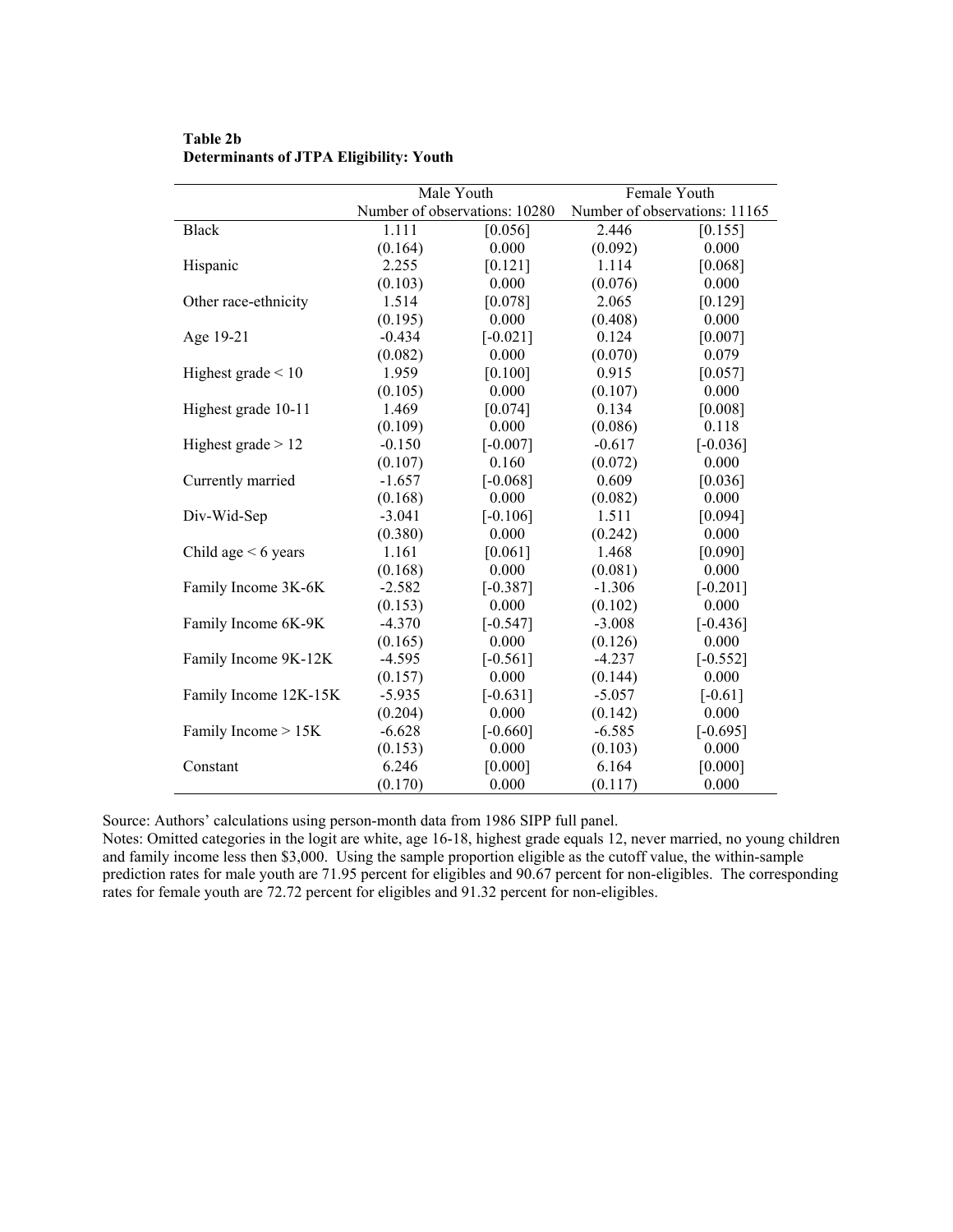|                      |                   | Self-Reported                   | Self-Reported                     |
|----------------------|-------------------|---------------------------------|-----------------------------------|
|                      | Self-Reported     | Eligibility for JTPA            | Eligibility for JTPA              |
|                      | Awareness of JTPA | <b>Conditional on Awareness</b> | <b>Unconditional on Awareness</b> |
| <b>Adult Males</b>   | 0.3539            | 0.3598                          | 0.1274                            |
|                      | (0.0167)          | (0.0311)                        | (0.0116)                          |
| <b>Adult Females</b> | 0.4165            | 0.4594                          | 0.1913                            |
|                      | (0.0124)          | (0.0214)                        | (0.0099)                          |
| Male Youth           | 0.4722            | 0.5672                          | 0.2678                            |
|                      | (0.0373)          | (0.0610)                        | (0.0330)                          |
| Female Youth         | 0.4667            | 0.5410                          | 0.2525                            |
|                      | (0.0289)          | (0.0453)                        | (0.0251)                          |

# **Table 3 Awareness of and Self-Reported Eligibility for the JTPA Program: JTPA Eligible Non-Participants**

Source: Authors' calculations using National JTPA Study data.

Notes: Respondents are coded as aware of JTPA if they report having heard of JTPA by its most common local name. Respondents are coded as self-reported eligibles if they are aware of JTPA and report that they believe themselves to be presently eligible for it.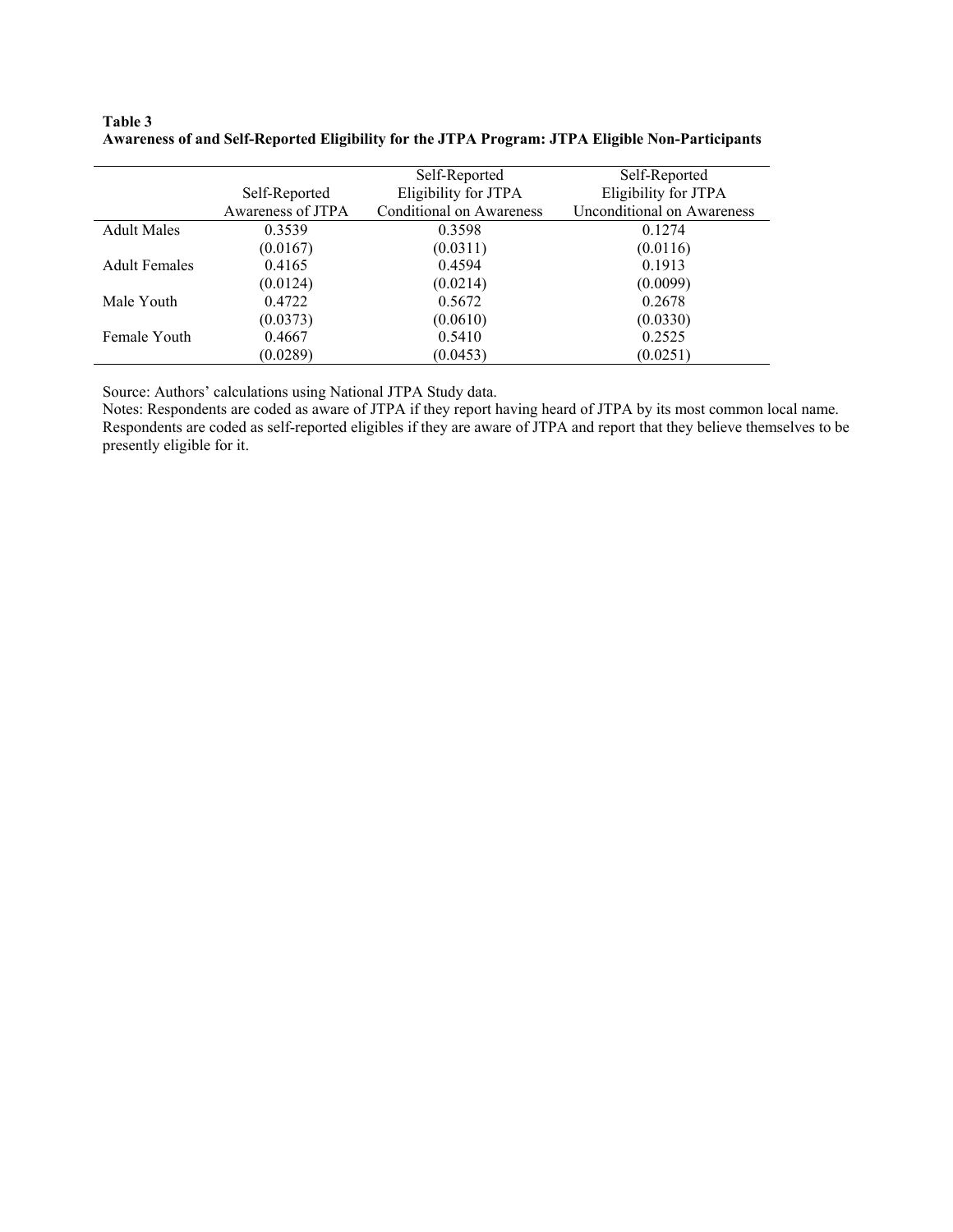|                                  |                     | <b>Adult Males</b>           | <b>Adult Females</b>         |                    |
|----------------------------------|---------------------|------------------------------|------------------------------|--------------------|
|                                  |                     | Number of observations: 1551 | Number of observations: 2436 |                    |
| Ft. Wayne                        | 0.261               | [0.055]                      | $-0.187$                     | $[-0.039]$         |
|                                  | (0.233)             | 0.264                        | (0.203)                      | 0.356              |
| Jersey City                      | 0.071               | [0.015]                      | $-0.174$                     | $[-0.036]$         |
|                                  | (0.210)             | 0.736                        | (0.191)                      | 0.364              |
| Providence                       | $-0.268$            | $[-0.054]$                   | $-0.683$                     | $[-0.142]$         |
|                                  | (0.231)             | 0.245                        | (0.197)                      | 0.001              |
| <b>Black</b>                     | 0.414               | [0.094]                      | 0.288                        | [0.063]            |
|                                  | (0.272)             | 0.128                        | (0.194)                      | 0.138              |
| Hispanic                         | $-0.486$            | $[-0.102]$                   | $-0.360$                     | $[-0.077]$         |
|                                  | (0.210)             | 0.021                        | (0.185)                      | 0.051              |
| Other race-ethnicity             | $-0.290$            | $[-0.063]$                   | $-0.348$                     | $[-0.074]$         |
|                                  | (0.279)             | 0.298                        | (0.255)                      | 0.174              |
| Low English ability              | $-0.763$            | $[-0.147]$                   | $-1.334$                     | $[-0.254]$         |
|                                  | (0.180)             | 0.000                        | (0.144)                      | 0.000              |
| Age 30-39                        | $-0.345$            | $[-0.073]$                   | $-0.114$                     | $[-0.024]$         |
|                                  | (0.165)             | 0.037                        | (0.137)                      | 0.405              |
| Age 40-49                        | $-0.372$            | $[-0.078]$                   | $-0.235$                     | $[-0.050]$         |
|                                  | (0.201)             | 0.064                        | (0.174)                      | 0.177              |
| Age 50-54                        | 0.010               | [0.002]                      | $-0.126$                     | $[-0.027]$         |
|                                  | (0.349)             | 0.977                        | (0.253)                      | 0.619              |
| Highest grade $< 10$             | $-0.476$            | $[-0.100]$                   | $-0.836$                     | $[-0.180]$         |
|                                  | (0.179)             | 0.008                        | (0.135)                      | 0.000              |
| Highest grade 10-11              | $-0.144$            | $[-0.031]$                   | $-0.126$                     | $[-0.028]$         |
|                                  | (0.210)             | 0.494                        | (0.173)                      | 0.468              |
| Highest grade 13-15              | 0.102               | [0.022]                      | $-0.263$                     | $[-0.058]$         |
|                                  | (0.239)             | 0.671                        | (0.201)                      | 0.190              |
| Highest grade $> 15$             | $-0.387$            | $[-0.082]$                   | $-0.646$                     | $[-0.141]$         |
|                                  | (0.279)             | 0.166                        | (0.292)                      | 0.027              |
| Currently married                | 0.019               | [0.004]                      | $-0.239$                     | $[-0.051]$         |
|                                  | (0.181)             | 0.918                        | (0.162)                      | 0.142              |
| Div-Wid-Sep                      | 0.718               | [0.156]                      | 0.112                        | [0.024]            |
|                                  | (0.273)             | 0.009                        | (0.164)                      | 0.494              |
| Child age $\leq 6$ years         | $-0.079$            | $[-0.016]$                   | $-0.062$                     | $[-0.013]$         |
|                                  | (0.161)             | 0.623                        | (0.130)                      | 0.635              |
| Current AFDC receipt             | 0.088               | [0.019]                      | $-0.086$                     | $[-0.018]$         |
|                                  | (0.499)             | 0.859                        | (0.218)                      | 0.694              |
| Current Food Stamp receipt       | 0.756               | [0.164]                      | 0.625                        | [0.133]            |
|                                  | (0.251)             | 0.003                        | (0.187)                      | 0.001              |
| Currently unemployed             | 0.805               | [0.176]                      | 0.628                        | [0.136]            |
|                                  | (0.289)             | 0.005                        | (0.250)                      | 0.012              |
| Currently out of the labor force | $-0.182$            | $[-0.037]$                   | $-0.221$                     | $[-0.047]$         |
| Family Income 3K-9K              | (0.258)<br>$-0.152$ | 0.481                        | (0.140)<br>0.604             | 0.115              |
|                                  | (0.347)             | $[-0.030]$<br>0.662          | (0.239)                      | $[0.129]$<br>0.012 |
| Family Income 9K-15K             | $-0.070$            |                              | 0.389                        |                    |
|                                  | (0.343)             | $[-0.014]$<br>0.838          | (0.239)                      | [0.083]<br>0.104   |
| Family Income > 15K              | 0.377               | [0.080]                      | 0.156                        | $[0.033]$          |
|                                  | (0.340)             | 0.267                        | (0.215)                      | 0.469              |
| Constant                         | $-0.359$            | [0.000]                      | 0.238                        | [0.000]            |
|                                  | (0.393)             | 0.361                        | (0.287)                      | 0.407              |

**Table 4a Determinants of JTPA Awareness Among JTPA Eligible Non-Participants: Adults** 

Source: Authors' calculations using National JTPA Study data.

Notes: Omitted categories in the logit are Corpus Christi, white, age 22-29, highest grade equals 12, never married, no young children, not currently receiving AFDC, not currently receiving food stamps, currently employed, and family income less than \$3,000. Using the sample proportion aware of JTPA as the cutoff, the within-sample prediction rates for adult males are 63.29 percent for aware eligibles and 62.95 percent for unaware eligibles. The corresponding rates for adult females are 69.44 percent for aware eligibles and 61.82 percent for unaware eligibles.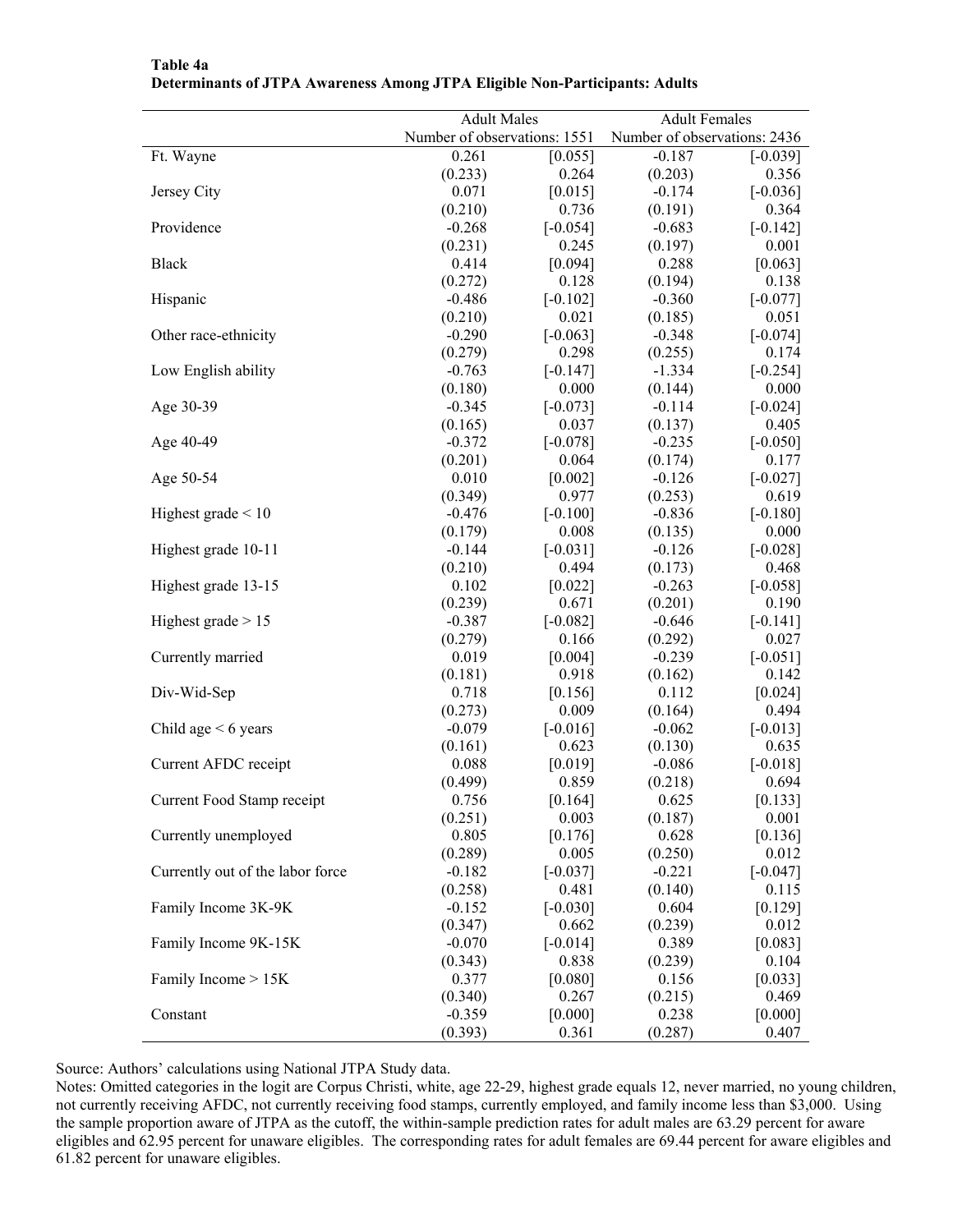|                                  |                  | Male Youth                  |          | Female Youth                |
|----------------------------------|------------------|-----------------------------|----------|-----------------------------|
|                                  |                  | Number of observations: 530 |          | Number of observations: 700 |
| Ft. Wayne                        | 0.054            | [0.011]                     | 0.150    | [0.033]                     |
|                                  | (0.661)          | 0.935                       | (0.490)  | 0.759                       |
| Jersey City                      | $-0.147$         | $[-0.031]$                  | $-0.509$ | $[-0.111]$                  |
|                                  | (0.727)          | 0.839                       | (0.461)  | 0.270                       |
| Providence                       | $-0.412$         | $[-0.087]$                  | $-0.686$ | $[-0.153]$                  |
|                                  | (0.666)          | 0.536                       | (0.438)  | 0.117                       |
| <b>Black</b>                     | 1.183            | [0.242]                     | 0.902    | [0.204]                     |
|                                  | (0.739)          | 0.109                       | (0.464)  | 0.052                       |
| Hispanic                         | 0.189            | [0.040]                     | 0.298    | [0.068]                     |
|                                  | (0.652)          | 0.772                       | (0.416)  | 0.475                       |
| Other race-ethnicity             | 1.348            | [0.277]                     | $-0.813$ | $[-0.167]$                  |
|                                  | (1.370)          | 0.325                       | (0.610)  | 0.183                       |
| Low English ability              | $-2.972$         | $[-0.439]$                  | $-2.373$ | $[-0.393]$                  |
|                                  | (0.751)          | 0.000                       | (0.664)  | 0.000                       |
| Age 19-21                        | $-0.891$         | $[-0.187]$                  | $-0.212$ | $[-0.048]$                  |
|                                  | (0.528)          | 0.091                       | (0.300)  | 0.478                       |
| Highest grade $< 10$             | $-0.025$         | $[-0.005]$                  | $-0.672$ |                             |
|                                  |                  | 0.968                       | (0.368)  | $[-0.153]$<br>0.068         |
|                                  | (0.630)<br>0.280 |                             |          |                             |
| Highest grade 10-11              |                  | [0.059]                     | $-0.077$ | $[-0.018]$                  |
|                                  | (0.592)          | 0.636                       | (0.405)  | 0.849                       |
| Highest grade $> 12$             | $-0.254$         | $[-0.053]$                  | 0.063    | [0.014]                     |
|                                  | (0.729)          | 0.728                       | (0.496)  | 0.898                       |
| Currently married                | 1.323            | [0.266]                     | 0.136    | [0.031]                     |
|                                  | (0.819)          | 0.106                       | (0.370)  | 0.713                       |
| Div-Wid-Sep                      | $-0.584$         | $[-0.119]$                  | $-0.951$ | $[-0.203]$                  |
|                                  | (0.830)          | 0.482                       | (0.444)  | 0.032                       |
| Child age $< 6$ years            | $-0.242$         | $[-0.050]$                  | $-0.164$ | $[-0.037]$                  |
|                                  | (0.758)          | 0.750                       | (0.323)  | 0.613                       |
| Current AFDC receipt             | $-0.838$         | $[-0.170]$                  | 0.329    | [0.073]                     |
|                                  | (1.087)          | 0.441                       | (0.420)  | 0.433                       |
| Current Food Stamp receipt       | 0.494            | [0.103]                     | $-0.026$ | $[-0.006]$                  |
|                                  | (0.813)          | 0.543                       | (0.410)  | 0.950                       |
| Currently unemployed             | 0.522            | [0.110]                     | 0.362    | [0.081]                     |
|                                  | (0.575)          | 0.363                       | (0.471)  | 0.442                       |
| Currently out of the labor force | $-0.990$         | $[-0.203]$                  | 0.000    | [0.000]                     |
|                                  | (0.594)          | 0.095                       | (0.342)  | 1.000                       |
| Family Income 3K-9K              | $-0.907$         | $[-0.188]$                  | 0.040    | [0.009]                     |
|                                  | (0.915)          | 0.321                       | (0.441)  | 0.928                       |
| Family Income 9K-15K             | $-0.395$         | $[-0.082]$                  | $-0.321$ | $[-0.072]$                  |
|                                  | (0.938)          | 0.673                       | (0.555)  | 0.563                       |
| Family Income > 15K              | $-0.703$         | $[-0.146]$                  | $-0.410$ | $[-0.092]$                  |
|                                  | (1.031)          | 0.495                       | (0.534)  | 0.442                       |
| Constant                         | 0.613            | $[0.000]$                   | 0.272    | [0.000]                     |
|                                  | (1.019)          | 0.547                       | (0.633)  | 0.668                       |

**Table 4b Determinants of JTPA Awareness Among JTPA Eligible Non-Participants: Youth**

Source: Authors' calculations using National JTPA Study data.

Notes: Omitted categories in the logit are Corpus Christi, white, age 16-18, highest grade equals 12, never married, no young children, not currently receiving AFDC, not currently receiving food stamps, currently employed, and family income less than \$3,000. Using the sample proportion aware of JTPA as the cutoff, the within-sample prediction rates for male youth are 72.31 percent for aware eligibles and 64.86 percent for unaware eligibles. The corresponding rates for female youth are 67.43 percent for aware eligibles and 53.64 percent for unaware eligibles.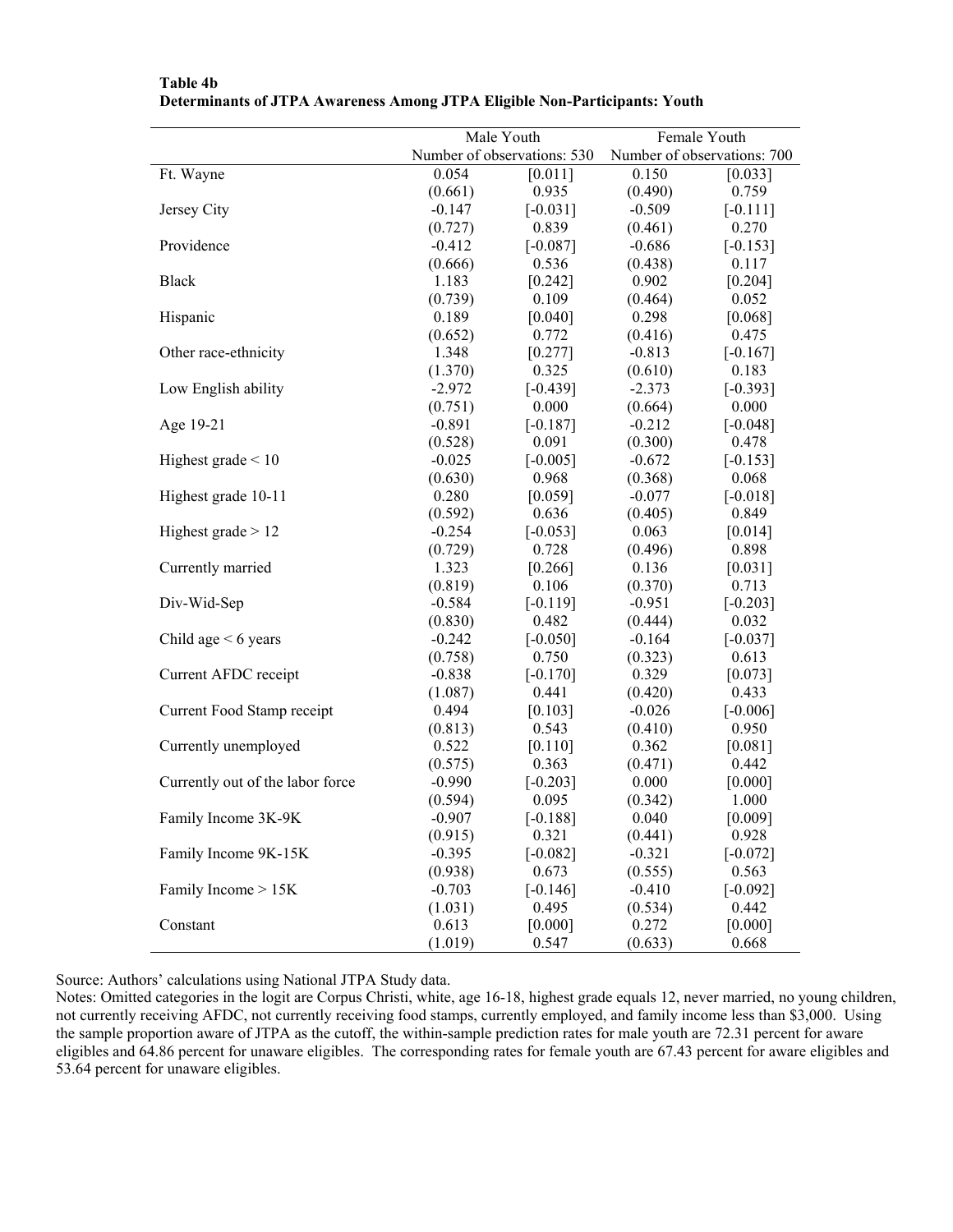#### **Table 5a Determinants of Acceptance Into JTPA Aware ENP and Control Samples: Adults**

|                               |                     | <b>Adult Males</b>           |                  | <b>Adult Females</b>         |
|-------------------------------|---------------------|------------------------------|------------------|------------------------------|
|                               |                     | Number of observations: 1024 |                  | Number of observations: 1520 |
| Ft. Wayne                     | 2.334               | [0.117]                      | 1.878            | [0.118]                      |
|                               | (0.450)             | 0.000                        | (0.256)          | 0.000                        |
| Jersey City                   | 1.120               | [0.040]                      | 1.228            | [0.060]                      |
|                               | (0.482)             | 0.020                        | (0.238)          | 0.000                        |
| Providence                    | 1.547               | [0.054]                      | 1.720            | [0.084]                      |
|                               | (0.507)             | 0.002                        | (0.280)          | 0.000                        |
| <b>Black</b>                  | 0.159<br>(0.304)    | [0.008]<br>0.600             | $-0.060$         | $[-0.003]$<br>0.763          |
| Hispanic                      | $-0.170$            | $[-0.007]$                   | (0.199)<br>0.964 | [0.067]                      |
|                               | (0.442)             | 0.701                        | (0.240)          | 0.000                        |
| Other race-ethnicity          | 1.228               | [0.079]                      | $-0.169$         | $[-0.008]$                   |
|                               | (0.455)             | 0.007                        | (0.494)          | 0.732                        |
| Age 30-39                     | $-0.564$            | $[-0.028]$                   | $-0.291$         | $[-0.016]$                   |
|                               | (0.263)             | 0.032                        | (0.160)          | 0.069                        |
| Age 40-49                     | $-0.836$            | $[-0.038]$                   | $-0.226$         | $[-0.013]$                   |
|                               | (0.396)             | 0.035                        | (0.224)          | 0.313                        |
| Age 50-54                     | $-0.766$            | $[-0.036]$                   | $-0.276$         | $[-0.016]$                   |
|                               | (0.518)             | 0.139                        | (0.334)          | 0.408                        |
| Highest grade $\leq 10$       | $-0.950$            | $[-0.040]$                   | $-0.194$         | $[-0.010]$                   |
|                               | (0.341)             | 0.005                        | (0.172)          | 0.258                        |
| Highest grade 10-11           | $-0.103$            | $[-0.006]$                   | $-0.112$         | $[-0.006]$                   |
|                               | (0.331)             | 0.755                        | (0.184)          | 0.543                        |
| Highest grade 13-15           | 0.327               | [0.020]<br>0.325             | 0.413<br>(0.208) | [0.027]<br>0.047             |
| Highest grade $> 15$          | (0.332)<br>$-1.420$ | $[-0.053]$                   | $-0.500$         | $[-0.024]$                   |
|                               | (0.550)             | 0.010                        | (0.767)          | 0.515                        |
| Currently married             | $-0.875$            | $[-0.043]$                   | $-0.909$         | $[-0.042]$                   |
|                               | (0.314)             | 0.005                        | (0.214)          | 0.000                        |
| Div-Wid-Sep                   | $-0.571$            | $[-0.031]$                   | 0.142            | [0.010]                      |
|                               | (0.316)             | 0.071                        | (0.167)          | 0.398                        |
| Child age $\leq 6$ years      | $-0.166$            | $[-0.007]$                   | $-0.185$         | $[-0.010]$                   |
|                               | (0.349)             | 0.634                        | (0.159)          | 0.245                        |
| Current AFDC receipt          | $-1.545$            | $[-0.047]$                   | $-0.975$         | $[-0.050]$                   |
|                               | (0.691)             | 0.025                        | (0.232)          | 0.000                        |
| Current Food Stamp receipt    | 0.189               | [0.009]                      | 0.205            | [0.012]                      |
|                               | (0.323)             | 0.558                        | (0.191)          | 0.282                        |
| Unemployed -> Employed        | 1.752               | [0.068]                      | 1.722            | [0.080]                      |
| $OLE$ -> Employed             | (0.390)<br>2.372    | 0.000                        | (0.325)<br>1.122 | 0.000                        |
|                               | (0.447)             | [0.120]<br>0.000             | (0.370)          | [0.039]<br>0.002             |
| Employed -> Unemployed        | 3.861               | [0.328]                      | 2.782            | [0.210]                      |
|                               | (0.430)             | 0.000                        | (0.277)          | 0.000                        |
| Unemployed -> Unemployed      | 2.615               | [0.146]                      | 2.862            | [0.223]                      |
|                               | (0.536)             | 0.000                        | (0.320)          | 0.000                        |
| $OLF \geq Unemployed$         | 4.048               | [0.360]                      | 2.326            | [0.144]                      |
|                               | (0.566)             | 0.000                        | (0.324)          | 0.000                        |
| Employed or Unemployed -> OLF | 5.421               | [0.610]                      |                  |                              |
|                               | (0.937)             | 0.000                        |                  |                              |
| Employed -> OLF               |                     |                              | 1.400            | [0.055]                      |
|                               |                     |                              | (0.314)          | 0.000                        |
| Unemployed -> OLF             |                     |                              | 2.242            | [0.134]                      |
| $OLF \geq OLF$                | 1.550               |                              | (0.452)<br>1.093 | 0.000                        |
|                               | (0.556)             | [0.055]<br>0.005             | (0.260)          | [0.037]<br>0.000             |
| Family Income 3K-9K           | $-1.196$            | $[-0.075]$                   | 0.269            | [0.016]                      |
|                               | (0.531)             | 0.024                        | (0.232)          | 0.246                        |
| Family Income 9K-15K          | $-0.448$            | $[-0.034]$                   | $-0.023$         | $[-0.001]$                   |
|                               | (0.480)             | 0.351                        | (0.339)          | 0.946                        |
| Family Income > 15K           | -1.895              | $[-0.098]$                   | 0.034            | [0.002]                      |
|                               | (0.507)             | 0.000                        | (0.313)          | 0.914                        |
| Constant                      | $-3.385$            | [0.000]                      | $-4.857$         | [0.000]                      |
|                               | (0.564)             | 0.000                        | (0.385)          | 0.000                        |

Source: Authors' calculations using National JTPA Study data.

Notes: Estimates reflect weighting to account for choice-based sampling. Omitted categories in the logit are Corpus Christi, white, age 22-29, highest grade equals 12, never married, no young children, not currently receiving AFDC, not currently receiving Food Stamps, "Employed -> Employed", and family income less than \$3,000. The categories "Employed -> OLF" and "Unemployed -> OLF" are combined due to small sample sizes. Using the population proportion of persons accepted into JTPA (assumed to be three percent overall) to determine the cutoff, the within sample prediction rates for adult males are 81.06 for controls (applied and accepted into JTPA) and 81.38 for ENPs (did not apply or not accepted into JTPA). The corresponding rates for adult females are 65.94 for controls and 71.43 for ENPs.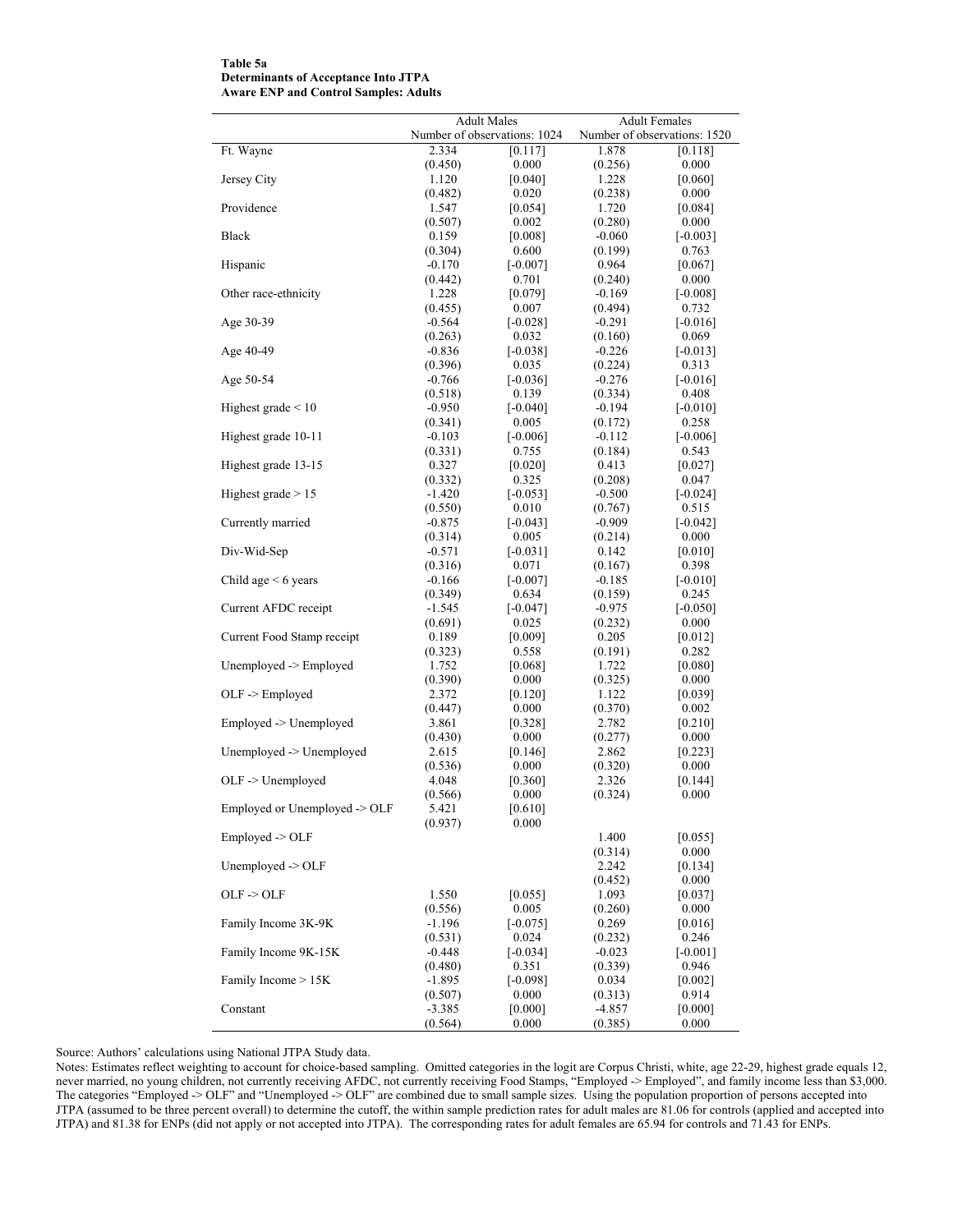#### **Table 5b Determinants of Acceptance Into JTPA Aware ENP and Control Samples: Youth**

|                               |          | Male Youth                  |          | Female Youth                |
|-------------------------------|----------|-----------------------------|----------|-----------------------------|
|                               |          | Number of observations: 436 |          | Number of observations: 540 |
| Ft. Wayne                     | 2.268    | [0.127]                     | 0.750    | [0.040]                     |
|                               | (0.647)  | 0.000                       | (0.506)  | 0.139                       |
| Jersey City                   | 1.445    | [0.060]                     | 0.462    | [0.022]                     |
|                               | (0.649)  | 0.026                       | (0.545)  | 0.396                       |
| Providence                    | 3.627    | [0.246]                     | 1.218    | [0.067]                     |
|                               | (0.632)  | 0.000                       | (0.471)  | 0.010                       |
| Black                         | $-0.793$ | $[-0.030]$                  | 0.227    | [0.011]                     |
|                               | (0.515)  | 0.124                       | (0.434)  | 0.601                       |
| Hispanic                      | 0.717    | [0.046]                     | 0.097    | [0.005]                     |
|                               | (0.628)  | 0.254                       | (0.439)  | 0.825                       |
| Other race-ethnicity          | $-4.207$ | $[-0.080]$                  | 0.971    | [0.064]                     |
|                               | (1.252)  | 0.001                       | (0.798)  | 0.223                       |
| Age 19-21                     | 0.285    | [0.013]                     | $-0.451$ | $[-0.024]$                  |
|                               | (0.460)  | 0.536                       | (0.328)  | 0.169                       |
| Highest grade $\leq 10$       | $-0.104$ | $[-0.005]$                  | $-0.028$ | $[-0.001]$                  |
|                               | (0.508)  | 0.838                       | (0.421)  | 0.947                       |
| Highest grade 10-11           | $-0.187$ | $[-0.009]$                  | $-0.392$ | $[-0.018]$                  |
|                               | (0.475)  | 0.693                       | (0.440)  | 0.373                       |
| Highest grade $> 12$          | 0.472    | [0.028]                     | 0.236    | [0.014]                     |
|                               | (0.845)  | 0.576                       | (0.441)  | 0.592                       |
| Currently married             | $-1.225$ | $[-0.042]$                  | $-0.527$ | $[-0.022]$                  |
|                               | (0.637)  | 0.055                       | (0.436)  | 0.227                       |
| Div-Wid-Sep                   | 0.155    | [0.009]                     | 0.316    | [0.018]                     |
|                               | (1.226)  | 0.899                       | (0.662)  | 0.633                       |
| <b>Current AFDC Receipt</b>   | $-1.455$ | $[-0.043]$                  | $-0.934$ | $[-0.007]$                  |
|                               | (0.980)  | 0.137                       | (0.399)  | 0.019                       |
| Current Food Stamp receipt    | 0.555    | $[-0.043]$                  | 1.311    | $[-0.042]$                  |
|                               | (0.580)  | 0.339                       | (0.370)  | 0.000                       |
| Child age $\leq 6$ years      | $-1.294$ | [0.030]                     | $-0.139$ | [0.083]                     |
|                               | (0.676)  | 0.056                       | (0.339)  | 0.681                       |
| Unemployed -> Employed        | 2.110    | [0.120]                     | 1.776    | [0.059]                     |
|                               | (0.629)  | 0.001                       | (0.564)  | 0.002                       |
| $OLF \geq Emploved$           | $-1.331$ | $[-0.021]$                  | 2.243    | [0.095]                     |
|                               | (0.890)  | 0.135                       | (0.597)  | 0.000                       |
| $Emploved \ge Unemploved$     | 2.087    | [0.118]                     | 3.648    | [0.293]                     |
|                               | (0.537)  | 0.000                       | (0.664)  | 0.000                       |
| Unemployed -> Unemployed      | 2.211    | [0.130]                     | 2.638    | [0.137]                     |
|                               | (0.706)  | 0.002                       | (0.591)  | 0.000                       |
| $OLE \rightarrow Unemployed$  | 1.285    | [0.054]                     | 3.292    | [0.229]                     |
|                               | (0.764)  | 0.093                       | (0.614)  | 0.000                       |
| Employed or Unemployed -> OLF | 1.959    | [0.106]                     |          |                             |
|                               | (0.806)  | 0.015                       |          |                             |
| Employed -> OLF               |          |                             | 1.462    | [0.041]                     |
|                               |          |                             | (0.498)  | 0.003                       |
| Unemployed -> OLF             |          |                             | 0.845    | [0.017]                     |
|                               |          |                             | (0.886)  | 0.340                       |
| $OLF \rightarrow OLF$         | 2.387    | [0.150]                     | 1.201    | [0.030]                     |
|                               | (0.699)  | 0.001                       | (0.549)  | 0.029                       |
| Family Income 3K-9K           | 3.867    | [0.309]                     | $-0.386$ | $[-0.015]$                  |
|                               | (0.748)  | 0.000                       | (0.536)  | 0.472                       |
| Family Income 9K-15K          | 1.552    | [0.055]                     | 0.261    | [0.013]                     |
|                               | (0.746)  | 0.038                       | (0.691)  | 0.706                       |
| Family Income > 15K           | 1.011    | [0.028]                     | 1.765    | [0.149]                     |
|                               | (0.764)  | 0.186                       | (0.535)  | 0.001                       |
| Constant                      | $-6.787$ | [0.000]                     | $-4.732$ | [0.000]                     |
|                               | (0.976)  | 0.000                       | (0.753)  | 0.000                       |

Source: Authors' calculations using National JTPA Study data.

Notes: Estimates reflect weighting to account for choice-based sampling. Omitted categories in the logit are Corpus Christi, white, age 16-18, highest grade equals 12, never married, no young children, not currently receiving AFDC, not currently receiving Food Stamps, "Employed -> Employed", and family income less than \$3,000. The categories "Employed -> OLF" and "Unemployed -> OLF" are combined due to small sample sizes. Using the population proportion of persons accepted into JTPA (assumed to be three percent overall) as the cutoff, the within sample prediction rates for male youth are 68.66 for controls (applied and accepted into JTPA) and 76.47 for ENPs (did not apply or not accepted into JTPA). The corresponding rates for female youth are 67.91 for controls and 69.57 for ENPs.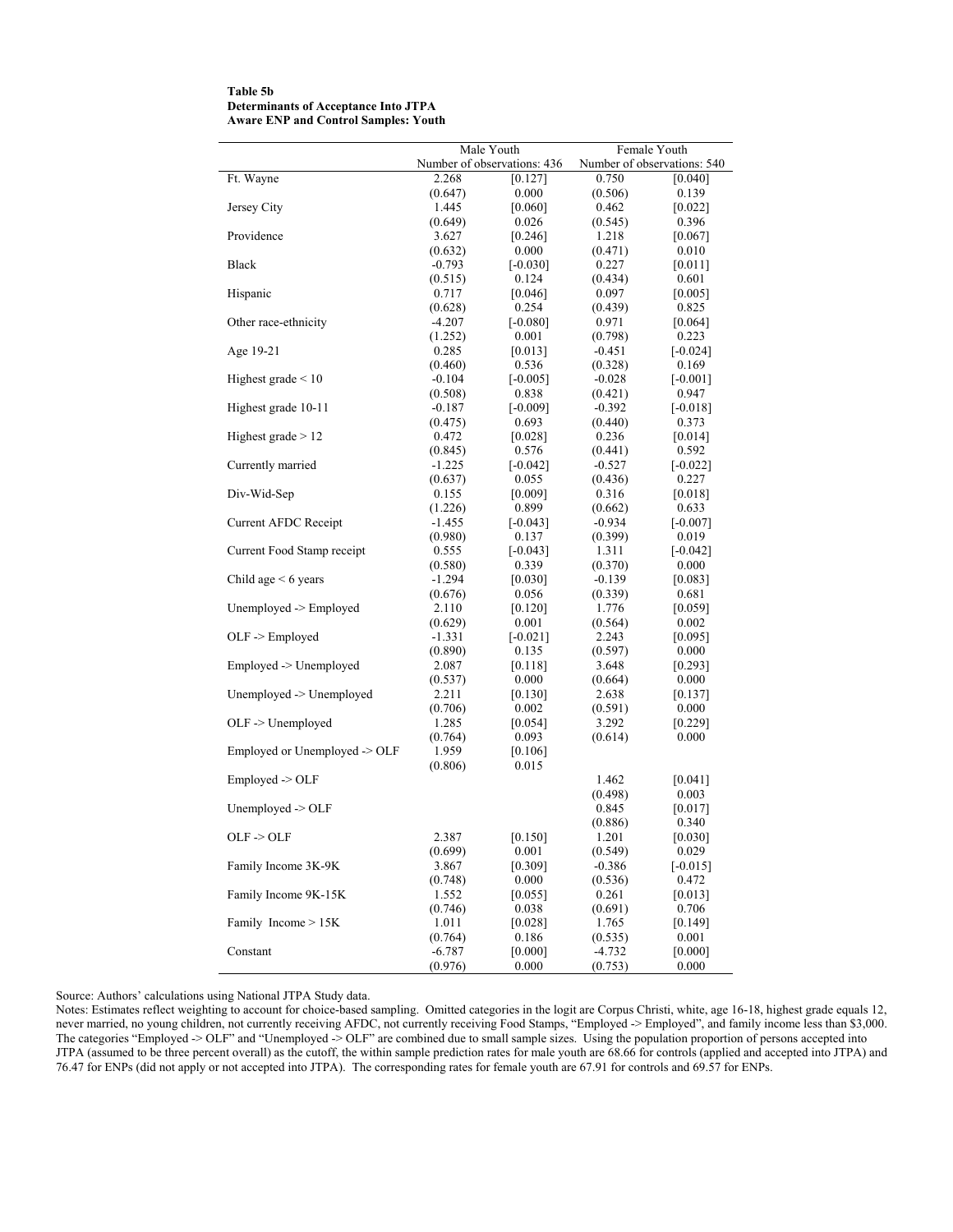## **Table 6a Determinants of Enrollment into JTPA Experimental Treatment Group: Adults**

|                             |          | <b>Adult Males</b>           |          | <b>Adult Females</b>         |
|-----------------------------|----------|------------------------------|----------|------------------------------|
|                             |          | Number of Observations: 1886 |          | Number of Observations: 2012 |
| Ft. Wayne                   | $-0.692$ | $[-0.163]$                   | $-1.030$ | $[-0.232]$                   |
|                             | (0.177)  | 0.000                        | (0.177)  | 0.000                        |
| Jersey City                 | $-1.157$ | $[-0.274]$                   | $-1.280$ | $[-0.292]$                   |
|                             | (0.204)  | 0.000                        | (0.195)  | 0.000                        |
| Providence                  | 0.447    | [0.090]                      | $-0.563$ | $[-0.121]$                   |
|                             | (0.198)  | 0.024                        | (0.199)  | 0.005                        |
| <b>Black</b>                | $-0.180$ | $[-0.041]$                   | $-0.240$ | $[-0.056]$                   |
|                             | (0.129)  | 0.165                        | (0.132)  | 0.069                        |
| Hispanic                    | 0.271    | [0.060]                      | 0.196    | [0.045]                      |
|                             | (0.181)  | 0.135                        | (0.176)  | 0.265                        |
| Other race-ethnicity        | $-0.024$ | $[-0.005]$                   | 0.637    | [0.141]                      |
|                             | (0.283)  | 0.933                        | (0.350)  | 0.068                        |
| Low English ability         | 0.288    | [0.065]                      | $-0.082$ | $[-0.019]$                   |
|                             | (0.241)  | 0.231                        | (0.210)  | 0.697                        |
| Age 30-39                   | $-0.105$ | $[-0.023]$                   | 0.056    | [0.013]                      |
|                             | (0.114)  | 0.358                        | (0.115)  | 0.629                        |
| Age 40-49                   | $-0.483$ | $[-0.109]$                   | $-0.324$ | $[-0.075]$                   |
|                             | (0.165)  | 0.003                        | (0.160)  | 0.042                        |
| Age 50-54                   | $-0.370$ | $[-0.083]$                   | 0.055    | [0.013]                      |
|                             | (0.285)  | 0.195                        | (0.305)  | 0.856                        |
| Highest grade $< 10$        | $-0.129$ | $[-0.029]$                   | $-0.168$ | $[-0.038]$                   |
|                             | (0.140)  | 0.357                        | (0.132)  | 0.203                        |
| Highest grade 10-11         | $-0.210$ | $[-0.047]$                   | $-0.041$ | $[-0.009]$                   |
|                             | (0.130)  | 0.105                        | (0.124)  | 0.738                        |
| Highest grade 13-15         | 0.001    | [0.000]                      | $-0.035$ | $[-0.008]$                   |
|                             | (0.156)  | 0.993                        | (0.151)  | 0.817                        |
| Highest grade $> 15$        | $-0.204$ | $[-0.046]$                   | $-0.216$ | $[-0.049]$                   |
|                             | (0.260)  | 0.432                        | (0.302)  | 0.475                        |
| Currently married           | 0.325    | [0.073]                      | 0.106    | [0.024]                      |
|                             | (0.154)  | 0.034                        | (0.167)  | 0.525                        |
| Div-Wid-Sep                 | 0.273    | [0.061]                      | 0.203    | [0.046]                      |
|                             | (0.135)  | 0.044                        | (0.121)  | 0.093                        |
| Child age $\leq 6$ years    | 0.109    | [0.024]                      | 0.336    | [0.077]                      |
|                             | (0.154)  | 0.480                        | (0.115)  | 0.004                        |
| <b>Current AFDC Receipt</b> | 0.132    | [0.029]                      | 0.158    | [0.036]                      |
|                             | (0.353)  | 0.709                        | (0.138)  | 0.253                        |
| Current Food Stamp Receipt  | $-0.070$ | $[-0.016]$                   | $-0.237$ | $[-0.054]$                   |
|                             | (0.132)  | 0.595                        | (0.117)  | 0.044                        |
| Employed 1-6 months ago     | $-0.060$ | $[-0.013]$                   | 0.308    | [0.071]                      |
|                             | (0.164)  | 0.715                        | (0.150)  | 0.040                        |
| Employed 7-12 months ago    | $-0.058$ | $[-0.013]$                   | 0.216    | [0.050]                      |
|                             | (0.210)  | 0.781                        | (0.198)  | 0.276                        |
| Employed $> 12$ months ago  | 0.032    | [0.007]                      | 0.287    | $[0.066]$                    |
|                             | (0.211)  | 0.880                        | (0.177)  | 0.106                        |
| Never employed              | $-0.085$ | $[-0.019]$                   | 0.061    | [0.014]                      |
|                             | (0.227)  | 0.709                        | (0.192)  | 0.750                        |
| Family Income 3K-9K         | $-0.108$ | $[-0.024]$                   | 0.211    | [0.049]                      |
|                             | (0.122)  | 0.378                        | (0.118)  | 0.073                        |
| Family Income 9K-15K        | 0.057    | [0.013]                      | 0.441    | [0.100]                      |
|                             | (0.165)  | 0.728                        | (0.166)  | 0.008                        |
| Family Income > 15K         | 0.483    | [0.105]                      | 0.599    | [0.135]                      |
|                             | (0.204)  | 0.018                        | (0.256)  | 0.019                        |
| Constant                    | 0.498    | [0.000]                      | 0.596    | [0.000]                      |
|                             | (0.365)  | 0.172                        | (0.350)  | 0.088                        |

Source: Authors' calculations using National JTPA Study data.

Notes: Estimation includes observations with imputed covariates due to relative high levels of item non-response. Omitted categories in the logit are Corpus Christi, white, normal English ability, age 22-29, highest grade equals 12, never married, no young children, not currently receiving AFDC, not currently receiving Food Stamps, currently employed, and family income less than \$3,000. Using the sample proportion of accepted applicants enrolled into JTPA as the cutoff, the within-sample prediction rates for adult males are 62.48 percent for enrollees and 67.94 percent for nonenrollees. The corresponding rates for adult females are 57.64 percent for enrollees and 66.41 percent for non-enrollees.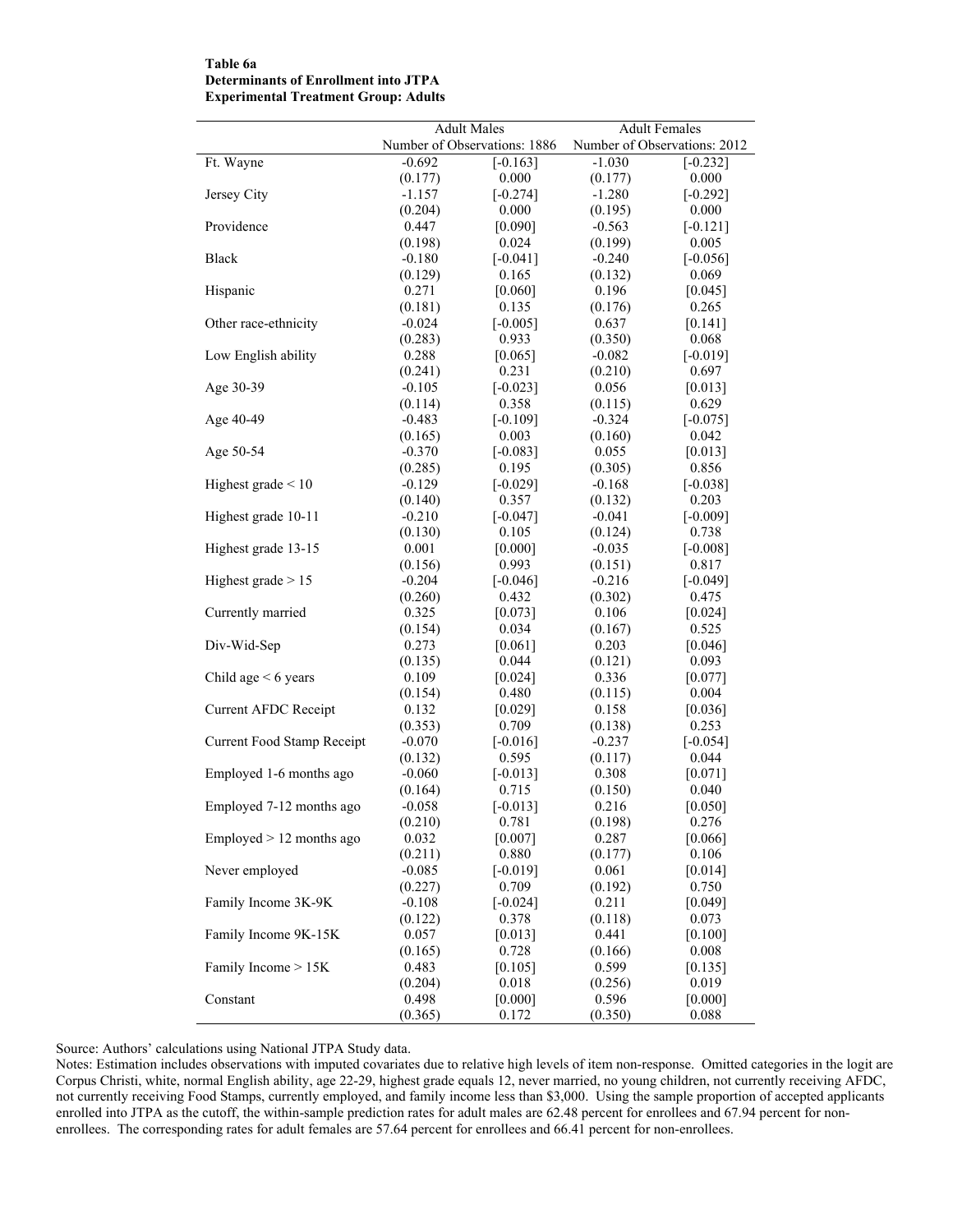# **Table 6b Determinants of Enrollment into JTPA Experimental Treatment Group: Youth**

|                                   |          | Male Youth                  |          | Female Youth                |
|-----------------------------------|----------|-----------------------------|----------|-----------------------------|
|                                   |          | Number of Observations: 923 |          | Number of Observations: 962 |
| Ft. Wayne                         | $-1.213$ | $[-0.241]$                  | $-1.266$ | $[-0.253]$                  |
|                                   | (0.273)  | 0.000                       | (0.271)  | 0.000                       |
| Jersey City                       | $-1.350$ | $[-0.274]$                  | $-1.557$ | $[-0.324]$                  |
|                                   | (0.297)  | 0.000                       | (0.266)  | 0.000                       |
| Providence                        | $-0.554$ | $[-0.096]$                  | $-0.597$ | $[-0.103]$                  |
|                                   | (0.276)  | 0.045                       | (0.276)  | 0.031                       |
| <b>Black</b>                      | $-0.291$ | $[-0.061]$                  | $-0.223$ | $[-0.048]$                  |
|                                   | (0.191)  | 0.127                       | (0.210)  | 0.287                       |
| Hispanic                          | $-0.044$ | $[-0.009]$                  | 0.212    | [0.043]                     |
|                                   | (0.241)  | 0.854                       | (0.250)  | 0.396                       |
| Other race-ethnicity              |          |                             | 0.531    | [0.102]                     |
|                                   |          |                             | (0.533)  | 0.319                       |
| Low English ability               | $-0.360$ | $[-0.070]$                  | 0.113    | [0.023]                     |
|                                   | (0.392)  | 0.358                       | (0.391)  | 0.773                       |
| Age 19-21                         | $-0.429$ | $[-0.087]$                  | 0.036    | [0.007]                     |
|                                   | (0.175)  | 0.014                       | (0.167)  | 0.830                       |
| Highest grade $< 10$              | 0.060    | [0.012]                     | 0.084    | [0.017]                     |
|                                   | (0.213)  | 0.779                       | (0.204)  | 0.680                       |
| Highest grade 10-11               | 0.000    | [0.000]                     | 0.131    | [0.027]                     |
|                                   | (0.192)  | 0.999                       | (0.183)  | 0.476                       |
| Highest grade $> 12$              | 0.064    | [0.013]                     | $-0.111$ | $[-0.023]$                  |
|                                   | (0.405)  | 0.874                       | (0.355)  | 0.755                       |
| Currently married                 | 0.138    | [0.028]                     | $-0.052$ | $[-0.011]$                  |
|                                   | (0.335)  | 0.680                       | (0.302)  | 0.864                       |
| Div-Wid-Sep                       | 0.338    | [0.066]                     | 0.424    | [0.083]                     |
|                                   | (0.729)  | 0.643                       | (0.381)  | 0.267                       |
| Child age $< 6$ years             | 0.279    | [0.055]                     | 0.092    | [0.019]                     |
|                                   | (0.313)  | 0.373                       | (0.193)  | 0.632                       |
| <b>Current AFDC Receipt</b>       | $-0.699$ | $[-0.151]$                  | 0.135    | $[0.028]$                   |
|                                   | (0.336)  | 0.038                       | (0.241)  | 0.576                       |
| <b>Current Food Stamp Receipt</b> | 0.157    | [0.032]                     | $-0.060$ | $[-0.012]$                  |
|                                   | (0.219)  | 0.474                       | (0.195)  | 0.757                       |
| Employed 1-6 months ago           | $-0.228$ | $[-0.044]$                  | $-0.220$ | $[-0.044]$                  |
|                                   | (0.254)  | 0.370                       | (0.239)  | 0.357                       |
| Employed 7-12 months ago          | $-0.467$ | $[-0.093]$                  | $-0.415$ | $[-0.085]$                  |
|                                   | (0.341)  | 0.170                       | (0.332)  | 0.211                       |
| Employed $> 12$ months ago        | $-0.413$ | $[-0.082]$                  | $-0.353$ | $[-0.072]$                  |
|                                   | (0.409)  | 0.312                       | (0.328)  | 0.282                       |
| Never employed                    | $-0.657$ | $[-0.134]$                  | $-0.276$ | $[-0.055]$                  |
|                                   | (0.302)  | 0.030                       | (0.280)  | 0.324                       |
| Family Income 3K-9K               | $-0.057$ | $[-0.012]$                  | 0.086    | $[0.018]$                   |
|                                   | (0.185)  | 0.758                       | (0.176)  | 0.627                       |
| Family Income 9K-15K              | $-0.463$ | $[-0.099]$                  | 0.207    | [0.042]                     |
|                                   | (0.234)  | 0.048                       | (0.272)  | 0.446                       |
| Family Income > 15K               | 0.301    | [0.058]                     | 0.116    | $[0.024]$                   |
|                                   | (0.278)  | 0.279                       | (0.280)  | 0.680                       |
| Constant                          | 2.505    | [0.000]                     | 1.453    | [0.000]                     |
|                                   | (0.586)  | 0.000                       | (0.557)  | 0.009                       |

Source: Authors' calculations using National JTPA Study data.

Notes: Estimation includes observations with imputed covariates due to relative high levels of item non-response. Omitted categories in the logit are Corpus Christi, white, normal English ability, age 16-18, highest grade equals 12, never married, no young children, not currently receiving AFDC, not currently receiving Food Stamps, currently employed, and family income less than \$3,000. Using the sample proportion of accepted applicants enrolled into JTPA as the cutoff, the within-sample prediction rates for male youth are 60.20 percent for enrollees and 65.08 percent for nonenrollees. The corresponding rates for female youth are 57.51 percent for enrollees and 68.75 percent for non-enrollees.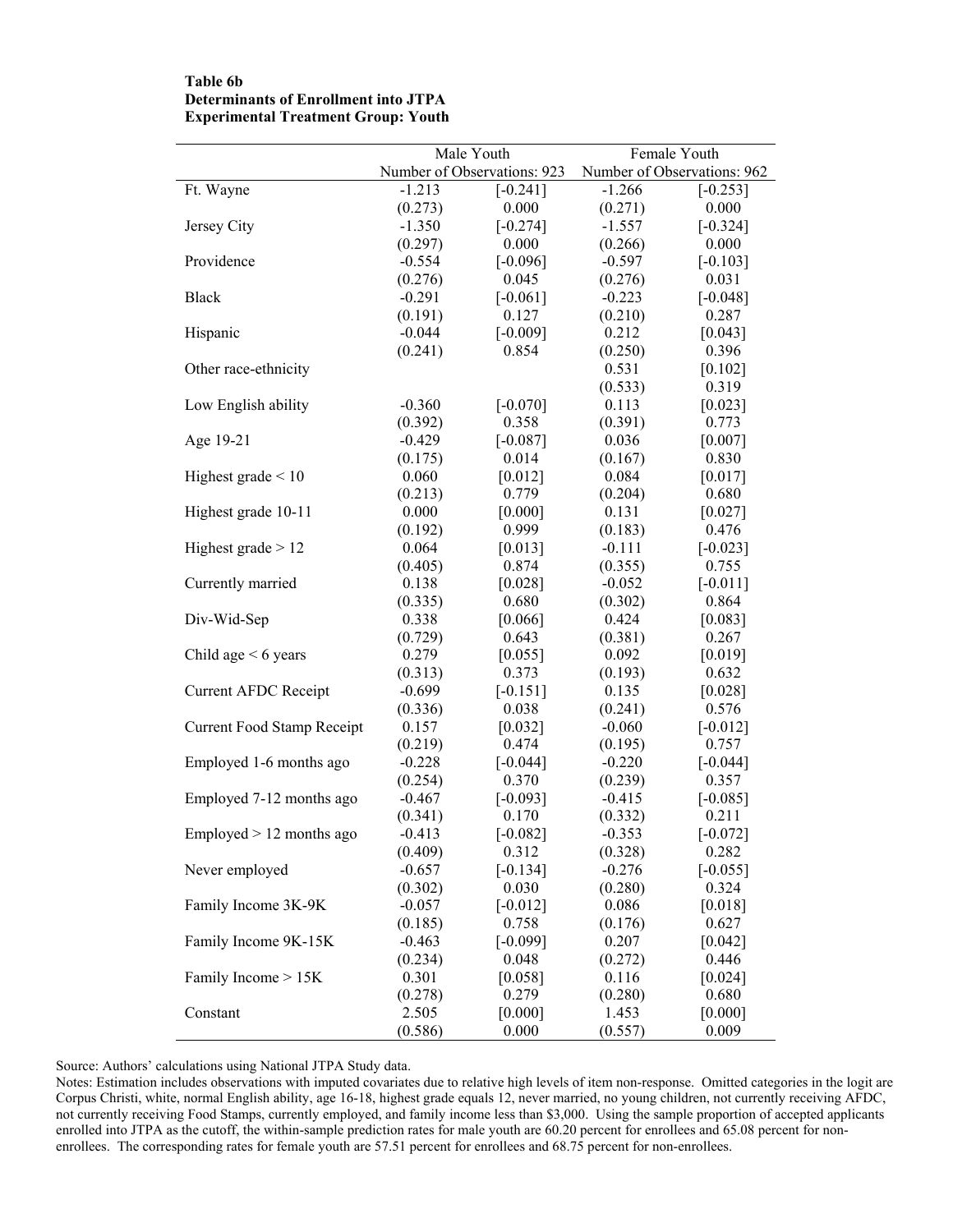|                          |                         |             |                     | Weighted Effects of Changes in Characteristics on the Probability of Participation in JTPA |                                             | <u> 1986 SIPP Panel Sample of JTPA Eligibles: Adult Males (80,598 observations)</u> |            |             |                     |
|--------------------------|-------------------------|-------------|---------------------|--------------------------------------------------------------------------------------------|---------------------------------------------|-------------------------------------------------------------------------------------|------------|-------------|---------------------|
|                          |                         | Weighted    |                     | Weighted                                                                                   |                                             | Weighted                                                                            |            | Weighted    |                     |
|                          | Overall                 | Eligibility | Percent of          | Awareness                                                                                  | Percent of                                  | Acceptance                                                                          | Percent of | Enrollment  | Percent of          |
|                          | Effect                  | <b>Term</b> | Overall             | Change from White to:<br>Ierm                                                              | Overall                                     | Term                                                                                | Overall    | <b>Term</b> | Overall             |
| <b>Black</b>             | 0.15813                 | 0.17989     | 113.76              | 0.06623                                                                                    | 41.88                                       | -0.05204                                                                            | $-32.91$   | -0.03595    | 22.74               |
|                          | (0.00174)               | (0.00194)   |                     | (0.00068)                                                                                  | (0.20)                                      | (0.00054)                                                                           | (0.21)     | (0.00041)   | (0.15)              |
| Hispanic                 | +55660.0-               | 0.12535     | $(0.21)$<br>-125.93 | -0.08245                                                                                   | 82.83                                       | -0.18921                                                                            | 190.08     | 0.04676     | -46.98              |
|                          | (0.00121)               | (0.00137)   | (1.30)              | (0.00086)                                                                                  | (0.54)                                      | (0.00198)                                                                           | (1.03)     | (0.00053)   | (0.30)              |
| Other race-ethnicity     | 0.1961.6                | 0.17773     | 19'06               | -0.07631                                                                                   | -38.90                                      | 0.08834                                                                             | 45.03      | 0.00643     | 3.28                |
|                          | (0.00202)               | (0.00193)   | (0.16)              | (0.00081)                                                                                  | (0.19)                                      | (0.00084)                                                                           | (0.19)     | (0.00007)   | (0.02)              |
|                          |                         |             |                     | Change from Age                                                                            | 22-<br>$-29$ to:                            |                                                                                     |            |             |                     |
| Age 30-39                | -0738                   | -07229      | 34.86               | 104524                                                                                     | 21.81                                       | -0.08232                                                                            | 39.69      | -0.00752    | 3.63                |
|                          | (0.00213)               | (0.00078)   | (0.05)              | (0.00046)                                                                                  | (0.05)                                      | (0.00083)                                                                           | (0.06)     | (0.00000)   | (0.01)              |
| Age $40-49$              | -0.23873                | £2980.0-    | 36.33               | -0.04657                                                                                   | 19.51                                       | -0.05507                                                                            | 23.07      | -0.05034    | 21.09               |
|                          | (0.00252)               | (0.00005)   | (0.06)              | (0.00048)                                                                                  | (0.04)                                      | (0.00056)                                                                           | (0.04)     | (0.00058)   | (0.05)              |
| Age 50-54                | -0.31125                | -0.12920    | 41.51               | -0.00039                                                                                   | 0.012                                       | -0.12280                                                                            | 39.45      | 98890.05    | 18.91               |
|                          | (0.00330)               | (0.00139)   | (0.05)              | (000000)                                                                                   | (0.00)                                      | (0.00127)                                                                           | (0.05)     | (0.00067)   | (0.04)              |
|                          |                         |             | Change              | from Single,                                                                               | Never Married to:                           |                                                                                     |            |             |                     |
| Married                  | -0.5544                 | 0.01257     | $-22.68$            | 0.01334                                                                                    | $-24.07$                                    | $-0.12037$                                                                          | 217.11     | 0.03899     | $-70.33$            |
|                          | (0.00052)               | (0.00014)   | (0.15)              | (0.00014)                                                                                  | (0.14)                                      | (0.00117)                                                                           | (0.69)     | (0.00044)   | (0.45)              |
| Div-wid-sep              | 66960'0                 | 0.02779     | 28.66               | 0.10393                                                                                    | 107.16                                      | -0.06582                                                                            | -67.86     | 0.03110     | 32.06               |
|                          | $(90100\bar{0})$        | (0.00030)   | (0.10)              | (901000)                                                                                   | (0.18)                                      | (90000)                                                                             | (0.37)     | (0.00035)   | (0.16)              |
|                          |                         |             | <b>Change</b>       | from Highest                                                                               | Grade = $12$<br>S                           |                                                                                     |            |             |                     |
| Highest grade < $10$     | -07920                  | 06+800      | $-107.19$           | 99£90'0-                                                                                   | 80.37                                       | 880010.0-                                                                           | 126.74     | 800000-     | 0.10                |
|                          | (160000)                | (0.00003)   | (0.93)              | (0.00067)                                                                                  | (0.44)                                      | (0.00105)                                                                           | (0.53)     | (000000)    | (0.00)              |
| Highest grade 10-11      | 0.02426                 | 0.03716     | 153.13              | 19810'0-                                                                                   | $-76.70$                                    | 0.02108                                                                             | 86.89      | -0.01537    | $-63.33$            |
|                          | (0.00027)               | (11,000000) | (0.52)              | (0.00019)                                                                                  | (0.46)                                      | (0.00021)                                                                           | (0.44)     | (0.00018)   | (0.44)              |
| Highest grade 13-15      | 0.01822                 | -0.02288    | $-125.56$           | 0.00813                                                                                    | 44.64                                       | 0.01885                                                                             | 103.44     | 0.01412     | 77.48               |
|                          | (610000)                | (0.00026)   | (0.88)              | (0.00008)                                                                                  | (0.25)                                      | (0.00019)                                                                           | (0.41)     | (0.00016)   | (0.31)              |
| Highest grade $>15$      | -0.24466                | -0.00939    | 3.84                | -0.05869                                                                                   | 23.99                                       | -0.17448                                                                            | 71.32      | $-0.00210$  | 980                 |
|                          | $\underline{(0.00245)}$ | (010000)    | (0.01)              | (0.00060)                                                                                  | (0.04)                                      | (0.00174)                                                                           | (0.05)     | 0.00002     | $\overline{(0.00)}$ |
|                          |                         |             |                     | Change from No Child <<br>$\circ$                                                          | Years of Age to:                            |                                                                                     |            |             |                     |
| Child age $\leq 6$ years | -0.09757                | -0.02979    | 30.53               | -0.00015                                                                                   | 9.38                                        | 162201                                                                              | 74.72      | 0.01429     | $-14.64$            |
|                          | (0.00007)               | (0.00032)   | (0.07)              | (600000)                                                                                   | (0.02)                                      | (0.00072)                                                                           | (0.10)     | (0.00016)   | (0.05)              |
|                          |                         |             |                     |                                                                                            | Change from Family Income $\leq 3.3,000$ to |                                                                                     |            |             |                     |
| Family income 3K-9K      | -0.32777                | $-0.10544$  | 32.17               | -0.02445                                                                                   | 7.46                                        | 0.15696                                                                             | 47.89      | -0.04095    | 12.49               |
|                          | (0.00344)               | (0.00116)   | (0.04)              | (0.00025)                                                                                  | (0.02)                                      | (0.00161)                                                                           | (0.06)     | (0.00047)   | (0.03)              |
| Family income 9K-15K     | 17674                   | -0.25404    | 53.29               | -0.03367                                                                                   | 7.06                                        | -0.15563                                                                            | 32.64      | -0.03338    | $7.00$              |
|                          | (0.00484)               | (0.00259)   | (0.05)              | (0.00035)                                                                                  | (0.02)                                      | (0.00158)                                                                           | (0.04)     | (0.00038)   | (0.02)              |
| Family income $>$ 15K    | -0.86666                | $-0.32102$  | 37.04               | 0.01048                                                                                    | $-1.21$                                     | 0SL9S 0-                                                                            | 65.48      | 0.01143     | 1.32                |
|                          | (0.00493)               | (0.00250)   | (0.09)              | (11000.0011)                                                                               | (0.01)                                      | (0.00274)                                                                           | (0.07)     | (0.00013)   | (10.01)             |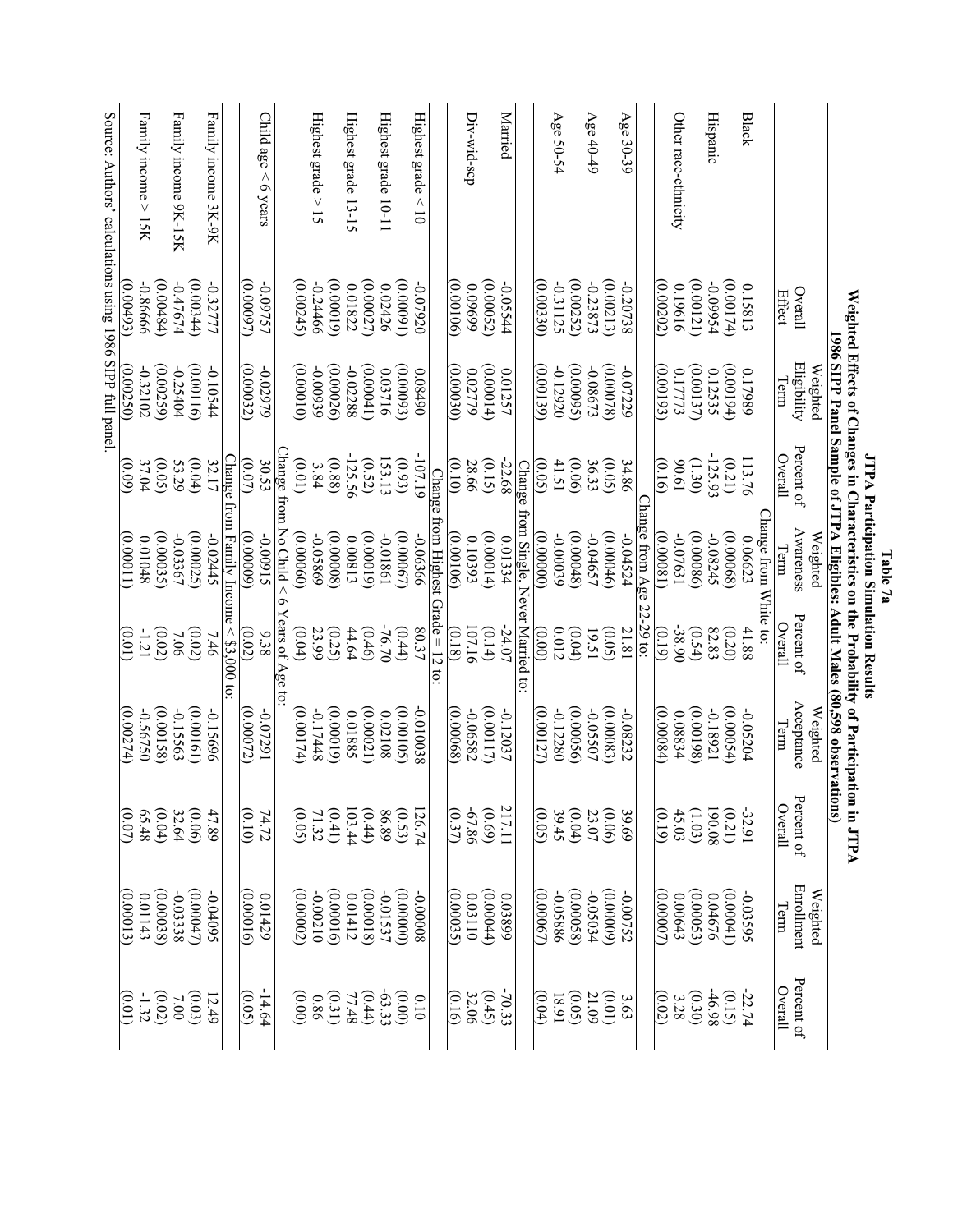|                          | Overall    | $\sim$ 00 $\sim$ 11 1 $\,$ 1 and $\sim$ ample 01 0 11 $\,$ 1 $\sim$ 10 $\rm g$ because $\sim$ 1 and $\sim$ 1 and $\sim$<br>Unweighted | Unweighted | Unweighted | Unweighted             |
|--------------------------|------------|---------------------------------------------------------------------------------------------------------------------------------------|------------|------------|------------------------|
|                          | Effect     | Eligibility Term                                                                                                                      | Awareness  | Acceptance | <b>Enrollment Term</b> |
|                          |            |                                                                                                                                       | Term       | Term       |                        |
|                          |            | Change from White to:                                                                                                                 |            |            |                        |
| <b>Black</b>             | 0.15813    | 0.06693                                                                                                                               | 0.11697    | $-0.00968$ | $-0.07041$             |
|                          | (0.00174)  | (0.00018)                                                                                                                             | (0.00005)  | (0.00005)  | (0.00005)              |
| Hispanic                 | $-0.09954$ | 0.04687                                                                                                                               | $-0.14448$ | $-0.03352$ | 0.08792                |
|                          | (0.00121)  | (0.00013)                                                                                                                             | (0.00011)  | (0.00020)  | (0.00000)              |
| Other race-ethnicity     | 0.19616    | 0.06753                                                                                                                               | $-0.13250$ | 0.01774    | 0.01230                |
|                          | (0.00202)  | (0.00020)                                                                                                                             | (0.00009)  | (0.00009)  | (0.00000)              |
|                          |            | Change from Age 22-29 to:                                                                                                             |            |            |                        |
| Age 30-39                | $-0.20738$ | $-0.02757$                                                                                                                            | $-0.08029$ | $-0.01583$ | $-0.01445$             |
|                          | (0.00213)  | (0.00007)                                                                                                                             | (0.00004)  | (0.00009)  | (0.00000)              |
| Age 40-49                | $-0.23873$ | $-0.03277$                                                                                                                            | $-0.08247$ | $-0.01053$ | $-0.09820$             |
|                          | (0.00252)  | (0.00009)                                                                                                                             | (0.00004)  | (0.00006)  | (0.00003)              |
| Age 50-54                | $-0.31125$ | $-0.04864$                                                                                                                            | $-0.00068$ | $-0.02274$ | $-0.11663$             |
|                          | (0.00330)  | (0.00014)                                                                                                                             | (0.00000)  | (0.00013)  | (0.00008)              |
|                          |            | Change from Single, Never Married to:                                                                                                 |            |            |                        |
| Married                  | $-0.05544$ | 0.00468                                                                                                                               | 0.02359    | $-0.02424$ | 0.07681                |
|                          | (0.00052)  | (0.00001)                                                                                                                             | (0.00001)  | (0.00012)  | (0.00006)              |
| Div-wid-sep              | 0.09699    | 0.01056                                                                                                                               | 0.18502    | $-0.01223$ | 0.05862                |
|                          | (0.00106)  | (0.00003)                                                                                                                             | (0.00006)  | (0.00007)  | (0.00002)              |
|                          |            | Change from Highest Grade = $12$ to:                                                                                                  |            |            |                        |
| Highest grade $\leq 10$  | $-0.07920$ | 0.03184                                                                                                                               | $-0.11108$ | $-0.01834$ | $-0.00016$             |
|                          | (0.00091)  | (0.00008)                                                                                                                             | (0.00007)  | (0.00010)  | (0.00000)              |
| Highest grade 10-11      | 0.02426    | 0.01406                                                                                                                               | $-0.03287$ | 0.00410    | $-0.02980$             |
|                          | (0.00027)  | (0.00004)                                                                                                                             | (0.00001)  | (0.00002)  | (0.00000)              |
| Highest grade 13-15      | 0.01822    | $-0.00856$                                                                                                                            | 0.01443    | 0.00364    | 0.02700                |
|                          | (0.00019)  | (0.00002)                                                                                                                             | (0.00000)  | (0.00002)  | (0.00000)              |
| Highest grade $> 15$     | $-0.24466$ | $-0.00355$                                                                                                                            | $-0.10503$ | $-0.03325$ | $-0.00404$             |
|                          | (0.00245)  | (0.00001)                                                                                                                             | (0.00003)  | (0.00017)  | (0.00000)              |
|                          |            | Change from No Child < 6 Years of Age to:                                                                                             |            |            |                        |
| Child age $\leq 6$ years | $-0.09757$ | $-0.01129$                                                                                                                            | $-0.01621$ | $-0.01379$ | 0.02742                |
|                          | (0.00097)  | (0.00003)                                                                                                                             | (0.00001)  | (0.00007)  | (0.00001)              |
|                          |            | Change from Family Income $\leq$ \$3,000 to:                                                                                          |            |            |                        |
| Family income 3K-9K      | $-0.32777$ | $-0.03797$                                                                                                                            | $-0.04304$ | $-0.02817$ | $-0.08075$             |
|                          | (0.00344)  | (0.00013)                                                                                                                             | (0.00000)  | (0.00017)  | (0.00006)              |
| Family income 9K-15K     | $-0.47674$ | $-0.08709$                                                                                                                            | $-0.05927$ | $-0.03101$ | $-0.06552$             |
|                          | (0.00484)  | (0.00035)                                                                                                                             | (0.00000)  | (0.00019)  | (0.00000)              |
| Family income > 15K      | $-0.86666$ | $-0.27189$                                                                                                                            | 0.01851    | $-0.22959$ | 0.02226                |
|                          | (0.00493)  | (0.00040)                                                                                                                             | (0.00001)  | (0.00043)  | (0.00000)              |

# **Table 7a (continued) JTPA Participation Simulation Results Unweighted Effects of Changes in Characteristics on the Probability of Participation in JTPA 1986 SIPP Panel Sample of JTPA Eligibles: Adult Males (80,598 observations)**

Source: Authors' calculations using 1986 SIPP full panel.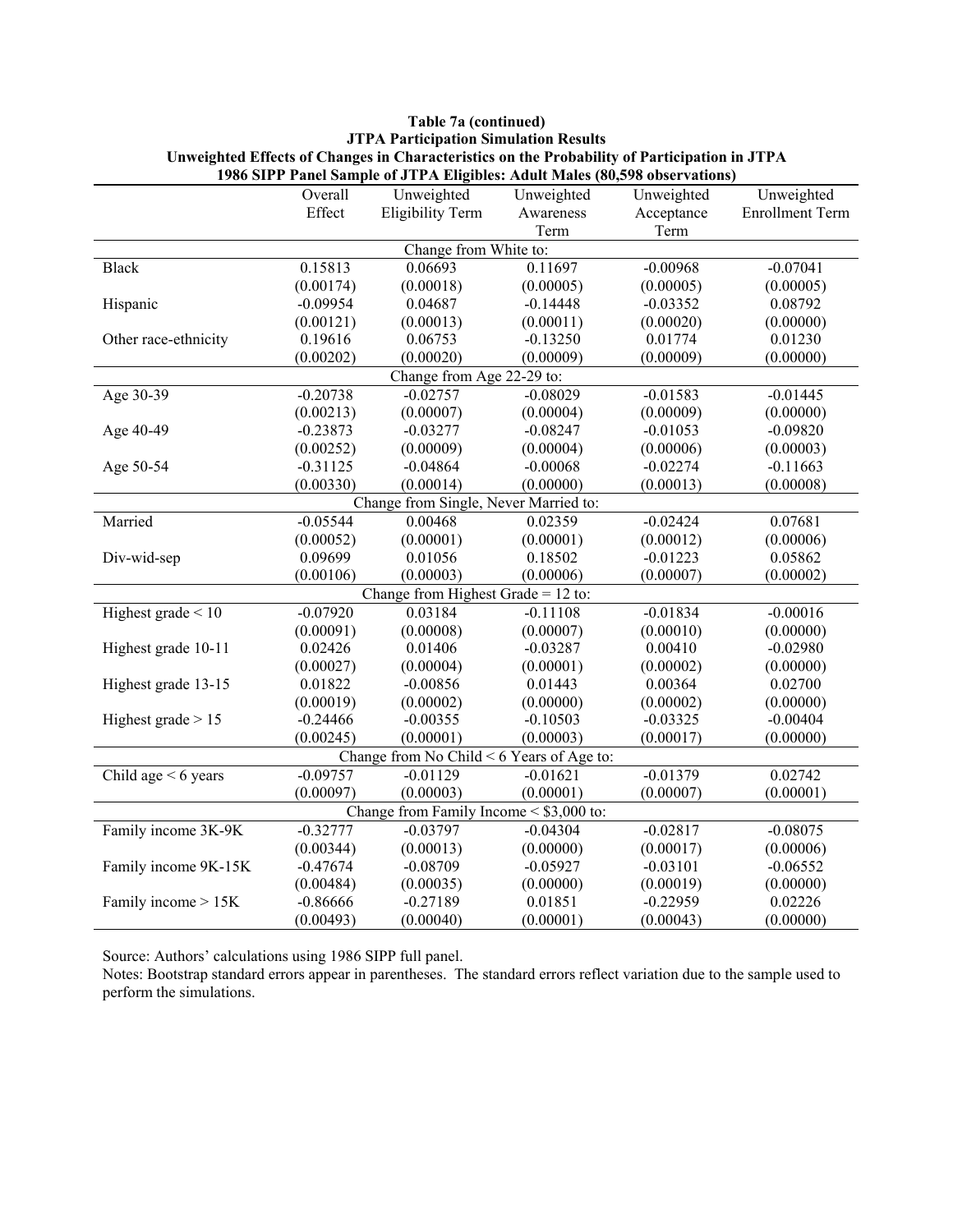|                                                           |                                     |                         |                         | <b>JTPA Participation Simulation Results</b><br>Iable 7b |                            |                                                                                                                                                                                     |                  |                       |                   |
|-----------------------------------------------------------|-------------------------------------|-------------------------|-------------------------|----------------------------------------------------------|----------------------------|-------------------------------------------------------------------------------------------------------------------------------------------------------------------------------------|------------------|-----------------------|-------------------|
|                                                           |                                     |                         |                         |                                                          |                            | Weighted Effects of Changes in Characteristics on the Probability of Participation in JTPA<br><u> 1986 SIPP Panel Sample of JTPA Eligibles: Adult Females (89,196 observations)</u> |                  |                       |                   |
|                                                           |                                     | Weighted                |                         | Weighted                                                 |                            | Weighted                                                                                                                                                                            |                  | Weighted              |                   |
|                                                           | Overall                             | Eligibility             | Percent of              | Awareness                                                | Percent of                 | Acceptance                                                                                                                                                                          | Percent of       | Enrollment            | Percent of        |
|                                                           | Effect                              | Term                    | Overall                 | hange from<br>Term                                       | White to:<br>Overall       | Term                                                                                                                                                                                | Overall          | Term                  | <u>Uverall</u>    |
| Black                                                     | 0.18225                             | 0.17694                 | 97.09                   | 0.04858                                                  | 26.66                      | 11010'0                                                                                                                                                                             | $-5.55$          | -0.03316              | $-18.20$          |
|                                                           | (0.00074)                           | (0.00074)               | (0.08)                  | (0.00024)                                                | (60.09)                    | (0.00005)                                                                                                                                                                           | (0.01)           | (0.00016)             | (0.05)            |
| Hispanic                                                  | 0.05725                             | 0.06722                 | 117.41                  | -03759                                                   | S9.55-                     | -0.03785                                                                                                                                                                            | $-66.11$         | 0.06547               | 114.36            |
|                                                           | (0.00027)                           | (0.00028)               | (0.26)                  | (0.00018)                                                | (0.28)                     | (0.00018)                                                                                                                                                                           | (0.25)           | (0.00033)             | (0.36)            |
| Other race-ethnicity                                      | 0.08121                             | 0.06315                 | 77.76                   | -0.05323                                                 | -65.54                     | 0.00495                                                                                                                                                                             | 6.10             | 0.06633               | 81.68             |
|                                                           | (0.00037)                           | (0.00026)               | (0.15)                  | (0.00025)                                                | (0.22)                     | (0.00002)                                                                                                                                                                           | (0.02)           | (0.00033)             | (0.18)            |
|                                                           |                                     |                         |                         | $\mathop{\rm Change}$ from Age                           | 22-29 to:                  |                                                                                                                                                                                     |                  |                       |                   |
| Age 30-39                                                 | 18890.0-                            | 0.00439                 | -6.38                   | 6+800.0-                                                 | 12.34                      | -0.07057                                                                                                                                                                            | 102.56           | 0.00587               | $-8.53$           |
|                                                           | (0.00031)                           | (0.00002)               | (0.01)                  | (0.00004)                                                | (0.02)                     | (0.00032)                                                                                                                                                                           | (0.00)           | (0.00003)             | (0.02)            |
| Age $40-49$                                               | $-0.13415$                          | 0.00954                 | $-7.11$                 | -0.02645                                                 | 19.72                      | -0.08264                                                                                                                                                                            | 09.19            | -0.03461              | 25.80             |
|                                                           | (0.00064)                           | (0.00004)               | (0.02)                  | (0.00013)                                                | (0.03)                     | (0.00039)                                                                                                                                                                           | (0.00)           | (0.00017)<br>0.00540  | (0.03)            |
| Age 50-54                                                 | (0.00078)<br>-0.17226               | (0.00008)<br>-0.02104   | (0.02)<br>12.21         | (0.00013)<br>-0.02611                                    | (0.02)<br>15.16            | (190000)<br>$-0.13052$                                                                                                                                                              | (0.05)<br>75.77  | (0.00003)             | (0.01)<br>$-3.13$ |
|                                                           |                                     |                         | <b>Change</b>           | from Single, Never Married to:                           |                            |                                                                                                                                                                                     |                  |                       |                   |
| Married                                                   | $-0.25809$                          | $-0.11003$              | 42.63                   | -0.03753                                                 | 14.54                      | $-0.13273$                                                                                                                                                                          | 51.43            | 0.02221               | 19.8-             |
|                                                           | (960000)                            | (0.00037)               | (0.03)                  | (0.00018)                                                | (0.02)                     | (0.00054)                                                                                                                                                                           | (0.03)           | (0.00011)             | (0.02)            |
| Div-wid-sep                                               | 0.05775                             | -0.00537                | $-9.30$                 | \$7,600.0                                                | 16.88                      | 0.02610                                                                                                                                                                             | 45.20            | 0.02727               | 47.21             |
|                                                           | (0.00028)                           | (0.00002)               | (0.02)<br><b>Change</b> | from Highest<br>(0.00005)                                | Grade = $12$ to:<br>(0.03) | (0.00012)                                                                                                                                                                           | (0.03)           | (0.00014)             | (0.04)            |
| Highest grade < $10$                                      | -0.00028                            | 0.12478                 | 45004.11                | -0.09553                                                 | 34456.05                   | -0.01200                                                                                                                                                                            | 4329.50          | -0.01752              | 6320.56           |
|                                                           | (0.00039)                           | (0.00050)               |                         | (0.00048)                                                |                            | (900000)                                                                                                                                                                            | (5926.98)        | (600000)              | (8658.46)         |
|                                                           |                                     |                         | 61725.88)               |                                                          | 47143.37)                  |                                                                                                                                                                                     |                  |                       |                   |
| Highest grade 10-11                                       | -0.02252                            | 0.00440                 | $-19.54$                | -0.00229                                                 | 10.17                      | 06910'0-                                                                                                                                                                            | 75.04            | -0.00773              | 34.34             |
|                                                           | (110000)                            | (0.00002)               | (0.05)                  | (100000)                                                 | (0.02)                     | (0.00008)                                                                                                                                                                           | (0.06)           | (0.00004)             | (0.03)            |
| Highest grade 13-15                                       | 0.00983                             | -0.02878                | -292.81                 | -0.02655                                                 | -270.11                    | 068390                                                                                                                                                                              | 650.14           | 0.00125               | 12.70             |
|                                                           | (010000)                            | (0.00012)               | $\left( 2.80\right)$    | (0.00013)                                                | (2.40)                     | (0.00030)                                                                                                                                                                           | (5.07)           | (100000)              | (0.10)            |
| Highest grade $>15$                                       | $\underline{(0.00072)}$<br>-0.17329 | (0.00045)<br>$-0.11342$ | (0.07)<br>65.45         | (0.00039)<br>18480.0-                                    | (0.04)<br>48.94            | (0.00022)<br>0.04682                                                                                                                                                                | (0.03)<br>-27.02 | (0.00011)<br>-0.02190 | (0.02)<br>12.64   |
|                                                           |                                     |                         |                         | $\frac{1}{2}$ Change from No Child<br>ᡋ                  | Years of Age to            |                                                                                                                                                                                     |                  |                       |                   |
| Child age $< 6$ years                                     | 0.00212                             | 0.03731                 | 1763.02                 | -0.00557                                                 | $-263.19$                  | 65190'0-                                                                                                                                                                            | -3193.65         | 162397                | 1794.02           |
|                                                           | (0.00012)                           | (0.00015)               | (103.67)                | (0.00003)                                                | 12.97                      | (0.00033)                                                                                                                                                                           | (194.88)         | (0.00019)             | (107.23)          |
|                                                           |                                     |                         |                         | Change from Family Income $\leq 83,000$ to               |                            |                                                                                                                                                                                     |                  |                       |                   |
| Family income 3K-9K                                       | 0.00364                             | -0.08450                | 2322.85                 | 0.06882                                                  | 1891.74                    | 189100                                                                                                                                                                              | 462.23           | 0.00250               | 18'89             |
|                                                           | (0.00022)                           | (0.00037)               | (139.38)                | (0.00034)                                                | (108.34)                   | (0.00008)                                                                                                                                                                           | (27.00)          | (100000)              | (4.04)            |
| Family income 9K-15K                                      | $-0.14105$                          | -0.18756                | 132.98                  | 0.03819                                                  | $-27.08$                   | -0.02034                                                                                                                                                                            | 14.42            | 0.02862               | -20.29            |
|                                                           | (0.00068)                           | (0.00084)               | (0.13)                  | (0.00019)                                                | (0.11)                     | (600000)                                                                                                                                                                            | (0.04)<br>22.99  | (0.00014)             | (0.08)            |
| Family income $>$ 15K                                     | (0.00114)<br>-0.37947               | (0.00098)<br>-0.33806   | (0.00)<br>60.09         | (0.00003)<br>0.00612                                     | (0.01)<br>$191 -$          | (0.00036)<br>-0.08725                                                                                                                                                               | (0.05)           | (0.00020)<br>179971   | -10.46            |
| Source: Authors' calculations using 1986 SIPP full panel. |                                     |                         |                         |                                                          |                            |                                                                                                                                                                                     |                  |                       | (0.04)            |
|                                                           |                                     |                         |                         |                                                          |                            |                                                                                                                                                                                     |                  |                       |                   |
|                                                           |                                     |                         |                         |                                                          |                            |                                                                                                                                                                                     |                  |                       |                   |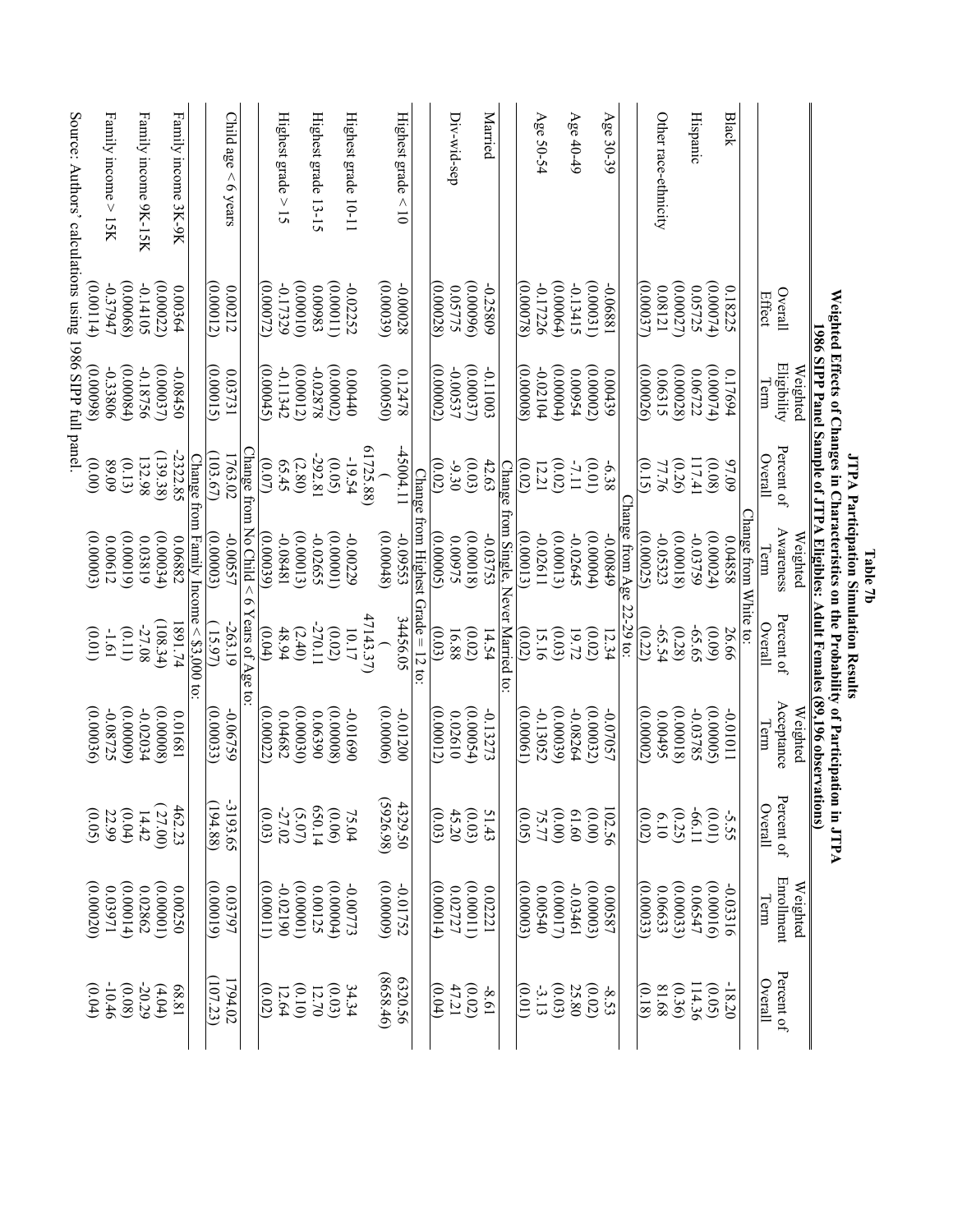|                                      |            | 1986 SIPP Panel Sample of JTPA Eligibles: Adult Females (89,196 observations) |            |            |            |  |  |  |  |
|--------------------------------------|------------|-------------------------------------------------------------------------------|------------|------------|------------|--|--|--|--|
|                                      | Overall    | Unweighted                                                                    | Unweighted | Unweighted | Unweighted |  |  |  |  |
|                                      | Effect     | Eligibility Term                                                              | Awareness  | Acceptance | Enrollment |  |  |  |  |
|                                      |            |                                                                               | Term       | Term       | Term       |  |  |  |  |
|                                      |            | Change from White to:                                                         |            |            |            |  |  |  |  |
| <b>Black</b>                         | 0.18225    | 0.11936                                                                       | 0.10254    | $-0.00213$ | $-0.07239$ |  |  |  |  |
|                                      | (0.00074)  | (0.00025)                                                                     | (0.00000)  | (0.00000)  | (0.00003)  |  |  |  |  |
| Hispanic                             | 0.05725    | 0.04523                                                                       | $-0.07589$ | $-0.00796$ | 0.13711    |  |  |  |  |
|                                      | (0.00027)  | (0.00010)                                                                     | (0.00003)  | (0.00001)  | (0.00006)  |  |  |  |  |
| Other race-ethnicity                 | 0.08121    | 0.04237                                                                       | $-0.10664$ | 0.00105    | 0.13905    |  |  |  |  |
|                                      | (0.00037)  | (0.00009)                                                                     | (0.00004)  | (0.00000)  | (0.00000)  |  |  |  |  |
|                                      |            | Change from Age 22-29 to:                                                     |            |            |            |  |  |  |  |
| Age 30-39                            | $-0.06881$ | 0.00292                                                                       | $-0.01759$ | $-0.01495$ | 0.01270    |  |  |  |  |
|                                      | (0.00031)  | (0.00001)                                                                     | (0.00000)  | (0.00003)  | (0.00000)  |  |  |  |  |
| Age 40-49                            | $-0.13415$ | 0.00633                                                                       | $-0.05442$ | $-0.01792$ | $-0.07575$ |  |  |  |  |
|                                      | (0.00064)  | (0.00001)                                                                     | (0.00002)  | (0.00004)  | (0.00003)  |  |  |  |  |
| Age 50-54                            | $-0.17226$ | $-0.01395$                                                                    | $-0.05343$ | $-0.02759$ | 0.01166    |  |  |  |  |
|                                      | (0.00078)  | (0.00004)                                                                     | (0.00003)  | (0.00004)  | (0.00000)  |  |  |  |  |
|                                      |            | Change from Single, Never Married to:                                         |            |            |            |  |  |  |  |
| Married                              | $-0.25809$ | $-0.08046$                                                                    | $-0.07888$ | $-0.03365$ | 0.04852    |  |  |  |  |
|                                      | (0.00096)  | (0.00017)                                                                     | (0.00004)  | (0.00004)  | (0.00002)  |  |  |  |  |
| Div-wid-sep                          | 0.05775    | $-0.00355$                                                                    | 0.02033    | 0.00566    | 0.05814    |  |  |  |  |
|                                      | (0.00028)  | (0.00001)                                                                     | (0.00001)  | (0.00001)  | (0.00000)  |  |  |  |  |
| Change from Highest Grade = $12$ to: |            |                                                                               |            |            |            |  |  |  |  |
| Highest grade $\leq 10$              | $-0.00028$ | 0.08384                                                                       | $-0.18277$ | $-0.00254$ | $-0.03823$ |  |  |  |  |
|                                      | (0.00039)  | (0.00017)                                                                     | (0.00014)  | (0.00001)  | (0.00001)  |  |  |  |  |
| Highest grade 10-11                  | $-0.02252$ | 0.00292                                                                       | $-0.00474$ | $-0.00356$ | $-0.01680$ |  |  |  |  |
|                                      | (0.00011)  | (0.00001)                                                                     | (0.00000)  | (0.00001)  | (0.00000)  |  |  |  |  |
| Highest grade 13-15                  | 0.00983    | $-0.01898$                                                                    | $-0.05459$ | 0.01348    | 0.00270    |  |  |  |  |
|                                      | (0.00010)  | (0.00005)                                                                     | (0.00000)  | (0.00002)  | (0.00000)  |  |  |  |  |
| Highest grade $> 15$                 | $-0.17329$ | $-0.07569$                                                                    | $-0.17394$ | 0.00970    | $-0.04777$ |  |  |  |  |
|                                      | (0.00072)  | (0.00020)                                                                     | (0.00009)  | (0.00002)  | (0.00002)  |  |  |  |  |
|                                      |            | Change from No Child < 6 Years of Age to:                                     |            |            |            |  |  |  |  |
| Child age $\leq 6$ years             | 0.00212    | 0.02473                                                                       | $-0.01154$ | $-0.01397$ | 0.08169    |  |  |  |  |
|                                      | (0.00012)  | (0.00006)                                                                     | (0.00001)  | (0.00003)  | (0.00004)  |  |  |  |  |
|                                      |            | Change from Family Income $\leq$ \$3,000 to:                                  |            |            |            |  |  |  |  |
| Family income 3K-9K                  | 0.00364    | $-0.05266$                                                                    | 0.14643    | 0.00361    | 0.00541    |  |  |  |  |
|                                      | (0.00022)  | (0.00015)                                                                     | (0.00006)  | (0.00001)  | (0.00000)  |  |  |  |  |
| Family income 9K-15K                 | $-0.14105$ | $-0.11255$                                                                    | 0.08099    | $-0.00431$ | 0.06103    |  |  |  |  |
|                                      | (0.00068)  | (0.00035)                                                                     | (0.00000)  | (0.00001)  | (0.00000)  |  |  |  |  |
| Family income > 15K                  | $-0.37947$ | $-0.26155$                                                                    | 0.01266    | $-0.02135$ | 0.08726    |  |  |  |  |
|                                      | (0.00114)  | (0.00039)                                                                     | (0.00001)  | (0.00003)  | (0.00000)  |  |  |  |  |

# **Table 7b (continued) JTPA Participation Simulation Results Unweighted Effects of Changes in Characteristics on the Probability of Participation in JTPA 1986 SIPP Panel Sample of JTPA Eligibles: Adult Females (89,196 observations)**

Source: Authors' calculations using 1986 SIPP full panel.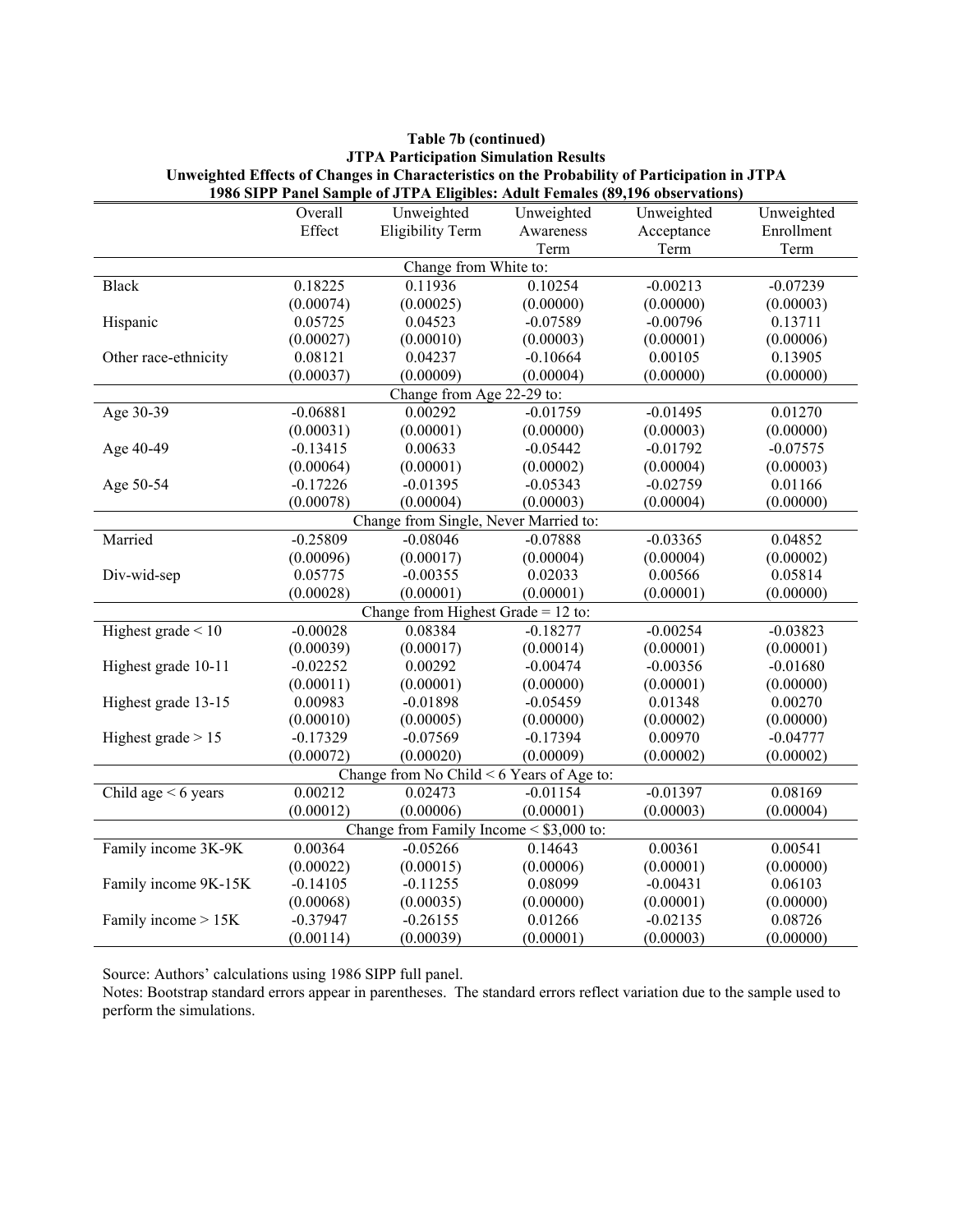|                                                           |                       |             |            | <b>JTPA Participation Simulation Results</b><br>Table 7c |              |                                                                                                                                                                         |            |            |            |
|-----------------------------------------------------------|-----------------------|-------------|------------|----------------------------------------------------------|--------------|-------------------------------------------------------------------------------------------------------------------------------------------------------------------------|------------|------------|------------|
|                                                           |                       |             |            |                                                          |              | Weighted Effects of Changes in Characteristics on the Probability of Participation in JTPA<br>1986 SIPP Panel Sample of JTPA Eligibles: Male Youth(10,280 observations) |            |            |            |
|                                                           |                       | Weighted    |            | Weighted                                                 |              | Weighted                                                                                                                                                                |            | Weighted   |            |
|                                                           | Overall               | Eligibility | Percent of | Awareness                                                | Percent of   | Acceptance                                                                                                                                                              | Percent of | Enrollment | Percent of |
|                                                           | Effect                | Term        | Overall    | Term                                                     | Overall      | Term                                                                                                                                                                    | Overall    | Term       | Overall    |
|                                                           |                       |             |            | Change from White to:                                    |              |                                                                                                                                                                         |            |            |            |
| <b>Black</b>                                              | 0.18985               | 0.13157     | 69.30      | 0.19817                                                  | 104.38       | -0.08387                                                                                                                                                                | $-44.18$   | -0.05602   | $-29.51$   |
|                                                           | (0.00359)             | (0.00251)   | (0.59)     | (0.00360)                                                | (121)        | (0.00185)                                                                                                                                                               | (0.94)     | (0.00127)  | (0.59)     |
| Hispanic                                                  | 0.16202               | 126270      | 172.33     | 0.00435                                                  | 2.68         | -0.16337                                                                                                                                                                | $-100.84$  | 0.04183    | 25.82      |
|                                                           | (0.00461)             | (0.00559)   | (2.31)     | (0.00008)                                                | (0.07)       | (0.00334)                                                                                                                                                               | (3.13)     | (0.00098)  | (0.80)     |
| Other race-ethnicity                                      | 0.11554               | 121151      | 183.06     | 661610                                                   | 171.37       | $-35420$                                                                                                                                                                | -306.57    | 0.06022    | 52.12      |
|                                                           | (0.00528)             | (0.00417)   | (6.88)     | (0.00348)                                                | (7.34)       | (0.00742)                                                                                                                                                               | (16.67)    | (0.00144)  | (2.69)     |
|                                                           |                       |             |            | Change from Age                                          | 6-18 to:     |                                                                                                                                                                         |            |            |            |
| Age 19-21                                                 | 660+00-               | $-0.05230$  | 127.60     | -0.12499                                                 | 304.94       | 0.17496                                                                                                                                                                 | -426.86    | -0.03866   | 94.32      |
|                                                           | (0.00217)             | (0.00098)   | (5.88)     | (0.00224)                                                | (15.65)      | (0.00386)                                                                                                                                                               | (26.88)    | (160000)   | (5.52)     |
|                                                           |                       |             |            | Change from Single, Never Married to:                    |              |                                                                                                                                                                         |            |            |            |
| Married                                                   | +0.09644              | $-0.14673$  | 152.14     | 22705                                                    | $-235.42$    | -0.20505                                                                                                                                                                | 212.61     | 0.02827    | -29.31     |
|                                                           | (0.00327)             | (0.00262)   | (3.74)     | (0.00400)                                                | (7.59)       | (0.00430)                                                                                                                                                               | (4.65)     | (0.00067)  | (0.66)     |
| Div-wid-sep                                               | £773                  | -0.18594    | 40.62      | $-0.16515$                                               | 36.08        | -0.12806                                                                                                                                                                | 27.98      | 0.02142    | $-4.68$    |
|                                                           | (0.00827)             | (0.00319)   | (0.18)     | (0.00311)                                                | (0.10)       | (0.00267)                                                                                                                                                               | (0.16)     | (15000.0)  | (0.04)     |
|                                                           |                       |             | Change     | from Highest Grade =                                     | 12 to:       |                                                                                                                                                                         |            |            |            |
| Highest grade < $10$                                      | 0.27423               | 0.19428     | 70.85      | 0.00450                                                  | 1.64         | 0.05394                                                                                                                                                                 | 19.61      | 0.02152    | 7.85       |
|                                                           | (0.00480)             | (0.00358)   | (0.36)     | (0.00008)                                                | (10.01)      | (0.00110)                                                                                                                                                               | (0.25)     | (0.00051)  | (0110)     |
| Highest grade 10-11                                       | 0.31709               | 0.15118     | 47.68      | 0.06286                                                  | 19.82        | 0.09853                                                                                                                                                                 | 31.07      | 120000     | 1.42       |
|                                                           | (0.00559)             | (0.00287)   | (0.35)     | (0.00112)                                                | (0.13)       | (0.00200)                                                                                                                                                               | (0.27)     | (11000.0)  | (0.02)     |
| Highest grade $>12$                                       | -0.15662              | -0.00644    | 4.11       | -0.08392                                                 | 53.58        | -0.06819                                                                                                                                                                | 43.54      | 0.00192    |            |
|                                                           | (0.00291)             | (0.00012)   | (0.05)     | (0.00152)                                                | (0.17)       | (0.00140)                                                                                                                                                               | (0.20)     | (0.00005)  | (0.01)     |
|                                                           |                       |             |            | $\frac{1}{2}$ hange from No Child < 6                    | Years of Age | S                                                                                                                                                                       |            |            |            |
| Child age $\leq 6$ years                                  | -0.06653              | 0.13831     | -207.91    | -0.02807                                                 | 42.20        | 0.20069                                                                                                                                                                 | 301.67     | 0.02392    | -35.95     |
|                                                           | (0.00296)             | (0.00276)   | (9.74)     | (15000.00)                                               | (1.50)       | (0.00411)                                                                                                                                                               | (9.40)     | (0.00057)  | (1.18)     |
|                                                           |                       |             |            | Change from Family Income < \$3,000 to:                  |              |                                                                                                                                                                         |            |            |            |
| Family income 3K-9K                                       | -0.02934              | -0.38646    | 1317.34    | -0.09657                                                 | 329.20       | 0.47009                                                                                                                                                                 | 1602.39    | -0.01638   | 55.82      |
|                                                           | (0.00890)             | (0.00892)   | (577.07)   | (0.00178)                                                | (147.80)     | (0.00977)                                                                                                                                                               | (750.37)   | (0.00038)  | (25.52)    |
| Family income 9K-15K                                      | -0.62620              | -0.36139    | 57.71      | 0.00376                                                  | $-0.60$      | -0.18625                                                                                                                                                                | 29.74      | $-0.08230$ | 13.14      |
|                                                           | (0.01208)             | (0.00660)   | (0.13)     | (0.00007)                                                | (10.01)      | (0.00378)                                                                                                                                                               | (0.08)     | (0.00188)  | (0.08)     |
| Family income $> 15K$                                     | $-1.1310$             | -0.85797    | 75.86      | -0.07077                                                 | 6.26         | $-0.22640$                                                                                                                                                              | 20.02      | 0.02411    | $-2.13$    |
|                                                           | $\underline{0.00927}$ | (0.00564)   | (0.21)     | $\underline{0.00126}$                                    | (0.07)       | (0.00358)                                                                                                                                                               | (0.18)     | (0.00056)  | (0.04)     |
| Source: Authors' calculations using 1986 SIPP full panel. |                       |             |            |                                                          |              |                                                                                                                                                                         |            |            |            |
|                                                           |                       |             |            |                                                          |              |                                                                                                                                                                         |            |            |            |
|                                                           |                       |             |            |                                                          |              |                                                                                                                                                                         |            |            |            |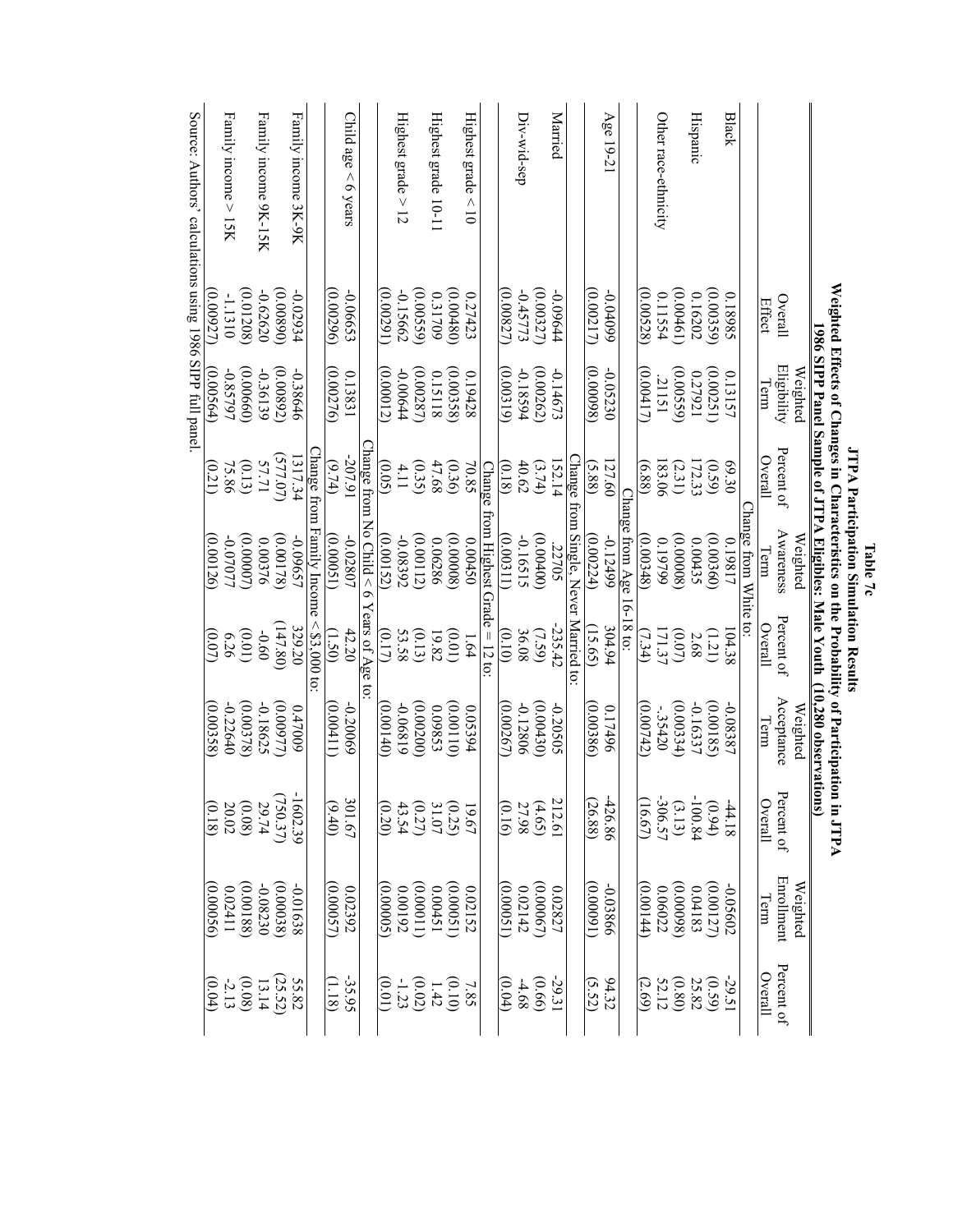|                         |            |                                                  | 1986 SIPP Panel Sample of JTPA Eligibles: Male Youth (10,280 observations) |            |            |  |  |  |  |
|-------------------------|------------|--------------------------------------------------|----------------------------------------------------------------------------|------------|------------|--|--|--|--|
|                         | Overall    | Unweghted                                        | Unweighted                                                                 | Unweighted | Unweighted |  |  |  |  |
|                         | Effect     | Eligibility                                      | Awareness                                                                  | Acceptance | Enrollment |  |  |  |  |
|                         |            | Term                                             | Term                                                                       | Term       | Term       |  |  |  |  |
|                         |            | Change from White to:                            |                                                                            |            |            |  |  |  |  |
| <b>Black</b>            | 0.18985    | 0.06224                                          | 0.23652                                                                    | $-0.01464$ | $-0.10033$ |  |  |  |  |
|                         | (0.00359)  | (0.00033)                                        | (0.00027)                                                                  | (0.00011)  | (0.00009)  |  |  |  |  |
| Hispanic                | 0.16202    | 0.12856                                          | 0.00515                                                                    | $-0.02811$ | 0.07099    |  |  |  |  |
|                         | (0.00461)  | (0.00071)                                        | (0.00001)                                                                  | (0.00023)  | (0.00011)  |  |  |  |  |
| Other race-ethnicity    | 0.11554    | 0.09938                                          | 0.24597                                                                    | $-0.05971$ | 0.10316    |  |  |  |  |
|                         | (0.00528)  | (0.00059)                                        | (0.00029)                                                                  | (0.00051)  | (0.00017)  |  |  |  |  |
|                         |            | Change from Age 16-18 to:                        |                                                                            |            |            |  |  |  |  |
| Age 19-21               | $-0.04099$ | $-0.02447$                                       | $-0.14922$                                                                 | 0.02848    | $-0.06538$ |  |  |  |  |
|                         | (0.00217)  | (0.00013)                                        | (0.00014)                                                                  | (0.00020)  | (0.00006)  |  |  |  |  |
|                         |            | Change from Single, Never Married to:            |                                                                            |            |            |  |  |  |  |
| Married                 | $-0.09644$ | $-0.06715$                                       | 0.28561                                                                    | $-0.03700$ | 0.04882    |  |  |  |  |
|                         | (0.00327)  | (0.00043)                                        | (0.00023)                                                                  | (0.00032)  | (0.00007)  |  |  |  |  |
| Div-wid-sep             | $-0.45773$ | $-0.08370$                                       | $-0.18808$                                                                 | $-0.02320$ | 0.03693    |  |  |  |  |
|                         | (0.00827)  | (0.00060)<br>(0.00006)<br>(0.00048)<br>(0.00018) |                                                                            |            |            |  |  |  |  |
|                         |            | Change from Highest Grade = $12$ to:             |                                                                            |            |            |  |  |  |  |
| Highest grade $\leq 10$ | 0.27423    | 0.09339                                          | 0.00533                                                                    | 0.01010    | 0.03660    |  |  |  |  |
|                         | (0.00480)  | (0.00051)                                        | (0.00001)                                                                  | (0.00007)  | (0.00005)  |  |  |  |  |
| Highest grade 10-11     | 0.31709    | 0.07254                                          | 0.07497                                                                    | 0.01866    | 0.00780    |  |  |  |  |
|                         | (0.00559)  | (0.00039)                                        | (0.00009)                                                                  | (0.00013)  | (0.00001)  |  |  |  |  |
| Highest grade $> 12$    | $-0.15662$ | $-0.00299$                                       | $-0.09993$                                                                 | $-0.01283$ | 0.00333    |  |  |  |  |
|                         | (0.00291)  | (0.00002)                                        | (0.00013)                                                                  | (0.00009)  | (0.00000)  |  |  |  |  |
|                         |            |                                                  | Change from No Child $\leq 6$ Years of Age to:                             |            |            |  |  |  |  |
| Child age $< 6$ years   | $-0.06653$ | 0.06409                                          | $-0.03296$                                                                 | $-0.03545$ | 0.04130    |  |  |  |  |
|                         | (0.00296)  | (0.00038)                                        | (0.00006)                                                                  | (0.00029)  | (0.00006)  |  |  |  |  |
|                         |            |                                                  | Change from Family Income $\leq$ \$3,000 to:                               |            |            |  |  |  |  |
| Family income 3K-9K     | $-0.02934$ | $-0.13607$                                       | $-0.10801$                                                                 | 0.09427    | $-0.02889$ |  |  |  |  |
|                         | (0.00890)  | (0.00150)                                        | (0.00018)                                                                  | (0.00035)  | (0.00003)  |  |  |  |  |
| Family income 9K-15K    | $-0.62620$ | $-0.17195$                                       | 0.00445                                                                    | $-0.03412$ | $-0.14599$ |  |  |  |  |
|                         | (0.01208)  | (0.00229)                                        | (0.00001)                                                                  | (0.00027)  | (0.00013)  |  |  |  |  |
| Family income > 15K     | $-1.13101$ | $-0.57966$                                       | $-0.08677$                                                                 | $-0.05300$ | 0.04362    |  |  |  |  |
|                         | (0.00927)  | (0.00228)                                        | (0.00010)                                                                  | (0.00026)  | (0.00006)  |  |  |  |  |

# **Table 7c (continued) JTPA Participation Simulation Results Unweighted Effects of Changes in Characteristics on the Probability of Participation in JTPA**

Source: Authors' calculations using 1986 SIPP full panel.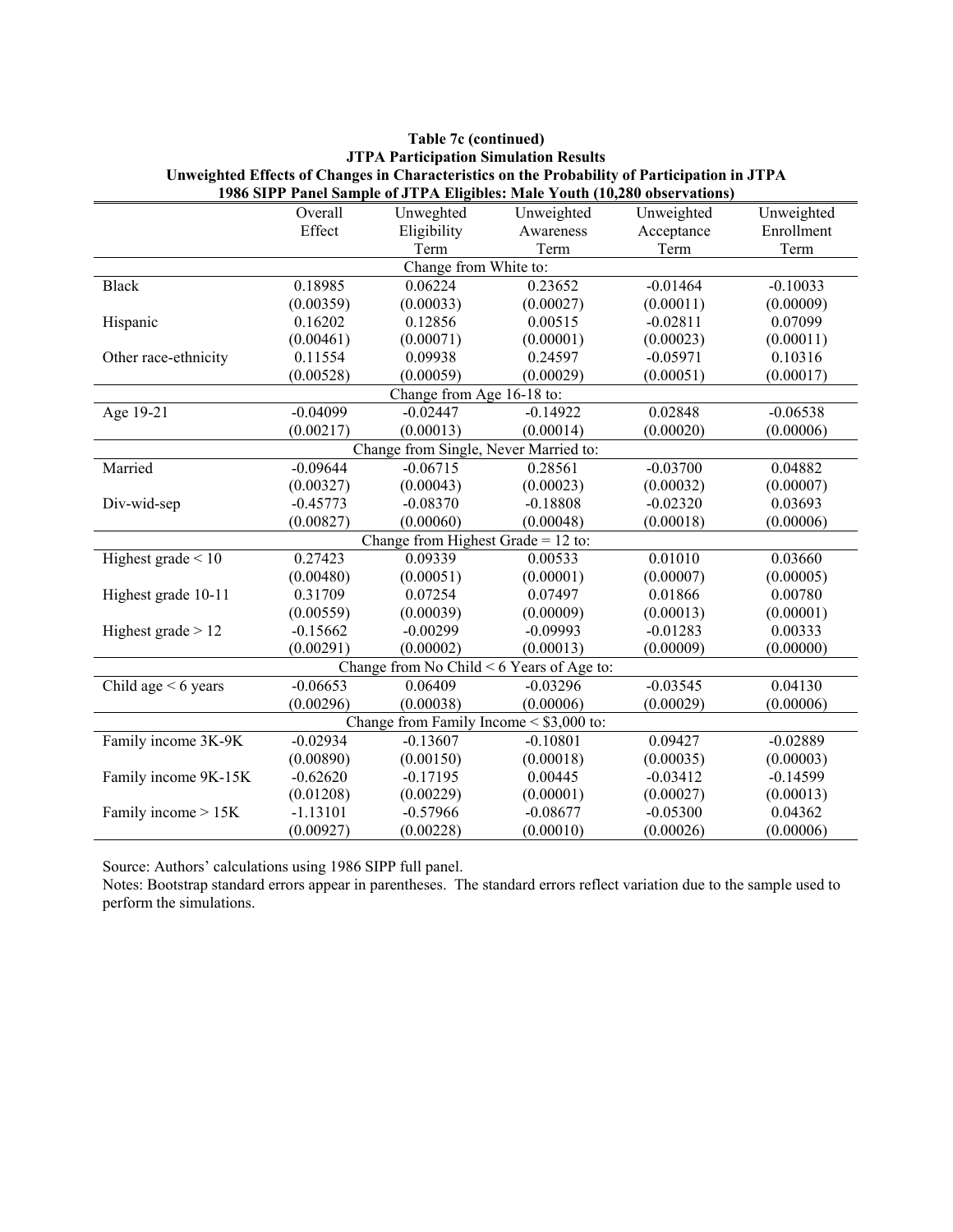|                                                           |            |             |                 | <b>JTPA Participation Simulation Results</b><br>Table 7d |                            |                                                                                                                                                                                    |                   |            |                |
|-----------------------------------------------------------|------------|-------------|-----------------|----------------------------------------------------------|----------------------------|------------------------------------------------------------------------------------------------------------------------------------------------------------------------------------|-------------------|------------|----------------|
|                                                           |            |             |                 |                                                          |                            | Weighted Effects of Changes in Characteristics on the Probability of Participation in JTPA<br><u> 1986 SIPP Panel Sample of JTPA Eligibles: Female Youth (11,165 observations)</u> |                   |            |                |
|                                                           |            | Weighted    |                 | Weighted                                                 |                            | Weighted                                                                                                                                                                           |                   | Weighted   |                |
|                                                           | Overall    | Eligibility | Percent of      | Awareness                                                | Percent of                 | Acceptance                                                                                                                                                                         | Percent of        | Enrollment | Percent of     |
|                                                           | Effect     | Term        | $O$ verall      | Change from White to:<br>Term                            | Overall                    | Term                                                                                                                                                                               | Overall           | Term       | <b>Overall</b> |
| <b>Black</b>                                              | 0.60673    | 0.25958     | 42.78           | 0.15867                                                  | 26.15                      | 0.23113                                                                                                                                                                            | 38.09             | -0.04265   | $-7.03$        |
|                                                           | (0.00343)  | (0.00170)   | (0.17)          | (0.00122)                                                | (0.08)                     | (0.00153)                                                                                                                                                                          | (0.13)            | (0.00043)  | (0.04)         |
| Hispanic                                                  | 0.33973    | 0.13234     | 38.95           | 0.07296                                                  | 21.48                      | 0.03803                                                                                                                                                                            | 11.19             | 0.09640    | 28.38          |
|                                                           | (0.00237)  | (0.00086)   | (0.18)          | (0.00055)                                                | (0.07)                     | (0.00031)                                                                                                                                                                          | (0.04)            | (0.00103)  | (0.14)         |
| Other race-ethnicity                                      | 0.52914    | 0.21732     | 41.07           | -0.15091                                                 | $-28.52$                   | 0.39674                                                                                                                                                                            | 74.98             | 0.06597    | 12.47          |
|                                                           | (0.00323)  | (0.00135)   | (0.24)          | (0.00124)                                                | (0.12)                     | (0.00309)                                                                                                                                                                          | (0.24)            | (12000)    | (0.07)         |
|                                                           |            |             |                 | Change from Age                                          | $\overline{1}$<br>$18$ to: |                                                                                                                                                                                    |                   |            |                |
| Age 19-21                                                 | $-0.13182$ | 0.00600     | 4.55            | $-0.04413$                                               | 33.48                      | +9660'0-                                                                                                                                                                           | 75.58             | 0.00594    | 4.51           |
|                                                           | (0.00103)  | (0.00004)   | (0.04)          | (0.00033)                                                | (60.09)                    | (0.00080)                                                                                                                                                                          | (0.09)            | (0.0006)   | (0.02)         |
|                                                           |            |             |                 | Change from Single, Never Married to:                    |                            |                                                                                                                                                                                    |                   |            |                |
| Married                                                   | -0.11438   | 0.04948     | -43.26          | 0.02279                                                  | $-19.93$                   | 0.21716                                                                                                                                                                            | 189.86            | 0.03049    | 26.66          |
|                                                           | (0.00122)  | (0.00031)   | (0.52)          | (0.00017)                                                | (0.15)                     | (0.00170)                                                                                                                                                                          | $(0.81)$<br>78.23 | (0.00032)  | (0.20)         |
| Div-wid-sep                                               | 0.43598    | 0.16794     | 38.52<br>(0.22) | (0.00113)<br>$-0.13812$                                  | -31.68                     | 801168                                                                                                                                                                             |                   | 0.06509    |                |
|                                                           | (0.00272)  | (0.00102)   |                 | Change from Highest Grade = $12$ to:                     | (0.13)                     | (0.00267)                                                                                                                                                                          | (0.23)            | (0.00070)  | (0.08)         |
| Highest grade < $10$                                      | 0.02402    | 0.10392     | 432.68          | -0.13596                                                 | 566.07                     | 0.03667                                                                                                                                                                            | 152.69            | 0.01939    | 80.72          |
|                                                           | (0.00062)  | (0.00064)   | (10.15)         | (0.00105)                                                | (17.22)                    | (0.00030)                                                                                                                                                                          | (4.69)            | (0.00020)  | (2.47)         |
| Highest grade 10-11                                       | 11140.0-   | 0.00763     | $-18.55$        | -0.03043                                                 | 74.01                      | -0.03857                                                                                                                                                                           | 93.82             | 0.02026    | 49.28          |
|                                                           | (0.00034)  | (0.00005)   | (0.16)          | (0.00023)                                                | (0.21)                     | (0.00032)                                                                                                                                                                          | (0.27)            | (0.00021)  | (0.33)         |
| Highest grade $>12$                                       | -0.23797   | -0.08057    | 33.86           | -0.00592                                                 | 2.49                       | $-0.15552$                                                                                                                                                                         | 65.35             | 0.00405    | $-1.70$        |
|                                                           | (0.00153)  | 0.00052     | (0.16)          | (0.00004)                                                | (10.01)                    | (0.00120)                                                                                                                                                                          | (0.16)            | (0.00004)  | (0.01)         |
|                                                           |            |             |                 | Change from No Child < 6                                 | Years of $Age$ to:         |                                                                                                                                                                                    |                   |            |                |
| Child age $< 6$ years                                     | 0.04561    | 0.16064     | 352.24          | -0.01929                                                 | $-42.29$                   | 610110                                                                                                                                                                             | $-241.62$         | 0.01445    | 31.68          |
|                                                           | (111000)   | (0.00005)   | (7.62)          | Change from Family Income<br>(0.00015)                   | $<$ \$3,000<br>(1.20)<br>S | (0.00004)                                                                                                                                                                          | (7.36)            | (0.00015)  | (0.95)         |
| Family income 3K-9K                                       | -0.21200   | -0.20549    | 66.93           | 0.04033                                                  | $-19.02$                   | $-0.02672$                                                                                                                                                                         | 12.60             | $-0.02013$ | $6 + 6$        |
|                                                           | (0.00173)  | (0.00166)   | (0.09)          | (0.00030)                                                | (010)                      | (0.00022)                                                                                                                                                                          | (0.08)            | (0.00021)  | (90.0)         |
| Family income 9K-15K                                      | -0.26501   | -0.31212    | 117.78          | -0.01785                                                 | 6.73                       | 18880.0                                                                                                                                                                            | $-22.19$          | 0.00615    | $-2.32$        |
|                                                           | (0.00243)  | (0.00277)   | (0.12)          | (0.00014)                                                | (0.03)                     | (0.00049)                                                                                                                                                                          | (0.11)            | (000000)   | (10.01)        |
| Family income $> 15K$                                     | -0.29814   | $-0.64432$  | 216.11          | $-0.06660$                                               | 22.34                      | 0.43046                                                                                                                                                                            | $-144.38$         | -0.01767   | 5.93           |
|                                                           | (0.00588)  | (066000)    | (3.51)          | (0.00050)                                                | (0.46)                     | (0.00460)                                                                                                                                                                          | (4.09)            | (0.00018)  | (0.13)         |
| Source: Authors' calculations using 1986 SIPP full panel. |            |             |                 |                                                          |                            |                                                                                                                                                                                    |                   |            |                |
|                                                           |            |             |                 |                                                          |                            |                                                                                                                                                                                    |                   |            |                |
|                                                           |            |             |                 |                                                          |                            |                                                                                                                                                                                    |                   |            |                |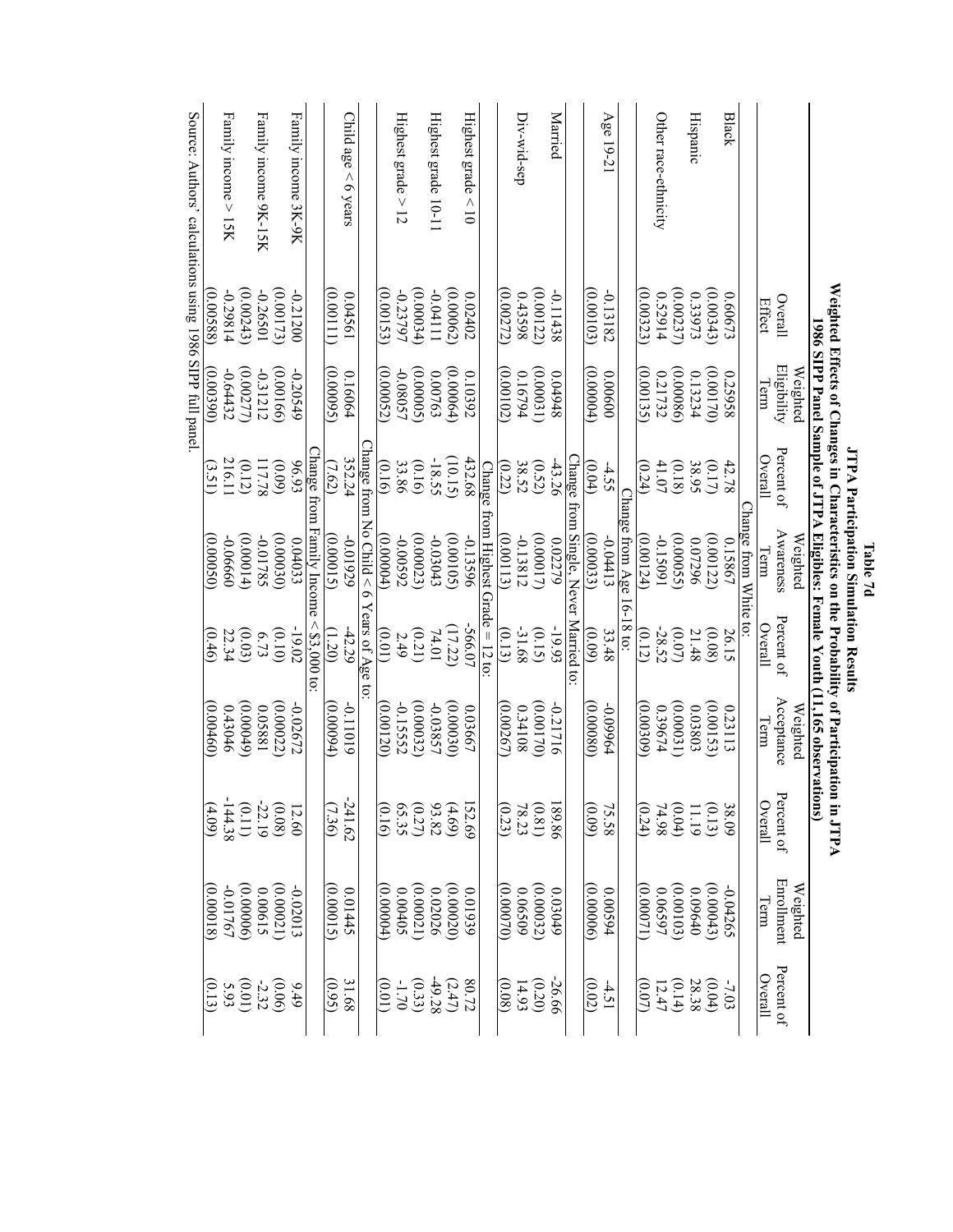|                         |            |                                                  | 1986 SIPP Panel Sample of JTPA Eligibles: Female Youth (11,165 observations) |            |            |  |  |  |
|-------------------------|------------|--------------------------------------------------|------------------------------------------------------------------------------|------------|------------|--|--|--|
|                         | Overall    | Unweighted                                       | Unweighted                                                                   | Unweighted | Unweighted |  |  |  |
|                         | Effect     | Eligibility                                      | Awareness                                                                    | Acceptance | Enrollment |  |  |  |
|                         |            | Term                                             | Term                                                                         | Term       | Term       |  |  |  |
|                         |            | Change from White to:                            |                                                                              |            |            |  |  |  |
| <b>Black</b>            | 0.60673    | 0.07514                                          | 0.18894                                                                      | 0.08124    | $-0.06723$ |  |  |  |
|                         | (0.00343)  | (0.00020)                                        | (0.00012)                                                                    | (0.00038)  | (0.00006)  |  |  |  |
| Hispanic                | 0.33973    | 0.03805                                          | 0.08826                                                                      | 0.01283    | 0.14839    |  |  |  |
|                         | (0.00237)  | (0.00010)                                        | (0.00004)                                                                    | (0.00007)  | (0.00011)  |  |  |  |
| Other race-ethnicity    | 0.52914    | 0.06344                                          | $-0.17801$                                                                   | 0.13083    | 0.10252    |  |  |  |
|                         | (0.00323)  | (0.00017)                                        | (0.00019)                                                                    | (0.00058)  | (0.00011)  |  |  |  |
|                         |            | Change from Age 16-18 to:                        |                                                                              |            |            |  |  |  |
| Age 19-21               | $-0.13182$ | 0.00172                                          | $-0.05334$                                                                   | $-0.03352$ | 0.00931    |  |  |  |
|                         | (0.00103)  | (0.00000)                                        | (0.00000)                                                                    | (0.00016)  | (0.00001)  |  |  |  |
|                         |            | Change from Single, Never Married to:            |                                                                              |            |            |  |  |  |
| Married                 | $-0.11438$ | 0.01431                                          | 0.02747                                                                      | $-0.07153$ | 0.04781    |  |  |  |
|                         | (0.00122)  | (0.00004)                                        | (0.00002)                                                                    | (0.00036)  | (0.00003)  |  |  |  |
| Div-wid-sep             | 0.43598    | 0.04896                                          | $-0.16342$                                                                   | 0.11298    | 0.10116    |  |  |  |
|                         | (0.00272)  | (0.00013)<br>(0.00015)<br>(0.00011)<br>(0.00052) |                                                                              |            |            |  |  |  |
|                         |            | Change from Highest Grade = $12$ to:             |                                                                              |            |            |  |  |  |
| Highest grade $\leq 10$ | 0.02402    | 0.03018                                          | $-0.16072$                                                                   | 0.01233    | 0.03028    |  |  |  |
|                         | (0.00062)  | (0.00008)                                        | (0.00015)                                                                    | (0.00006)  | (0.00003)  |  |  |  |
| Highest grade 10-11     | $-0.04111$ | 0.00219                                          | $-0.03662$                                                                   | $-0.01290$ | 0.03163    |  |  |  |
|                         | (0.00034)  | (0.00001)                                        | (0.00002)                                                                    | (0.00007)  | (0.00003)  |  |  |  |
| Highest grade $> 12$    | $-0.23797$ | $-0.02355$                                       | $-0.00714$                                                                   | $-0.05464$ | 0.00635    |  |  |  |
|                         | (0.00153)  | (0.00005)                                        | (0.00000)                                                                    | (0.00028)  | (0.00001)  |  |  |  |
|                         |            |                                                  | Change from No Child $\leq 6$ Years of Age to:                               |            |            |  |  |  |
| Child age $< 6$ years   | 0.04561    | 0.04769                                          | $-0.02320$                                                                   | $-0.03586$ | 0.02259    |  |  |  |
|                         | (0.00111)  | (0.00012)                                        | (0.00002)                                                                    | (0.00019)  | (0.00002)  |  |  |  |
|                         |            | Change from Family Income $\leq$ \$3,000 to:     |                                                                              |            |            |  |  |  |
| Family income 3K-9K     | $-0.21200$ | $-0.05959$                                       | 0.04868                                                                      | $-0.00894$ | $-0.03154$ |  |  |  |
|                         | (0.00173)  | (0.00019)                                        | (0.00002)                                                                    | (0.00005)  | (0.00002)  |  |  |  |
| Family income 9K-15K    | $-0.26501$ | $-0.09455$                                       | $-0.02149$                                                                   | 0.01981    | 0.00962    |  |  |  |
|                         | (0.00243)  | (0.00035)                                        | (0.00001)                                                                    | (0.00010)  | (0.00001)  |  |  |  |
| Family income > 15K     | $-0.29814$ | $-0.19203$                                       | $-0.08038$                                                                   | 0.11196    | $-0.02763$ |  |  |  |
|                         | (0.00588)  | (0.00017)                                        | (0.00002)                                                                    | (0.00045)  | (0.00002)  |  |  |  |

# **Table 7d (continued) JTPA Participation Simulation Results Unweighted Effects of Changes in Characteristics on the Probability of Participation in JTPA**

Source: Authors' calculations using 1986 SIPP full panel.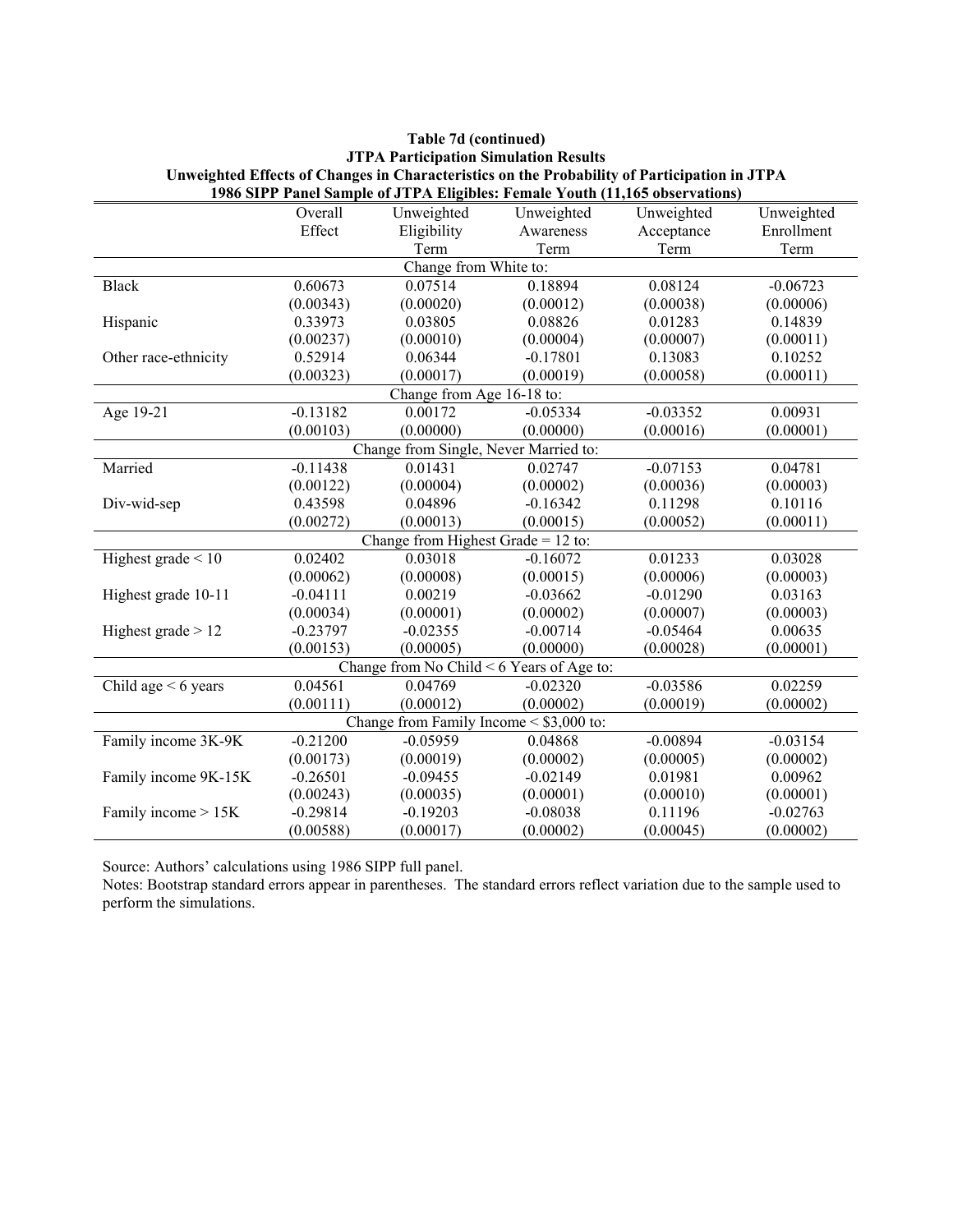|                                                                           |           |          | vecignica effects of Changes in Characteristics on the Frobability of Acceptance filto 9 FFA<br><b>National JTPA Study Eligible Non-Participant Sample: Adult Males (1552 observations)</b> |                                    |          |        |            |          |         |        |
|---------------------------------------------------------------------------|-----------|----------|---------------------------------------------------------------------------------------------------------------------------------------------------------------------------------------------|------------------------------------|----------|--------|------------|----------|---------|--------|
|                                                                           | Overall   |          | Weighted                                                                                                                                                                                    |                                    | Percent  |        | Weighted   |          | Percent |        |
|                                                                           | Effect    |          | Awareness                                                                                                                                                                                   |                                    | of       |        | Acceptance |          | of      |        |
|                                                                           |           |          | Term                                                                                                                                                                                        |                                    | Overall  |        | Term       |          | Overall |        |
|                                                                           |           |          |                                                                                                                                                                                             | Change from White to:              |          |        |            |          |         |        |
| <b>Black</b>                                                              | 2.5149    | (0.0675) | 1.5521                                                                                                                                                                                      | (0.0495)                           | 61.72    | (0.66) | .9628      | (0.0257) | 38.28   | (0.66) |
| Hispanic                                                                  | $-2.9536$ | (0.0902) | $-2.6335$                                                                                                                                                                                   | (0.0844)                           | 89.16    | (0.25) | $-0.3201$  | (0.0087) | 10.84   | (0.25) |
| Other race-ethnicity                                                      | 5.8446    | (0.1485) | $-1.4193$                                                                                                                                                                                   | (0.0457)                           | $-24.28$ | (0.85) | 7.2639     | (0.1668) | 124.28  | (0.85) |
|                                                                           |           |          |                                                                                                                                                                                             | Change from Age 22-29 to:          |          |        |            |          |         |        |
| Age 30-39                                                                 | $-3.7082$ | (0.0993) | $-1.3499$                                                                                                                                                                                   | (0.0433)                           | 36.40    | (0.62) | $-2.3583$  | (0.0664) | 63.60   | (0.62) |
| Age 40-49                                                                 | $-4.2680$ | (0.1146) | $-1.2858$                                                                                                                                                                                   | (0.0412)                           | 30.13    | (0.55) | $-2.9822$  | (0.0838) | 69.87   | (0.55) |
| Age 50-54                                                                 | $-2.5991$ | (0.0765) | .1994                                                                                                                                                                                       | (0.0064)                           | $-7.67$  | (0.22) | $-2.7985$  | (0.0803) | 107.67  | (0.22) |
|                                                                           |           |          |                                                                                                                                                                                             | Change from Highest Grade 12 to:   |          |        |            |          |         |        |
| Highest grade $\leq 10$                                                   | $-6.5763$ | (0.1825) | $-2.1992$                                                                                                                                                                                   | (0.0693)                           | 33.44    | (0.54) | $-4.3771$  | (0.1279) | 66.56   | (0.54) |
| Highest grade 10-11                                                       | $-1.4067$ | (0.0380) | $-0.7153$                                                                                                                                                                                   | (0.0233)                           | 50.85    | (0.70) | $-0.6914$  | (0.0193) | 49.15   | (0.70) |
| Highest grade 13-15                                                       | 2.1957    | (0.0557) | .5977                                                                                                                                                                                       | (0.0192)                           | 27.22    | (0.57) | 1.5980     | (0.0430) | 72.78   | (0.58) |
| Highest grade $> 15$                                                      | $-7.3700$ | (0.2089) | $-1.6050$                                                                                                                                                                                   | (0.0516)                           | 21.78    | (0.40) | $-5.7650$  | (0.1688) | 78.22   | (0.40) |
|                                                                           |           |          |                                                                                                                                                                                             | Change from not receiving AFDC to: |          |        |            |          |         |        |
| Current AFDC receipt                                                      | $-5.5477$ | (0.1714) | .4306                                                                                                                                                                                       | (0.0138)                           | $-7.76$  | (0.22) | $-5.9783$  | (0.1800) | 107.76  | (0.23) |
|                                                                           |           |          | Change from not receiving Food Stamps to:                                                                                                                                                   |                                    |          |        |            |          |         |        |
| Current Food Stamp receipt                                                | 4.4612    | (0.1165) | 2.8726                                                                                                                                                                                      | (0.0897)                           | 64.39    | (0.68) | 1.5886     | (0.0424) | 35.61   | (0.68) |
| Change Two Most Recent Labor Force Statuses from Employed -> Employed to: |           |          |                                                                                                                                                                                             |                                    |          |        |            |          |         |        |
| Unemployed -> Employed                                                    | 11.1319   | (0.2484) | 2.8784                                                                                                                                                                                      | (0.0920)                           | 25.86    | (0.60) | 8.2535     | (0.1969) | 74.14   | (0.60) |
| OLF -> Employed                                                           | 15.2249   | (0.3061) | 2.6670                                                                                                                                                                                      | (0.0845)                           | 17.52    | (0.45) | 12.5578    | (0.2646) | 82.48   | (0.44) |
| Employed -> Unemployed                                                    | 23.9905   | (0.4532) | 2.8125                                                                                                                                                                                      | (0.0946)                           | 11.72    | (0.31) | 21.1780    | (0.3998) | 88.28   | (0.31) |
| Unemployed ->                                                             | 15.9797   | (0.3196) | 3.6041                                                                                                                                                                                      | (0.1122)                           | 22.55    | (0.55) | 12.3756    | (0.2652) | 77.45   | (0.55) |
| Unemployed                                                                |           |          |                                                                                                                                                                                             |                                    |          |        |            |          |         |        |
| OLF -> Unemployed                                                         | 28.6514   | (0.4525) | 6.4026                                                                                                                                                                                      | (0.2087)                           | 22.35    | (0.59) | 22.2488    | (0.3654) | 77.65   | (0.59) |
| Employed -> OLF                                                           | 25.9317   | (0.3865) | $-1.6591$                                                                                                                                                                                   | (0.0530)                           | $-6.40$  | (0.22) | 27.5908    | (0.3904) | 106.40  | (0.22) |
| Unemployed -> OLF                                                         | 30.8787   | (0.4021) | $-4.9403$                                                                                                                                                                                   | (0.1627)                           | $-16.00$ | (0.67) | 35.8191    | (0.3365) | 116.00  | (0.67) |
| $OLF \geq OLF$                                                            | 6.8828    | (0.1859) | $-0.0298$                                                                                                                                                                                   | (0.0009)                           | $-0.43$  | (0.01) | 6.9126     | (0.1864) | 100.43  | (0.03) |
|                                                                           |           |          | Change from No Child < 6 Years of Age to:                                                                                                                                                   |                                    |          |        |            |          |         |        |
| Child age $< 6$ years                                                     | $-0.9468$ | (0.0270) | $-0.5962$                                                                                                                                                                                   | (0.0190)                           | 62.97    | (0.71) | $-0.3506$  | (0.0114) | 37.03   | (0.71) |
|                                                                           |           |          | Change from Family Income < \$3000 to:                                                                                                                                                      |                                    |          |        |            |          |         |        |
| Family income 3K-9K                                                       | $-5.2227$ | (0.1744) | $-0.1078$                                                                                                                                                                                   | (0.0034)                           | 2.06     | (0.06) | $-5.1149$  | (0.1725) | 97.94   | (0.04) |
| Family income 9K-15K                                                      | $-2.4054$ | (0.0750) | $-0.1520$                                                                                                                                                                                   | (0.0048)                           | 6.32     | (0.18) | $-2.2535$  | (0.0722) | 93.68   | (0.19) |
| Family income > 15K                                                       | $-6.8375$ | (0.2571) | 1.6230                                                                                                                                                                                      | (0.0511)                           | $-23.74$ | (0.94) | $-8.4605$  | (0.2804) | 123.74  | (0.94) |
|                                                                           |           |          | Change from Corpus Christi site indicator to:                                                                                                                                               |                                    |          |        |            |          |         |        |
| Fort Wayne site                                                           | 12.6473   | (0.3162) | 1.0828                                                                                                                                                                                      | (0.0346)                           | 8.56     | (0.22) | 11.5644    | (0.2958) | 91.44   | (0.23) |
| Jersey City site                                                          | 6.3780    | (0.1534) | .3288                                                                                                                                                                                       | (0.0105)                           | 5.16     | (0.15) | 6.0492     | (0.1490) | 94.84   | (0.16) |
| Providence site                                                           | 6.4292    | (0.1691) | $-1.5965$                                                                                                                                                                                   | (0.0509)                           | $-24.83$ | (0.95) | 8.0257     | (0.1824) | 124.83  | (0.95) |
|                                                                           |           |          |                                                                                                                                                                                             | Change from Never Married to:      |          |        |            |          |         |        |
| Currently married                                                         | $-4.9098$ | (0.1401) | .4562                                                                                                                                                                                       | (0.0145)                           | $-9.29$  | (0.31) | $-5.3660$  | (0.1467) | 109.29  | (0.31) |
| Married 1-24 months                                                       | 4.3002    | (0.1261) | 4.2079                                                                                                                                                                                      | (0.1252)                           | 97.85    | (0.04) | .0923      | (0.0025) | 2.15    | (0.07) |
| Married > 24 months                                                       | 5.3340    | (0.1391) | 3.6192                                                                                                                                                                                      | (0.1166)                           | 67.85    | (0.73) | 1.7147     | (0.0441) | 32.15   | (0.73) |

**Table 8a JTPA Simulation Results - Two Step Decomposition Weighted Effects of Changes in Characteristics on the Probability of Acceptance into JTPA** 

Source: Authors' calculations using National JTPA Study data.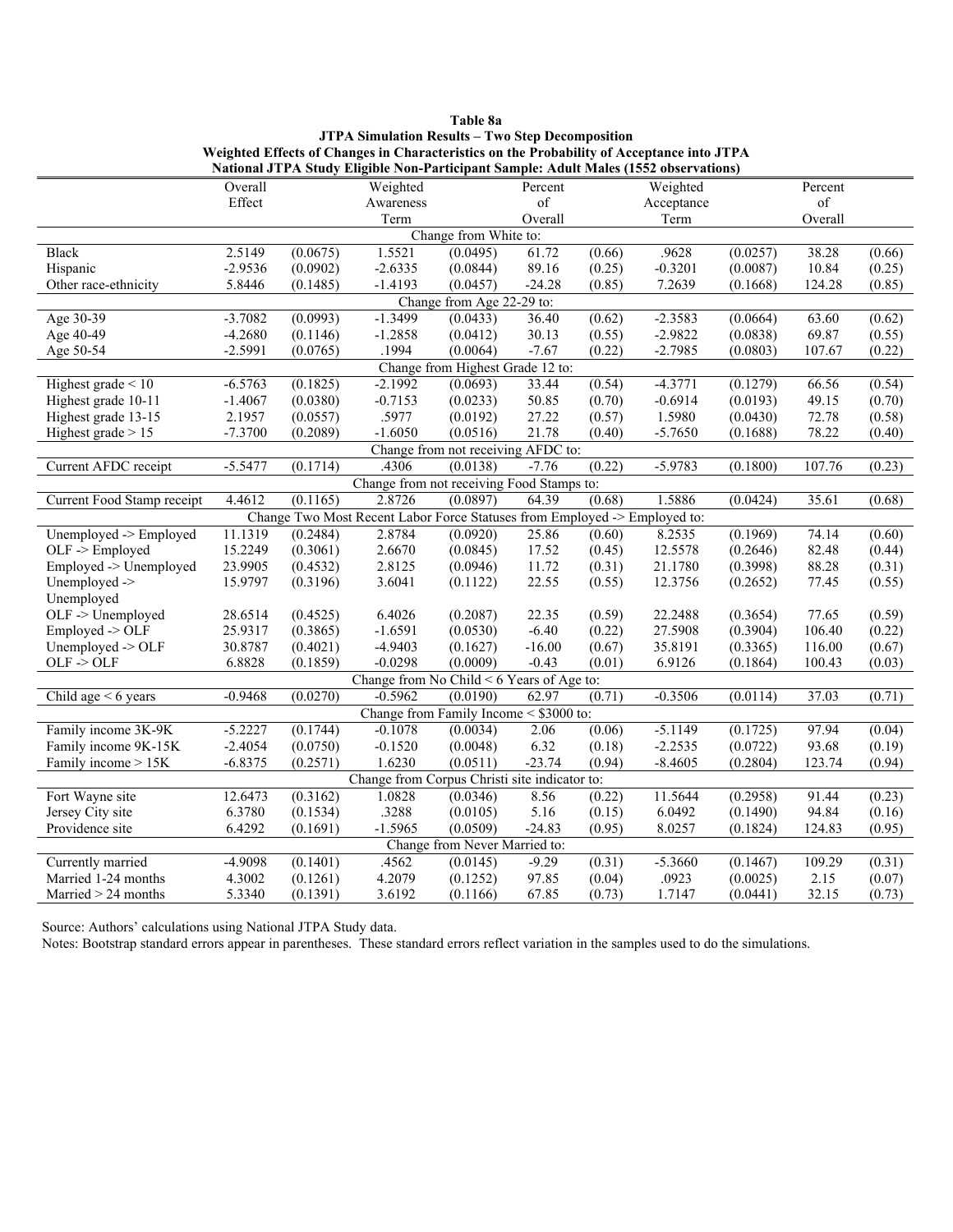|                           |           |          |                                                |                                    |          |        | <b>National JTPA Study Eligible Non-Participant Sample: Adult Females (2438 observations)</b> |          |          |        |
|---------------------------|-----------|----------|------------------------------------------------|------------------------------------|----------|--------|-----------------------------------------------------------------------------------------------|----------|----------|--------|
|                           | Overall   |          | Weighted                                       |                                    | Percent  |        | Weighted                                                                                      |          | Percent  |        |
|                           | Effect    |          | Awareness                                      |                                    | of       |        | Acceptance                                                                                    |          | of       |        |
|                           |           |          | Term                                           |                                    | Overall  |        | Term                                                                                          |          | Overall  |        |
|                           |           |          |                                                | Change from White to:              |          |        |                                                                                               |          |          |        |
| <b>Black</b>              | 0.3406    | (0.0082) | .5807                                          | (0.0110)                           | 170.49   | (1.57) | $-0.2401$                                                                                     | (0.0044) | $-70.49$ | (1.57) |
| Hispanic                  | 2.5843    | (0.0514) | $-1.5509$                                      | (0.0312)                           | $-60.01$ | (1.29) | 4.1352                                                                                        | (0.0709) | 160.01   | (1.29) |
| Other race-ethnicity      | $-0.5642$ | (0.0140) | $-0.9772$                                      | (0.0192)                           | 173.22   | (1.55) | 0.4130                                                                                        | (0.0074) | $-73.22$ | (1.55) |
|                           |           |          |                                                | Change from Age 22-29 to:          |          |        |                                                                                               |          |          |        |
| Age 30-39                 | $-1.5293$ | (0.0272) | $-0.2304$                                      | (0.0044)                           | 15.07    | (0.18) | $-1.2989$                                                                                     | (0.0238) | 84.93    | (0.17) |
| Age 40-49                 | $-1.0421$ | (0.0184) | $-0.3973$                                      | (0.0075)                           | 38.12    | (0.30) | $-0.6449$                                                                                     | (0.0120) | 61.88    | (0.30) |
| Age 50-54                 | $-0.9142$ | (0.0163) | $-0.3667$                                      | (0.0071)                           | 40.12    | (0.30) | $-0.5474$                                                                                     | (0.0102) | 59.88    | (0.30) |
|                           |           |          |                                                | Change from Highest Grade 12 to:   |          |        |                                                                                               |          |          |        |
|                           |           |          |                                                |                                    |          |        |                                                                                               |          |          |        |
| Highest grade $\leq 10$   | $-2.6424$ | (0.0495) | $-2.0099$                                      | (0.0393)                           | 76.06    | (0.21) | $-0.6325$                                                                                     | (0.0119) | 23.94    | (0.21) |
| Highest grade 10-11       | $-0.8521$ | (0.0151) | $-0.2605$                                      | (0.0050)                           | 30.57    | (0.27) | $-0.5916$                                                                                     | (0.0109) | 69.43    | (0.27) |
| Highest grade 13-15       | 1.4035    | (0.0265) | $-0.5493$                                      | (0.0103)                           | $-39.14$ | (0.72) | 1.9527                                                                                        | (0.0332) | 139.14   | (0.72) |
| Highest grade $> 15$      | $-3.5102$ | (0.0668) | $-1.4343$                                      | (0.0283)                           | 40.86    | (0.26) | $-2.0760$                                                                                     | (0.0410) | 59.14    | (0.26) |
|                           |           |          |                                                | Change from not receiving AFDC to: |          |        |                                                                                               |          |          |        |
| Current AFDC receipt      | $-3.9558$ | (0.0809) | $-0.0051$                                      | (0.0001)                           | .13      | (0.00) | $-3.9507$                                                                                     | (0.0808) | 99.87    | (0.00) |
|                           |           |          | Change from not receiving food stamps to:      |                                    |          |        |                                                                                               |          |          |        |
| <b>Current Food Stamp</b> | 2.4674    | (0.0416) | 1.3765                                         | (0.0242)                           | 55.79    | (0.30) | 1.0908                                                                                        | (0.0201) | 44.21    | (0.30) |
| receipt                   |           |          |                                                |                                    |          |        |                                                                                               |          |          |        |
|                           |           |          |                                                |                                    |          |        | Change Two Most Recent Labor Force Statuses from Employed -> Employed to:                     |          |          |        |
| Unemployed ->             | 10.1978   | (0.1374) | .2336                                          | (0.0044)                           | 2.29     | (0.04) | 9.9642                                                                                        | (0.1353) | 97.71    | (0.00) |
| Employed                  |           |          |                                                |                                    |          |        |                                                                                               |          |          |        |
| OLF -> Employed           | 6.0237    | (0.0963) | $-0.6424$                                      | (0.0123)                           | $-10.66$ | (0.17) | 6.6660                                                                                        | (0.1040) | 110.66   | (0.18) |
| Employed ->               | 20.0536   | (0.2370) | 1.9825                                         | (0.0363)                           | 9.89     | (0.15) | 18.0711                                                                                       | (0.2195) | 90.11    | (0.15) |
| Unemployed                |           |          |                                                |                                    |          |        |                                                                                               |          |          |        |
| Unemployed ->             | 19.1886   | (0.2369) | 1.1889                                         | (0.0234)                           | 6.20     | (0.12) | 17.9997                                                                                       | (0.2287) | 93.80    | (0.11) |
| Unemployed                |           |          |                                                |                                    |          |        |                                                                                               |          |          |        |
| OLF -> Unemployed         | 13.1690   | (0.1825) | .8147                                          | (0.0151)                           | 6.19     | (0.09) | 12.3543                                                                                       | (0.1737) | 93.81    | (0.09) |
| Employed -> OLF           | 7.3442    | (0.1160) | .2988                                          | (0.0056)                           | 4.07     | (0.06) | 7.0454                                                                                        | (0.1125) | 95.93    | (0.04) |
| Unemployed -> OLF         | 13.9890   | (0.1926) | $-0.6109$                                      | (0.0118)                           | $-4.37$  | (0.08) | 14.5999                                                                                       | (0.1989) | 104.37   | (0.05) |
| $OLE \geq OLF$            | 4.2671    | (0.0845) | $-0.9764$                                      | (0.0188)                           | $-22.88$ | (0.45) | 5.2435                                                                                        | (0.0952) | 122.88   | (0.46) |
|                           |           |          | Change from No Child $\leq 6$ Years of Age to: |                                    |          |        |                                                                                               |          |          |        |
| Child age $< 6$ years     | $-0.8987$ | (0.0173) | $-0.1516$                                      | (0.0029)                           | 16.87    | (0.21) | $-0.7471$                                                                                     | (0.0151) | 83.13    | (0.20) |
|                           |           |          | Change from Family Income < \$3000 to:         |                                    |          |        |                                                                                               |          |          |        |
| Family income 3K-9K       | 2.1865    | (0.0390) | 1.1198                                         | (0.0208)                           | 51.22    | (0.38) | 1.0667                                                                                        | (0.0215) | 48.78    | (0.38) |
| Family income 9K-15K      | 1.0367    | (0.0183) | .6227                                          | (0.0117)                           | 60.07    | (0.38) | 0.4140                                                                                        | (0.0083) | 39.93    | (0.37) |
| Family income > 15K       | 0.5172    | (0.0107) | $-0.0683$                                      | (0.0013)                           | $-13.20$ | (0.22) | 0.5855                                                                                        | (0.0116) | 113.20   | (0.23) |
|                           |           |          |                                                |                                    |          |        |                                                                                               |          |          |        |
|                           |           |          | Change from Corpus Christi site indicator to:  |                                    |          |        |                                                                                               |          |          |        |
| Fort Wayne site           | 7.6811    | (0.1556) | $-0.6637$                                      | (0.0124)                           | $-8.64$  | (0.19) | 8.3448                                                                                        | (0.1608) | 108.64   | (0.18) |
| Jersey City site          | 5.4065    | (0.0990) | $-0.7513$                                      | (0.0147)                           | $-13.90$ | (0.24) | 6.1578                                                                                        | (0.1084) | 113.90   | (0.23) |
| Providence site           | 7.3382    | (0.1506) | $-2.0068$                                      | (0.0412)                           | $-27.35$ | (0.62) | 9.3450                                                                                        | (0.1711) | 127.35   | (0.62) |
|                           |           |          |                                                | Change from Never Married to:      |          |        |                                                                                               |          |          |        |
| Currently married         | $-3.7900$ | (0.0758) | $-0.3984$                                      | (0.0077)                           | 10.51    | (0.13) | $-3.3915$                                                                                     | (0.0697) | 89.49    | (0.12) |
| Married 1-24 months       | 3.1004    | (0.0569) | $-0.0496$                                      | (0.0009)                           | $-1.60$  | (0.02) | 3.1499                                                                                        | (0.0576) | 101.60   | (0.00) |
| Married $> 24$ months     | 6.3540    | (0.1107) | .5205                                          | (0.0100)                           | 8.19     | (0.11) | 5.8335                                                                                        | (0.1038) | 91.81    | (0.12) |

| Table 8b                                                                                      |
|-----------------------------------------------------------------------------------------------|
| <b>JTPA Simulation Results – Two Step Decomposition</b>                                       |
| Weighted Effects of Changes in Characteristics on the Probability of Acceptance into JTPA     |
| <b>National JTPA Study Eligible Non-Participant Sample: Adult Females (2438 observations)</b> |

Source: Authors' calculations using National JTPA Study data.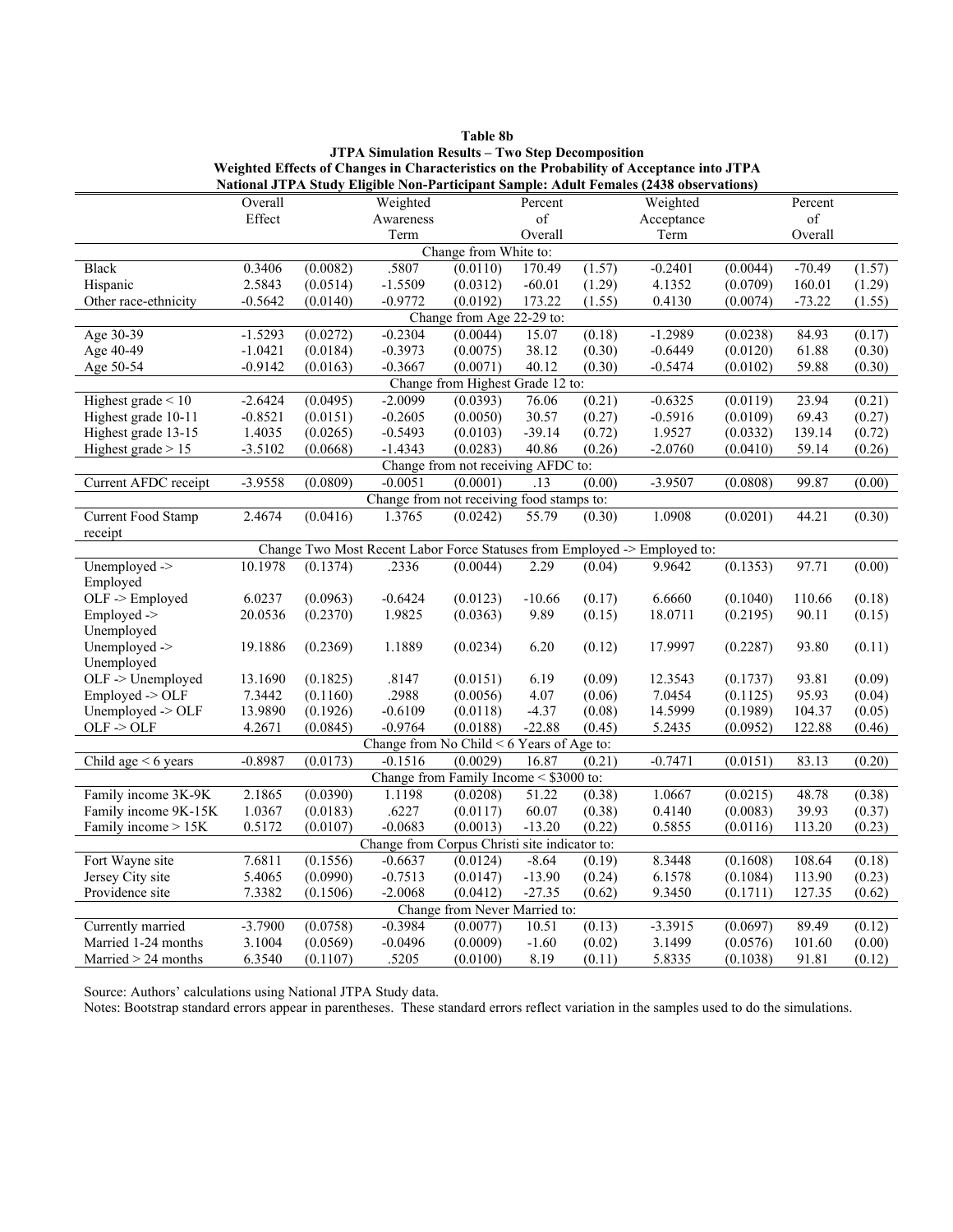|                                             |                        |                      |                                                        |                                                |                    |                  | National JTPA Study Eligible Non-Participant Sample: Male Youth (530 observations) |                      |           |                  |
|---------------------------------------------|------------------------|----------------------|--------------------------------------------------------|------------------------------------------------|--------------------|------------------|------------------------------------------------------------------------------------|----------------------|-----------|------------------|
|                                             | Overall                |                      | Weighted                                               |                                                | Percent            |                  | Weighted                                                                           |                      | Percent   |                  |
|                                             | Effect                 |                      | Awareness                                              |                                                | $\sigma f$         |                  | Acceptance                                                                         |                      | of        |                  |
|                                             |                        |                      | Term                                                   |                                                | Overall            |                  | Term                                                                               |                      | Overall   |                  |
|                                             |                        |                      |                                                        | Change from White to:                          |                    |                  |                                                                                    |                      |           |                  |
| <b>Black</b>                                | 4.8041                 | (0.2699)             | 6.6041                                                 | (0.2893)                                       | 137.47             | (2.52)           | $-1.7999$                                                                          | (0.0720)             | $-37.47$  | (2.52)           |
| Hispanic                                    | 5.9390                 | (0.2145)             | .2688                                                  | (0.0123)                                       | 4.53               | (0.22)           | 5.6701                                                                             | (0.2112)             | 95.47     | (0.22)           |
| Other race-ethnicity                        | $-3.1888$              | (0.3835)             | 6.6837                                                 | (0.3157)                                       | $-209.60$          | (28.11)          | $-9.8724$                                                                          | (0.4783)             | 309.60    | (28.11)          |
|                                             |                        |                      |                                                        | Change from Age 16-18 to:                      |                    |                  |                                                                                    |                      |           |                  |
| Age 19-21                                   | $-1.1238$              | (0.2264)             | $-5.3078$                                              | (0.2366)                                       | 472.32             | (109.67)         | 4.1840                                                                             | (0.1576)             | $-372.32$ | (109.67)         |
|                                             |                        |                      |                                                        | Change from Never Married to:                  |                    |                  |                                                                                    |                      |           |                  |
| Currently married                           | 2.1384                 | (0.3343)             | 7.4097                                                 | (0.3489)                                       | 346.50             | (54.91)          | $-5.2712$                                                                          | (0.2273)             | $-246.50$ | (54.91)          |
| Div-wid-sep                                 | $-3.4641$              | (0.1330)             | $-2.0780$                                              | (0.0950)                                       | 59.99              | (1.04)           | $-1.3862$                                                                          | (0.0561)             | 40.01     | (1.04)           |
|                                             |                        |                      |                                                        | Change from Highest Grade 12 to:               |                    |                  |                                                                                    |                      |           |                  |
| Highest grade $\leq 10$                     | $-0.3731$              | (0.0267)             | $-0.6401$                                              | (0.0292)                                       | 171.56             | (6.06)           | 0.2670                                                                             | (0.0103)             | $-71.56$  | (6.06)           |
| Highest grade 10-11                         | 1.9636                 | (0.0810)             | 1.6799                                                 | (0.0760)                                       | 85.55              | (0.59)           | 0.2837                                                                             | (0.0110)             | 14.45     | (0.59)           |
| Highest grade $> 12$                        | $-1.8382$              | (0.0667)             | $-0.6697$                                              | (0.0305)                                       | 36.43              | (1.04)           | $-1.1685$                                                                          | (0.0468)             | 63.57     | (1.04)           |
|                                             |                        |                      |                                                        | Change from not receiving AFDC to:             |                    |                  |                                                                                    |                      |           |                  |
| Current AFDC receipt                        | $-11.1117$             | (0.4965)             | $-4.2387$                                              | (0.1942)                                       | 38.15              | (0.74)           | $-6.8730$                                                                          | (0.3298)             | 61.85     | (0.74)           |
|                                             |                        |                      |                                                        | Change from not receiving Food Stamps to:      |                    |                  |                                                                                    |                      |           |                  |
| Current Food Stamp                          | 3.7423                 | (0.1253)             | 1.8386                                                 | (0.0835)                                       | $\overline{49.13}$ | (1.20)           | 1.9037                                                                             | (0.0692)             | 50.87     | (1.20)           |
| receipt                                     |                        |                      |                                                        |                                                |                    |                  |                                                                                    |                      |           |                  |
|                                             |                        |                      |                                                        |                                                |                    |                  | Change Two Most Recent Labor Force Statuses from Employed -> Employed to:          |                      |           |                  |
| Unemployed $\rightarrow$                    | 14.4300                | (0.3934)             | 1.1809                                                 | (0.0536)                                       | 8.18               | (0.40)           | 13.2491                                                                            | (0.3886)             | 91.82     |                  |
|                                             |                        |                      |                                                        |                                                |                    |                  |                                                                                    |                      |           |                  |
|                                             |                        |                      |                                                        |                                                |                    |                  |                                                                                    |                      |           | (0.40)           |
| Employed                                    |                        |                      |                                                        | (0.0255)                                       | $-12.12$           | (0.57)           |                                                                                    | (0.2159)             | 112.12    | (0.57)           |
| $OLE \rightarrow$ Employed                  | $-4.5935$              | (0.2030)             | .5569                                                  |                                                |                    |                  | $-5.1505$                                                                          |                      | 78.74     |                  |
| Employed ->                                 | 16.6120                | (0.4569)             | 3.5322                                                 | (0.1670)                                       | 21.26              | (0.93)           | 13.0798                                                                            | (0.4174)             |           | (0.93)           |
| Unemployed<br>Unemployed ->                 | 10.3782                | (0.2823)             | 3.2308                                                 | (0.1478)                                       | 31.13              |                  | 7.1474                                                                             | (0.2211)             | 68.87     |                  |
| Unemployed                                  |                        |                      |                                                        |                                                |                    | (1.11)           |                                                                                    |                      |           | (1.11)           |
| OLF -> Unemployed                           | 0.3517                 | (0.0666)             | $-1.2450$                                              | (0.0573)                                       | $-354.01$          | (72.52)          | 1.5967                                                                             | (0.0634)             | 454.01    | (72.52)          |
| Employed -> OLF                             | 26.9129                | (1.1099)             | $-8.8298$                                              | (0.4202)                                       | $-32.81$           | (2.70)           | 35.7427                                                                            | (0.8344)             | 132.81    | (2.70)           |
| Unemployed -> OLF                           | 5.5548                 | (0.3447)             | 7.5616                                                 | (0.3597)                                       | 136.13             | (2.89)           | $-2.0068$                                                                          | (0.0916)             | $-36.13$  | (2.89)           |
| $OLF \geq OLF$                              | 6.9113                 | (0.5004)             | $-6.8417$                                              | (0.3147)                                       | $-98.99$           | (10.08)          | 13.7529                                                                            | (0.4157)             | 198.99    | (10.08)          |
|                                             |                        |                      |                                                        | Change from No Child $\leq 6$ Years of Age to: |                    |                  |                                                                                    |                      |           |                  |
| Child age $\leq 6$ years                    | $-9.2754$              | (0.4498)             | $-1.9897$                                              | (0.0911)                                       | 21.45              | (0.67)           | $-7.2856$                                                                          | (0.3823)             | 78.55     | (0.67)           |
|                                             |                        |                      |                                                        | Change from Family Income $\leq$ \$3000 to:    |                    |                  |                                                                                    |                      |           |                  |
|                                             |                        |                      | $-4.6211$                                              |                                                | $-49.42$           |                  |                                                                                    |                      | 149.42    |                  |
| Family income 3K-9K                         | 9.3512                 | (0.4811)             | $-3.1610$                                              | (0.2073)                                       | 120.50             | (3.64)           | 13.9722                                                                            | (0.4734)             | $-20.50$  | (3.64)           |
| Family income 9K-15K<br>Family income > 15K | $-2.6233$<br>$-4.7303$ | (0.1288)<br>(0.1979) | $-3.8578$                                              | (0.1402)<br>(0.1714)                           | 81.56              | (1.17)<br>(0.69) | 0.5377<br>$-0.8725$                                                                | (0.0256)<br>(0.0425) | 18.44     | (1.17)<br>(0.69) |
|                                             |                        |                      |                                                        |                                                |                    |                  |                                                                                    |                      |           |                  |
| Fort Wayne site                             | 10.3470                | (0.3620)             | Change from Corpus Christi site indicator to:<br>.3657 | (0.0169)                                       | 3.53               | (0.17)           | 9.9813                                                                             | (0.3578)             | 96.47     | (0.17)           |
| Jersey City site                            | 3.0515                 | (0.1968)             | $-1.4890$                                              | (0.0675)                                       | $-48.80$           | (3.80)           | 4.5406                                                                             | (0.2061)             | 148.80    | (3.80)           |

# **Table 8c JTPA Simulation Results - Two Step Decomposition Weighted Effects of Changes in Characteristics on the Probability of Acceptance into JTPA**

Source: Authors' calculations using National JTPA Study data.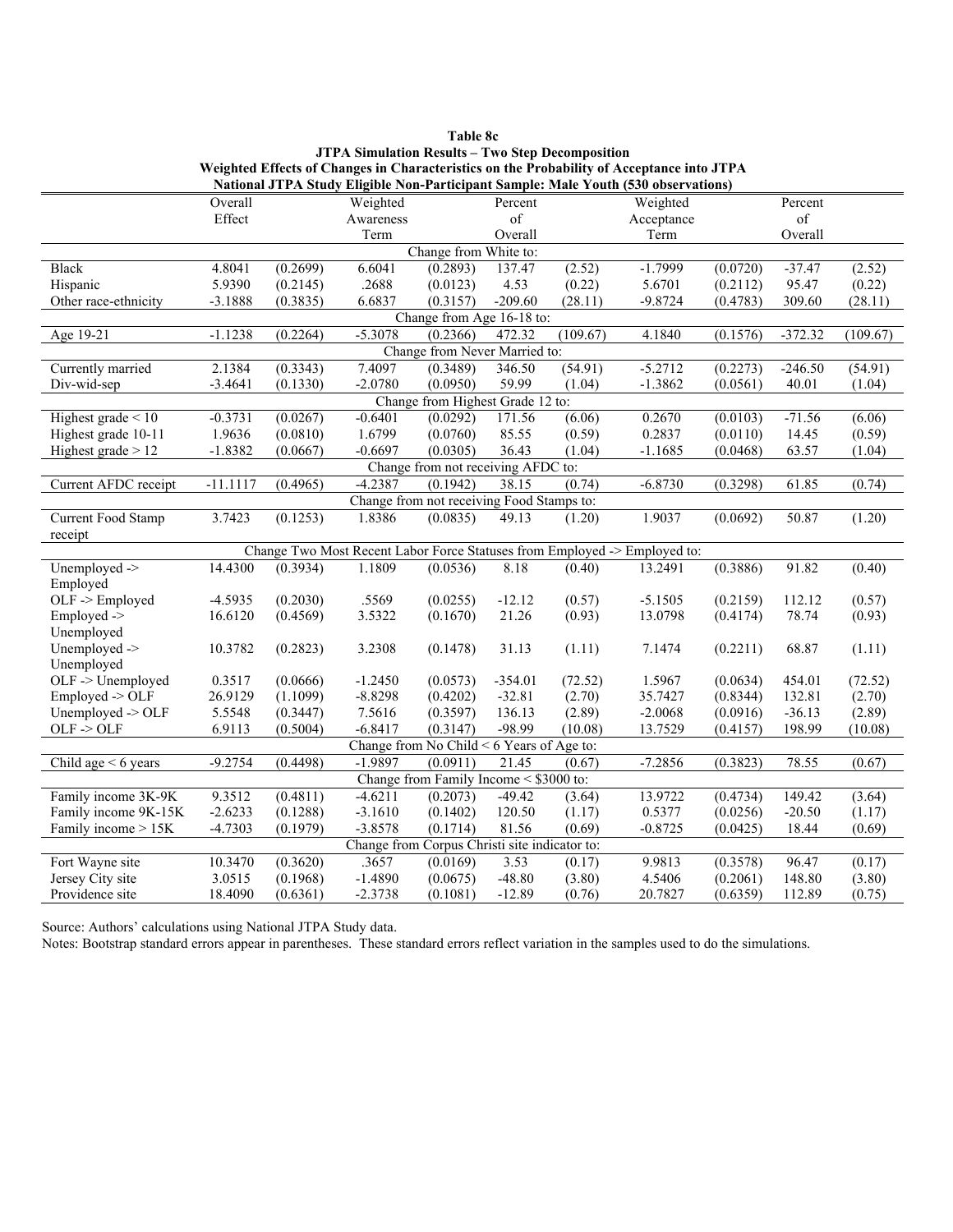|                          |           |          |                                                |                                           |           |         | National JTPA Study Eligible Non-Participant Sample: Female Youth (701 observations) |          |           |         |
|--------------------------|-----------|----------|------------------------------------------------|-------------------------------------------|-----------|---------|--------------------------------------------------------------------------------------|----------|-----------|---------|
|                          | Overall   |          | Weighted                                       |                                           | Percent   |         | Weighted                                                                             |          | Percent   |         |
|                          | Effect    |          | Awareness                                      |                                           | of        |         | Acceptance                                                                           |          | of        |         |
|                          |           |          | Term                                           |                                           | Overall   |         | Term                                                                                 |          | Overall   |         |
|                          |           |          |                                                | Change from White to:                     |           |         |                                                                                      |          |           |         |
| <b>Black</b>             | 3.9275    | (0.1724) | 3.0290                                         | (0.1451)                                  | 77.12     | (0.49)  | 0.8985                                                                               | (0.0322) | 22.88     | (0.49)  |
| Hispanic                 | 1.0273    | (0.0415) | .5037                                          | (0.0249)                                  | 49.03     | (0.75)  | 0.5236                                                                               | (0.0189) | 50.97     | (0.75)  |
| Other race-ethnicity     | 2.8539    | (0.1085) | $-2.4043$                                      | (0.1197)                                  | $-84.25$  | (5.34)  | 5.2582                                                                               | (0.1592) | 184.25    | (5.34)  |
|                          |           |          |                                                | Change from Age 16-18 to:                 |           |         |                                                                                      |          |           |         |
| Age 19-21                | $-2.3024$ | (0.0867) | $-0.5579$                                      | (0.0272)                                  | 24.23     | (0.54)  | $-1.7445$                                                                            | (0.0634) | 75.77     | (0.54)  |
|                          |           |          |                                                | Change from Never Married to:             |           |         |                                                                                      |          |           |         |
| Currently married        | $-1.5024$ | (0.0587) | .6539                                          | (0.0321)                                  | $-43.52$  | (1.63)  | $-2.1563$                                                                            | (0.0833) | 143.52    | (1.63)  |
| Div-wid-sep              | $-1.1802$ | (0.0922) | $-2.5635$                                      | (0.1267)                                  | 217.21    | (7.55)  | 1.3833                                                                               | (0.0481) | $-117.21$ | (7.55)  |
|                          |           |          |                                                | Change from Highest Grade 12 to:          |           |         |                                                                                      |          |           |         |
| Highest grade $\leq 10$  | $-2.0172$ | (0.0973) | $-2.0554$                                      | (0.0984)                                  | 101.89    | (0.00)  | 0.0381                                                                               | (0.0014) | $-1.89$   | (0.05)  |
| Highest grade 10-11      | $-1.7373$ | (0.0661) | $-0.4037$                                      | (0.0200)                                  | 23.24     | (0.50)  | $-1.3336$                                                                            | (0.0487) | 76.76     | (0.51)  |
| Highest grade $> 12$     | 1.0272    | (0.0355) | $-0.0518$                                      | (0.0025)                                  | $-5.04$   | (0.16)  | 1.0790                                                                               | (0.0375) | 105.04    | (0.15)  |
|                          |           |          |                                                | Change from not receiving AFDC to:        |           |         |                                                                                      |          |           |         |
| Current AFDC receipt     | $-2.3463$ | (0.0926) | 1.2829                                         | (0.0633)                                  | $-54.68$  | (2.33)  | $-3.6292$                                                                            | (0.1378) | 154.68    | (2.33)  |
|                          |           |          |                                                | Change from not receiving food stamps to: |           |         |                                                                                      |          |           |         |
| Current Food Stamp       | 6.5595    | (0.2010) | .1105                                          | (0.0054)                                  | 1.68      | (0.06)  | 6.4490                                                                               | (0.1971) | 98.32     | (0.07)  |
| receipt                  |           |          |                                                |                                           |           |         |                                                                                      |          |           |         |
|                          |           |          |                                                |                                           |           |         | Change Two Most Recent Labor Force Statuses from Employed -> Employed to:            |          |           |         |
| Unemployed $\rightarrow$ | 9.5744    | (0.2550) | $-0.4118$                                      | (0.0203)                                  | $-4.30$   | (0.18)  | 9.9862                                                                               | (0.2662) | 104.30    | (0.18)  |
| Employed                 |           |          |                                                |                                           |           |         |                                                                                      |          |           |         |
| OLF -> Employed          | 11.3506   | (0.2832) | $-1.8182$                                      | (0.0898)                                  | $-16.02$  | (0.81)  | 13.1688                                                                              | (0.3136) | 116.02    | (0.81)  |
| Employed ->              | 24.0502   | (0.4336) | $-1.4540$                                      | (0.0712)                                  | $-6.05$   | (0.31)  | 25.5041                                                                              | (0.4422) | 106.05    | (0.32)  |
| Unemployed               |           |          |                                                |                                           |           |         |                                                                                      |          |           |         |
| Unemployed ->            | 17.0906   | (0.4181) | 1.2007                                         | (0.0580)                                  | 7.03      | (0.29)  | 15.8899                                                                              | (0.3908) | 92.97     | (0.29)  |
| Unemployed               |           |          |                                                |                                           |           |         |                                                                                      |          |           |         |
| OLF->Unemployed          | 21.6456   | (0.4132) | .3991                                          | (0.0197)                                  | 1.84      | (0.09)  | 21.2465                                                                              | (0.4105) | 98.16     | (0.08)  |
| Employed -> OLF          | 8.6803    | (0.2773) | 1.4078                                         | (0.0686)                                  | 16.22     | (0.52)  | 7.2725                                                                               | (0.2306) | 83.78     | (0.53)  |
| Unemployed $\sim$ OLF    | 7.1564    | (0.2625) | 3.3152                                         | (0.1614)                                  | 46.32     | (0.97)  | 3.8412                                                                               | (0.1313) | 53.68     | (0.97)  |
| $OLF \geq OLF$           | 4.6998    | (0.1774) | $-1.0262$                                      | (0.0503)                                  | $-21.84$  | (0.98)  | 5.7260                                                                               | (0.2065) | 121.84    | (0.99)  |
|                          |           |          | Change from No Child $\leq 6$ Years of Age to: |                                           |           |         |                                                                                      |          |           |         |
| Child age $\leq 6$ years | $-1.3768$ | (0.0594) | $-0.8447$                                      | (0.0417)                                  | 61.36     | (0.74)  | $-0.5320$                                                                            | (0.0210) | 38.64     | (0.74)  |
|                          |           |          |                                                | Change from Family Income < \$3000 to:    |           |         |                                                                                      |          |           |         |
| Family Income 3K-9K      | $-0.8170$ | (0.0328) | .1014                                          | (0.0050)                                  | $-12.41$  | (0.43)  | $-0.9184$                                                                            | (0.0366) | 112.41    | (0.43)  |
| Family Income 9K-15K     | $-0.7310$ | (0.0416) | $-0.9901$                                      | (0.0490)                                  | 135.45    | (1.50)  | 0.2591                                                                               | (0.0101) | $-35.45$  | (1.50)  |
| Family Income > 15K      | 8.3821    | (0.2512) | $-1.1948$                                      | (0.0593)                                  | $-14.25$  | (0.59)  | 9.5768                                                                               | (0.2877) | 114.25    | (0.59)  |
|                          |           |          | Change from Corpus Christi site indicator to:  |                                           |           |         |                                                                                      |          |           |         |
| Fort Wayne site          | 3.5282    | (0.1269) | .3522                                          | (0.0173)                                  | 9.98      | (0.30)  | 3.1761                                                                               | (0.1138) | 90.02     | (0.30)  |
| Jersey City site         | 0.3881    | (0.0532) | $-1.5274$                                      | (0.0769)                                  | $-393.62$ | (69.52) | 1.9155                                                                               | (0.0728) | 493.62    | (69.53) |
| Providence site          | 3.5378    | (0.1675) | $-2.1585$                                      | (0.1040)                                  | $-61.01$  | (3.86)  | 5.6963                                                                               | (0.2075) | 161.01    | (3.86)  |
|                          |           |          |                                                |                                           |           |         |                                                                                      |          |           |         |

**Table 8d JTPA Simulation Results - Two Step Decomposition Weighted Effects of Changes in Characteristics on the Probability of Acceptance into JTPA National JTPA Study Eligible Non-Participant Sample: Female Youth (701 observations)** 

Source: Authors' calculations using National JTPA Study data.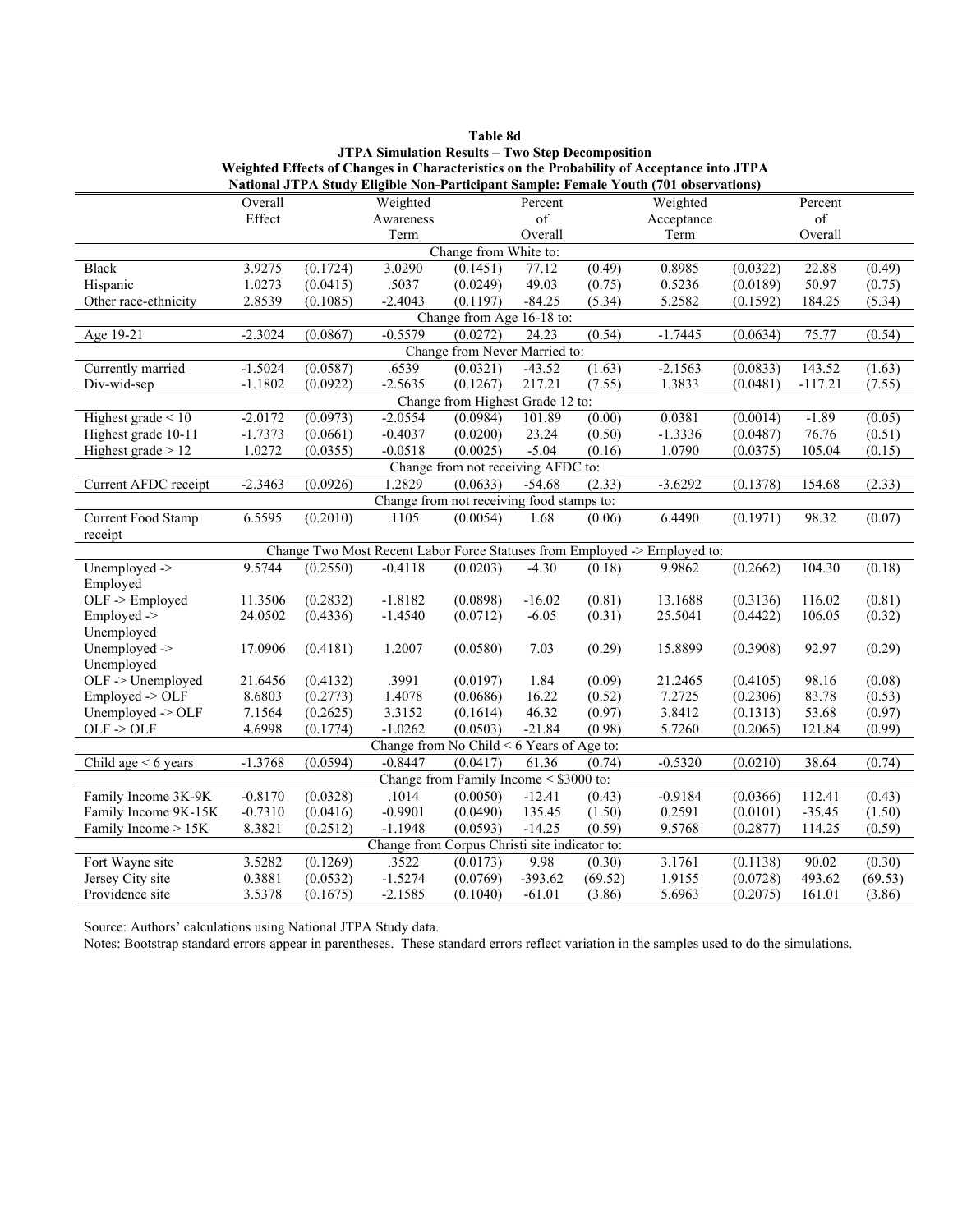## **Figure 1 The JTPA Selection Process**

Eligibility for JTPA ↓ Awareness of JTPA ↓ Application to JTPA ↓ Acceptance into JTPA ↓ Enrollment into JTPA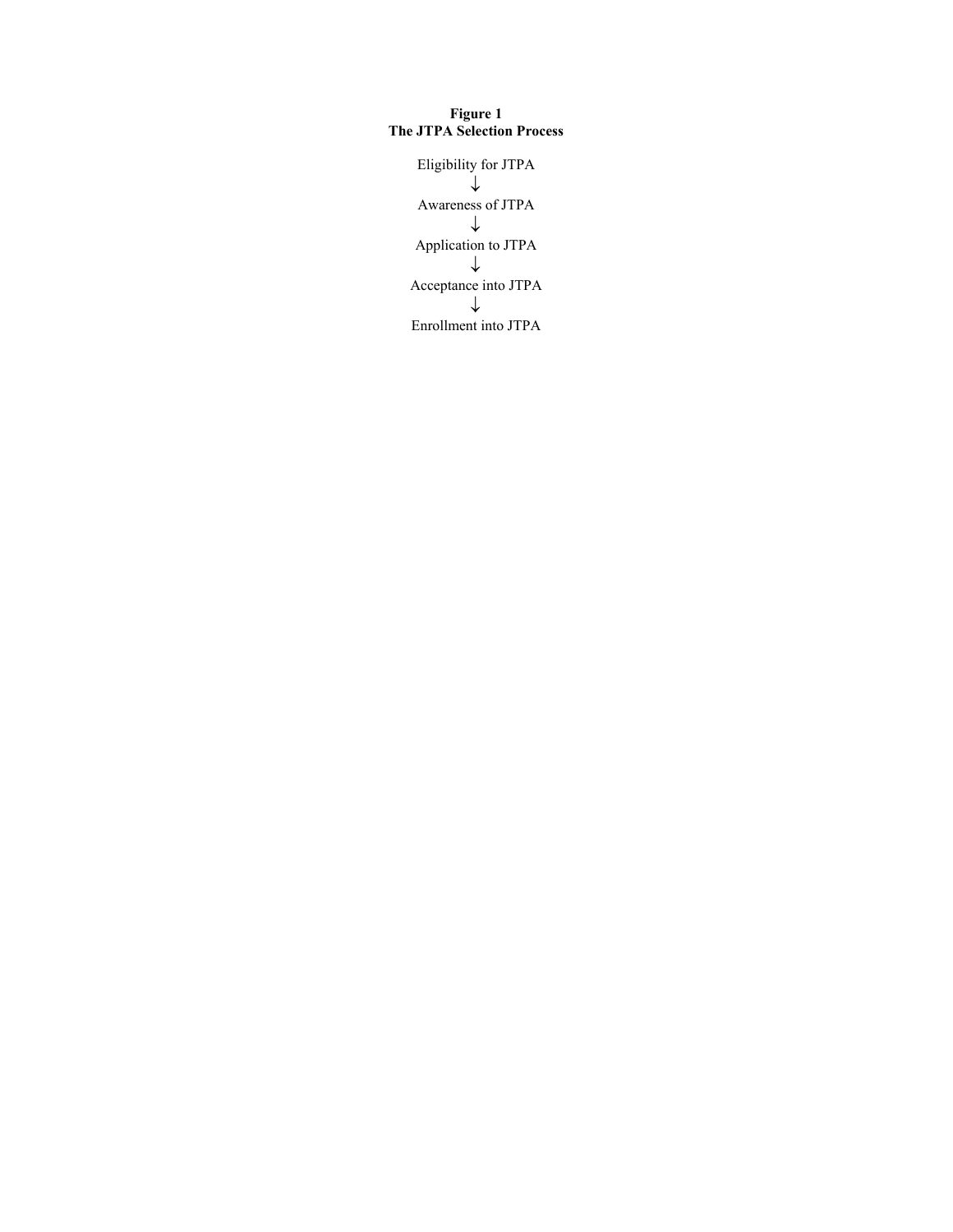# **Appendix A: Data from the National JTPA Study**

# *A. Eligible Non-Participant (ENP) Sample*

The ENP sample is based on a sample of dwelling units drawn from the areas served by the Corpus Christ, Texas, Fort Wayne, Indiana, Jersey City, New Jersey and Providence, Rhode Island JTPA training centers. The sampling frame excluded low poverty areas containing up to, but not more than, five percent of those in each site with incomes at or below 125 percent of the poverty level in 1980. In the remaining areas around each center, each dwelling unit had an equal probability of selection for the initial screener interviews. These interviews gathered information sufficient to determine the eligibility status of each person in the surveyed household. The initial screening interviews were conducted from January 1988 to December 1989, and had an overall response rate at the four sites of 90 percent. See Smith (1994) for a detailed description of the ENP sampling frame.

Attempts were made to administer the Full Baseline Survey (FBS) to all of the JTPA-eligible persons identified on the screeners at each site who were (1) eligible for JTPA via economic disadvantage; (2) 16 to 54 years of age; (3) not in junior high or high school; and (4) not permanently disabled. Persons over age 54 were known in advance to have a low participation rate in JTPA and so were excluded in order to focus the available resources on groups more likely to participate in the program. Youth in junior high or high school were excluded in order to match a similar exclusion in the experimental evaluation. The FBS interviews were completed between June 1988 and December 1989, with a quarter of the completed interviews occurring five or more months after the initial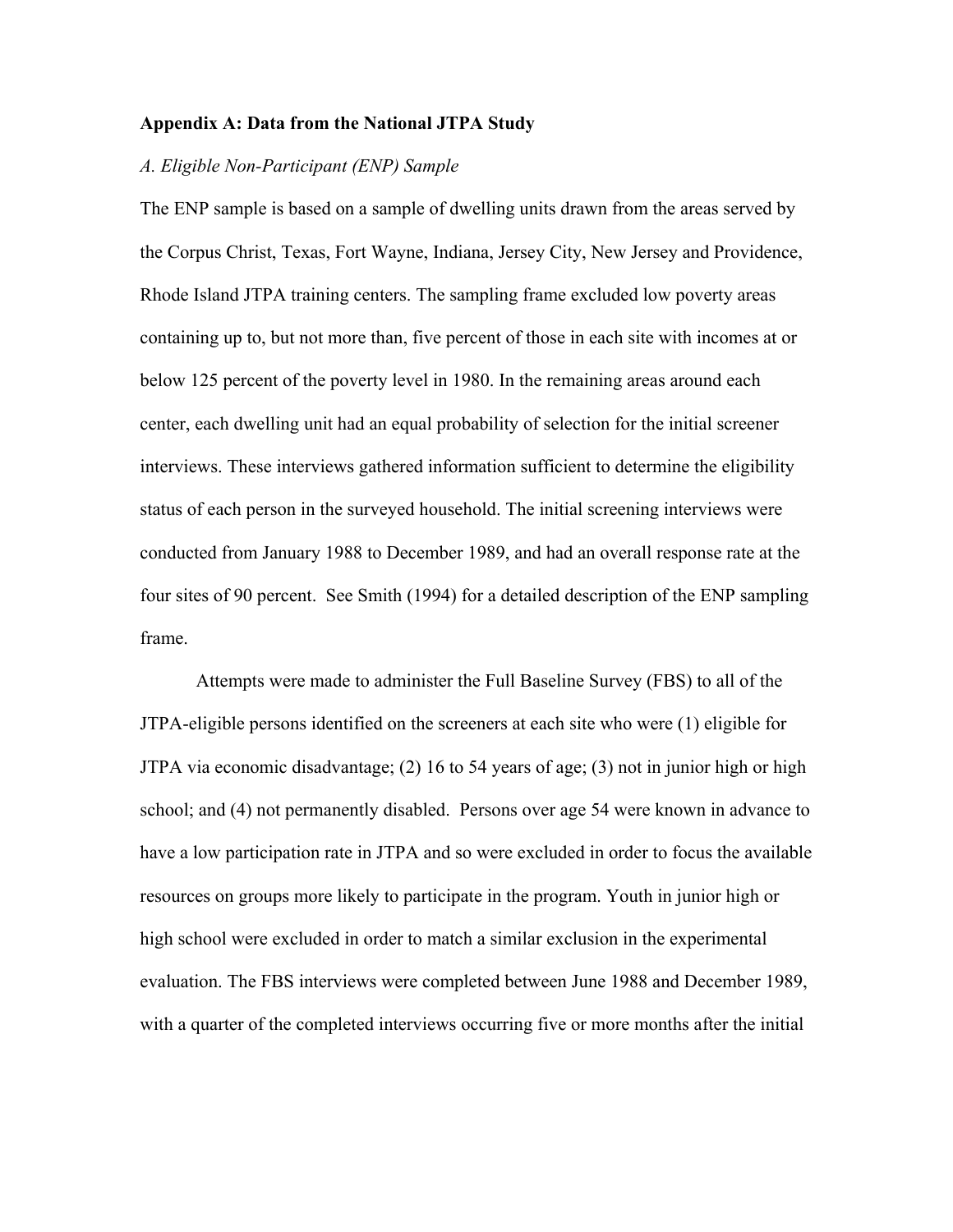screening. The overall response rate of potential ENPs to the FBS was 78 percent, yielding a sample of 3004 ENPs at the four sites.<sup>1</sup>

Following their inclusion in the ENP sample, roughly three percent (104) of the ENPs were later randomly assigned as part of the experimental component of the National JTPA Study. As a result, a small number of respondents appear in both the experimental and ENP samples analyzed in this paper. Because of their small number, we do not omit these persons from either group.

All ENPs with valid values for the relevant variables were used to construct the rates shown in Table 3, to estimate the awareness logits presented in Table 4, to estimate the acceptance logits reported in Table 5 and in Appendix D, to estimate the awareness and acceptance logits underlying the decompositions in Tables 7 and 8, and to construct the decompositions presented in Table 8.

# *B. Experimental Control Group Sample*

 $\overline{a}$ 

The control group sample consists of persons randomly assigned to the experimental control group at four of the sixteen JTPA training centers taking part in the experimental evaluation component of the National JTPA Study. Control group members were not allowed to receive any JTPA services in the 18 months after random assignment. At the Corpus Christi and Fort Wayne centers, random assignment began in December 1987 and concluded in January 1989, while in Jersey City and Providence it ran from November

 $<sup>1</sup>$  The ENP sample was originally intended to match the control sample in size at each of the four centers.</sup> The final sample sizes have Corpus Christi with 1060 ENPs and 489 controls, Ft. Wayne with 529 ENPs and 1191 controls, Jersey City with 892 ENPs and 530 controls, and Providence with 523 ENPs and 507 controls.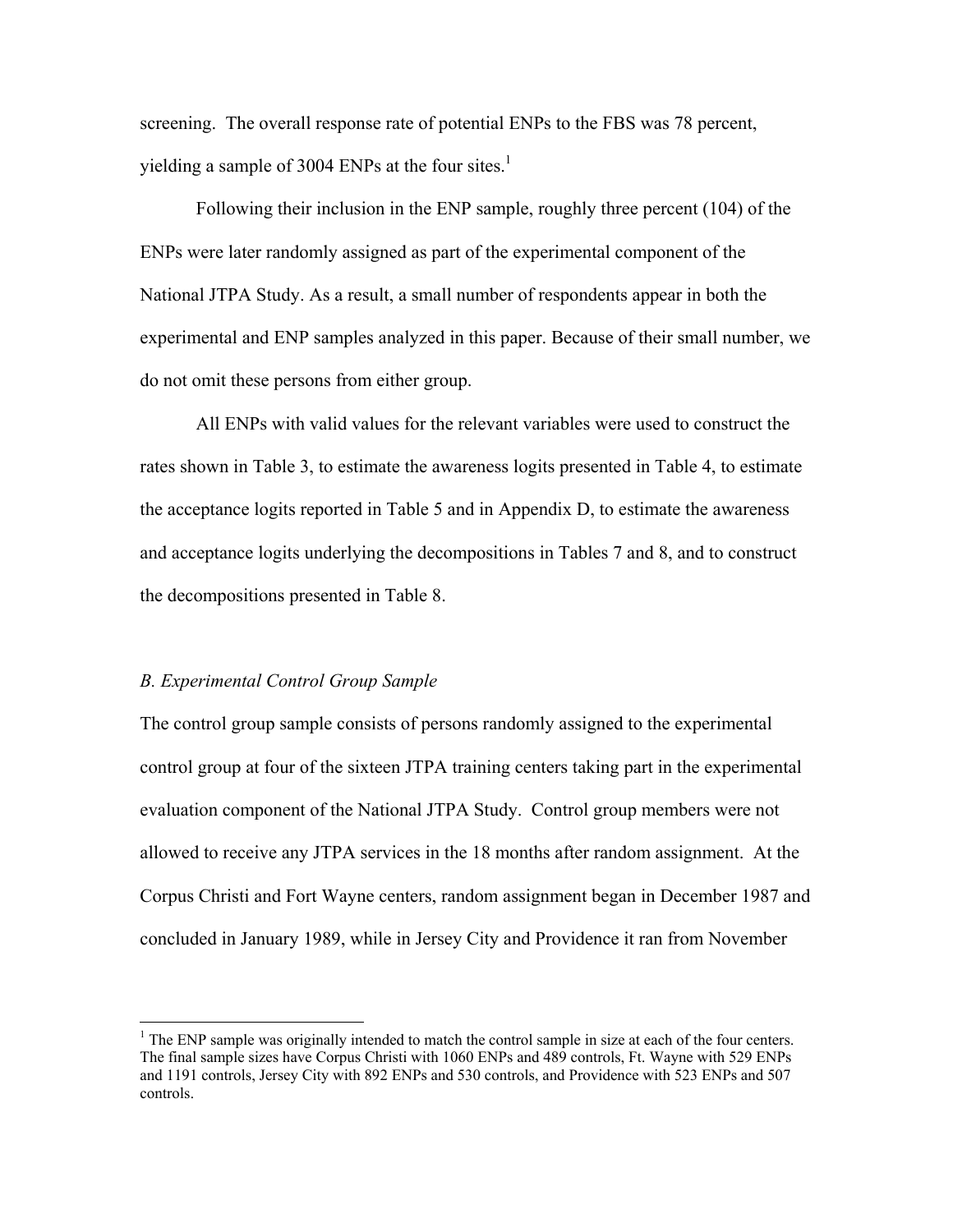1987 to September 1989. During these periods, a total of 2717 persons were assigned to the control group at the four centers.

All controls with valid values for the relevant variables were used to estimate the awareness logits presented in Table 4, to estimate the acceptance logits presented in Table 5 and in Appendix D, and to estimate the awareness and acceptance logits underlying the decompositions presented in Tables 7 and 8.

# *C. Experimental Treatment Group Sample*

The treatment group sample consists of persons randomly assigned to the experimental treatment group at the same four sites in the National JTPA Study at which the control and ENP samples were drawn. Treatment group members were allowed to (but often did not) receive JTPA services in the 18 months after random assignment. A total of 5914 persons were randomly assigned to the experimental treatment group at the four sites. Enrollment information is based on data collected from site administrative records by MDRC. All treatment group members with valid values for the relevant variables were used to estimate the enrollment logits presented in Table 6 and underlying the decompositions presented in Table 7.

# *D. Imputations*

Missing values due to item non-response were imputed for the ENPs and controls for variables used in the awareness and acceptance logits. Missing values of dichotomous variables, such as the presence of an own child less than six years of age in the household, were replaced with the *predicted probabilities* estimated in a logit equation.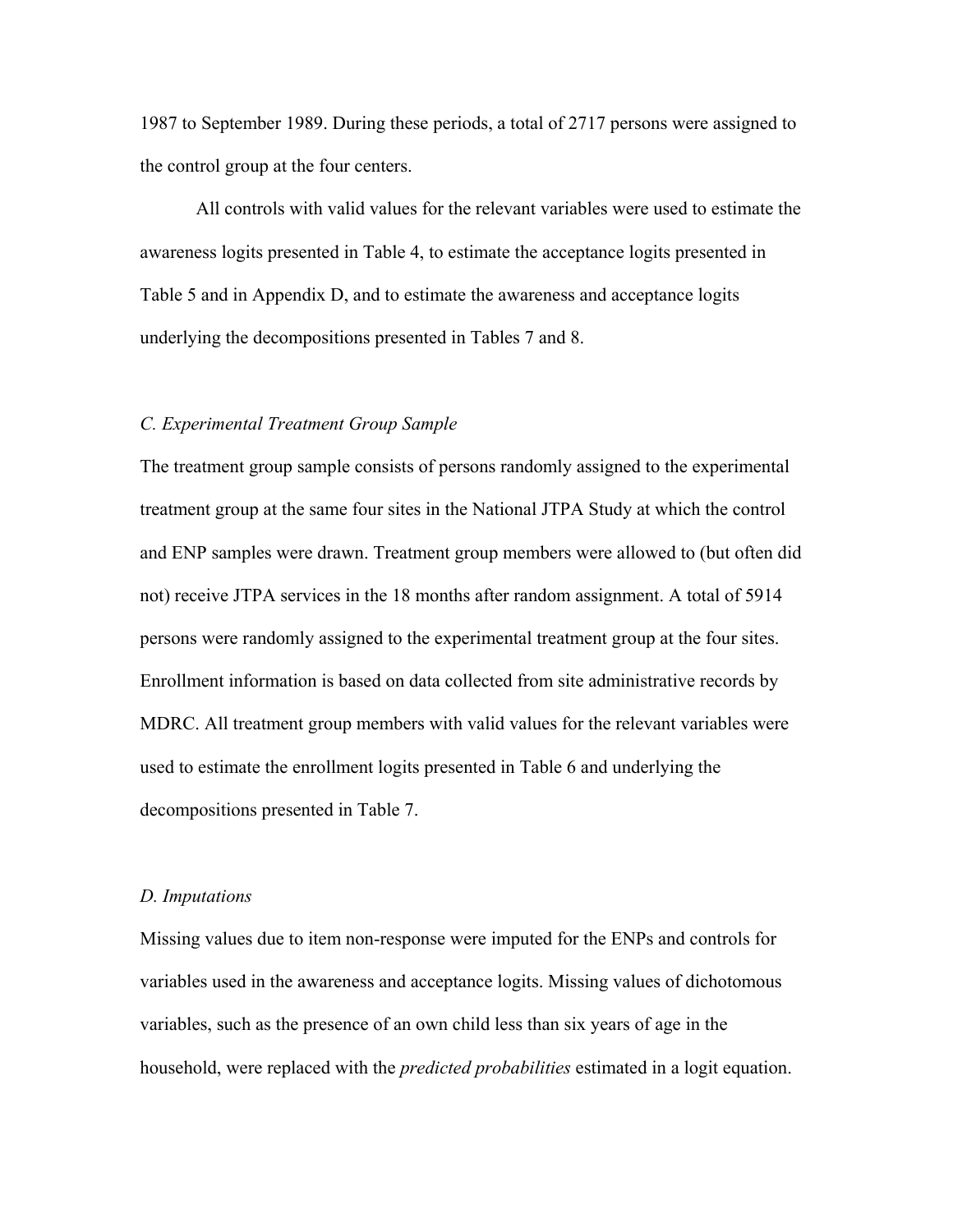Missing values of indicator variables corresponding to particular values of categorical variables with more than two categories, such as the five indicators for the categories of the highest grade completed variable, were replaced by the *predicted probabilities* obtained from a multinomial logit model with the categorical variable as the dependent variable.

In all cases, the estimating equations used to produce the imputations included the following: (1) indicators for race/ethnicity, (2) indicators for age categories, (3) indicators for receipt of a high school diploma or a GED, (4) site indicators and (5) interactions between control status and all of these variables. These variables were chosen because they had no (or very few) missing values in the sample. Imputed values were constructed separately for each of the four demographic target groups. A similar imputation procedure was followed for the experimental treatment group for values of variables used in estimating the enrollment equations missing due to item non-response. A sensitivity analysis comparing the results generated using the imputed values to results obtained through listwise deletion of observations with missing values and through the inclusion of missing value indicators shows the reported results to be robust to the method used to handle item non-response.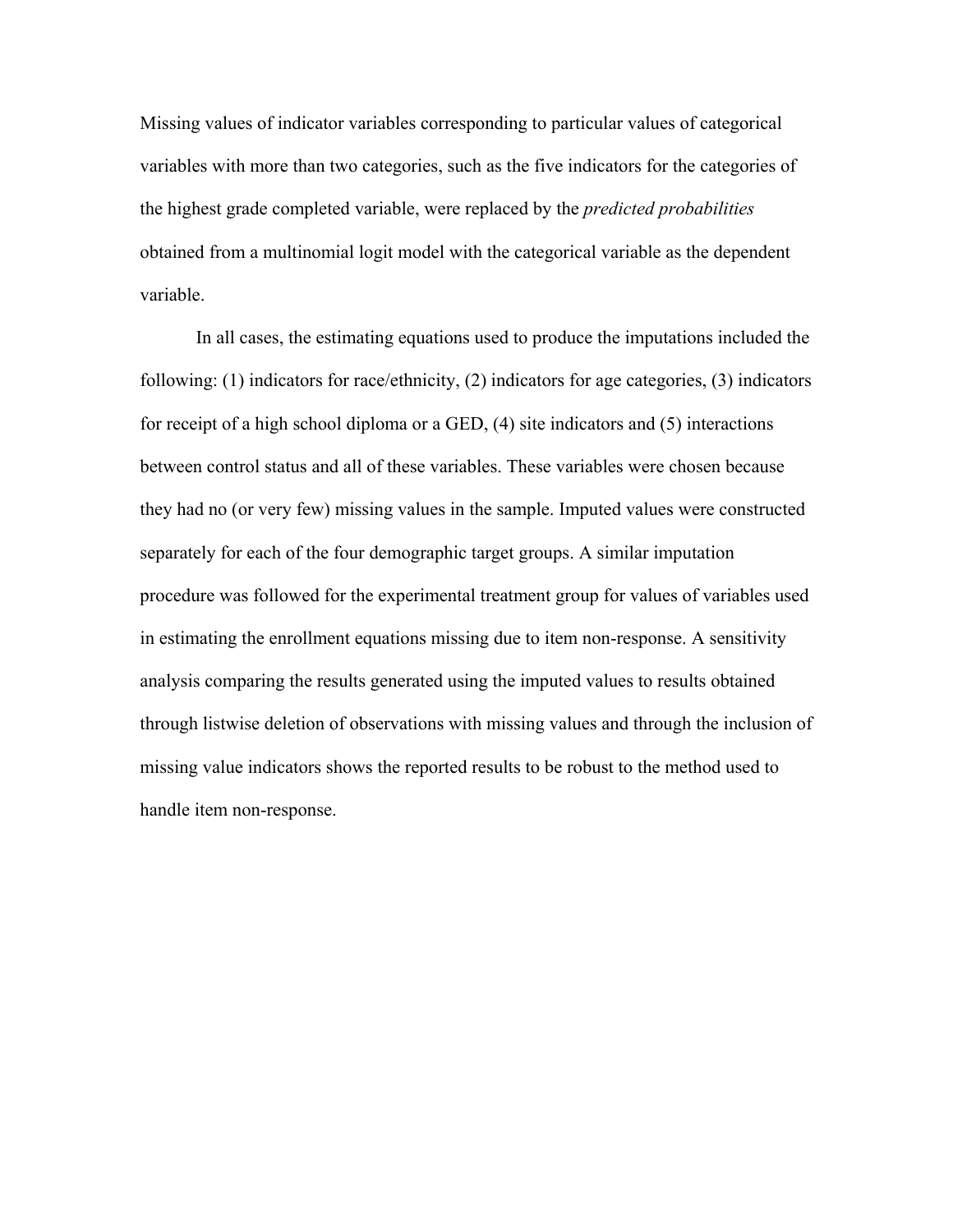# **Appendix B: SIPP Sample of JTPA Eligibles**

The national sample that we use to estimate the determinants of JTPA eligibility is drawn from the 1986 Panel of the Survey of Income and Program Participation (SIPP). The SIPP is a continuing longitudinal self-weighting survey of the non-institutional population of the United States with a focus on current income and participation in social programs. A new panel is introduced every year with each panel followed for about 2.5 years. Respondents are divided into four rotation groups with a different group interviewed in each calendar month. In the 1986 SIPP Panel used here, three of the rotation groups are interviewed seven times, and one is interviewed six times. At least one rotation group is represented from October 1985 to March 1988. The calendar dates in which all four of the rotation groups are represented are January 1986 to December 1987. This period is immediately prior to the period during which the ENP and experimental control and treatment group samples from the National JTPA Study were determined eligible for JTPA. The reference period for each SIPP interview is the four calendar months preceding the interview month. Devine and Heckman (1996) show that attrition from the SIPP panel has little effect on substantive results regarding JTPA eligibility.

Establishing the JTPA eligibility status of respondents in the SIPP requires operational definitions of families and of family income. A person's family members include all other SIPP respondents who were living with the person and related by blood, marriage, or adoption. A person's family could be comprised of different people in each month. A person is eligible via participation in a cash welfare program in a given month if anyone in the person's current family receives AFDC payments, general assistance, or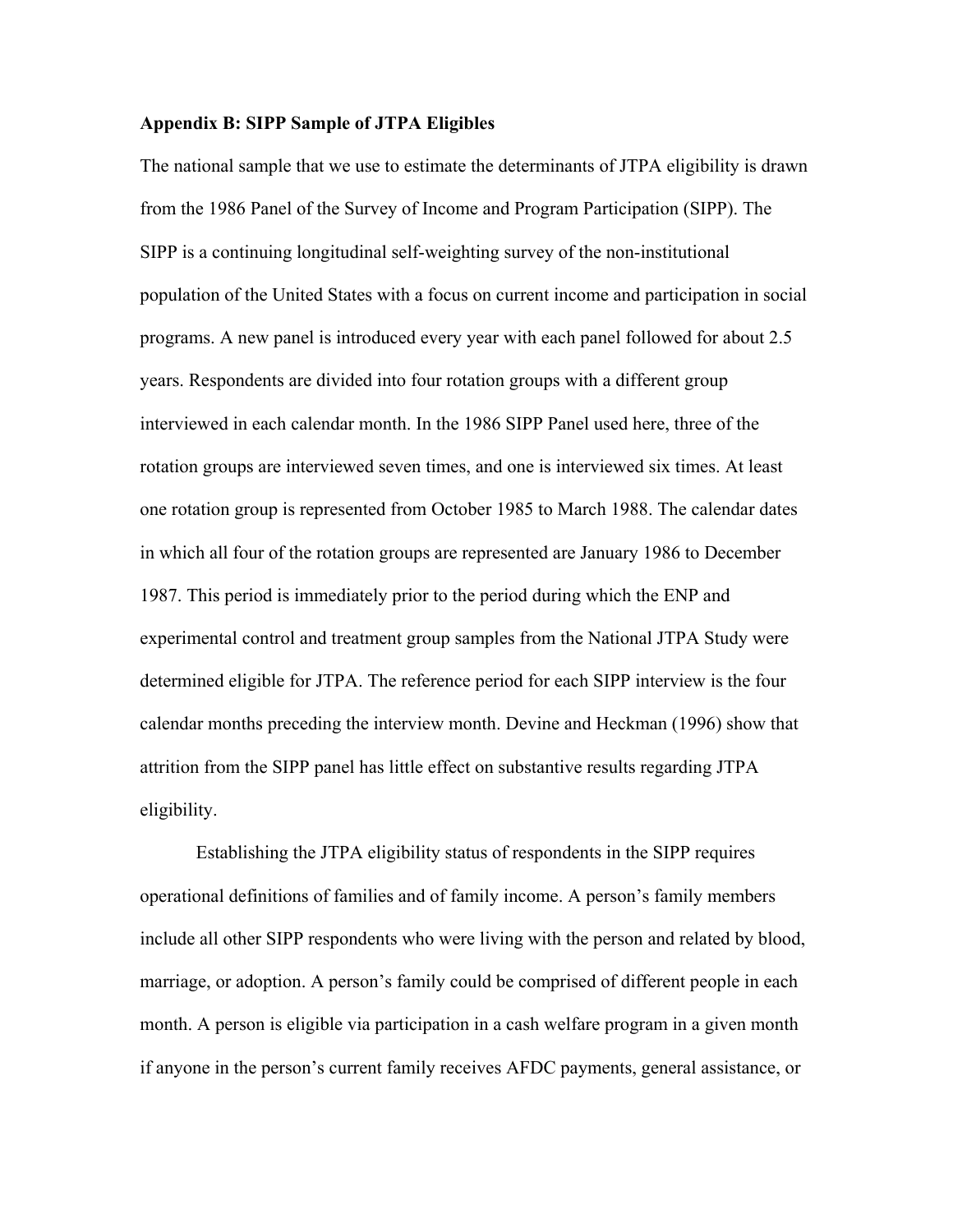other cash welfare in that month. A person is eligible via participation in the food stamp program in a given month if anyone in the person's current family receives food stamps in that month. A person is eligible by virtue of low family income if the sum of family income in the previous six months is less than the higher of the poverty income guideline or the BLS lower living standard income level applicable to the month of eligibility determination and to the respondent's geographic location and family size. Family income in the previous six months is defined as the sum of the income in each month of all of the people who were in the person's family in that month. $2$ 

Family income need not be the same for two people who are currently in the same family because they may have been in different families during the six months prior to eligibility determination. The definition of eligibility used here corresponds to Definition B in Devine and Heckman (1996) and captures only eligibility via economic disadvantage.

Note that in the SIPP data we are not able to accurately measure foster child status, disability or homelessness on a monthly basis, and so we are unable to implement the special eligibility rules applicable to these groups in selecting our sample of eligibles. However, these groups represent only a very small fraction of the eligible population, and many of those eligible under the special provisions will also be identified as eligible using the basic family income and program participation criteria that apply to all individuals.

We established the eligibility status of each sample member in each month after the seventh month of the panel for which data were available. Eligibility cannot be

 $\overline{a}$ 

<sup>&</sup>lt;sup>2</sup> See Devine and Heckman (1996) for a list of the types of income that do and do not count in determining JTPA eligibility.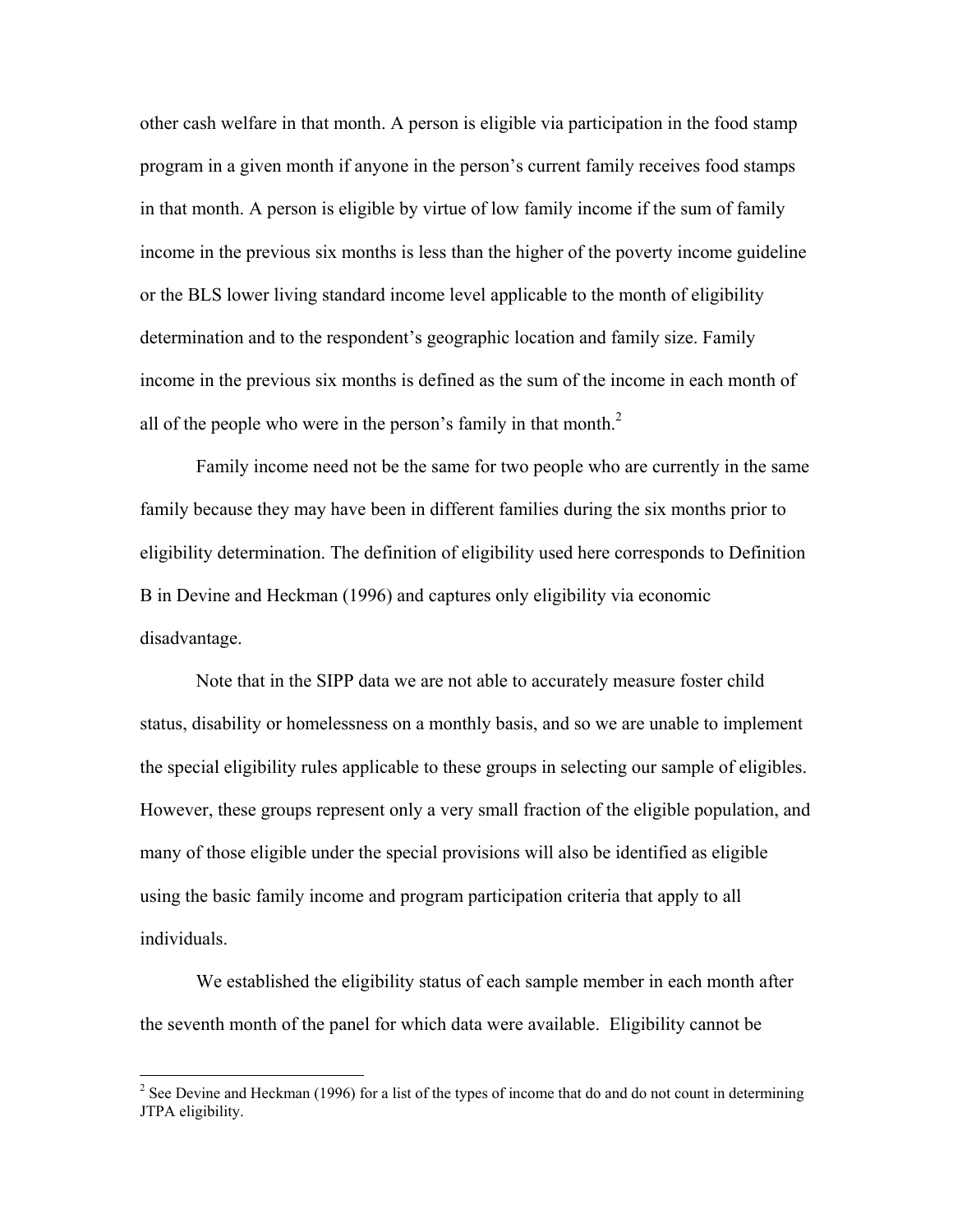established with certainty for all sample members during the first six months of the panel because the requisite six months of prior data on family income are not available. To match the ENP sample, we exclude persons outside the 16 to 54 age range along with persons enrolled in junior high or high school. All persons with valid values for the relevant variables were used to estimate the eligibility logits presented in Table 2 and those underlying the decompositions presented in Table 7. The same sample was used to construct the decompositions displayed in Table 7.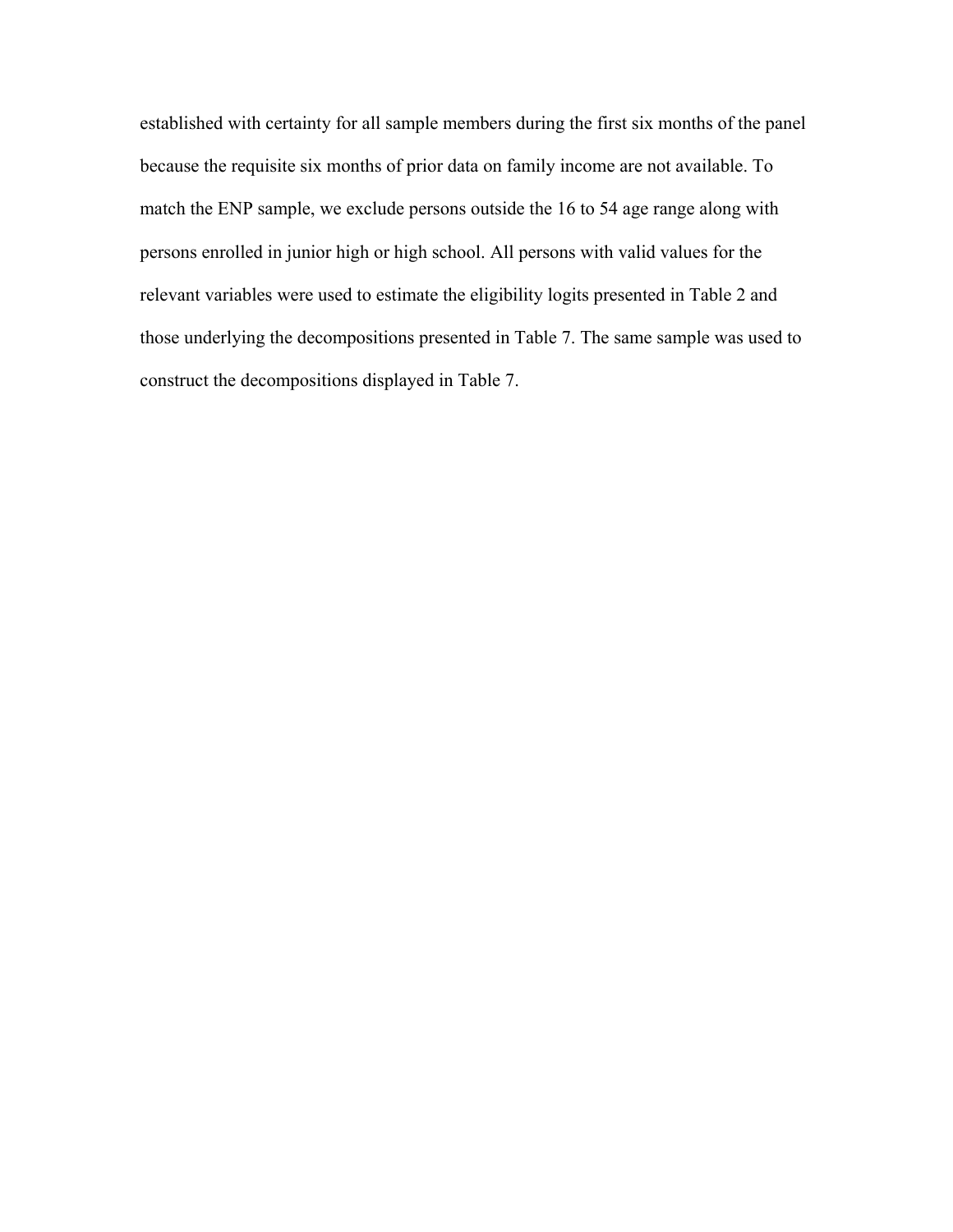## **Appendix C: Construction of the Reported Results**

## *A. Logit Estimates*

The logit estimates of the determinants of eligibility presented in Table 2 are obtained using the SIPP sample. As we use the SIPP in person-month form, dependence may exist between person-month observations corresponding to the same person. We estimate logit equations allowing for semi-parametric heterogeneity to take account of this potential dependence.

The logit estimates of awareness of JTPA presented in Table 4, the logit estimates of acceptance presented in Table 5 and in Appendix D, and the logit estimates of awareness and of application and acceptance into JTPA conditional on awareness underlying the decompositions in Table 7 and Table 8 are based on weighted logit equations, with estimated standard errors adjusted to take account of choice based sampling as discussed in Amemiya (1985). The choice-based sampling in this case results from the over-representation of the controls relative to their proportion of the eligible population. Weights are derived from the assumption that controls represent three percent of the eligible population, from the sample proportions of ENPs who indicate awareness of the program, and from the assumption that all controls are aware of JTPA.

The logit estimates of the determinants of enrollment presented in Table 6 are obtained from ordinary unweighted logit equations. For all of the logit estimates we present, the numerical derivatives are based on finite differences averaged over the sample, not on derivatives at the sample mean.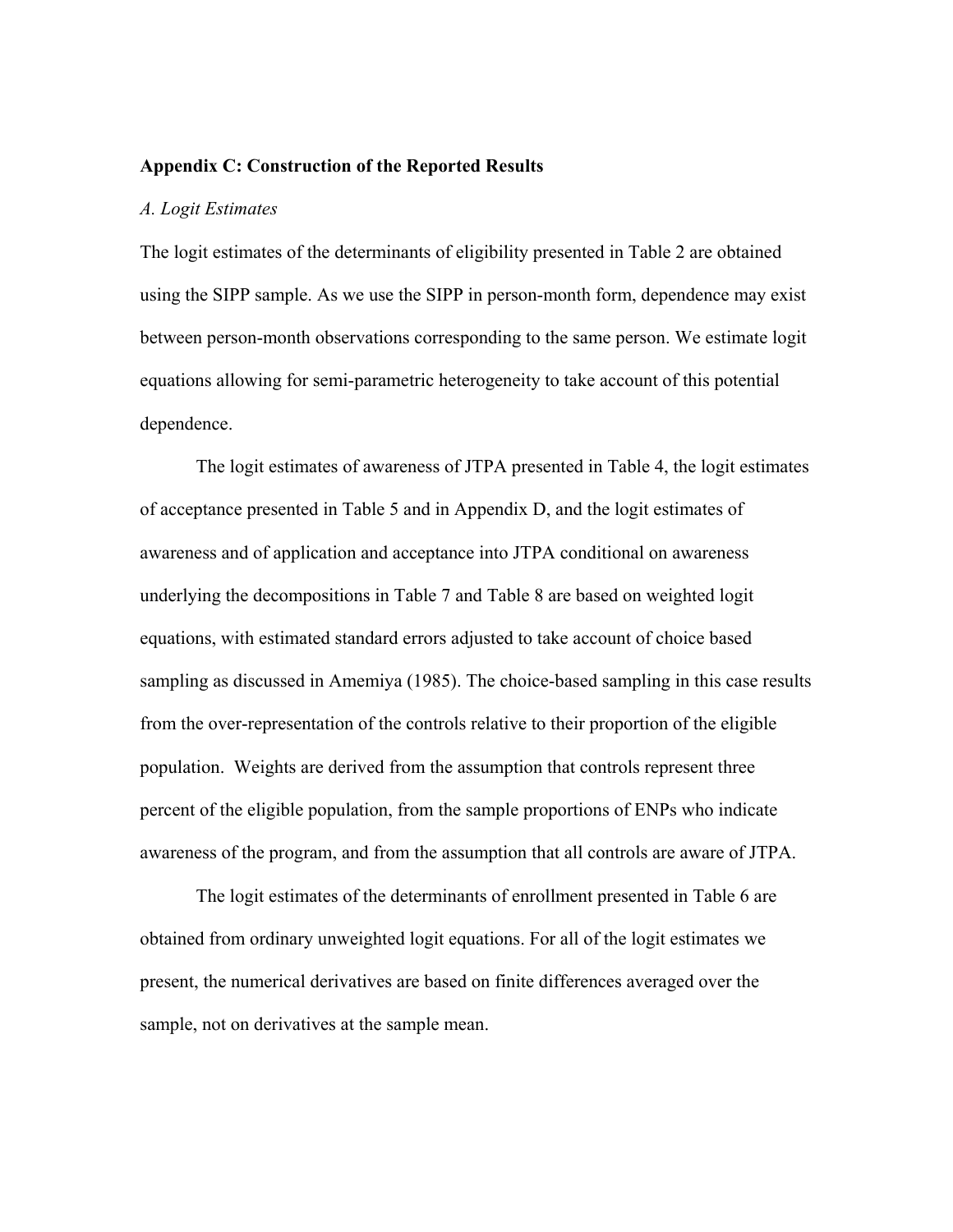# *B. Decompositions*

The decompositions presented in Tables 7 and 8 are based on estimates of the conditional probabilities of JTPA eligibility, awareness, acceptance and enrollment obtained as described above. To construct the values shown in Table 7, each term in equation (3) was calculated for each person-month observation in the SIPP sample. The values reported in Table 7 are the sample average for each term or combination of terms. The values in Table 8 were constructed in the same manner, but using the ENP sample rather than the SIPP sample. In both tables, derivatives are approximated using finite differences.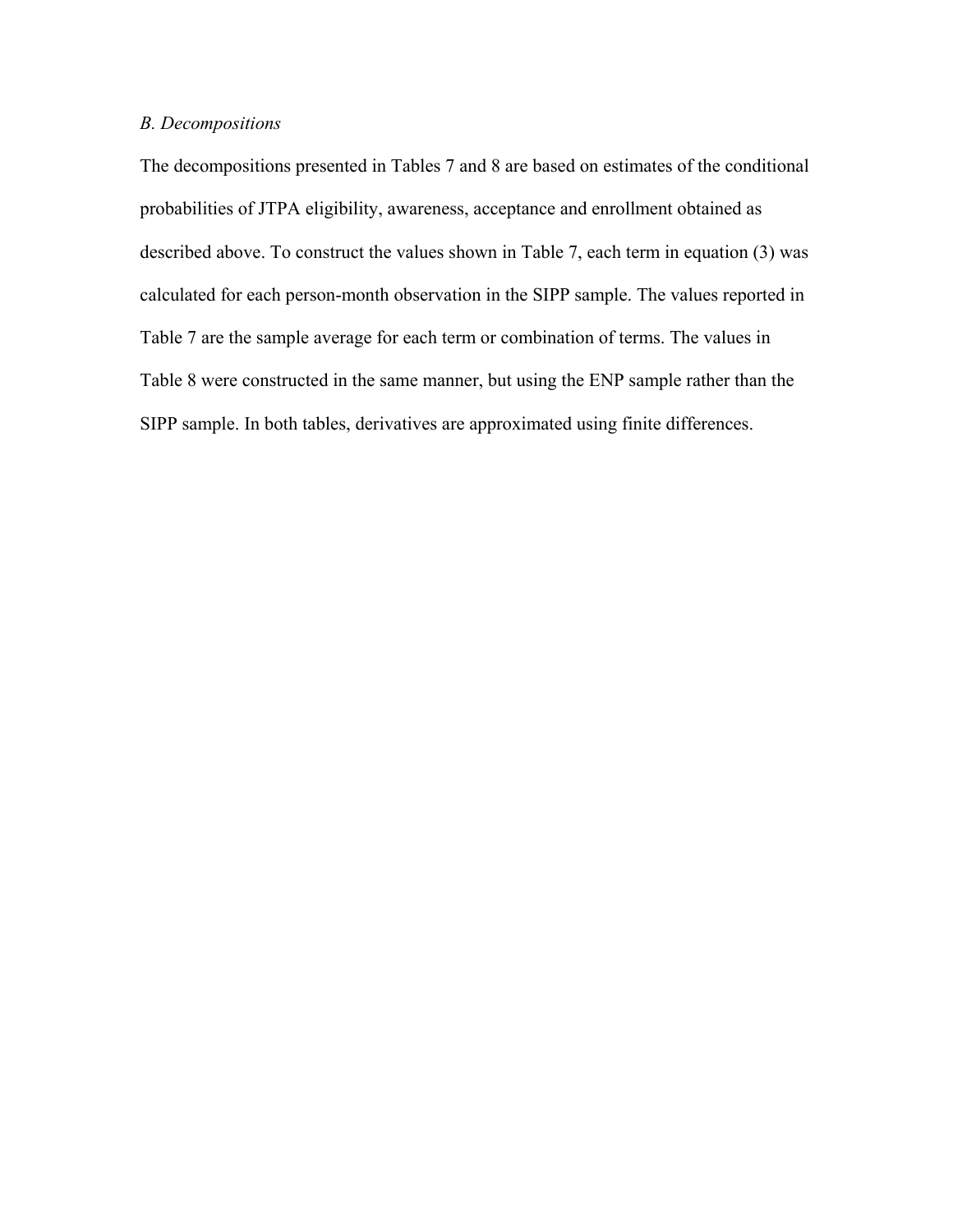# **Appendix D: Determinants of Application and Acceptance Conditional on Eligibility**

In this appendix, we present the results of a logit analysis of the determinants of application and acceptance into JTPA conditional on eligibility. The estimates appear in Tables D1a and D1b. These results complement the estimates of the determinants of application and acceptance conditional on awareness presented in Table 5 in the main text.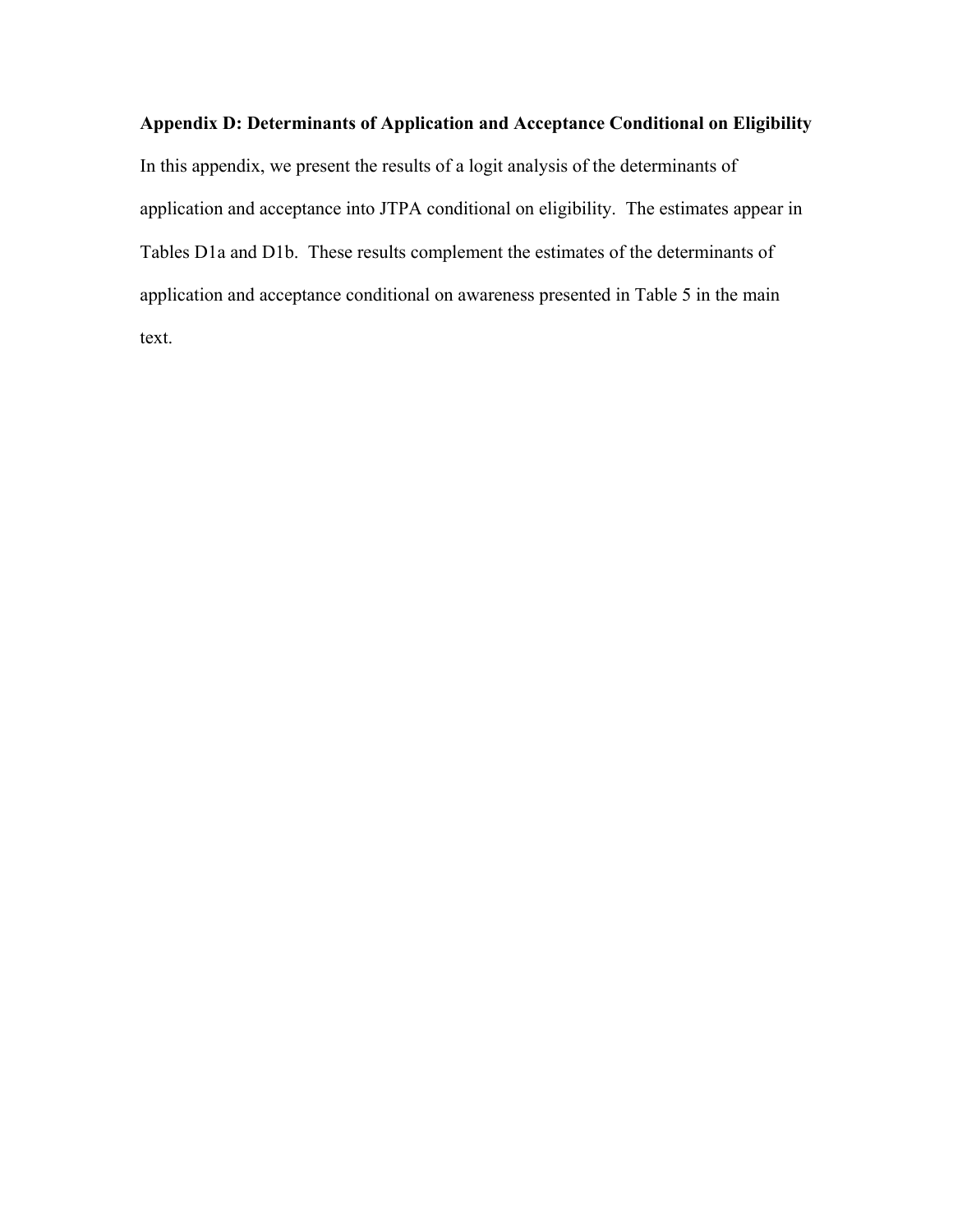#### **Table D1a Determinants of JTPA Participation Weighted ENP and Control Samples: Adults**

| Number of observations: 1552<br>Number of observations: 2438<br>Ft. Wayne<br>1.938<br>[0.054]<br>1.238<br>[0.037]<br>0.000<br>0.000<br>(0.313)<br>(0.203)<br>Jersey City<br>0.725<br>1.063<br>[0.021]<br>[0.017]<br>(0.307)<br>0.001<br>(0.182)<br>0.000<br>Providence<br>1.102<br>[0.019]<br>0.635<br>[0.013]<br>(0.344)<br>0.001<br>(0.213)<br>0.003<br>Black<br>0.107<br>[0.003]<br>0.177<br>[0.005]<br>(0.270)<br>0.690<br>(0.173)<br>0.307<br>Hispanic<br>$-0.364$<br>$[-0.008]$<br>0.424<br>[0.012]<br>(0.304)<br>0.232<br>0.023<br>(0.187)<br>Other race-ethnicity<br>0.340<br>[0.010]<br>0.009<br>[0.000]<br>(0.410)<br>0.406<br>0.985<br>(0.449)<br>Age 30-39<br>$-0.417$<br>$[-0.011]$<br>$-0.319$<br>$[-0.009]$<br>(0.235)<br>0.076<br>(0.136)<br>0.019<br>Age 40-49<br>$-0.970$<br>$[-0.022]$<br>$-0.316$<br>$[-0.009]$<br>(0.307)<br>0.002<br>(0.175)<br>0.071<br>$-0.380$<br>Age 50-54<br>$[-0.010]$<br>$-0.395$<br>$[-0.011]$<br>(0.388)<br>0.327<br>(0.271)<br>0.145<br>Highest grade $\leq 10$<br>$-0.601$<br>$[-0.013]$<br>$-0.556$<br>$[-0.014]$<br>(0.268)<br>0.025<br>(0.147)<br>0.000<br>Highest grade 10-11<br>0.297<br>[0.009]<br>$-0.115$<br>$[-0.003]$<br>(0.254)<br>0.243<br>(0.162)<br>0.479<br>Highest grade 13-15<br>0.608<br>[0.020]<br>0.182<br>[0.006]<br>(0.304)<br>0.045<br>(0.189)<br>0.336<br>Highest grade $> 15$<br>$-1.479$<br>$[-0.024]$<br>$-0.446$<br>$[-0.012]$<br>0.000<br>(0.418)<br>(0.417)<br>0.285<br>Currently married<br>$-0.411$<br>$[-0.010]$<br>$[-0.019]$<br>$-0.883$<br>(0.258)<br>0.112<br>(0.176)<br>0.000<br>Div-Wid-Sep<br>0.043<br>[0.001]<br>0.209<br>[0.007]<br>0.881<br>(0.288)<br>(0.147)<br>0.154<br>Child age $\leq 6$ years<br>$-0.182$<br>$[-0.004]$<br>$-0.233$<br>$[-0.006]$<br>0.480<br>(0.258)<br>(0.133)<br>0.078<br>Current AFDC receipt<br>$-1.254$<br>$-0.736$<br>$[-0.020]$<br>$[-0.018]$<br>0.017<br>(0.199)<br>0.000<br>(0.527)<br>Current Food Stamp receipt<br>0.482<br>[0.013]<br>0.392<br>[0.011]<br>(0.246)<br>0.051<br>(0.167)<br>0.019<br>Unemployed -> Employed<br>1.952<br>[0.039]<br>1.582<br>[0.036]<br>(0.319)<br>0.000<br>(0.264)<br>0.000<br>2.102<br>$OLF$ $\geq$ Employed<br>[0.046]<br>0.954<br>[0.015]<br>(0.398)<br>0.000<br>(0.309)<br>0.002<br>Employed -> Unemployed<br>3.320<br>2.749<br>[0.117]<br>[0.134]<br>0.000<br>0.000<br>(0.334)<br>(0.245)<br>Unemployed -> Unemployed<br>2.884<br>[0.094]<br>2.667<br>[0.109]<br>(0.391)<br>0.000<br>(0.249)<br>0.000<br>$OLE \rightarrow Unemployed$<br>3.802<br>[0.189]<br>2.220<br>[0.071]<br>(0.475)<br>0.000<br>(0.267)<br>0.000<br>2.819<br>1.252<br>[0.024]<br>Employed -> OLF<br>[0.089]<br>0.000<br>(0.635)<br>0.000<br>(0.259)<br>Unemployed -> OLF<br>[0.169]<br>1.924<br>[0.052]<br>3.637 | <b>Adult Males</b> |       | <b>Adult Females</b> |       |  |
|--------------------------------------------------------------------------------------------------------------------------------------------------------------------------------------------------------------------------------------------------------------------------------------------------------------------------------------------------------------------------------------------------------------------------------------------------------------------------------------------------------------------------------------------------------------------------------------------------------------------------------------------------------------------------------------------------------------------------------------------------------------------------------------------------------------------------------------------------------------------------------------------------------------------------------------------------------------------------------------------------------------------------------------------------------------------------------------------------------------------------------------------------------------------------------------------------------------------------------------------------------------------------------------------------------------------------------------------------------------------------------------------------------------------------------------------------------------------------------------------------------------------------------------------------------------------------------------------------------------------------------------------------------------------------------------------------------------------------------------------------------------------------------------------------------------------------------------------------------------------------------------------------------------------------------------------------------------------------------------------------------------------------------------------------------------------------------------------------------------------------------------------------------------------------------------------------------------------------------------------------------------------------------------------------------------------------------------------------------------------------------------------------------------------------------------------------------------------------------------------------------------------------------------------------------------------------------------------------------------------------------------------------------------------------------------------------------------------------------------------------------|--------------------|-------|----------------------|-------|--|
|                                                                                                                                                                                                                                                                                                                                                                                                                                                                                                                                                                                                                                                                                                                                                                                                                                                                                                                                                                                                                                                                                                                                                                                                                                                                                                                                                                                                                                                                                                                                                                                                                                                                                                                                                                                                                                                                                                                                                                                                                                                                                                                                                                                                                                                                                                                                                                                                                                                                                                                                                                                                                                                                                                                                                        |                    |       |                      |       |  |
|                                                                                                                                                                                                                                                                                                                                                                                                                                                                                                                                                                                                                                                                                                                                                                                                                                                                                                                                                                                                                                                                                                                                                                                                                                                                                                                                                                                                                                                                                                                                                                                                                                                                                                                                                                                                                                                                                                                                                                                                                                                                                                                                                                                                                                                                                                                                                                                                                                                                                                                                                                                                                                                                                                                                                        |                    |       |                      |       |  |
|                                                                                                                                                                                                                                                                                                                                                                                                                                                                                                                                                                                                                                                                                                                                                                                                                                                                                                                                                                                                                                                                                                                                                                                                                                                                                                                                                                                                                                                                                                                                                                                                                                                                                                                                                                                                                                                                                                                                                                                                                                                                                                                                                                                                                                                                                                                                                                                                                                                                                                                                                                                                                                                                                                                                                        |                    |       |                      |       |  |
|                                                                                                                                                                                                                                                                                                                                                                                                                                                                                                                                                                                                                                                                                                                                                                                                                                                                                                                                                                                                                                                                                                                                                                                                                                                                                                                                                                                                                                                                                                                                                                                                                                                                                                                                                                                                                                                                                                                                                                                                                                                                                                                                                                                                                                                                                                                                                                                                                                                                                                                                                                                                                                                                                                                                                        |                    |       |                      |       |  |
|                                                                                                                                                                                                                                                                                                                                                                                                                                                                                                                                                                                                                                                                                                                                                                                                                                                                                                                                                                                                                                                                                                                                                                                                                                                                                                                                                                                                                                                                                                                                                                                                                                                                                                                                                                                                                                                                                                                                                                                                                                                                                                                                                                                                                                                                                                                                                                                                                                                                                                                                                                                                                                                                                                                                                        |                    |       |                      |       |  |
|                                                                                                                                                                                                                                                                                                                                                                                                                                                                                                                                                                                                                                                                                                                                                                                                                                                                                                                                                                                                                                                                                                                                                                                                                                                                                                                                                                                                                                                                                                                                                                                                                                                                                                                                                                                                                                                                                                                                                                                                                                                                                                                                                                                                                                                                                                                                                                                                                                                                                                                                                                                                                                                                                                                                                        |                    |       |                      |       |  |
|                                                                                                                                                                                                                                                                                                                                                                                                                                                                                                                                                                                                                                                                                                                                                                                                                                                                                                                                                                                                                                                                                                                                                                                                                                                                                                                                                                                                                                                                                                                                                                                                                                                                                                                                                                                                                                                                                                                                                                                                                                                                                                                                                                                                                                                                                                                                                                                                                                                                                                                                                                                                                                                                                                                                                        |                    |       |                      |       |  |
|                                                                                                                                                                                                                                                                                                                                                                                                                                                                                                                                                                                                                                                                                                                                                                                                                                                                                                                                                                                                                                                                                                                                                                                                                                                                                                                                                                                                                                                                                                                                                                                                                                                                                                                                                                                                                                                                                                                                                                                                                                                                                                                                                                                                                                                                                                                                                                                                                                                                                                                                                                                                                                                                                                                                                        |                    |       |                      |       |  |
|                                                                                                                                                                                                                                                                                                                                                                                                                                                                                                                                                                                                                                                                                                                                                                                                                                                                                                                                                                                                                                                                                                                                                                                                                                                                                                                                                                                                                                                                                                                                                                                                                                                                                                                                                                                                                                                                                                                                                                                                                                                                                                                                                                                                                                                                                                                                                                                                                                                                                                                                                                                                                                                                                                                                                        |                    |       |                      |       |  |
|                                                                                                                                                                                                                                                                                                                                                                                                                                                                                                                                                                                                                                                                                                                                                                                                                                                                                                                                                                                                                                                                                                                                                                                                                                                                                                                                                                                                                                                                                                                                                                                                                                                                                                                                                                                                                                                                                                                                                                                                                                                                                                                                                                                                                                                                                                                                                                                                                                                                                                                                                                                                                                                                                                                                                        |                    |       |                      |       |  |
|                                                                                                                                                                                                                                                                                                                                                                                                                                                                                                                                                                                                                                                                                                                                                                                                                                                                                                                                                                                                                                                                                                                                                                                                                                                                                                                                                                                                                                                                                                                                                                                                                                                                                                                                                                                                                                                                                                                                                                                                                                                                                                                                                                                                                                                                                                                                                                                                                                                                                                                                                                                                                                                                                                                                                        |                    |       |                      |       |  |
|                                                                                                                                                                                                                                                                                                                                                                                                                                                                                                                                                                                                                                                                                                                                                                                                                                                                                                                                                                                                                                                                                                                                                                                                                                                                                                                                                                                                                                                                                                                                                                                                                                                                                                                                                                                                                                                                                                                                                                                                                                                                                                                                                                                                                                                                                                                                                                                                                                                                                                                                                                                                                                                                                                                                                        |                    |       |                      |       |  |
|                                                                                                                                                                                                                                                                                                                                                                                                                                                                                                                                                                                                                                                                                                                                                                                                                                                                                                                                                                                                                                                                                                                                                                                                                                                                                                                                                                                                                                                                                                                                                                                                                                                                                                                                                                                                                                                                                                                                                                                                                                                                                                                                                                                                                                                                                                                                                                                                                                                                                                                                                                                                                                                                                                                                                        |                    |       |                      |       |  |
|                                                                                                                                                                                                                                                                                                                                                                                                                                                                                                                                                                                                                                                                                                                                                                                                                                                                                                                                                                                                                                                                                                                                                                                                                                                                                                                                                                                                                                                                                                                                                                                                                                                                                                                                                                                                                                                                                                                                                                                                                                                                                                                                                                                                                                                                                                                                                                                                                                                                                                                                                                                                                                                                                                                                                        |                    |       |                      |       |  |
|                                                                                                                                                                                                                                                                                                                                                                                                                                                                                                                                                                                                                                                                                                                                                                                                                                                                                                                                                                                                                                                                                                                                                                                                                                                                                                                                                                                                                                                                                                                                                                                                                                                                                                                                                                                                                                                                                                                                                                                                                                                                                                                                                                                                                                                                                                                                                                                                                                                                                                                                                                                                                                                                                                                                                        |                    |       |                      |       |  |
|                                                                                                                                                                                                                                                                                                                                                                                                                                                                                                                                                                                                                                                                                                                                                                                                                                                                                                                                                                                                                                                                                                                                                                                                                                                                                                                                                                                                                                                                                                                                                                                                                                                                                                                                                                                                                                                                                                                                                                                                                                                                                                                                                                                                                                                                                                                                                                                                                                                                                                                                                                                                                                                                                                                                                        |                    |       |                      |       |  |
|                                                                                                                                                                                                                                                                                                                                                                                                                                                                                                                                                                                                                                                                                                                                                                                                                                                                                                                                                                                                                                                                                                                                                                                                                                                                                                                                                                                                                                                                                                                                                                                                                                                                                                                                                                                                                                                                                                                                                                                                                                                                                                                                                                                                                                                                                                                                                                                                                                                                                                                                                                                                                                                                                                                                                        |                    |       |                      |       |  |
|                                                                                                                                                                                                                                                                                                                                                                                                                                                                                                                                                                                                                                                                                                                                                                                                                                                                                                                                                                                                                                                                                                                                                                                                                                                                                                                                                                                                                                                                                                                                                                                                                                                                                                                                                                                                                                                                                                                                                                                                                                                                                                                                                                                                                                                                                                                                                                                                                                                                                                                                                                                                                                                                                                                                                        |                    |       |                      |       |  |
|                                                                                                                                                                                                                                                                                                                                                                                                                                                                                                                                                                                                                                                                                                                                                                                                                                                                                                                                                                                                                                                                                                                                                                                                                                                                                                                                                                                                                                                                                                                                                                                                                                                                                                                                                                                                                                                                                                                                                                                                                                                                                                                                                                                                                                                                                                                                                                                                                                                                                                                                                                                                                                                                                                                                                        |                    |       |                      |       |  |
|                                                                                                                                                                                                                                                                                                                                                                                                                                                                                                                                                                                                                                                                                                                                                                                                                                                                                                                                                                                                                                                                                                                                                                                                                                                                                                                                                                                                                                                                                                                                                                                                                                                                                                                                                                                                                                                                                                                                                                                                                                                                                                                                                                                                                                                                                                                                                                                                                                                                                                                                                                                                                                                                                                                                                        |                    |       |                      |       |  |
|                                                                                                                                                                                                                                                                                                                                                                                                                                                                                                                                                                                                                                                                                                                                                                                                                                                                                                                                                                                                                                                                                                                                                                                                                                                                                                                                                                                                                                                                                                                                                                                                                                                                                                                                                                                                                                                                                                                                                                                                                                                                                                                                                                                                                                                                                                                                                                                                                                                                                                                                                                                                                                                                                                                                                        |                    |       |                      |       |  |
|                                                                                                                                                                                                                                                                                                                                                                                                                                                                                                                                                                                                                                                                                                                                                                                                                                                                                                                                                                                                                                                                                                                                                                                                                                                                                                                                                                                                                                                                                                                                                                                                                                                                                                                                                                                                                                                                                                                                                                                                                                                                                                                                                                                                                                                                                                                                                                                                                                                                                                                                                                                                                                                                                                                                                        |                    |       |                      |       |  |
|                                                                                                                                                                                                                                                                                                                                                                                                                                                                                                                                                                                                                                                                                                                                                                                                                                                                                                                                                                                                                                                                                                                                                                                                                                                                                                                                                                                                                                                                                                                                                                                                                                                                                                                                                                                                                                                                                                                                                                                                                                                                                                                                                                                                                                                                                                                                                                                                                                                                                                                                                                                                                                                                                                                                                        |                    |       |                      |       |  |
|                                                                                                                                                                                                                                                                                                                                                                                                                                                                                                                                                                                                                                                                                                                                                                                                                                                                                                                                                                                                                                                                                                                                                                                                                                                                                                                                                                                                                                                                                                                                                                                                                                                                                                                                                                                                                                                                                                                                                                                                                                                                                                                                                                                                                                                                                                                                                                                                                                                                                                                                                                                                                                                                                                                                                        |                    |       |                      |       |  |
|                                                                                                                                                                                                                                                                                                                                                                                                                                                                                                                                                                                                                                                                                                                                                                                                                                                                                                                                                                                                                                                                                                                                                                                                                                                                                                                                                                                                                                                                                                                                                                                                                                                                                                                                                                                                                                                                                                                                                                                                                                                                                                                                                                                                                                                                                                                                                                                                                                                                                                                                                                                                                                                                                                                                                        |                    |       |                      |       |  |
|                                                                                                                                                                                                                                                                                                                                                                                                                                                                                                                                                                                                                                                                                                                                                                                                                                                                                                                                                                                                                                                                                                                                                                                                                                                                                                                                                                                                                                                                                                                                                                                                                                                                                                                                                                                                                                                                                                                                                                                                                                                                                                                                                                                                                                                                                                                                                                                                                                                                                                                                                                                                                                                                                                                                                        |                    |       |                      |       |  |
|                                                                                                                                                                                                                                                                                                                                                                                                                                                                                                                                                                                                                                                                                                                                                                                                                                                                                                                                                                                                                                                                                                                                                                                                                                                                                                                                                                                                                                                                                                                                                                                                                                                                                                                                                                                                                                                                                                                                                                                                                                                                                                                                                                                                                                                                                                                                                                                                                                                                                                                                                                                                                                                                                                                                                        |                    |       |                      |       |  |
|                                                                                                                                                                                                                                                                                                                                                                                                                                                                                                                                                                                                                                                                                                                                                                                                                                                                                                                                                                                                                                                                                                                                                                                                                                                                                                                                                                                                                                                                                                                                                                                                                                                                                                                                                                                                                                                                                                                                                                                                                                                                                                                                                                                                                                                                                                                                                                                                                                                                                                                                                                                                                                                                                                                                                        |                    |       |                      |       |  |
|                                                                                                                                                                                                                                                                                                                                                                                                                                                                                                                                                                                                                                                                                                                                                                                                                                                                                                                                                                                                                                                                                                                                                                                                                                                                                                                                                                                                                                                                                                                                                                                                                                                                                                                                                                                                                                                                                                                                                                                                                                                                                                                                                                                                                                                                                                                                                                                                                                                                                                                                                                                                                                                                                                                                                        |                    |       |                      |       |  |
|                                                                                                                                                                                                                                                                                                                                                                                                                                                                                                                                                                                                                                                                                                                                                                                                                                                                                                                                                                                                                                                                                                                                                                                                                                                                                                                                                                                                                                                                                                                                                                                                                                                                                                                                                                                                                                                                                                                                                                                                                                                                                                                                                                                                                                                                                                                                                                                                                                                                                                                                                                                                                                                                                                                                                        |                    |       |                      |       |  |
|                                                                                                                                                                                                                                                                                                                                                                                                                                                                                                                                                                                                                                                                                                                                                                                                                                                                                                                                                                                                                                                                                                                                                                                                                                                                                                                                                                                                                                                                                                                                                                                                                                                                                                                                                                                                                                                                                                                                                                                                                                                                                                                                                                                                                                                                                                                                                                                                                                                                                                                                                                                                                                                                                                                                                        |                    |       |                      |       |  |
|                                                                                                                                                                                                                                                                                                                                                                                                                                                                                                                                                                                                                                                                                                                                                                                                                                                                                                                                                                                                                                                                                                                                                                                                                                                                                                                                                                                                                                                                                                                                                                                                                                                                                                                                                                                                                                                                                                                                                                                                                                                                                                                                                                                                                                                                                                                                                                                                                                                                                                                                                                                                                                                                                                                                                        |                    |       |                      |       |  |
|                                                                                                                                                                                                                                                                                                                                                                                                                                                                                                                                                                                                                                                                                                                                                                                                                                                                                                                                                                                                                                                                                                                                                                                                                                                                                                                                                                                                                                                                                                                                                                                                                                                                                                                                                                                                                                                                                                                                                                                                                                                                                                                                                                                                                                                                                                                                                                                                                                                                                                                                                                                                                                                                                                                                                        |                    |       |                      |       |  |
|                                                                                                                                                                                                                                                                                                                                                                                                                                                                                                                                                                                                                                                                                                                                                                                                                                                                                                                                                                                                                                                                                                                                                                                                                                                                                                                                                                                                                                                                                                                                                                                                                                                                                                                                                                                                                                                                                                                                                                                                                                                                                                                                                                                                                                                                                                                                                                                                                                                                                                                                                                                                                                                                                                                                                        |                    |       |                      |       |  |
|                                                                                                                                                                                                                                                                                                                                                                                                                                                                                                                                                                                                                                                                                                                                                                                                                                                                                                                                                                                                                                                                                                                                                                                                                                                                                                                                                                                                                                                                                                                                                                                                                                                                                                                                                                                                                                                                                                                                                                                                                                                                                                                                                                                                                                                                                                                                                                                                                                                                                                                                                                                                                                                                                                                                                        |                    |       |                      |       |  |
|                                                                                                                                                                                                                                                                                                                                                                                                                                                                                                                                                                                                                                                                                                                                                                                                                                                                                                                                                                                                                                                                                                                                                                                                                                                                                                                                                                                                                                                                                                                                                                                                                                                                                                                                                                                                                                                                                                                                                                                                                                                                                                                                                                                                                                                                                                                                                                                                                                                                                                                                                                                                                                                                                                                                                        |                    |       |                      |       |  |
|                                                                                                                                                                                                                                                                                                                                                                                                                                                                                                                                                                                                                                                                                                                                                                                                                                                                                                                                                                                                                                                                                                                                                                                                                                                                                                                                                                                                                                                                                                                                                                                                                                                                                                                                                                                                                                                                                                                                                                                                                                                                                                                                                                                                                                                                                                                                                                                                                                                                                                                                                                                                                                                                                                                                                        |                    |       |                      |       |  |
|                                                                                                                                                                                                                                                                                                                                                                                                                                                                                                                                                                                                                                                                                                                                                                                                                                                                                                                                                                                                                                                                                                                                                                                                                                                                                                                                                                                                                                                                                                                                                                                                                                                                                                                                                                                                                                                                                                                                                                                                                                                                                                                                                                                                                                                                                                                                                                                                                                                                                                                                                                                                                                                                                                                                                        |                    |       |                      |       |  |
|                                                                                                                                                                                                                                                                                                                                                                                                                                                                                                                                                                                                                                                                                                                                                                                                                                                                                                                                                                                                                                                                                                                                                                                                                                                                                                                                                                                                                                                                                                                                                                                                                                                                                                                                                                                                                                                                                                                                                                                                                                                                                                                                                                                                                                                                                                                                                                                                                                                                                                                                                                                                                                                                                                                                                        |                    |       |                      |       |  |
|                                                                                                                                                                                                                                                                                                                                                                                                                                                                                                                                                                                                                                                                                                                                                                                                                                                                                                                                                                                                                                                                                                                                                                                                                                                                                                                                                                                                                                                                                                                                                                                                                                                                                                                                                                                                                                                                                                                                                                                                                                                                                                                                                                                                                                                                                                                                                                                                                                                                                                                                                                                                                                                                                                                                                        |                    |       |                      |       |  |
|                                                                                                                                                                                                                                                                                                                                                                                                                                                                                                                                                                                                                                                                                                                                                                                                                                                                                                                                                                                                                                                                                                                                                                                                                                                                                                                                                                                                                                                                                                                                                                                                                                                                                                                                                                                                                                                                                                                                                                                                                                                                                                                                                                                                                                                                                                                                                                                                                                                                                                                                                                                                                                                                                                                                                        |                    |       |                      |       |  |
|                                                                                                                                                                                                                                                                                                                                                                                                                                                                                                                                                                                                                                                                                                                                                                                                                                                                                                                                                                                                                                                                                                                                                                                                                                                                                                                                                                                                                                                                                                                                                                                                                                                                                                                                                                                                                                                                                                                                                                                                                                                                                                                                                                                                                                                                                                                                                                                                                                                                                                                                                                                                                                                                                                                                                        |                    |       |                      |       |  |
|                                                                                                                                                                                                                                                                                                                                                                                                                                                                                                                                                                                                                                                                                                                                                                                                                                                                                                                                                                                                                                                                                                                                                                                                                                                                                                                                                                                                                                                                                                                                                                                                                                                                                                                                                                                                                                                                                                                                                                                                                                                                                                                                                                                                                                                                                                                                                                                                                                                                                                                                                                                                                                                                                                                                                        |                    |       |                      |       |  |
|                                                                                                                                                                                                                                                                                                                                                                                                                                                                                                                                                                                                                                                                                                                                                                                                                                                                                                                                                                                                                                                                                                                                                                                                                                                                                                                                                                                                                                                                                                                                                                                                                                                                                                                                                                                                                                                                                                                                                                                                                                                                                                                                                                                                                                                                                                                                                                                                                                                                                                                                                                                                                                                                                                                                                        |                    |       |                      |       |  |
|                                                                                                                                                                                                                                                                                                                                                                                                                                                                                                                                                                                                                                                                                                                                                                                                                                                                                                                                                                                                                                                                                                                                                                                                                                                                                                                                                                                                                                                                                                                                                                                                                                                                                                                                                                                                                                                                                                                                                                                                                                                                                                                                                                                                                                                                                                                                                                                                                                                                                                                                                                                                                                                                                                                                                        |                    |       |                      |       |  |
|                                                                                                                                                                                                                                                                                                                                                                                                                                                                                                                                                                                                                                                                                                                                                                                                                                                                                                                                                                                                                                                                                                                                                                                                                                                                                                                                                                                                                                                                                                                                                                                                                                                                                                                                                                                                                                                                                                                                                                                                                                                                                                                                                                                                                                                                                                                                                                                                                                                                                                                                                                                                                                                                                                                                                        |                    |       |                      |       |  |
|                                                                                                                                                                                                                                                                                                                                                                                                                                                                                                                                                                                                                                                                                                                                                                                                                                                                                                                                                                                                                                                                                                                                                                                                                                                                                                                                                                                                                                                                                                                                                                                                                                                                                                                                                                                                                                                                                                                                                                                                                                                                                                                                                                                                                                                                                                                                                                                                                                                                                                                                                                                                                                                                                                                                                        |                    |       |                      |       |  |
|                                                                                                                                                                                                                                                                                                                                                                                                                                                                                                                                                                                                                                                                                                                                                                                                                                                                                                                                                                                                                                                                                                                                                                                                                                                                                                                                                                                                                                                                                                                                                                                                                                                                                                                                                                                                                                                                                                                                                                                                                                                                                                                                                                                                                                                                                                                                                                                                                                                                                                                                                                                                                                                                                                                                                        |                    |       |                      |       |  |
|                                                                                                                                                                                                                                                                                                                                                                                                                                                                                                                                                                                                                                                                                                                                                                                                                                                                                                                                                                                                                                                                                                                                                                                                                                                                                                                                                                                                                                                                                                                                                                                                                                                                                                                                                                                                                                                                                                                                                                                                                                                                                                                                                                                                                                                                                                                                                                                                                                                                                                                                                                                                                                                                                                                                                        |                    |       |                      |       |  |
|                                                                                                                                                                                                                                                                                                                                                                                                                                                                                                                                                                                                                                                                                                                                                                                                                                                                                                                                                                                                                                                                                                                                                                                                                                                                                                                                                                                                                                                                                                                                                                                                                                                                                                                                                                                                                                                                                                                                                                                                                                                                                                                                                                                                                                                                                                                                                                                                                                                                                                                                                                                                                                                                                                                                                        |                    |       |                      |       |  |
|                                                                                                                                                                                                                                                                                                                                                                                                                                                                                                                                                                                                                                                                                                                                                                                                                                                                                                                                                                                                                                                                                                                                                                                                                                                                                                                                                                                                                                                                                                                                                                                                                                                                                                                                                                                                                                                                                                                                                                                                                                                                                                                                                                                                                                                                                                                                                                                                                                                                                                                                                                                                                                                                                                                                                        | (0.720)            | 0.000 | (0.334)              | 0.000 |  |
| $OLE \geq OLF$<br>1.279<br>[0.018]<br>0.773<br>[0.011]                                                                                                                                                                                                                                                                                                                                                                                                                                                                                                                                                                                                                                                                                                                                                                                                                                                                                                                                                                                                                                                                                                                                                                                                                                                                                                                                                                                                                                                                                                                                                                                                                                                                                                                                                                                                                                                                                                                                                                                                                                                                                                                                                                                                                                                                                                                                                                                                                                                                                                                                                                                                                                                                                                 |                    |       |                      |       |  |
| (0.409)<br>0.002<br>(0.213)<br>0.000                                                                                                                                                                                                                                                                                                                                                                                                                                                                                                                                                                                                                                                                                                                                                                                                                                                                                                                                                                                                                                                                                                                                                                                                                                                                                                                                                                                                                                                                                                                                                                                                                                                                                                                                                                                                                                                                                                                                                                                                                                                                                                                                                                                                                                                                                                                                                                                                                                                                                                                                                                                                                                                                                                                   |                    |       |                      |       |  |
| Family Income 3K-9K<br>0.463<br>$-0.320$<br>$[-0.010]$<br>[0.014]                                                                                                                                                                                                                                                                                                                                                                                                                                                                                                                                                                                                                                                                                                                                                                                                                                                                                                                                                                                                                                                                                                                                                                                                                                                                                                                                                                                                                                                                                                                                                                                                                                                                                                                                                                                                                                                                                                                                                                                                                                                                                                                                                                                                                                                                                                                                                                                                                                                                                                                                                                                                                                                                                      |                    |       |                      |       |  |
| 0.403<br>0.018<br>(0.383)<br>(0.196)                                                                                                                                                                                                                                                                                                                                                                                                                                                                                                                                                                                                                                                                                                                                                                                                                                                                                                                                                                                                                                                                                                                                                                                                                                                                                                                                                                                                                                                                                                                                                                                                                                                                                                                                                                                                                                                                                                                                                                                                                                                                                                                                                                                                                                                                                                                                                                                                                                                                                                                                                                                                                                                                                                                   |                    |       |                      |       |  |
| Family Income 9K-15K<br>$[0.001]$<br>0.142<br>0.039<br>[0.004]                                                                                                                                                                                                                                                                                                                                                                                                                                                                                                                                                                                                                                                                                                                                                                                                                                                                                                                                                                                                                                                                                                                                                                                                                                                                                                                                                                                                                                                                                                                                                                                                                                                                                                                                                                                                                                                                                                                                                                                                                                                                                                                                                                                                                                                                                                                                                                                                                                                                                                                                                                                                                                                                                         |                    |       |                      |       |  |
| (0.394)<br>0.921<br>(0.279)<br>0.612                                                                                                                                                                                                                                                                                                                                                                                                                                                                                                                                                                                                                                                                                                                                                                                                                                                                                                                                                                                                                                                                                                                                                                                                                                                                                                                                                                                                                                                                                                                                                                                                                                                                                                                                                                                                                                                                                                                                                                                                                                                                                                                                                                                                                                                                                                                                                                                                                                                                                                                                                                                                                                                                                                                   |                    |       |                      |       |  |
| Family Income > 15K<br>$-1.521$<br>$[-0.032]$<br>0.014<br>[0.000]                                                                                                                                                                                                                                                                                                                                                                                                                                                                                                                                                                                                                                                                                                                                                                                                                                                                                                                                                                                                                                                                                                                                                                                                                                                                                                                                                                                                                                                                                                                                                                                                                                                                                                                                                                                                                                                                                                                                                                                                                                                                                                                                                                                                                                                                                                                                                                                                                                                                                                                                                                                                                                                                                      |                    |       |                      |       |  |
| 0.002<br>0.959<br>(0.483)<br>(0.268)                                                                                                                                                                                                                                                                                                                                                                                                                                                                                                                                                                                                                                                                                                                                                                                                                                                                                                                                                                                                                                                                                                                                                                                                                                                                                                                                                                                                                                                                                                                                                                                                                                                                                                                                                                                                                                                                                                                                                                                                                                                                                                                                                                                                                                                                                                                                                                                                                                                                                                                                                                                                                                                                                                                   |                    |       |                      |       |  |
| Constant<br>$-4.828$<br>[0.000]<br>[0.000]<br>-4.963                                                                                                                                                                                                                                                                                                                                                                                                                                                                                                                                                                                                                                                                                                                                                                                                                                                                                                                                                                                                                                                                                                                                                                                                                                                                                                                                                                                                                                                                                                                                                                                                                                                                                                                                                                                                                                                                                                                                                                                                                                                                                                                                                                                                                                                                                                                                                                                                                                                                                                                                                                                                                                                                                                   |                    |       |                      |       |  |
| 0.000<br>(0.298)<br>0.000<br>(0.516)                                                                                                                                                                                                                                                                                                                                                                                                                                                                                                                                                                                                                                                                                                                                                                                                                                                                                                                                                                                                                                                                                                                                                                                                                                                                                                                                                                                                                                                                                                                                                                                                                                                                                                                                                                                                                                                                                                                                                                                                                                                                                                                                                                                                                                                                                                                                                                                                                                                                                                                                                                                                                                                                                                                   |                    |       |                      |       |  |

Source: Authors' calculations using National JTPA Study data.

Notes: Dependent variable is control status. The sample includes all ENPs and controls (not just those aware of JTPA) and is weighted to account for choice-based sampling. Omitted categories in the logit are Corpus Christi, white, age 22-29, highest grade equals 12, never married, no young children, not currently receiving AFDC, not currently receiving Food Stamps, "Employed -> Employed", and family income less than \$3,000. Using the population proportion of JTPA participants (controls), which we assume to be three percent, as the cutoff value, the within-sample prediction rates for adult males are 84.20 for non-participants (ENPs) and 82.89 for participants (controls). The corresponding rates for adult females are 75.72 for non-participants and 69.62 for participants.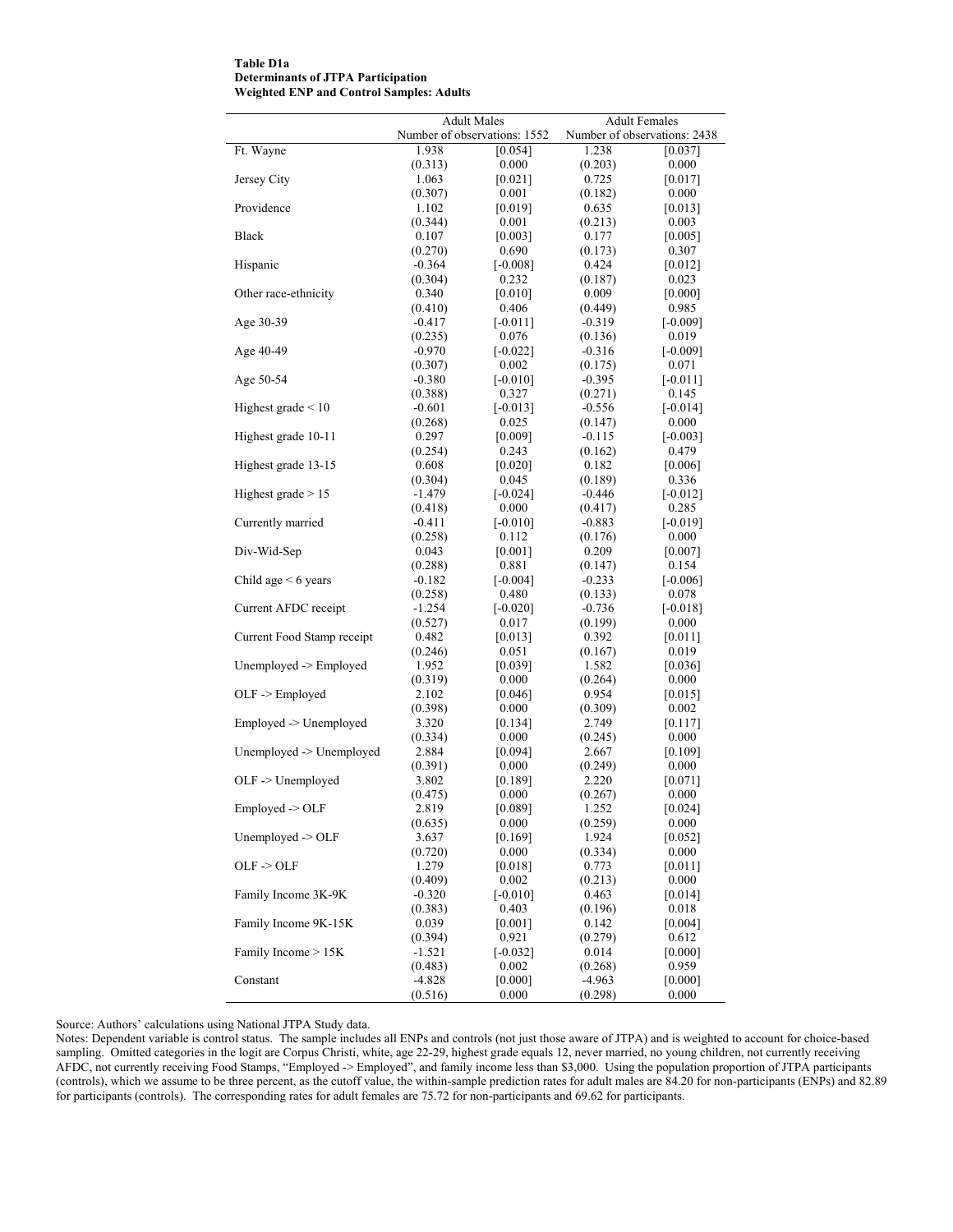### **Table D1b Determinants of JTPA Participation Weighted ENP and Control Samples: Youth**

| Number of observations: 530<br>Number of observations: 701<br>Ft. Wayne<br>0.951<br>1.047<br>[0.034]<br>[0.029]<br>(0.429)<br>0.027<br>(0.392)<br>0.008<br>Jersey City<br>0.386<br>[0.009]<br>0.515<br>[0.013]<br>(0.485)<br>0.426<br>(0.375)<br>0.169<br>Providence<br>1.474<br>[0.045]<br>1.032<br>[0.028]<br>(0.494)<br>(0.407)<br>0.003<br>0.011<br><b>Black</b><br>0.410<br>[0.014]<br>0.742<br>[0.021]<br>(0.384)<br>(0.303)<br>0.285<br>0.014<br>Hispanic<br>$-0.494$<br>$[-0.011]$<br>0.457<br>[0.011]<br>(0.492)<br>0.315<br>(0.351)<br>0.193<br>Other race-ethnicity<br>$-1.846$<br>$[-0.028]$<br>$-1.058$<br>$[-0.014]$<br>(0.899)<br>0.040<br>(0.650)<br>0.103<br>Age 19-21<br>0.153<br>[0.004]<br>$-0.535$<br>$[-0.016]$<br>0.660<br>(0.347)<br>(0.265)<br>0.044<br>Highest grade $\leq 10$<br>0.589<br>[0.015]<br>$-0.394$<br>$[-0.011]$<br>0.224<br>(0.441)<br>0.182<br>(0.324)<br>$-0.235$<br>Highest grade 10-11<br>0.673<br>[0.018]<br>$[-0.007]$<br>0.504<br>(0.385)<br>0.081<br>(0.351)<br>Highest grade $> 12$<br>$-0.164$<br>$[-0.003]$<br>0.084<br>[0.003]<br>(0.598)<br>0.784<br>0.818<br>(0.365)<br>Currently married<br>[0.009]<br>0.298<br>$-0.563$<br>$[-0.013]$<br>(0.461)<br>0.518<br>(0.346)<br>0.104<br>Div-Wid-Sep<br>$-0.439$<br>$[-0.010]$<br>0.241<br>[0.008]<br>0.591<br>(0.403)<br>0.550<br>(0.817)<br>Child age $\leq 6$ years<br>$-1.059$<br>$-0.241$<br>$[-0.021]$<br>$[-0.007]$<br>(0.498)<br>0.033<br>(0.260)<br>0.354<br>Current AFDC receipt<br>$-0.721$<br>$[-0.015]$<br>$-0.988$<br>$[-0.025]$<br>(0.730)<br>0.323<br>(0.363)<br>0.006<br>Current Food Stamp receipt<br>$-0.046$<br>$[-0.001]$<br>1.363<br>[0.052]<br>(0.441)<br>0.917<br>(0.337)<br>0.000<br>Unemployed -> Employed<br>2.125<br>1.599<br>[0.089]<br>[0.030]<br>(0.482)<br>0.000<br>(0.466)<br>0.001<br>$OLE$ -> Employed<br>$-0.166$<br>$[-0.002]$<br>1.394<br>[0.023]<br>0.745<br>(0.511)<br>(0.449)<br>0.002<br>Employed -> Unemployed<br>1.593<br>[0.051]<br>3.218<br>[0.149]<br>(0.442)<br>0.000<br>(0.472)<br>0.000<br>Unemployed -> Unemployed<br>1.162<br>2.379<br>[0.030]<br>[0.070]<br>(0.579)<br>0.045<br>(0.473)<br>0.000<br>$OLF \geq Unemployed$<br>1.000<br>[0.024]<br>3.018<br>[0.126]<br>0.094<br>(0.597)<br>(0.509)<br>0.000<br>$Emploved \ge OLF$<br>2.016<br>1.554<br>[0.080]<br>$[0.028]$<br>(0.633)<br>0.001<br>(0.421)<br>0.000<br>Unemployed $\sim$ OLF<br>0.993<br>1.106<br>[0.023]<br>[0.016]<br>(0.774)<br>0.199<br>(0.725)<br>0.127<br>$OLF \geq OLF$<br>0.191<br>[0.003]<br>0.709<br>[0.008]<br>0.737<br>(0.414)<br>0.087<br>(0.567)<br>Family Income 3K-9K<br>1.450<br>[0.058]<br>$-0.466$<br>$[-0.010]$<br>0.012<br>0.302<br>(0.574)<br>(0.452)<br>Family Income 9K-15K<br>0.110<br>[0.002]<br>0.031<br>[0.001]<br>(0.602)<br>0.855<br>(0.528)<br>0.953<br>Family Income > 15K<br>0.048<br>[0.001]<br>1.423<br>[0.068]<br>0.940<br>0.001<br>(0.642)<br>(0.441)<br>Constant<br>$-5.681$<br>[0.000]<br>$-5.297$<br>[0.000] | Male Youth |       | Female Youth |           |
|------------------------------------------------------------------------------------------------------------------------------------------------------------------------------------------------------------------------------------------------------------------------------------------------------------------------------------------------------------------------------------------------------------------------------------------------------------------------------------------------------------------------------------------------------------------------------------------------------------------------------------------------------------------------------------------------------------------------------------------------------------------------------------------------------------------------------------------------------------------------------------------------------------------------------------------------------------------------------------------------------------------------------------------------------------------------------------------------------------------------------------------------------------------------------------------------------------------------------------------------------------------------------------------------------------------------------------------------------------------------------------------------------------------------------------------------------------------------------------------------------------------------------------------------------------------------------------------------------------------------------------------------------------------------------------------------------------------------------------------------------------------------------------------------------------------------------------------------------------------------------------------------------------------------------------------------------------------------------------------------------------------------------------------------------------------------------------------------------------------------------------------------------------------------------------------------------------------------------------------------------------------------------------------------------------------------------------------------------------------------------------------------------------------------------------------------------------------------------------------------------------------------------------------------------------------------------------------------------------------------------------------------------------------------------------------------------------------------------------------------------------------------------------------------------------------------------------------------------------------------------------------------------------------------------------------------------------------------|------------|-------|--------------|-----------|
|                                                                                                                                                                                                                                                                                                                                                                                                                                                                                                                                                                                                                                                                                                                                                                                                                                                                                                                                                                                                                                                                                                                                                                                                                                                                                                                                                                                                                                                                                                                                                                                                                                                                                                                                                                                                                                                                                                                                                                                                                                                                                                                                                                                                                                                                                                                                                                                                                                                                                                                                                                                                                                                                                                                                                                                                                                                                                                                                                                        |            |       |              |           |
|                                                                                                                                                                                                                                                                                                                                                                                                                                                                                                                                                                                                                                                                                                                                                                                                                                                                                                                                                                                                                                                                                                                                                                                                                                                                                                                                                                                                                                                                                                                                                                                                                                                                                                                                                                                                                                                                                                                                                                                                                                                                                                                                                                                                                                                                                                                                                                                                                                                                                                                                                                                                                                                                                                                                                                                                                                                                                                                                                                        |            |       |              |           |
|                                                                                                                                                                                                                                                                                                                                                                                                                                                                                                                                                                                                                                                                                                                                                                                                                                                                                                                                                                                                                                                                                                                                                                                                                                                                                                                                                                                                                                                                                                                                                                                                                                                                                                                                                                                                                                                                                                                                                                                                                                                                                                                                                                                                                                                                                                                                                                                                                                                                                                                                                                                                                                                                                                                                                                                                                                                                                                                                                                        |            |       |              |           |
|                                                                                                                                                                                                                                                                                                                                                                                                                                                                                                                                                                                                                                                                                                                                                                                                                                                                                                                                                                                                                                                                                                                                                                                                                                                                                                                                                                                                                                                                                                                                                                                                                                                                                                                                                                                                                                                                                                                                                                                                                                                                                                                                                                                                                                                                                                                                                                                                                                                                                                                                                                                                                                                                                                                                                                                                                                                                                                                                                                        |            |       |              |           |
|                                                                                                                                                                                                                                                                                                                                                                                                                                                                                                                                                                                                                                                                                                                                                                                                                                                                                                                                                                                                                                                                                                                                                                                                                                                                                                                                                                                                                                                                                                                                                                                                                                                                                                                                                                                                                                                                                                                                                                                                                                                                                                                                                                                                                                                                                                                                                                                                                                                                                                                                                                                                                                                                                                                                                                                                                                                                                                                                                                        |            |       |              |           |
|                                                                                                                                                                                                                                                                                                                                                                                                                                                                                                                                                                                                                                                                                                                                                                                                                                                                                                                                                                                                                                                                                                                                                                                                                                                                                                                                                                                                                                                                                                                                                                                                                                                                                                                                                                                                                                                                                                                                                                                                                                                                                                                                                                                                                                                                                                                                                                                                                                                                                                                                                                                                                                                                                                                                                                                                                                                                                                                                                                        |            |       |              |           |
|                                                                                                                                                                                                                                                                                                                                                                                                                                                                                                                                                                                                                                                                                                                                                                                                                                                                                                                                                                                                                                                                                                                                                                                                                                                                                                                                                                                                                                                                                                                                                                                                                                                                                                                                                                                                                                                                                                                                                                                                                                                                                                                                                                                                                                                                                                                                                                                                                                                                                                                                                                                                                                                                                                                                                                                                                                                                                                                                                                        |            |       |              |           |
|                                                                                                                                                                                                                                                                                                                                                                                                                                                                                                                                                                                                                                                                                                                                                                                                                                                                                                                                                                                                                                                                                                                                                                                                                                                                                                                                                                                                                                                                                                                                                                                                                                                                                                                                                                                                                                                                                                                                                                                                                                                                                                                                                                                                                                                                                                                                                                                                                                                                                                                                                                                                                                                                                                                                                                                                                                                                                                                                                                        |            |       |              |           |
|                                                                                                                                                                                                                                                                                                                                                                                                                                                                                                                                                                                                                                                                                                                                                                                                                                                                                                                                                                                                                                                                                                                                                                                                                                                                                                                                                                                                                                                                                                                                                                                                                                                                                                                                                                                                                                                                                                                                                                                                                                                                                                                                                                                                                                                                                                                                                                                                                                                                                                                                                                                                                                                                                                                                                                                                                                                                                                                                                                        |            |       |              |           |
|                                                                                                                                                                                                                                                                                                                                                                                                                                                                                                                                                                                                                                                                                                                                                                                                                                                                                                                                                                                                                                                                                                                                                                                                                                                                                                                                                                                                                                                                                                                                                                                                                                                                                                                                                                                                                                                                                                                                                                                                                                                                                                                                                                                                                                                                                                                                                                                                                                                                                                                                                                                                                                                                                                                                                                                                                                                                                                                                                                        |            |       |              |           |
|                                                                                                                                                                                                                                                                                                                                                                                                                                                                                                                                                                                                                                                                                                                                                                                                                                                                                                                                                                                                                                                                                                                                                                                                                                                                                                                                                                                                                                                                                                                                                                                                                                                                                                                                                                                                                                                                                                                                                                                                                                                                                                                                                                                                                                                                                                                                                                                                                                                                                                                                                                                                                                                                                                                                                                                                                                                                                                                                                                        |            |       |              |           |
|                                                                                                                                                                                                                                                                                                                                                                                                                                                                                                                                                                                                                                                                                                                                                                                                                                                                                                                                                                                                                                                                                                                                                                                                                                                                                                                                                                                                                                                                                                                                                                                                                                                                                                                                                                                                                                                                                                                                                                                                                                                                                                                                                                                                                                                                                                                                                                                                                                                                                                                                                                                                                                                                                                                                                                                                                                                                                                                                                                        |            |       |              |           |
|                                                                                                                                                                                                                                                                                                                                                                                                                                                                                                                                                                                                                                                                                                                                                                                                                                                                                                                                                                                                                                                                                                                                                                                                                                                                                                                                                                                                                                                                                                                                                                                                                                                                                                                                                                                                                                                                                                                                                                                                                                                                                                                                                                                                                                                                                                                                                                                                                                                                                                                                                                                                                                                                                                                                                                                                                                                                                                                                                                        |            |       |              |           |
|                                                                                                                                                                                                                                                                                                                                                                                                                                                                                                                                                                                                                                                                                                                                                                                                                                                                                                                                                                                                                                                                                                                                                                                                                                                                                                                                                                                                                                                                                                                                                                                                                                                                                                                                                                                                                                                                                                                                                                                                                                                                                                                                                                                                                                                                                                                                                                                                                                                                                                                                                                                                                                                                                                                                                                                                                                                                                                                                                                        |            |       |              |           |
|                                                                                                                                                                                                                                                                                                                                                                                                                                                                                                                                                                                                                                                                                                                                                                                                                                                                                                                                                                                                                                                                                                                                                                                                                                                                                                                                                                                                                                                                                                                                                                                                                                                                                                                                                                                                                                                                                                                                                                                                                                                                                                                                                                                                                                                                                                                                                                                                                                                                                                                                                                                                                                                                                                                                                                                                                                                                                                                                                                        |            |       |              |           |
|                                                                                                                                                                                                                                                                                                                                                                                                                                                                                                                                                                                                                                                                                                                                                                                                                                                                                                                                                                                                                                                                                                                                                                                                                                                                                                                                                                                                                                                                                                                                                                                                                                                                                                                                                                                                                                                                                                                                                                                                                                                                                                                                                                                                                                                                                                                                                                                                                                                                                                                                                                                                                                                                                                                                                                                                                                                                                                                                                                        |            |       |              |           |
|                                                                                                                                                                                                                                                                                                                                                                                                                                                                                                                                                                                                                                                                                                                                                                                                                                                                                                                                                                                                                                                                                                                                                                                                                                                                                                                                                                                                                                                                                                                                                                                                                                                                                                                                                                                                                                                                                                                                                                                                                                                                                                                                                                                                                                                                                                                                                                                                                                                                                                                                                                                                                                                                                                                                                                                                                                                                                                                                                                        |            |       |              |           |
|                                                                                                                                                                                                                                                                                                                                                                                                                                                                                                                                                                                                                                                                                                                                                                                                                                                                                                                                                                                                                                                                                                                                                                                                                                                                                                                                                                                                                                                                                                                                                                                                                                                                                                                                                                                                                                                                                                                                                                                                                                                                                                                                                                                                                                                                                                                                                                                                                                                                                                                                                                                                                                                                                                                                                                                                                                                                                                                                                                        |            |       |              |           |
|                                                                                                                                                                                                                                                                                                                                                                                                                                                                                                                                                                                                                                                                                                                                                                                                                                                                                                                                                                                                                                                                                                                                                                                                                                                                                                                                                                                                                                                                                                                                                                                                                                                                                                                                                                                                                                                                                                                                                                                                                                                                                                                                                                                                                                                                                                                                                                                                                                                                                                                                                                                                                                                                                                                                                                                                                                                                                                                                                                        |            |       |              |           |
|                                                                                                                                                                                                                                                                                                                                                                                                                                                                                                                                                                                                                                                                                                                                                                                                                                                                                                                                                                                                                                                                                                                                                                                                                                                                                                                                                                                                                                                                                                                                                                                                                                                                                                                                                                                                                                                                                                                                                                                                                                                                                                                                                                                                                                                                                                                                                                                                                                                                                                                                                                                                                                                                                                                                                                                                                                                                                                                                                                        |            |       |              |           |
|                                                                                                                                                                                                                                                                                                                                                                                                                                                                                                                                                                                                                                                                                                                                                                                                                                                                                                                                                                                                                                                                                                                                                                                                                                                                                                                                                                                                                                                                                                                                                                                                                                                                                                                                                                                                                                                                                                                                                                                                                                                                                                                                                                                                                                                                                                                                                                                                                                                                                                                                                                                                                                                                                                                                                                                                                                                                                                                                                                        |            |       |              |           |
|                                                                                                                                                                                                                                                                                                                                                                                                                                                                                                                                                                                                                                                                                                                                                                                                                                                                                                                                                                                                                                                                                                                                                                                                                                                                                                                                                                                                                                                                                                                                                                                                                                                                                                                                                                                                                                                                                                                                                                                                                                                                                                                                                                                                                                                                                                                                                                                                                                                                                                                                                                                                                                                                                                                                                                                                                                                                                                                                                                        |            |       |              |           |
|                                                                                                                                                                                                                                                                                                                                                                                                                                                                                                                                                                                                                                                                                                                                                                                                                                                                                                                                                                                                                                                                                                                                                                                                                                                                                                                                                                                                                                                                                                                                                                                                                                                                                                                                                                                                                                                                                                                                                                                                                                                                                                                                                                                                                                                                                                                                                                                                                                                                                                                                                                                                                                                                                                                                                                                                                                                                                                                                                                        |            |       |              |           |
|                                                                                                                                                                                                                                                                                                                                                                                                                                                                                                                                                                                                                                                                                                                                                                                                                                                                                                                                                                                                                                                                                                                                                                                                                                                                                                                                                                                                                                                                                                                                                                                                                                                                                                                                                                                                                                                                                                                                                                                                                                                                                                                                                                                                                                                                                                                                                                                                                                                                                                                                                                                                                                                                                                                                                                                                                                                                                                                                                                        |            |       |              |           |
|                                                                                                                                                                                                                                                                                                                                                                                                                                                                                                                                                                                                                                                                                                                                                                                                                                                                                                                                                                                                                                                                                                                                                                                                                                                                                                                                                                                                                                                                                                                                                                                                                                                                                                                                                                                                                                                                                                                                                                                                                                                                                                                                                                                                                                                                                                                                                                                                                                                                                                                                                                                                                                                                                                                                                                                                                                                                                                                                                                        |            |       |              |           |
|                                                                                                                                                                                                                                                                                                                                                                                                                                                                                                                                                                                                                                                                                                                                                                                                                                                                                                                                                                                                                                                                                                                                                                                                                                                                                                                                                                                                                                                                                                                                                                                                                                                                                                                                                                                                                                                                                                                                                                                                                                                                                                                                                                                                                                                                                                                                                                                                                                                                                                                                                                                                                                                                                                                                                                                                                                                                                                                                                                        |            |       |              |           |
|                                                                                                                                                                                                                                                                                                                                                                                                                                                                                                                                                                                                                                                                                                                                                                                                                                                                                                                                                                                                                                                                                                                                                                                                                                                                                                                                                                                                                                                                                                                                                                                                                                                                                                                                                                                                                                                                                                                                                                                                                                                                                                                                                                                                                                                                                                                                                                                                                                                                                                                                                                                                                                                                                                                                                                                                                                                                                                                                                                        |            |       |              |           |
|                                                                                                                                                                                                                                                                                                                                                                                                                                                                                                                                                                                                                                                                                                                                                                                                                                                                                                                                                                                                                                                                                                                                                                                                                                                                                                                                                                                                                                                                                                                                                                                                                                                                                                                                                                                                                                                                                                                                                                                                                                                                                                                                                                                                                                                                                                                                                                                                                                                                                                                                                                                                                                                                                                                                                                                                                                                                                                                                                                        |            |       |              |           |
|                                                                                                                                                                                                                                                                                                                                                                                                                                                                                                                                                                                                                                                                                                                                                                                                                                                                                                                                                                                                                                                                                                                                                                                                                                                                                                                                                                                                                                                                                                                                                                                                                                                                                                                                                                                                                                                                                                                                                                                                                                                                                                                                                                                                                                                                                                                                                                                                                                                                                                                                                                                                                                                                                                                                                                                                                                                                                                                                                                        |            |       |              |           |
|                                                                                                                                                                                                                                                                                                                                                                                                                                                                                                                                                                                                                                                                                                                                                                                                                                                                                                                                                                                                                                                                                                                                                                                                                                                                                                                                                                                                                                                                                                                                                                                                                                                                                                                                                                                                                                                                                                                                                                                                                                                                                                                                                                                                                                                                                                                                                                                                                                                                                                                                                                                                                                                                                                                                                                                                                                                                                                                                                                        |            |       |              |           |
|                                                                                                                                                                                                                                                                                                                                                                                                                                                                                                                                                                                                                                                                                                                                                                                                                                                                                                                                                                                                                                                                                                                                                                                                                                                                                                                                                                                                                                                                                                                                                                                                                                                                                                                                                                                                                                                                                                                                                                                                                                                                                                                                                                                                                                                                                                                                                                                                                                                                                                                                                                                                                                                                                                                                                                                                                                                                                                                                                                        |            |       |              |           |
|                                                                                                                                                                                                                                                                                                                                                                                                                                                                                                                                                                                                                                                                                                                                                                                                                                                                                                                                                                                                                                                                                                                                                                                                                                                                                                                                                                                                                                                                                                                                                                                                                                                                                                                                                                                                                                                                                                                                                                                                                                                                                                                                                                                                                                                                                                                                                                                                                                                                                                                                                                                                                                                                                                                                                                                                                                                                                                                                                                        |            |       |              |           |
|                                                                                                                                                                                                                                                                                                                                                                                                                                                                                                                                                                                                                                                                                                                                                                                                                                                                                                                                                                                                                                                                                                                                                                                                                                                                                                                                                                                                                                                                                                                                                                                                                                                                                                                                                                                                                                                                                                                                                                                                                                                                                                                                                                                                                                                                                                                                                                                                                                                                                                                                                                                                                                                                                                                                                                                                                                                                                                                                                                        |            |       |              |           |
|                                                                                                                                                                                                                                                                                                                                                                                                                                                                                                                                                                                                                                                                                                                                                                                                                                                                                                                                                                                                                                                                                                                                                                                                                                                                                                                                                                                                                                                                                                                                                                                                                                                                                                                                                                                                                                                                                                                                                                                                                                                                                                                                                                                                                                                                                                                                                                                                                                                                                                                                                                                                                                                                                                                                                                                                                                                                                                                                                                        |            |       |              |           |
|                                                                                                                                                                                                                                                                                                                                                                                                                                                                                                                                                                                                                                                                                                                                                                                                                                                                                                                                                                                                                                                                                                                                                                                                                                                                                                                                                                                                                                                                                                                                                                                                                                                                                                                                                                                                                                                                                                                                                                                                                                                                                                                                                                                                                                                                                                                                                                                                                                                                                                                                                                                                                                                                                                                                                                                                                                                                                                                                                                        |            |       |              |           |
|                                                                                                                                                                                                                                                                                                                                                                                                                                                                                                                                                                                                                                                                                                                                                                                                                                                                                                                                                                                                                                                                                                                                                                                                                                                                                                                                                                                                                                                                                                                                                                                                                                                                                                                                                                                                                                                                                                                                                                                                                                                                                                                                                                                                                                                                                                                                                                                                                                                                                                                                                                                                                                                                                                                                                                                                                                                                                                                                                                        |            |       |              |           |
|                                                                                                                                                                                                                                                                                                                                                                                                                                                                                                                                                                                                                                                                                                                                                                                                                                                                                                                                                                                                                                                                                                                                                                                                                                                                                                                                                                                                                                                                                                                                                                                                                                                                                                                                                                                                                                                                                                                                                                                                                                                                                                                                                                                                                                                                                                                                                                                                                                                                                                                                                                                                                                                                                                                                                                                                                                                                                                                                                                        |            |       |              |           |
|                                                                                                                                                                                                                                                                                                                                                                                                                                                                                                                                                                                                                                                                                                                                                                                                                                                                                                                                                                                                                                                                                                                                                                                                                                                                                                                                                                                                                                                                                                                                                                                                                                                                                                                                                                                                                                                                                                                                                                                                                                                                                                                                                                                                                                                                                                                                                                                                                                                                                                                                                                                                                                                                                                                                                                                                                                                                                                                                                                        |            |       |              |           |
|                                                                                                                                                                                                                                                                                                                                                                                                                                                                                                                                                                                                                                                                                                                                                                                                                                                                                                                                                                                                                                                                                                                                                                                                                                                                                                                                                                                                                                                                                                                                                                                                                                                                                                                                                                                                                                                                                                                                                                                                                                                                                                                                                                                                                                                                                                                                                                                                                                                                                                                                                                                                                                                                                                                                                                                                                                                                                                                                                                        |            |       |              |           |
|                                                                                                                                                                                                                                                                                                                                                                                                                                                                                                                                                                                                                                                                                                                                                                                                                                                                                                                                                                                                                                                                                                                                                                                                                                                                                                                                                                                                                                                                                                                                                                                                                                                                                                                                                                                                                                                                                                                                                                                                                                                                                                                                                                                                                                                                                                                                                                                                                                                                                                                                                                                                                                                                                                                                                                                                                                                                                                                                                                        |            |       |              |           |
|                                                                                                                                                                                                                                                                                                                                                                                                                                                                                                                                                                                                                                                                                                                                                                                                                                                                                                                                                                                                                                                                                                                                                                                                                                                                                                                                                                                                                                                                                                                                                                                                                                                                                                                                                                                                                                                                                                                                                                                                                                                                                                                                                                                                                                                                                                                                                                                                                                                                                                                                                                                                                                                                                                                                                                                                                                                                                                                                                                        |            |       |              |           |
|                                                                                                                                                                                                                                                                                                                                                                                                                                                                                                                                                                                                                                                                                                                                                                                                                                                                                                                                                                                                                                                                                                                                                                                                                                                                                                                                                                                                                                                                                                                                                                                                                                                                                                                                                                                                                                                                                                                                                                                                                                                                                                                                                                                                                                                                                                                                                                                                                                                                                                                                                                                                                                                                                                                                                                                                                                                                                                                                                                        |            |       |              |           |
|                                                                                                                                                                                                                                                                                                                                                                                                                                                                                                                                                                                                                                                                                                                                                                                                                                                                                                                                                                                                                                                                                                                                                                                                                                                                                                                                                                                                                                                                                                                                                                                                                                                                                                                                                                                                                                                                                                                                                                                                                                                                                                                                                                                                                                                                                                                                                                                                                                                                                                                                                                                                                                                                                                                                                                                                                                                                                                                                                                        |            |       |              |           |
|                                                                                                                                                                                                                                                                                                                                                                                                                                                                                                                                                                                                                                                                                                                                                                                                                                                                                                                                                                                                                                                                                                                                                                                                                                                                                                                                                                                                                                                                                                                                                                                                                                                                                                                                                                                                                                                                                                                                                                                                                                                                                                                                                                                                                                                                                                                                                                                                                                                                                                                                                                                                                                                                                                                                                                                                                                                                                                                                                                        |            |       |              |           |
|                                                                                                                                                                                                                                                                                                                                                                                                                                                                                                                                                                                                                                                                                                                                                                                                                                                                                                                                                                                                                                                                                                                                                                                                                                                                                                                                                                                                                                                                                                                                                                                                                                                                                                                                                                                                                                                                                                                                                                                                                                                                                                                                                                                                                                                                                                                                                                                                                                                                                                                                                                                                                                                                                                                                                                                                                                                                                                                                                                        |            |       |              |           |
|                                                                                                                                                                                                                                                                                                                                                                                                                                                                                                                                                                                                                                                                                                                                                                                                                                                                                                                                                                                                                                                                                                                                                                                                                                                                                                                                                                                                                                                                                                                                                                                                                                                                                                                                                                                                                                                                                                                                                                                                                                                                                                                                                                                                                                                                                                                                                                                                                                                                                                                                                                                                                                                                                                                                                                                                                                                                                                                                                                        |            |       |              |           |
|                                                                                                                                                                                                                                                                                                                                                                                                                                                                                                                                                                                                                                                                                                                                                                                                                                                                                                                                                                                                                                                                                                                                                                                                                                                                                                                                                                                                                                                                                                                                                                                                                                                                                                                                                                                                                                                                                                                                                                                                                                                                                                                                                                                                                                                                                                                                                                                                                                                                                                                                                                                                                                                                                                                                                                                                                                                                                                                                                                        |            |       |              |           |
|                                                                                                                                                                                                                                                                                                                                                                                                                                                                                                                                                                                                                                                                                                                                                                                                                                                                                                                                                                                                                                                                                                                                                                                                                                                                                                                                                                                                                                                                                                                                                                                                                                                                                                                                                                                                                                                                                                                                                                                                                                                                                                                                                                                                                                                                                                                                                                                                                                                                                                                                                                                                                                                                                                                                                                                                                                                                                                                                                                        |            |       |              |           |
|                                                                                                                                                                                                                                                                                                                                                                                                                                                                                                                                                                                                                                                                                                                                                                                                                                                                                                                                                                                                                                                                                                                                                                                                                                                                                                                                                                                                                                                                                                                                                                                                                                                                                                                                                                                                                                                                                                                                                                                                                                                                                                                                                                                                                                                                                                                                                                                                                                                                                                                                                                                                                                                                                                                                                                                                                                                                                                                                                                        |            |       |              |           |
|                                                                                                                                                                                                                                                                                                                                                                                                                                                                                                                                                                                                                                                                                                                                                                                                                                                                                                                                                                                                                                                                                                                                                                                                                                                                                                                                                                                                                                                                                                                                                                                                                                                                                                                                                                                                                                                                                                                                                                                                                                                                                                                                                                                                                                                                                                                                                                                                                                                                                                                                                                                                                                                                                                                                                                                                                                                                                                                                                                        |            |       |              |           |
|                                                                                                                                                                                                                                                                                                                                                                                                                                                                                                                                                                                                                                                                                                                                                                                                                                                                                                                                                                                                                                                                                                                                                                                                                                                                                                                                                                                                                                                                                                                                                                                                                                                                                                                                                                                                                                                                                                                                                                                                                                                                                                                                                                                                                                                                                                                                                                                                                                                                                                                                                                                                                                                                                                                                                                                                                                                                                                                                                                        |            |       |              |           |
|                                                                                                                                                                                                                                                                                                                                                                                                                                                                                                                                                                                                                                                                                                                                                                                                                                                                                                                                                                                                                                                                                                                                                                                                                                                                                                                                                                                                                                                                                                                                                                                                                                                                                                                                                                                                                                                                                                                                                                                                                                                                                                                                                                                                                                                                                                                                                                                                                                                                                                                                                                                                                                                                                                                                                                                                                                                                                                                                                                        |            |       |              |           |
|                                                                                                                                                                                                                                                                                                                                                                                                                                                                                                                                                                                                                                                                                                                                                                                                                                                                                                                                                                                                                                                                                                                                                                                                                                                                                                                                                                                                                                                                                                                                                                                                                                                                                                                                                                                                                                                                                                                                                                                                                                                                                                                                                                                                                                                                                                                                                                                                                                                                                                                                                                                                                                                                                                                                                                                                                                                                                                                                                                        |            |       |              |           |
|                                                                                                                                                                                                                                                                                                                                                                                                                                                                                                                                                                                                                                                                                                                                                                                                                                                                                                                                                                                                                                                                                                                                                                                                                                                                                                                                                                                                                                                                                                                                                                                                                                                                                                                                                                                                                                                                                                                                                                                                                                                                                                                                                                                                                                                                                                                                                                                                                                                                                                                                                                                                                                                                                                                                                                                                                                                                                                                                                                        |            |       |              |           |
|                                                                                                                                                                                                                                                                                                                                                                                                                                                                                                                                                                                                                                                                                                                                                                                                                                                                                                                                                                                                                                                                                                                                                                                                                                                                                                                                                                                                                                                                                                                                                                                                                                                                                                                                                                                                                                                                                                                                                                                                                                                                                                                                                                                                                                                                                                                                                                                                                                                                                                                                                                                                                                                                                                                                                                                                                                                                                                                                                                        |            |       |              |           |
|                                                                                                                                                                                                                                                                                                                                                                                                                                                                                                                                                                                                                                                                                                                                                                                                                                                                                                                                                                                                                                                                                                                                                                                                                                                                                                                                                                                                                                                                                                                                                                                                                                                                                                                                                                                                                                                                                                                                                                                                                                                                                                                                                                                                                                                                                                                                                                                                                                                                                                                                                                                                                                                                                                                                                                                                                                                                                                                                                                        | (0.725)    | 0.000 | (0.610)      | $0.000\,$ |

Source: Authors' calculations using National JTPA Study data.

Notes: Dependent variable is control status. The sample includes all ENPs and controls (not just those aware of JTPA) and is weighted to account for choice-based sampling. Omitted categories in the logit are Corpus Christi, white, age 16-18, highest grade equals 12, never married, no young children, not currently receiving AFDC, not currently receiving Food Stamps, "Employed -> Employed", and family income less than \$3,000. Using the population proportion of JTPA participants (controls), which we assume to be three percent, as the cutoff value, the within-sample prediction rates for male youth are 69.27 for non-participants (ENPs) and 66.10 for participants (controls). The corresponding rates for adult females are 73.58 for non-participants and 67.16 for participants.